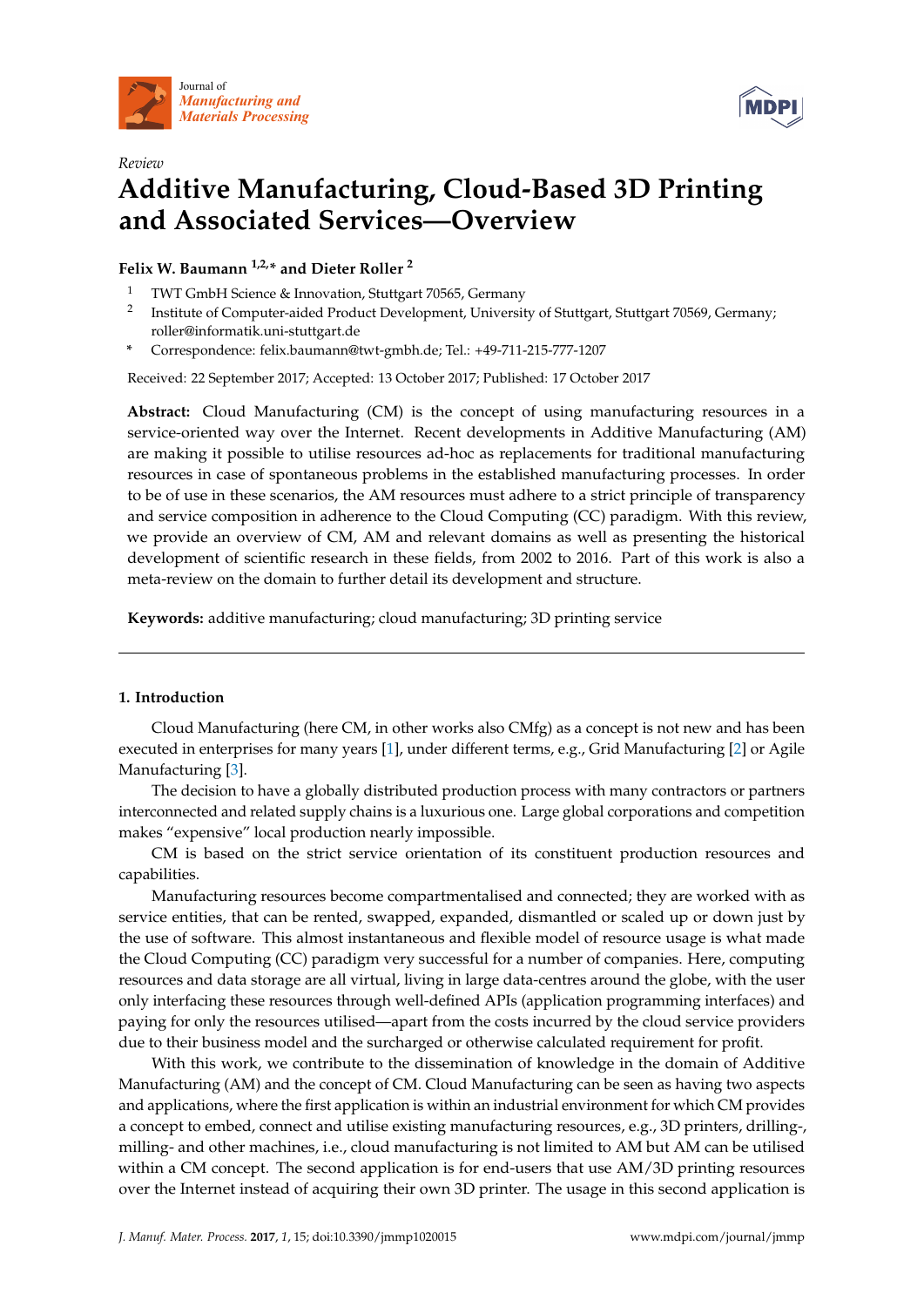highly service-oriented and has mainly end-users or consumers as target clients. The consumers can profit from online-based services without the requirement of having to own either hard- or software resources for 3D printing.

This work aims to provide an overview of the historical development of scientific research in these domains starting from 2002. With this, we show that the scientific output within these fields has increased by an average of 41.3 percent annually to about 20,000 publications per year (see Section [1.2\)](#page-4-0). The latest considered research is from 2016. See Figure [1](#page-2-0) for a historical trend analysis of the relevant keywords as presented in Google trends. This Figure shows the public interest of this domain.

To develop a better understanding of the topic at hand, we discuss various terminological definitions found in literature and standards. We give a critique on the common definitions of AM and propose a simpler, yet more accurate definition.

Cloud Manufacturing relies on a service-oriented concept of production services or capabilities. We extend an existing study on cloud printing services as we see such services as integral components for future CM systems.

Cloud manufacturing has two aspects which are detailed in this work. First, CM is a methodology that is used within industrial settings for the connection of existing resources to form either a virtual assembly line or to acquire access to a manufacturing resources in a service oriented manner. Due to the globalisation of the industry, manufacturers face increased challenges with shorter time-to-markets, requirements for mass customisation (MC) and increased involvement of customers within the product development process. In order to stay or become competitive, companies must utilise their resources more efficiently and where not available, they must acquire those resources in an efficient and transparent way. These resources must then be integrated into the existing process environment and released when no longer required. The concepts of Cloud Computing, where resources are available as services from providers that can be leased, rented, acquired or utilised in other ways, are proposed to be applied to the domain of manufacturing.

Resources like machines and software, as well as capabilities/abilities, become transparently available as services that customers or end-users can use through the respective providers and pay for only the services they require momentarily. Most often, no contractual obligations exist between the provider and the consumer (but they can exist, especially for high-value or high-volume usage) which gives the consumer great flexibility at the expense of possible unavailability of resources by the provider.

In the end-user segment, or the consumer aspect of CM, the user is interested in using AM resources like 3D printers through a Web-based interface in order to be able to have objects produced, that are designed to be 3D printed, without the necessity to purchase and own a 3D printer themselves. The user commonly uses such services in a similar fashion that they would use a (online) photography lab/printing service. The users' experience and knowledge of AM and 3D printing can vary significantly.

Although these two aspects seem to be far apart, the commonality between them is that the service operator must provide AM resources in a transparent and usable manner, in both cases. Resources must be provided with clear definitions of the interface to the service, i.e., the data consumed by the service and data rendered by the service. The description and provisioning of the service must be hardware agnostic as the consumer must be able to select the resources required, e.g., have an object manufactured either on a FDM (Fused Deposition Modeling, also Fused Filament Fabrication FFF) machine or an SLA (Stereolithography) machine without the necessity to alter the underlying data and models, but by selection.

This work is structured as follows: Section [1.1](#page-2-1) provides information on the objective we accomplish with this review. Section [1.1.1](#page-2-2) presents the research methodology applied for this work. In Section [1.1.2,](#page-3-0) we disseminate the sources that were used to gather information for this work. Section [1.2](#page-4-0) provides a dissemination of the scientific research in these fields with a discussion on its historical development. Section [2](#page-7-0) contains sections on key terminology and their definition throughout literature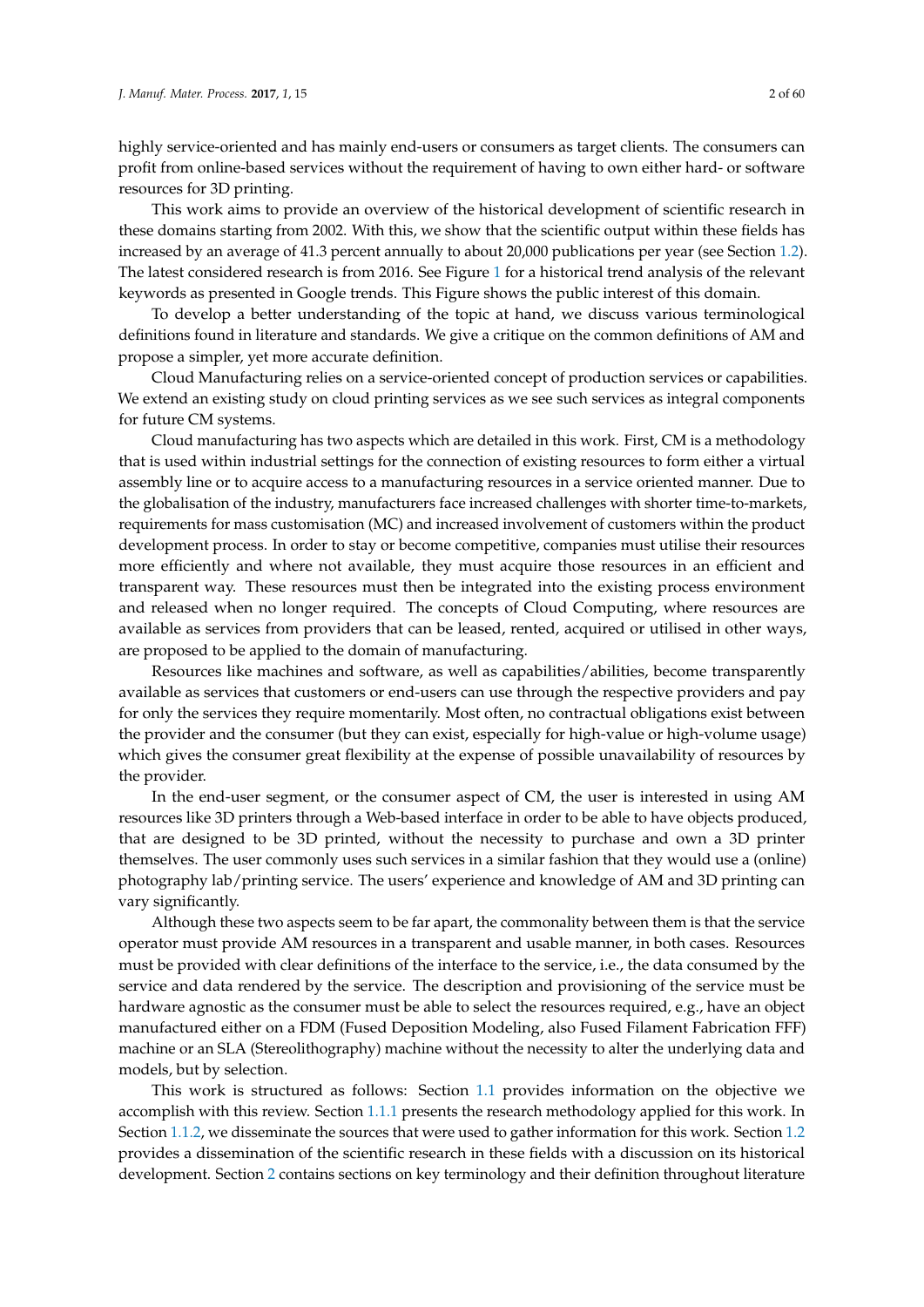and standards. We present these terms as well as synonyms and provide an alternative definition as a proposal. Section [3](#page-10-0) provides a meta-review on the subject for the reader to enhance his/her understanding of the subject and its relevant components.

In Section [4,](#page-13-0) we discuss the audience or target group for CM- and 3D printing-related cloud services. Section [5](#page-14-0) extends the study by Rayna and Striukova [\[4\]](#page-46-2) due to the importance of 3D printing-related cloud services for the topic at hand. Section [6](#page-19-0) provides information on the concepts, terminology, and methods relevant to the subject as they are disseminated in literature. We conclude this work with a summary in Section [7.](#page-45-1)

<span id="page-2-0"></span>

**Figure 1.** Queries for 3D Printing, AM, CM and 3D Print on google.com for 2004–2016 from [trends.](trends.google.com) [google.com.](trends.google.com)

# <span id="page-2-1"></span>*1.1. Research Objective*

This review is performed to establish an overview on the concept and implementation of CM and the utilisation of Additive Manufacturing (AM) therein. For better understanding, it is required to become familiar with the various definitions available and the problems arising from inconsistent usage of terminology. For this, we compile differing definitions on key terminology.

With this work, we aim to present an overview of the topic of CM, and its current research findings. We, furthermore, present a summary overview of existing online and cloud-based 3D printing services that can either be regarded as implementations of CM or be utilised in CM scenarios. This part is to extend the knowledge on relevant online services and their orientation towards numerous services. The review work of this article has the objective to identify relevant literature and summarise the key and essential findings thereof. The review is also intended to provide a high-level overview on identified research needs that are considered essential for the evolution of AM and CM.

# <span id="page-2-2"></span>1.1.1. Methodology

The first part of this review is the analysis of other reviews in order to establish a foundation of the existing works and to have a baseline for the analysis of the literature in this area.

This review identified its sources by a web search for each of the identified topics depicted in the concept map (see Section [6.1\)](#page-19-1), where the first 30 results from the search engines (see Section [1.1.2\)](#page-3-0) are each scanned first by title, then by their abstract. For the creation of the topological map, an iterative process is applied. The process starts with the analysis of the following works [\[1,](#page-45-0)[5](#page-46-3)[–8\]](#page-46-4), which we had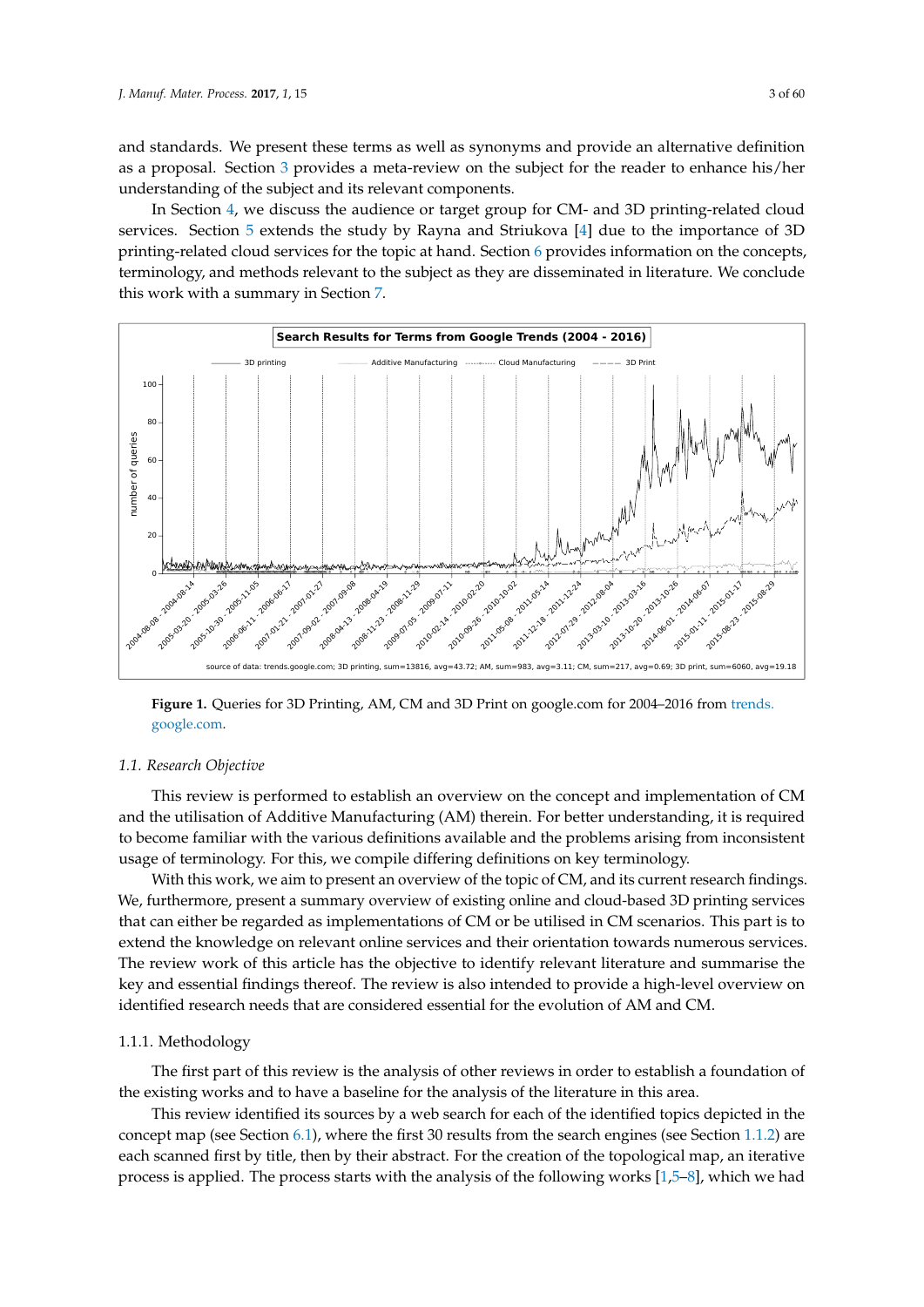prior knowledge of, due to previous engagements in this research area. After the analysis, a backward and forward search is performed.

The searches for the content of the review are sorted by relevance, according to the search engine operator. The articles are then analysed and their core concepts are presented in this work. For the review, first the titles were checked for applicability to the area of interest. Research that could clearly be identified as out of scope by the title was discarded. The remaining works were divided amongst the authors for analysis of their abstracts. A classification into the topics was performed and discussed amongst the authors. Works that were identified as out of scope based on the analysis of the abstract were also discarded. The remaining literature was consecutively analysed by the authors. Consensus on the abstraction was achieved via discussion.

The reviews for the meta-review are identified by a web search and data gathered during our review.

To compile the definitions, an extraction process is employed where the identified literature for the review is the basis for information extraction and dissemination. The compilation is expanded by literature and Internet research for the appropriate keywords and concepts.

The study by Rayna and Striukova [\[4\]](#page-46-2) is extended following the research methodology applied in the original work.

## <span id="page-3-0"></span>1.1.2. Sources

This review is based on scientific literature acquired through the respective publishers and searched for using the following search engines:

- Google Scholar [\(https://scholar.google.com\)](https://scholar.google.com).
- SemanticScholar [\(https://semanticscholar.org\)](https://semanticscholar.org).
- dblp [\(https://dblp.uni-trier.de\)](https://dblp.uni-trier.de).
- Web of Science [\(https://webofknowledge.com\)](https://webofknowledge.com).
- ProQuest [\(https://proquest.com\)](https://proquest.com).

Microsoft Academic Search [\(http://academic.research.microsoft.com\)](http://academic.research.microsoft.com) is not used for the search as the quality and number of results is unsatisfactory. Scopus [\(https://www.scopus.com\)](https://www.scopus.com) is not used for the research, as we have no subscription for it.

The search engines differ in the handling of grouping and selection operators (e.g., OR, +). For each search engine, the appropriate operators were selected when not explicitly stated otherwise. As a search engine for scientific literature, Google Scholar yields the most results, but with a high degree of unrelated or otherwise unusable sources, similar to the Google search engine [\(https://google.com\)](https://google.com) itself. Furthermore, the search engine enforces strict usage rules, thus hindering automated querying and usage. Results from patents and citations are excluded from the result set for Google Scholar.

SemanticScholar offers a responsive interface, that allows for automated querying through JSON (JavaScript Object Notation), to "millions" of articles [\(https://www.semanticscholar.org/faq#index](https://www.semanticscholar.org/faq#index-size)[size\)](https://www.semanticscholar.org/faq#index-size) from computer science—a statement that we cannot verify, as we have seen articles from other domains too. The dblp project indexes over 3,333,333 (news from 3 May 2016: "Today, dblp reached the wonderful "Schnapszahl" of 3,333,333 publications") from computer science in a very high quality. Its interface allows for automated and scripted usage. Web of Science provides an index of a large number (over 56 (a search for publications with its publication date between 1700 and 2100 yields 56,998,216 results) million) of scientific works. The entries in the index are of high quality but the interface is rather restrictive. ProQuest also has a very restrictive and non-scriptable interface and contains over 54 million (a search for publications with its publication date after 1700 yields 54,266,680 results) entries in its corpus, among which are historical news articles and dissertations. The quality of the results is high. ProQuest and Web of Science are subscription-based services.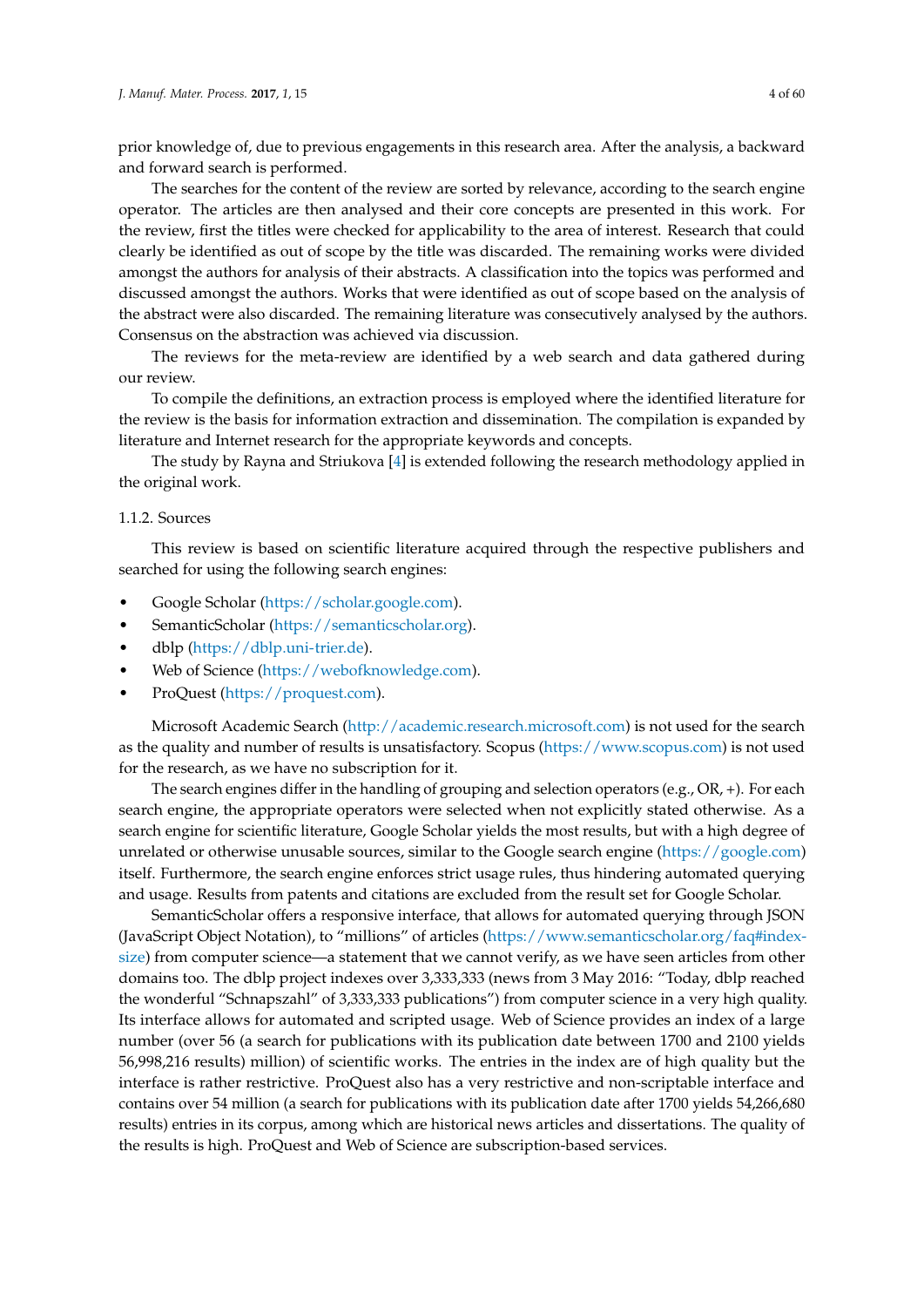Most of the reviewed literature pertains to FDM technology, to limit the scope of this work. This limitation is arbitrary but warranted as this technology is widespread. Other technologies are considered where appropriate and common concepts are discussed as such.

#### <span id="page-4-0"></span>*1.2. Development in Scientific Publications*

The significance and maturity of a research area is reflected in the number of publications available. We perform a keyword-based analysis utilising the sources described in Section [1.1.2.](#page-3-0) The searches are performed with a number of relevant keywords (including various technologies and methods for AM) and a restricted time period of between 2002 and 2016. The queries are also restricted by the type of results, with an exclusion of citations and patents, where applicable. For a study on the patents and the development of patent registrations for this domain, we refer readers to Park et al. [\[9\]](#page-46-5).

Caveat: Searching using search engines for specific keywords such as *clip* and *lens* in their abbreviated form will lead to a number of skewed results from works that are not significant for this body of work. For example, the search for "Additive Manufacturing" and LENS yields articles in the results that are either about fabricating (optical) lenses using AM or are about lenses in lasers that are used in AM. In the case of result sets that are as large as ours, it is not feasible to remove those erroneous results and adjust the result set accordingly. We encourage the reader to only take the given numbers as an indication.

<span id="page-4-1"></span>In Figures [2](#page-4-1)[–7,](#page-5-0) the classification of scientific articles according to Web of Science is shown. The classifications do not add up to 100 percent, as the respective articles can be classified in more than one field. In the figures, the number of results per search term is also listed. Domains with less than five percent aggregated classification are grouped together as "OTHER". Other categories include, for example, food processing, computer science or legal sciences.







**Figure 3.** Classification of articles for Additive Manufacturing; source of data: [webofknowledge.com.](webofknowledge.com)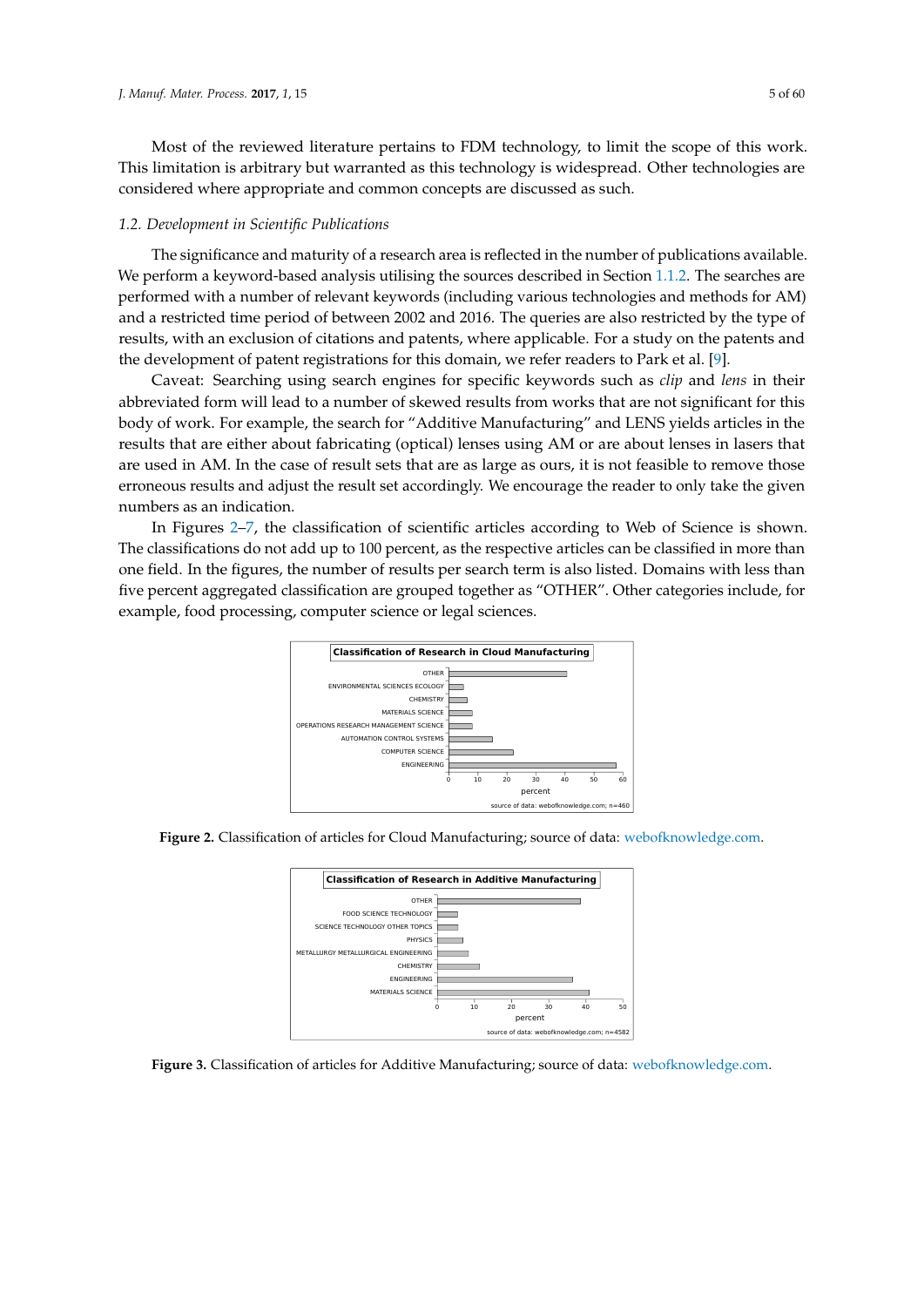





**Figure 5.** Classification of articles for Rapid Manufacturing; source of data: <webofknowledge.com.>



<span id="page-5-0"></span>**Figure 6.** Classification of articles for Rapid Prototyping; source of data: [webofknowledge.com.](webofknowledge.com)



**Figure 7.** Classification of articles for Rapid Tooling; source of data: [webofknowledge.com.](webofknowledge.com)

In Figure [8,](#page-6-0) the accumulated prevalence of the terms 3D printing versus Additive Manufacturing (AM) is displayed. For these numbers, queries are made for a combination of search terms and restrictions on the time period. The scale of the Y-Axis is logarithmic due to the large differences in the number of results per search engine. The dblp database returned the lowest number of results, with results consistently less than 10. Google Scholar yielded the largest number of results, with the accumulated number of results for the term AM gaining on the term 3D printing since 2009.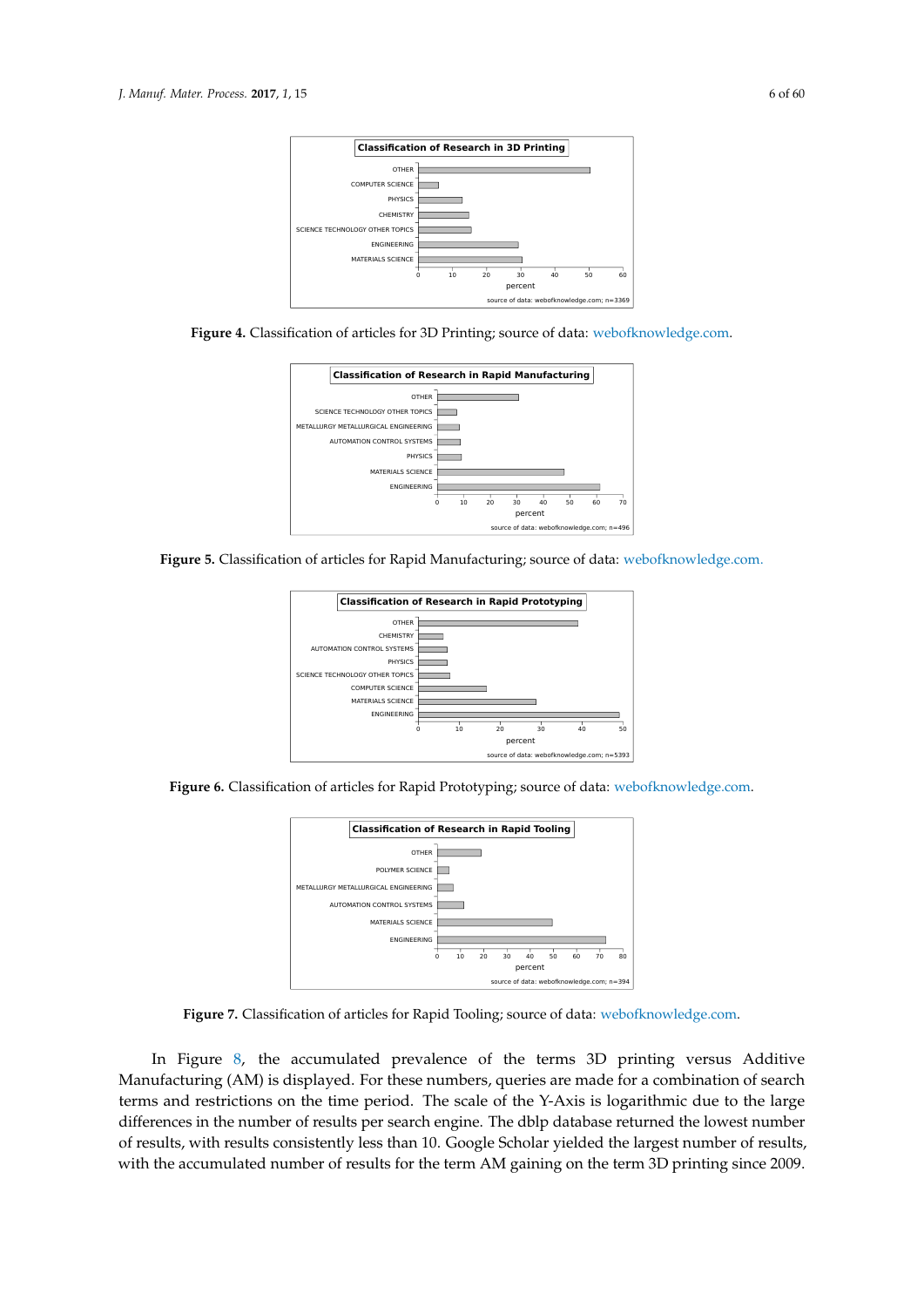

<span id="page-6-0"></span>

**Figure 8.** Comparison of AM and 3D Printing using selected search engines (2002–2016).

In Figure [9,](#page-6-1) the prevalence of certain AM or 3D Printing technologies is studied by the number of articles from four different search engines for the respective combination of search terms. The largest number of results are from Google Scholar for search term combinations with "3D Printing". Furthermore, a generalised search is performed for the terminology "Laser, Lithography and Powder", e.g., summarising technologies such as SLM (Selective Laser Melting), SLS (Selective Laser Sintering), SLA, LOM (Laminated Object Manufacturing), LENS (Laser Engineered Net Shaping) with the term "Laser". The search for technologies such as CLIP and LENS is problematic due to the non-specificity of the terminology as described before (see Section [1.2\)](#page-4-0).

<span id="page-6-1"></span>

**Figure 9.** Comparison of 3D printing technologies using selected search engines (2002–2016).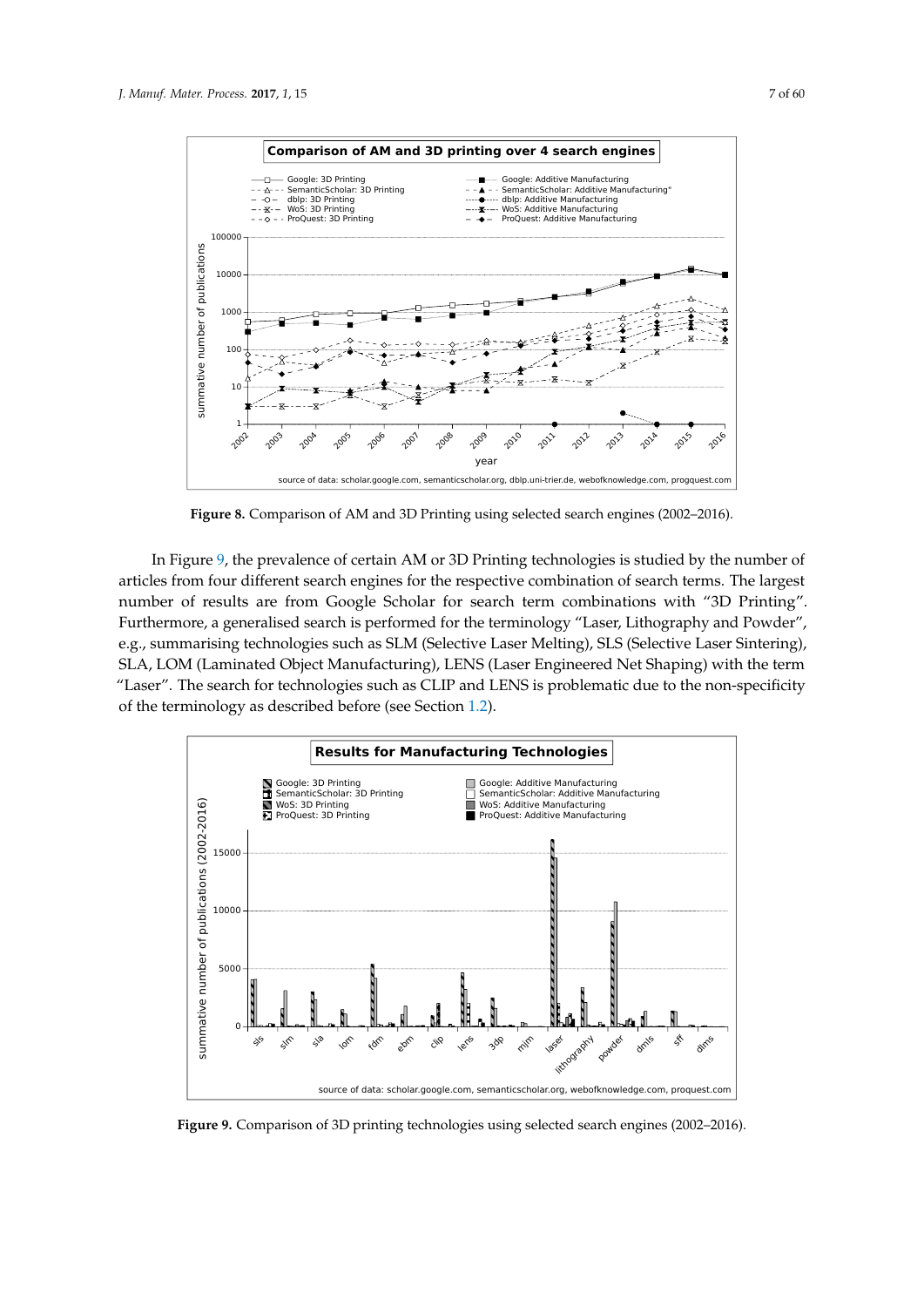## <span id="page-7-0"></span>**2. Definition and Terminology**

In general, the usage of the terminology within this field is very inconsistent. Commonly and colloquially, the terms 3D printing and AM are used as synonyms. Analysing the prevalence of either of these terms, we find that 3D printing is slightly more prevalent for results of scientific literature with 68,164 results for the sources described in Section [1.1.2](#page-3-0) during the period of 2002–2016. In the same period, there are over 59,506 results for the term Additive Manufacturing. SemanticScholar provided significantly more results (7072 over 1211) for 3D printing and Web of Science yielded almost four times the number of results for Additive Manufacturing over 3D Printing (1956 results to 578). There is also no clear trend in the usage of either term. With this section, we exemplify this situation and present common definitions throughout literature and standards. We, furthermore, add our point of view in the form of a critique at the end of the section.

## *2.1. Additive Manufacturing and 3D Printing*

In this section, we present established definitions for AM and related terminology as presented in literature and standards.

# 2.1.1. Definitions of Additive Manufacturing

AM is most often regarded as an umbrella term for technology and methods for the creation of objects from digital models from scratch. It is usually in contrast to subtractive and formative methods of manufacturing, as defined in the standard [\[10\]](#page-46-6). It is also commonly a synonym for 3D printing.

Gibson et al. [\[11\]](#page-46-7) define AM as: "Additive manufacturing is the formalised term for what used to be called rapid prototyping and what is popularly called 3D Printing. [...] Referred to, in short, as AM, the basic principle of this technology is that a model, initially generated using a three-dimensional Computer-Aided Design (3D CAD) system, can be fabricated directly without the need for process planning. [...]".

Gebhardt [\[12\]](#page-46-8) defines AM as: "Als Generative Fertigungsverfahren werden alle Fertigungsverfahren bezeichnet, die Bauteile durch Auf- oder Aneinanderfügen von Volumenelementen (Voxel'n), vorzugsweise schichtweise, automatisiert herstellen", which we translate to "As generative/additive manufacturing processes, all production processes are referred that produce components automatically by depositioning of volume elements (Voxels), preferably layer-wise".

The VDI directives VDI 3404 (Version 2009 [\[13\]](#page-46-9) and 2014 [\[14\]](#page-46-10)) define additive fabrication as: "Additive fabrication refers to manufacturing processes which employ an additive technique whereby successive layers or units are built up to form a model".

The 2009 directive "VDI-Richtlinie: VDI 3404 Generative Fertigungsverfahren—Rapid-Technologien (Rapid Prototyping)—Grundlagen, Begriffe, Qualitätskenngrößen, Liefervereinbarungen" and the 2014 directive "VDI-Richtlinie: VDI 3404 Additive Fertigung—Grundlagen, Begriffe, Verfahrensbeschreibungen" are both currently in retracted states.

The also retracted ASTM standard F2792-12a "Standard terminology for additive manufacturing technologies" defines AM as "A process of joining materials to make objects from 3D model data, usually layer upon layer, as opposed to subtractive manufacturing methodologies", with the following synonyms listed "additive fabrication, additive processes, additive techniques, additive layer manufacturing, layer manufacturing, and freeform fabrication". This standard is replaced by ISO/ASTM Standard 52900:2015(E) [\[15\]](#page-46-11) through a joint agreement of both organisations.

Bechthold et al. [\[16\]](#page-46-12) define AM as: "The terms additive manufacturing (AM) and 3D printing describe production processes in which a solid 3D structure is produced layer by layer by the deposition of suitable materials via an additive manufacturing machine".

Thomas and Gilbert [\[17\]](#page-46-13) define AM as: "Additive manufacturing is the process of joining materials to make objects from three-dimensional (3D) models layer by layer as opposed to subtractive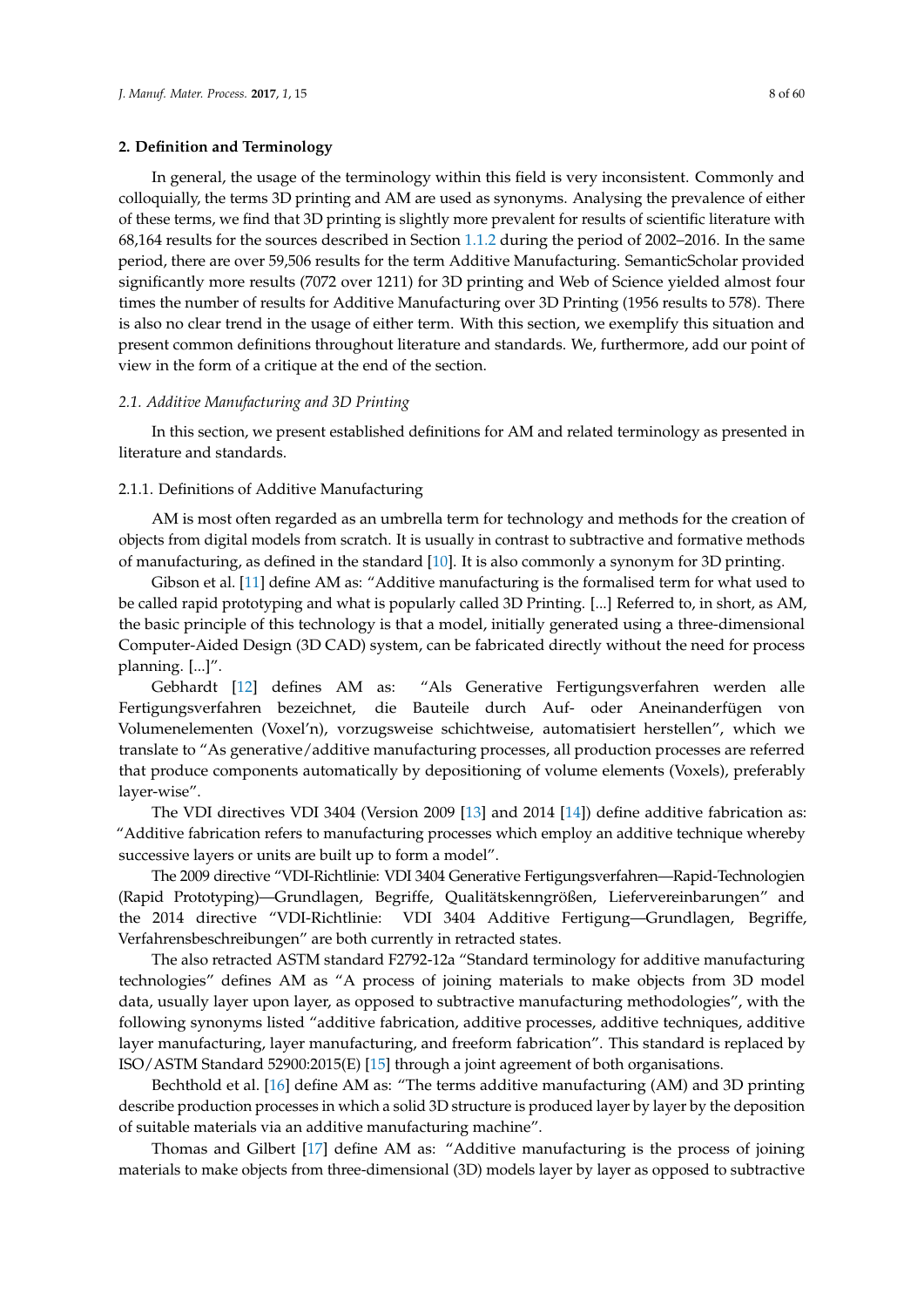methods that remove material. The terms additive manufacturing and 3D printing tend to be used interchangeably to describe the same approach to fabricating parts. This technology is used to produce models, prototypes, patterns, components, and parts using a variety of materials including plastic, metal, ceramics, glass, and composites".

Klocke [\[18\]](#page-46-14) defines AM as: "Generative Verfahren: Diese Verfahrensgruppe umfasst alle Technologien, mit denen eine aufbauende, schichtweise Fertigung von Bauteilen realisiert wird. Sie werden auch als Additive Manufacturing Technologies oder als Layer-based Manufacturing Technologies bezeichnet. Zum Herstellen der Schichten wird häufig Laserstrahlung verwendet. [...]".

Translation "Generative Processes: This process group contains all technologies, with which an additive, layer-wise generation of parts is realised. They are also referred to as additive manufacturing technologies or layer-based manufacturing technologies. For the creation of the layers, often laser emission is used. [...]".

Gao et al. [\[19\]](#page-46-15) use the term AM and 3D printing synonymously: "Additive manufacturing (AM), also referred to as 3D printing, [...]".

Sames et al. [\[20\]](#page-46-16) also use the term AM and 3D printing synonymously: "Additive manufacturing (AM), also known as three-dimensional (3D) printing, [...]".

Lachmayer and Lippert [\[21\]](#page-46-17) define AM as: "Das Additive Manufacturing (AM), als Überbegriff für das Rapid Prototyping (RP), das Rapid Tooling (RT), das Direct Manufacturing (DM) und das Rapid Repair (RR) basiert auf dem Prinzip des additiven Schichtaufbaus in x-, y- und z-Richtung zur maschinellen Herstellung einer (Near-) Net-Shape Geometrie", which translates to: "Additive manufacturing as an umbrella term for Rapid Prototyping (RP), Rapid Tooling (RT), Direct Manufacturing (DM) and Rapid Repair (RR) is based on the principle of the additive layer fabrication in x-, y- and z-direction for the fabrication of a (near-) net-shape geometry by machines".

The ISO/ASTM Standard 52900:2015(E) [\[15\]](#page-46-11) defines AM as: "process of joining materials to make parts (2.6.1) from 3D model data, usually layer (2.3.10) upon layer, as opposed to subtractive manufacturing and formative manufacturing methodologies".

# <span id="page-8-0"></span>2.1.2. Definitions of 3D Printing

According to Gebhardt [\[12\]](#page-46-8), 3D Printing is a generic term that is synonymous to AM and will replace the term AM in the future due to its simplicity. Bechtholdt et al. [\[16\]](#page-46-12) use the terms 3D Printing and AM synonymously, as umbrella terms for technologies and applications. In the VDI directive [\[22\]](#page-46-18), the term 3D printing is used for a certain additive process, but it is acknowledged that it is generally used as a synonym for AM.

The ASTM standard F2792-12a (retracted) defines 3D printing as "The fabrication of objects through the deposition of a material using a print head, nozzle, or another printer technology", but also acknowledges the common synonymous use of this term for AM, mostly of low-end quality and price machines.

Gibson [\[11\]](#page-46-7) uses the term 3D Printing for the technology invented by researches at MIT [\[23\]](#page-46-19), but also acknowledges that it is used synonymously for AM and will eventually replace the term AM due to media coverage.

The ISO/ASTM Standard 52900:2015(E) [\[15\]](#page-46-11) defines 3D Printing as: "fabrication of objects through the deposition of a material using a print head, nozzle, or another printer technology".

It is also noted in this standard that the term 3D printing is often used as a synonym for AM, mostly in a non-technical context. Furthermore, it is noted that 3D printing is associated with low-price and -capability machines.

# <span id="page-8-1"></span>2.1.3. Definitions of Rapid Prototyping

In Hopkinson and Dickens [\[24\]](#page-46-20), Rapid Prototyping (RP) is defined as: "RP refers to a group of commercially available processes which are used to create solid 3D parts from CAD, from this point onwards these processes will be referred to as layer manufacturing techniques (LMTs)".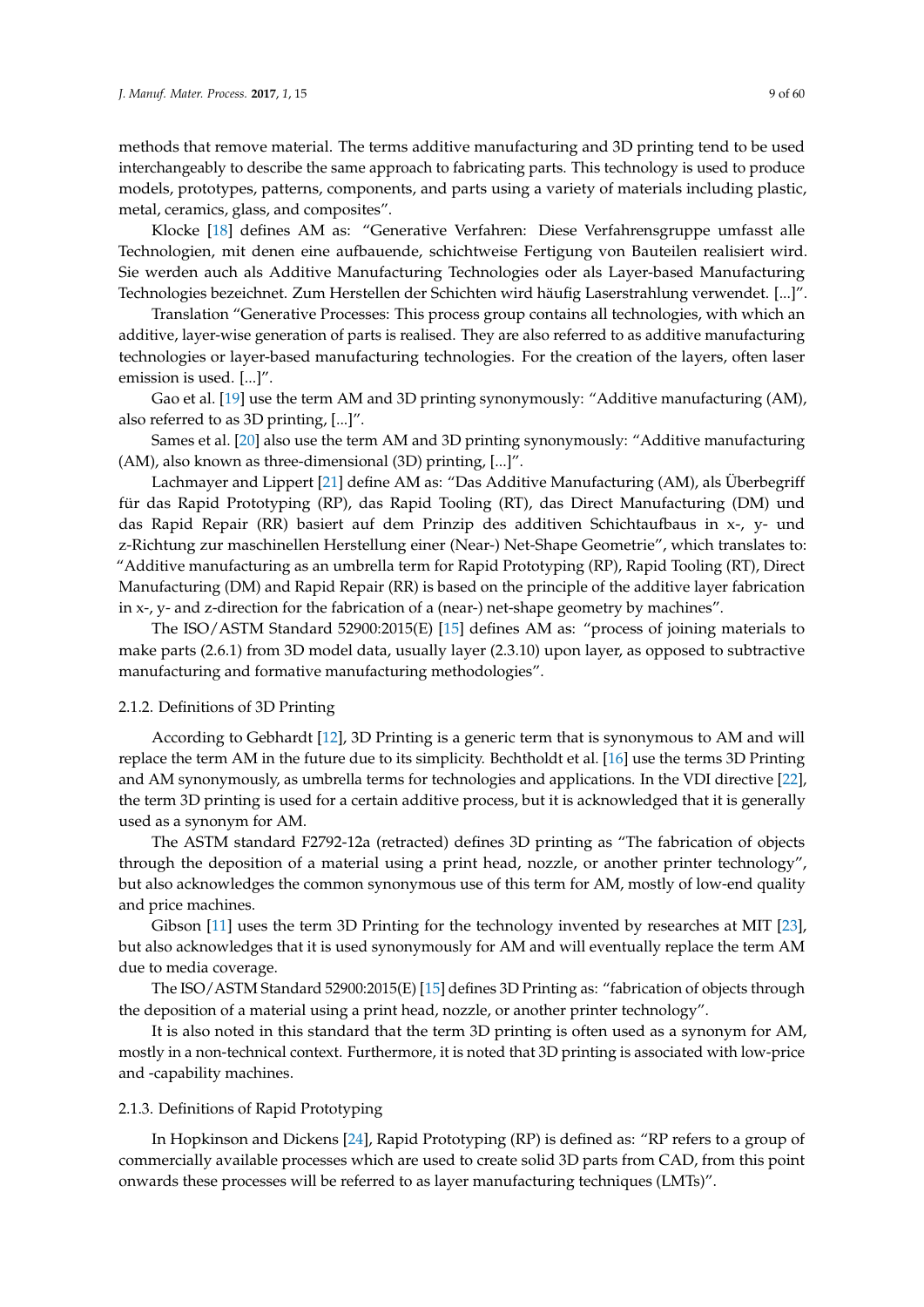The VDI directive 3405 defines RP as: "Additive fabrication of parts with limited functionality, but with sufficiently well-defined specific characteristics".

Weber et al. [\[25\]](#page-47-0) define RP as: "Early AM parts were created for the rapid prototyping market and were first employed as visual aids and presentation models. Many lower cost AM systems are still used in this way".

# <span id="page-9-1"></span>2.1.4. Definitions of Rapid Manufacturing

Hopkinson et al. [\[26\]](#page-47-1) define Rapid Manufacturing (RM) as: "the use of a computer aided design (CAD)-based automated additive manufacturing process to construct that are used directly as finished products or components". Previously, Hopkinson and Dickens [\[24\]](#page-46-20) defined RM as: "Rapid manufacturing uses LMTs for the direct manufacture of solid 3D products to be used by the end user either as parts of assemblies or as stand-alone products".

The VDI directive 3404 Version 2009 [\[13\]](#page-46-9) defines RM as: "Additive fabrication of end products (often also described as production parts). Characteristics: Has all the characteristics of the end product or is accepted by the customer for "series production readiness". Material is identical to that of the end product. Construction corresponds to that of the end product".

The VDI directive 3405 [\[22\]](#page-46-18) defines RM as a synonym for direct manufacturing, which is defined as: "Additive fabrication of end products".

## <span id="page-9-0"></span>2.1.5. Definitions of Rapid Tooling

King and Tansey [\[27\]](#page-47-2) define Rapid Tooling (RT) as an extension of RP as such: "Rapid tooling is a progression from rapid prototyping. It is the ability to build prototype tools directly as opposed to prototype products directly from the CAD model resulting in compressed time to market solutions".

The VDI directive 3405 [\[22\]](#page-46-18) defines RT as: "The use of additive technologies and processes to fabricate end products which are used as tools, moulds and mould inserts".

Weber et al. [\[25\]](#page-47-0) define RT as: "Another class of applications for AM parts is patterns for tooling or tooling directly made by AM. AM processes can be used to significantly shorten tooling time and are especially useful for low-run production of products".

#### 2.1.6. Definitions of Cloud Manufacturing

The work by Li et al. [\[28\]](#page-47-3) appears to be the first to introduce the concept and definition of Cloud Manufacturing (CM), but unfortunately this article is only available in Chinese and could therefore not be verified. The article is cited by more than 450 publications according to Google Scholar.

Wu and Yang [\[29\]](#page-47-4) define CM as such: "Cloud manufacturing is an integrated supporting environment both for the share and integration of resources in enterprise. It provides virtual manufacturing resources pools, which shields the heterogeneousness and the regional distribution of resources by the way of virtualisation. cloud manufacturing provides a cooperative work environment for manufacturing enterprises and individuals and enables the cooperation of enterprise".

Tao et al. [\[30\]](#page-47-5) define CM indirectly by the following description: "Cloud manufacturing is a computing and service-oriented manufacturing model developed from existing advanced manufacturing models (e.g., ASP, AM, NM, MGrid) and enterprise information technologies under the support of cloud computing, IoT, virtualisation and service-oriented technologies, and advanced computing technologies".

Xu [\[31\]](#page-47-6) defines CM similar to the NIST definition of CC as: "a model for enabling ubiquitous, convenient, on-demand network access to a shared pool of configurable manufacturing resources (e.g., manufacturing software tools, manufacturing equipment, and manufacturing capabilities) that can be rapidly provisioned and released with minimal management effort or service provider interaction". This definition is also used in the work by Wang and Xu [\[6\]](#page-46-21).

Zhang et al. [\[32\]](#page-47-7) describe CM as: "Cloud manufacturing (CMfg) is a new manufacturing paradigm based on networks. It uses the network, cloud computing, service computing and manufacturing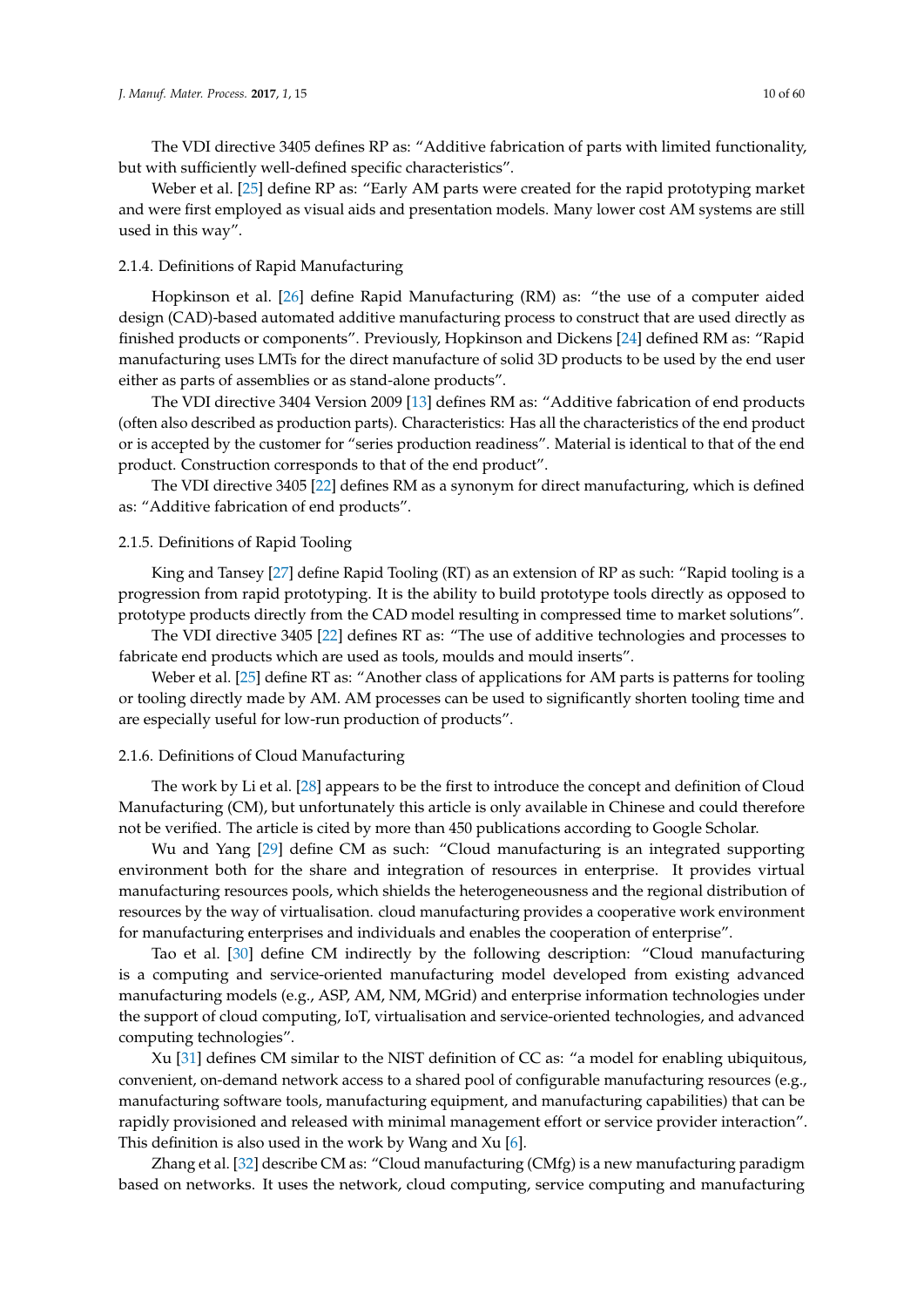enabling technologies to transform manufacturing resources and manufacturing capabilities into manufacturing services, which can be managed and operated in an intelligent and unified way to enable the full sharing and circulating of manufacturing resources and manufacturing capabilities. CMfg can provide safe, reliable, high-quality, cheap and on-demand manufacturing services for the whole life cycle of manufacturing."

# 2.1.7. Synonyms for AM

As with the previous definitions for AM, RP, RT, RM, and 3D printing, there is no consensus in the terminology for synonyms of AM in general. The following synonyms can be found in literature and are used in existing works.

- direct layer manufacturing or layer manufacturing or additive layer manufacturing
- direct digital manufacturing is a synonym for rapid manufacturing [\[11\]](#page-46-7)
- solid freeform fabrication (SFF), three dimensional printing [\[25\]](#page-47-0)
- 3D printing, Additive Techniques, Layer Manufacturing, and Freeform fabrication [\[33\]](#page-47-8)
- additive fabrication, additive processes, additive techniques, additive layer manufacturing, layer manufacturing, and freeform fabrication [\[34\]](#page-47-9) (also [https://wohlersassociates.com/additive](https://wohlersassociates.com/additive-manufacturing.html)[manufacturing.html\)](https://wohlersassociates.com/additive-manufacturing.html)
- "The technical name for 3D printing is additive manufacturing  $\left[ \ldots \right]$ "  $\left[ 35\right]$

# 2.1.8. Critique

Through a systematic decomposition of the existing definitions of AM, we conclude that the basic commonality of AM is described as the creation of a physical object from a digital model by a machine.

Furthermore, we propose the term AM as an umbrella term that signifies industrial, commercial or professional application and usage whereas 3D printing can be colloquially used for technologies and methods for the creation of physical objects from 3D (CAD) models in other situations.

For the actual building machines of additively manufactured parts, we recommend the synonymous use of an AM fabricator or 3D printer. The first as it describes the functionality in a precise way and the second as it is commonly used and understood by a broad audience.

The existing definitions fall short on their focus on the layer-wise creation of objects. As a counter-example, technologies such as LENS and multi-axis ( $n > 3$ ) are not bound and defined by a layer structure, but can be regarded as a form of AM as they create objects based on 3D (CAD) models from scratch, without any of the characteristics of traditional subtractive or formative fabrication methods.

# <span id="page-10-0"></span>**3. Reviews on the Subject**

The topic of AM in general and its special applications, technologies and directions is extensively researched and results are published in literature. The growth of the number of publications as found by Google Scholar and Proquest is illustrated in the following figures (see Figures [10](#page-11-0) and [11\)](#page-11-1).

An analysis of literature within this domain from sources (see Section [1.1.2\)](#page-3-0) of scientific literature shows an increase in the number of published works from 2002 to 2016 of 41.3% on average (see Figure [10\)](#page-11-0)—26.1% for the search engine Proquest. This number is from the average growth of results found for keywords related to specific AM topics and AM related literature in general from [http:](http://scholar.google.com) [//scholar.google.com.](http://scholar.google.com)

In this section, we will present the findings of the analysis of available data on the scientific publications.

Specific aspects of AM, 3D printing and associated areas are the topic of a number of reviews listed below. The list of reviews is compiled by searching using the previously mentioned search engines (see Section [1.1.2\)](#page-3-0) using a keyword search. The keywords are "3D Printing" +Review/Survey/"State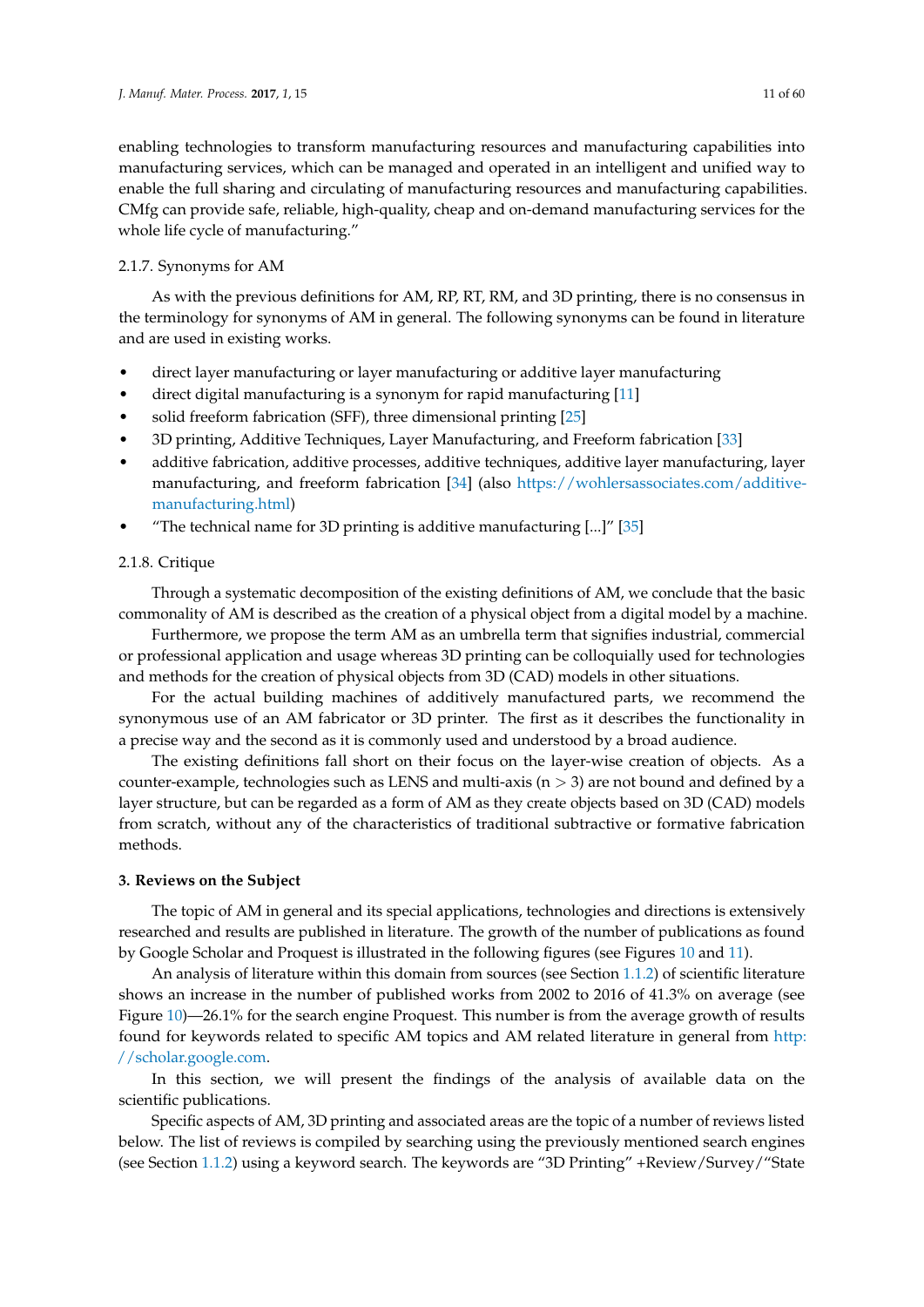<span id="page-11-0"></span>of the Art", "Additive Manufacturing" +Review/Survey"State of the Art", "Rapid Manufacturing" +Review/Survey"State of the Art".



**Figure 10.** Average number of publications and annual average growth for the combined results from scholar.google.com for 2002–2016.

<span id="page-11-1"></span>

**Figure 11.** Average number of publications and annual average growth for the combined results from proquest.com for 2002–2016.

The time range for the search for reviews is restricted to the period 2005–2016. Following this literature search, a backward search on the results is performed. From the 70 reviews identified, we calculate the average number of authors per review to be 3.3 with an average length of 15.2 pages. The list is sorted chronologically with the general theme or domain of the review provided.

- 1. Dimitar Dimitrov, Kristiaan Schreve and N. de Beer [\[36\]](#page-47-11); General Introduction, Applications, Research Issues
- 2. Vladimir Mironov, Nuno Reis and Brian Derby [\[37\]](#page-47-12); Bioprinting, Technology
- 3. Ben Utela et al. [\[38\]](#page-47-13); New Material Development (Mainly Powders)
- 4. Abbas Azari and Sakineh Nikzad [\[39\]](#page-47-14); Dentistry, Applications in Dentistry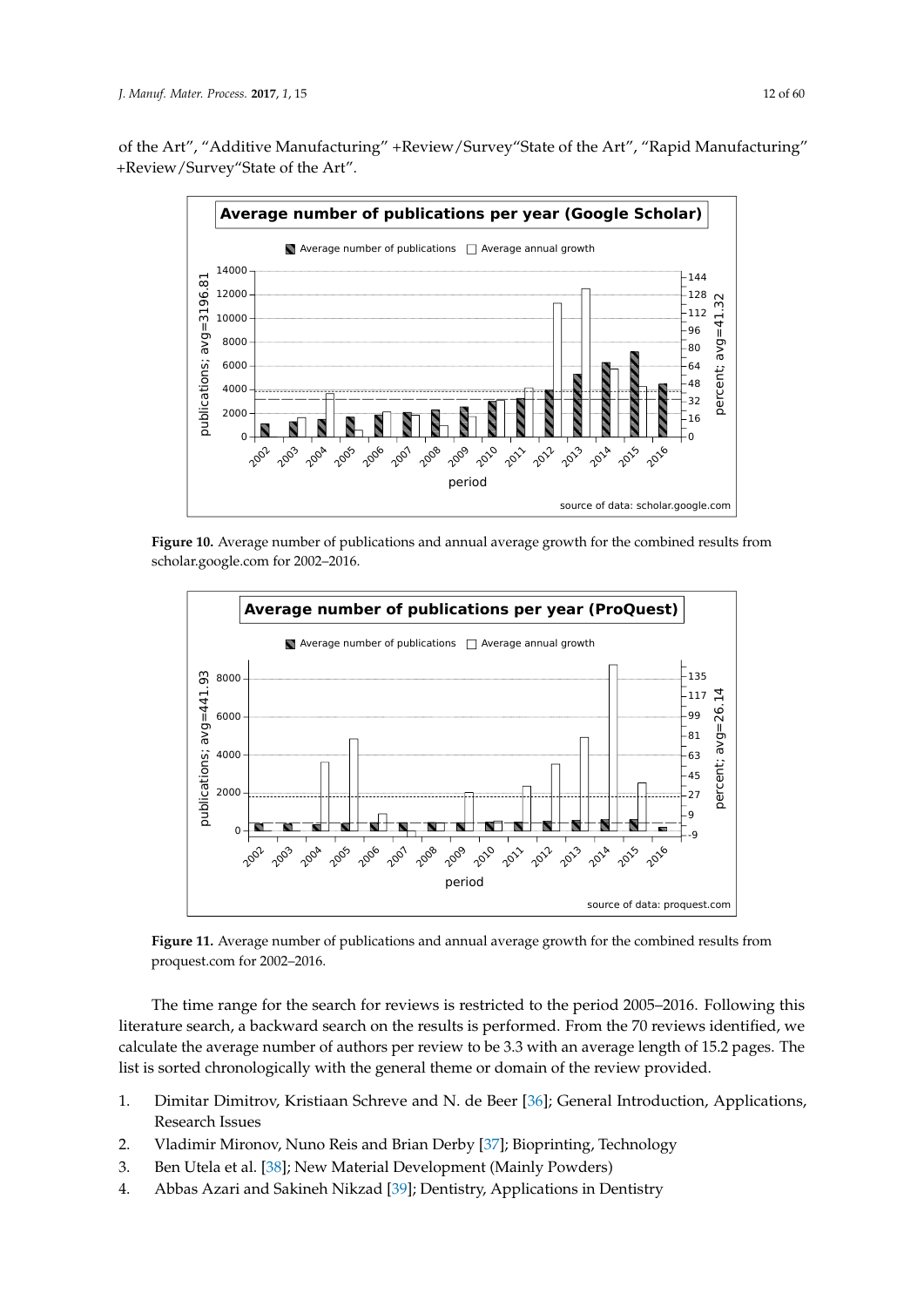- 5. Hongbo Lan [\[40\]](#page-47-15); Rapid Prototyping, Manufacturing Systems
- 6. Daniel Eyers and Krassimir Dotchev [\[41\]](#page-47-16); Rapid Manufacturing, Mass Customisation
- 7. Ferry P. W. Melchels, Jan Feijen and Dirk W. Grijpma [\[42\]](#page-47-17); Stereolithography, Biomedical Engineering
- 8. Fabian Rengier et al. [\[43\]](#page-47-18); Medicine, Data Acquisition (Reverse-Engineering) using Image Data
- 9. R. Sreenivasan, A. Goel and D. L. Bourell [\[44\]](#page-47-19); Energy Consumption, Sustainability
- 10. Rupinder Singh [\[45\]](#page-47-20); Rapid Prototyping, Casting
- 11. R. Ian Campbell, Deon J. de Beer and Eujin Pei [\[46\]](#page-47-21); Application and Development of AM in South Africa
- 12. Benjamin Vayre, Frédéric Vignat and François Villeneuve [\[47\]](#page-47-22); Metal Components, Technology
- 13. Dongdong Gu et al. [\[48\]](#page-47-23); Metal Components, Technology, Terminology
- 14. Ferry P. W. Melchels et al. [\[49\]](#page-47-24); Medicine, Tissue and Organ Engineering
- 15. Kaufui V. Wong and Aldo Hernandez [\[50\]](#page-47-25); General, Technology
- 16. Lawrence E. Murr et al. [\[51\]](#page-48-0); Metal Components, EBM, Laser Melting
- 17. Shawn Moylan et al. [\[52\]](#page-48-1); Quality, Test Artifacts
- 18. Timothy J. Horn and Ola L. A. Harrysson [\[53\]](#page-48-2); General, Applications, Technology
- 19. Xibing Gong, Ted Anderson and Kevin Chou [\[54\]](#page-48-3); EBM, Powder Based AM
- 20. Flavio S. Fogliatto, Giovani J.C. da Silveira and Denis Borenstein [\[55\]](#page-48-4); Mass-Customization
- 21. K. P. Karunakaran et al. [\[56\]](#page-48-5); Rapid Manufacturing, Metal Object Manufacturing
- 22. Carl Schubert, Mark C. van Langeveld and Larry A. Donoso [\[57\]](#page-48-6); General
- 23. Irene J. Petrick and Timothy W. Simpson [\[58\]](#page-48-7); Economics, Business
- 24. Iulia D. Ursan, Ligia Chiu and Andrea Pierce [\[59\]](#page-48-8); Pharmaceutical Drug Printing
- 25. Jasper Cerneels et al. [\[60\]](#page-48-9); Thermoplastics
- 26. Mohammad Vaezi, Hermann Seitz and Shoufeng Yang [\[61\]](#page-48-10); Micro-Structure AM
- 27. Nannan Guo and Ming C. Leu [\[62\]](#page-48-11); General, Technology, Materials, Applications
- 28. Olga Ivanova, Christopher Williams and Thomas Campbell [\[63\]](#page-48-12); Nano-Structure AM
- 29. Robert Bogue [\[64\]](#page-48-13); General
- 30. Samuel H. Huang et al. [\[65\]](#page-48-14); Socio-Ecological and Economy
- 31. Zicheng Zhu et al. [\[66\]](#page-48-15); Hybrid Manufacturing
- 32. Dazhong Wu et al. [\[67\]](#page-48-16); Cloud Manufacturing
- 33. Bethany C. Gross et al. [\[68\]](#page-48-17); Biotech, Chemistry
- 34. Brett P. Conner et al. [\[69\]](#page-48-18); Classification, Object Complexity
- 35. Brian N. Turner, Robert Strong and Scott A. Gold [\[70\]](#page-48-19); Thermoplastics, Physical Properties
- 36. David W. Rosen [\[71\]](#page-48-20); Design for Additive Manufacturing
- 37. Dimitris Mourtzis, Michael Doukas and Dimitra Bernidaki [\[72\]](#page-48-21); Simulation
- 38. Douglas S. Thomas and Stanley W. Gilbert [\[17\]](#page-46-13); Economy, Cost
- 39. Gustavo Tapia and Alaa Elwany [\[73\]](#page-48-22); Process Monitoring, Quality
- 40. Hae-Sung Yoon et al. [\[74\]](#page-48-23); Energy Consumption
- 41. Jan Deckers, Jef Vleugels and Jean-Pierre Kruth [\[75\]](#page-49-0); Ceramics AM
- 42. Rouhollah Dermanaki Farahani, Kambiz Chizari and Daniel Therriault [\[76\]](#page-49-1); Micro-Structure AM
- 43. Siavash H. Khajavi, Jouni Partanen and Jan Holmström [\[77\]](#page-49-2); Supply Chain, Application
- 44. William E. Frazier [\[78\]](#page-49-3); Metal Components
- 45. Wu He and Lida Xu [\[8\]](#page-46-4); Cloud Manufacturing
- 46. Syed Hasan Massod [\[79\]](#page-49-4); Fused Deposition Modeling (FDM)
- 47. Brian N. Turner and Scott A Gold [\[80\]](#page-49-5); Thermoplastic AM, Material Properties
- 48. Carlos Mota et al. [\[81\]](#page-49-6); Medicine, Tissue Engineering
- 49. C. Y. Yap et al. [\[82\]](#page-49-7); SLM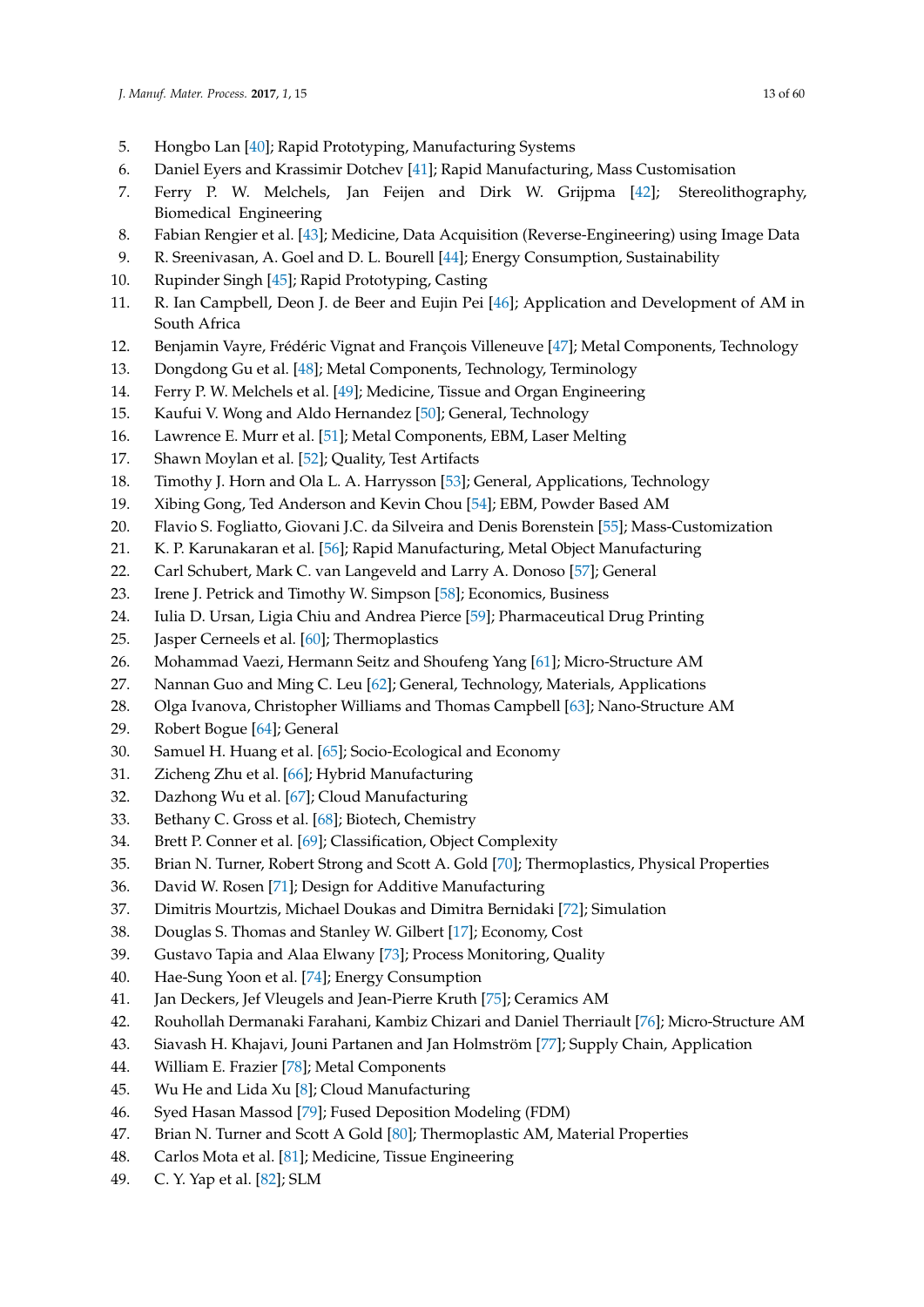- 50. Donghong Ding et al. [\[83\]](#page-49-8); Metal Components, Wire Fed Processes
- 51. Adamson et al. [\[84\]](#page-49-9); Cloud Manufacturing, Terminology
- 52. Jie Sun et al. [\[85\]](#page-49-10); Food Printing, Technology
- 53. Jin Choi et al. [\[86\]](#page-49-11); 4D Printing
- 54. K. A. Lorenz et al. [\[87\]](#page-49-12); Hybrid Manufacturing
- 55. Merissa Piazza and Serena Alexander [\[88\]](#page-49-13); General, Terminology, Academic
- 56. Omar A. Mohamed, Syed H. Masood and Jahar L. Bhowmik [\[89\]](#page-49-14); Process Parameter Optimization (FDM)
- 57. Seyed Farid Seyed Shirazi et al. [\[90\]](#page-49-15); Tissue Engineering, Powder Based AM
- 58. Sheng Yang and Yaoyao Fiona Zhao [\[91\]](#page-49-16); Design for AM, Complexity
- 59. Sofiane Guessasma et al. [\[92\]](#page-49-17); Design for AM, Process Parameter Optimization
- 60. Wei Gao et al. [\[19\]](#page-46-15); General, Technology, Engineering
- 61. Yong Huang et al. [\[93\]](#page-49-18); General, Technology, Research Needs
- 62. Zhong Xun Khoo et al. [\[94\]](#page-49-19); Smart Materials, 4D Printing
- 63. Hammad H. Malik et al. [\[95\]](#page-49-20); Medicine, Surgery
- 64. Jie Sun et al. [\[96\]](#page-49-21); Food Printing
- 65. Behzad Esmaeilian, Sara Behdad and Ben Wang [\[97\]](#page-49-22); Manufacturing
- 66. H. Bikas, P. Stavropoulos and G. Chryssolouris [\[98\]](#page-49-23); General, Technology
- 67. Julien Gardan [\[99\]](#page-49-24); Technology, Engineering, Manufacturing
- 68. Swee Leong Sing et al. [\[100\]](#page-49-25); Metal Components, Medicine, Implants, Materials
- 69. William J. Sames et al. [\[20\]](#page-46-16); Metal Components, Materials
- 70. Andrew J. Pinkerton [\[101\]](#page-50-0); Laser-technology

# <span id="page-13-0"></span>**4. Stakeholder Distinction**

Different 3D printing technologies, machines and manufacturers, as well as services, target different clients, for which we propose the following classification. Generally, the discerning factors are

- cost per machine
- quality of print (e.g., surface quality, physical properties of object)
- reliability of machine and
- materials available.

From literature, three classes of audience are apparent:

- consumer/end user
- professional user
- industrial application.

For the consumer, a very important factor is the cost of the printer itself, with 45% of consumers not willing to pay more than \$US299 for a 3D printer [\[102\]](#page-50-1).

In recent years, the price of entry level consumer 3D printers, especially for build-kits, decreased to about \$US300 (XYZPrinting da Vinci Jr. 1.0, \$US297.97, [https://www.amazon.com/XYZprinting-](https://www.amazon.com/XYZprinting-Vinci-Jr-1-0-Printer)[Vinci-Jr-1-0-Printer\)](https://www.amazon.com/XYZprinting-Vinci-Jr-1-0-Printer). Open-source projects, such as RepRap have contributed to the decline of costs for these machines [\[103\]](#page-50-2).

In Figure [12,](#page-14-1) we differentiate between the user groups of end-users/consumer, professional users and industrial users. Industrial users rely on high quality available with a large selection of processable materials. Machines for these users are expensive and out of reach for most end-users and professional users. The quality these machines produce is very high and the objects can be used for integration in a product or be a product themselves. Due to these restrictions, the availability of such machines is not very widespread but limited to highly specialised enterprises.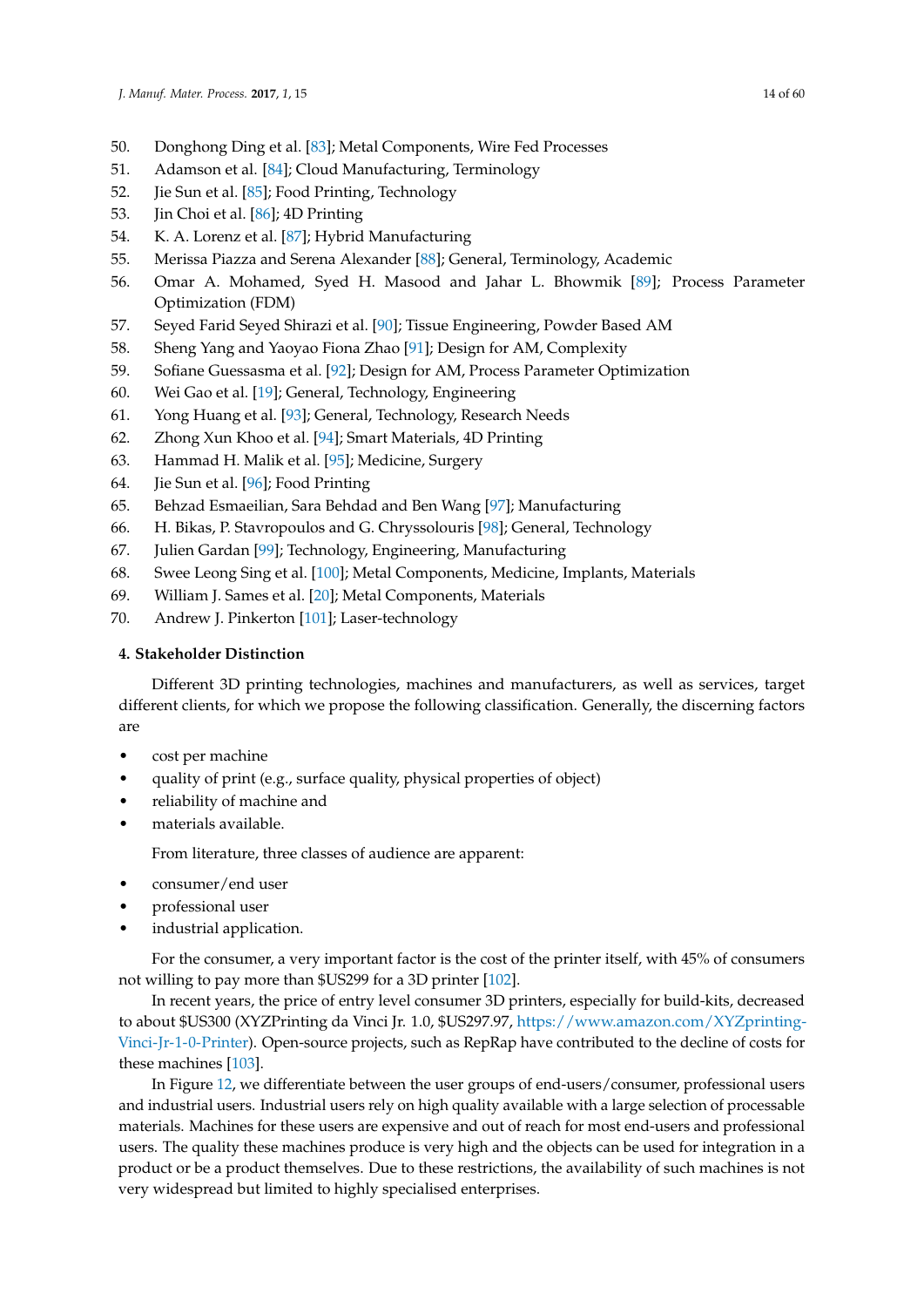<span id="page-14-1"></span>At the other end of the spectrum, the end-user/consumer has a large choice of 3D printers to select from: they are relatively inexpensive, produce objects of acceptable quality, work on a much lower number of materials (typically thermoplastics) and have a reliability that is lower than the reliability of professional equipment. In the middle of the spectrum, we see professional users, e.g., from design bureaus or architects, that use such machines in a professional manner and draw benefits from the usage of such technology; however, in general, it is not their main area of business. As an example, an architect makes use of a 3D printer for the creation of a high-quality model of a building he designed, which is faster and easier than making such a model by hand.



**Figure 12.** Audience classification and expectations.

# <span id="page-14-0"></span>**5. 3D Printing Services**

There are numerous dedicated 3D printing services available to end-users, professionals and industrial users. They differ with regards to the clients they address, the services they offer, the quality they can provide and their cost. In this section, we give an overview of a selection of available 3D printing services. The list is not conclusive as a number of enterprises do offer 3D printing services in their portfolio but they are not necessarily to be considered 3D printing services due to either their local mode of operation or the number of 3D printers the user can chose from. This overview is closely based on the work of [\[4\]](#page-46-2) and extends its findings.

We use the following list of properties to distinguish the services:

- The target group (end-users, industrial users or professional users).
- The geographic reach (local or global).
- Availability of an API.
- Services rendered (design, 3D printing, marketplace, other).

Rayna and Striukova [\[4\]](#page-46-2) based their exploratory study on the following list of services they have identified. For the original list of services, we add the following information.

- 3D Burrito [\(http://3dburrito.com\)](http://3dburrito.com)—Pre-Launch Phase
- 3D Creation Lab [\(http://www.3dcreationlab.co.uk\)](http://www.3dcreationlab.co.uk)
- 3DLT [\(http://3dlt.com\)](http://3dlt.com)—Shut down on 31 December 2015
- 3DPrintUK [\(https://www.3dprint-uk.co.uk\)](https://www.3dprint-uk.co.uk)
- Additer.com [\(http://additer.com\)](http://additer.com)—Unreachable
- Cubify Cloud [\(http://cubify.com\)](http://cubify.com)—Acquired by 3D Systems, Service no longer available
- i.Materialise [\(https://i.materialise.com/\)](https://i.materialise.com/)
- iMakr [\(http://imakr.co.uk\)](http://imakr.co.uk)
- Kraftwürx.com [\(http://www.kraftwurx.com\)](http://www.kraftwurx.com)
- MakerBot/Thingiverse [\(http://thingiverse.com\)](http://thingiverse.com)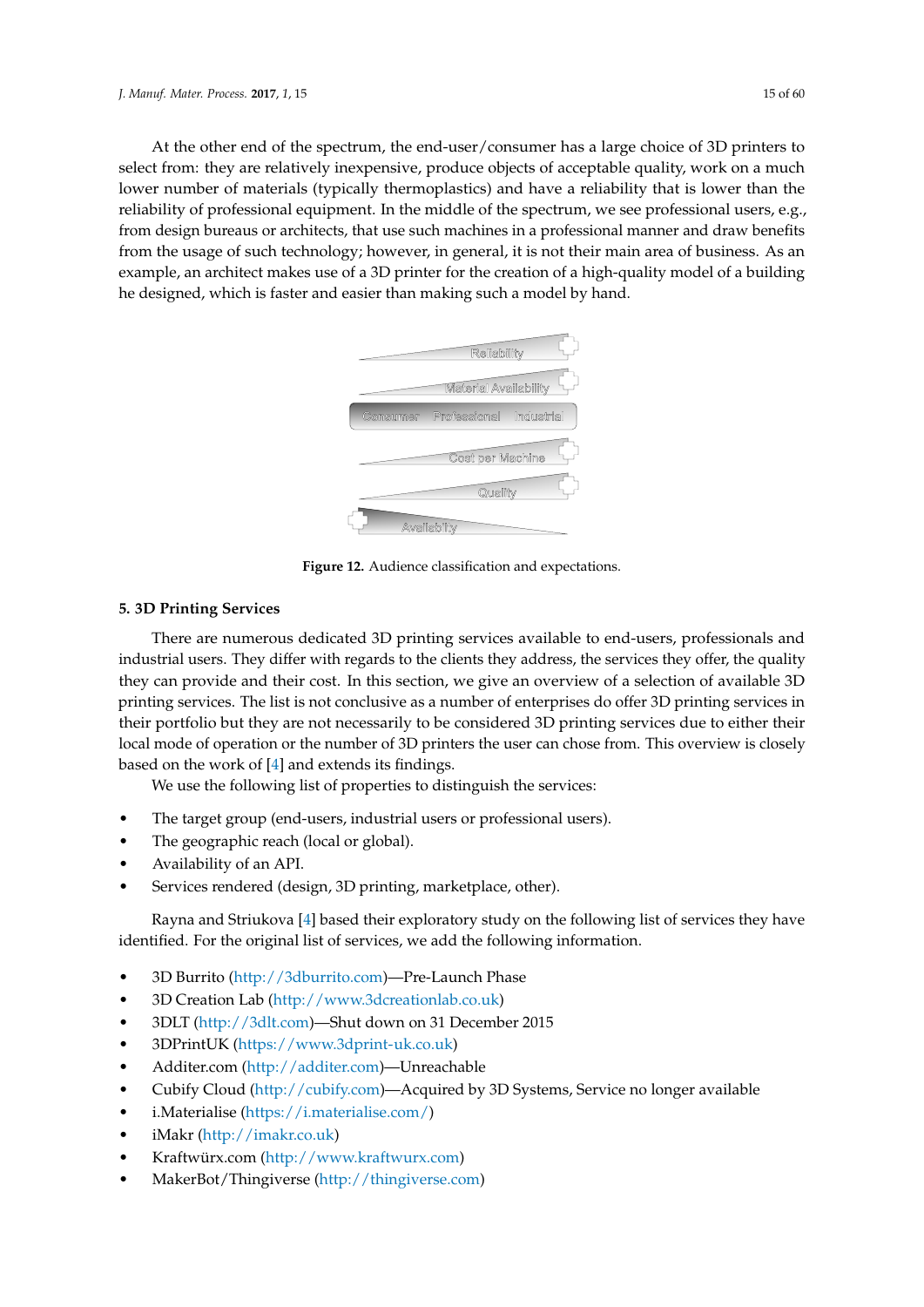- Ponoko [\(https://www.ponoko.com/\)](https://www.ponoko.com/)
- Sculpteo [\(https://www.sculpteo.com\)](https://www.sculpteo.com)
- Shapeways [\(http://www.shapeways.com/\)](http://www.shapeways.com/)

<span id="page-15-0"></span>For this study, we extend the selection with the additional services listed in Tables [1](#page-15-0) and [2.](#page-16-0) Services omitted in these two tables are described in the original study.

| Company/Service<br>Name | URL                              | Classification                                                    | Established | Location                  |  |
|-------------------------|----------------------------------|-------------------------------------------------------------------|-------------|---------------------------|--|
| 3Faktur                 | http://3faktur.com               | Modeling<br>Service                                               | 2014        | Germany                   |  |
| 3DaGoGo                 | https://www.3dagogo.com          | Marketplace                                                       | 2013        | <b>USA</b>                |  |
| 3DExport                | https://3dexport.com             | Marketplace,<br>Repository                                        | 2004        | <b>USA</b>                |  |
| 3DHubs                  | http://3dhubs.com                | Crowd<br>Printing<br>Provider                                     | 2013        | <b>USA</b>                |  |
| 3DPrinterOS             | https://www.3dprinteros.com      | Crowd<br>Printing<br>Provider                                     | 2014        | <b>USA</b>                |  |
| 3DShook                 | http://www.3dshook.com           | Marketplace,<br>Subscription<br>Service                           | 2014        | Israel                    |  |
| 3D Warehouse            | https://3dwarehouse.sketchup.com | Marketplace,<br>Community,<br>Repository                          | 2006        | <b>USA</b>                |  |
| Autodesk 123D           | http://www.123dapp.com           | Software,<br>Marketplace,<br>Repository                           | 2009        | <b>USA</b>                |  |
| Clara.io                | https://clara.io                 | Repository,<br>Modeling                                           | 2013        | Canada                    |  |
| CreateThis              | http://www.createthis.com        | Marketplace                                                       | 2013        | <b>USA</b>                |  |
| Cults                   | https://cults3d.com              | Marketplace,<br>Repository,<br>Design<br>Service                  | 2013        | France                    |  |
| Grabcad                 | https://grabcad.com              | Software,<br>Marketplace,<br>Repository                           | 2009        | <b>USA</b>                |  |
| La Poste                | http://impression3d.laposte.fr   | Print Provider,<br>Marketplace                                    | 2013        | France                    |  |
| Libre3D                 | http://libre3d.com               | Marketplace,<br>Repository                                        | 2014        | <b>USA</b>                |  |
| Makershop               | https://www.makershop.co         | Marketplace,<br>Repository                                        | 2013        | <b>USA</b>                |  |
| Materflow               | http://www.materflow.com         | Print Provider,<br>Marketplace,<br>Product<br>Co-Creation/Support | 2013        | Finland                   |  |
| MeltWerk                | https://www.meltwerk.com         | Print Provider                                                    |             | Subsidiary<br>of trinckle |  |
| MyMiniFactory           | https://www.myminifactory.com    | Crowd<br>Printing<br>Provider,<br>Marketplace                     | 2013        | UK                        |  |

**Table 1.** 3D printing platforms and services included in this study—Part 1.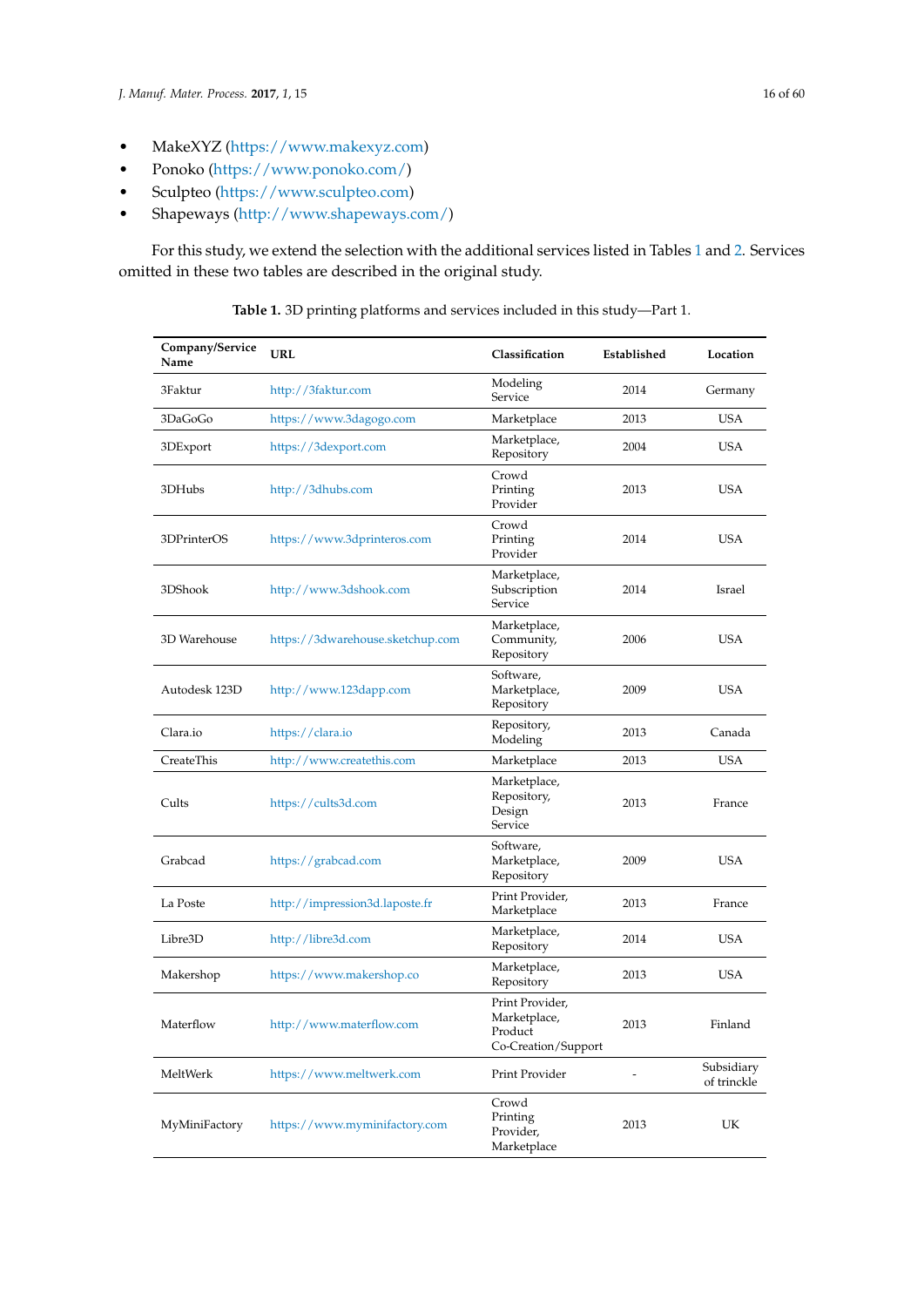<span id="page-16-0"></span>

| Company/Service<br>Name     | URL                                               | Classification                                               | Established | Location           |  |
|-----------------------------|---------------------------------------------------|--------------------------------------------------------------|-------------|--------------------|--|
| NIH 3D Print<br>Exchange    | http://3dprint.nih.gov                            | Co-Creation,<br>Repository                                   | 2014        | <b>USA</b>         |  |
| p3d.in                      | https://p $3d.in$                                 | Modeling                                                     | 2010        | Denmark            |  |
| Pinshape                    | https://pinshape.com                              | Marketplace                                                  | 2014        | Canada             |  |
| REPABLES                    | http://repables.com                               | Repository                                                   | 2013        | <b>USA</b>         |  |
| Rinkak                      | https://www.rinkak.com                            | Marketplace,<br>Repository,<br>Crowd<br>Printing<br>Provider | 2014        | Japan              |  |
| shapeking                   | http://www.shapeking.com                          | Marketplace,<br>Repository                                   | 2012        | Germany            |  |
| Shapetizer                  | https://www.shapetizer.com                        | Marketplace,<br>Repository,<br>Print Provider                | 2015        | China              |  |
| Sketchfab                   | https://sketchfab.com                             | Marketplace,<br>Repository                                   | 2012        | France             |  |
| stlfinder                   | http://www.stlfinder.com                          | Search Engine                                                | 2013        | Spain              |  |
| <b>STLHive</b>              | http://www.stlhive.com                            | Marketplace,<br>Repository,<br>Design<br>Service             | 2015        | Canada             |  |
| Stratasys Direct<br>Express | https://express.stratasysdirect.com               | Print Provider                                               | 2015        | <b>USA</b>         |  |
| Threeding                   | https://www.threeding.com                         | Marketplace,<br>Print Provider                               | 2014        | Bulgaria           |  |
| Tinkercad                   | https://www.tinkercad.com                         | Design,<br>Repository                                        | 2011        | <b>USA</b>         |  |
| Treatstock                  | https://www.treatstock.com                        | Marketplace,<br>Community,<br>Crowd<br>Printing<br>Provider  | 2016        | <b>USA</b>         |  |
| trinckle                    | https://www.trinckle.com                          | Print Provider                                               | 2013        | Germany            |  |
| Trinpy                      | https://www.trinpy.com                            | Marketplace,<br>Subscription<br>Service                      | 2015        | Australia          |  |
| TurboSquid                  | http://www.turbosquid.com                         | Marketplace,<br>Repository                                   | 2000        | <b>USA</b>         |  |
| <b>UPS</b>                  | https://www.theupsstore.com/print/<br>3d-printing | Print Provider                                               | 2013        | <b>USA</b>         |  |
| Watertight                  | https://watertight.com                            | Marketplace                                                  | 2015        | <b>USA</b>         |  |
| Yeggi                       | http://www.yeggi.com                              | Search Engine                                                | 2013        | Germany            |  |
| YouMagine                   | https://www.youmagine.com                         | Community,<br>Repository,<br>Marketplace                     | 2013        | The<br>Netherlands |  |

**Table 2.** 3D printing platforms and services included in this study—Part 2.

In contrast to the authors of the original work, we think that an exhaustive list of such services is impossible to compile as a large number of local businesses do offer 3D printing services over the Internet and would therefore qualify to be included in such a list. These (local) businesses are hard to identify due to their limited size and reach. Also, an exhaustive list would need to contain 3D printing services and repositories of which many similar and derivative services exist.

Further, we extend the classification and study to the provisioning of an API (Application Programming Interface) by the respective service. An API should provide methods to use the service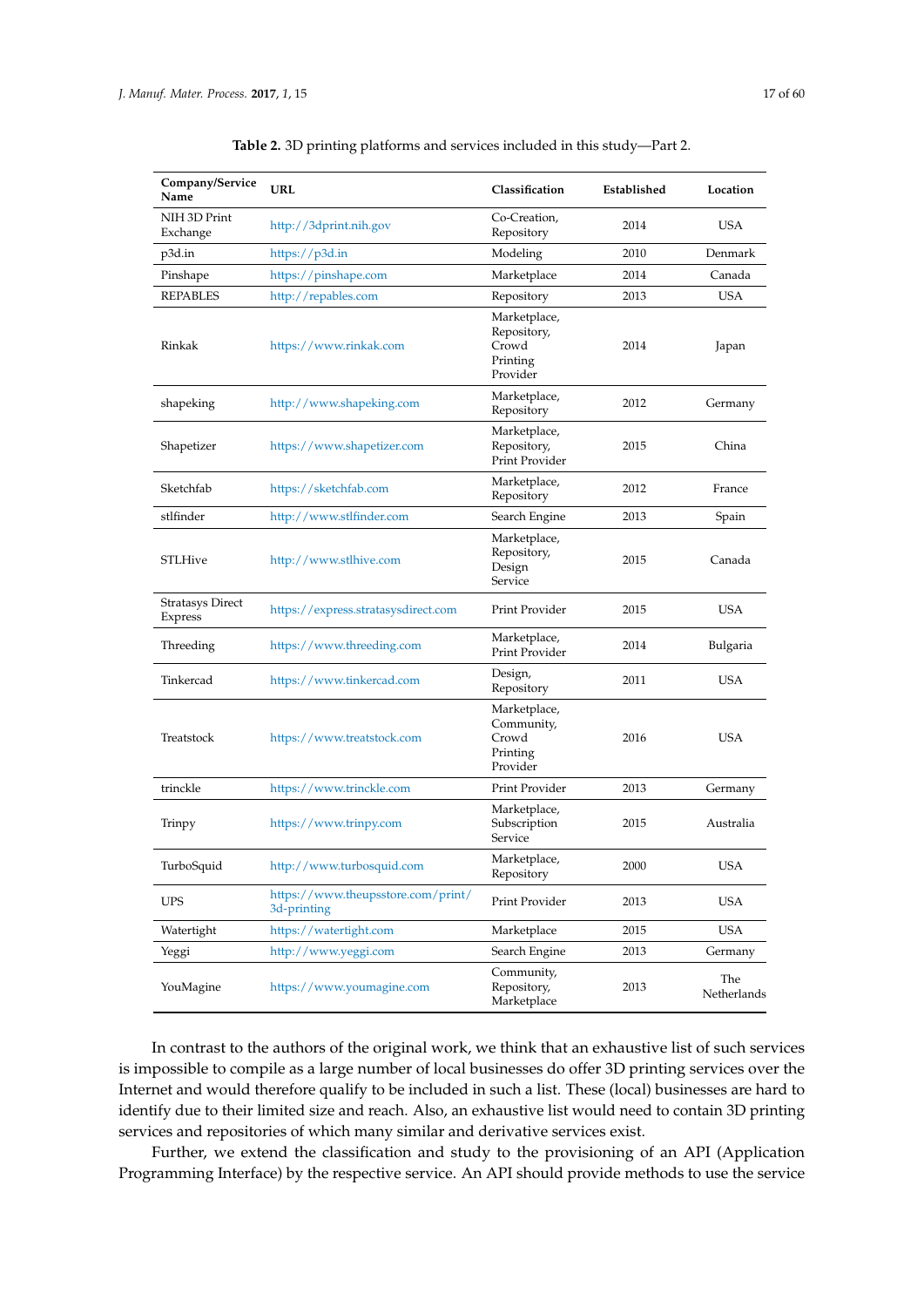programmatically. With an API, such printing services can be used as a flexible production means in CM settings. The range of functionality of such APIs can vary significantly and range from the possibility of having a widget displayed on a website with a 3D model viewer, to uploading and storing digital models in a repository, requesting quotes for manufacturing or digital fabrication. A commonality for these APIs is the requirement for the third-party user to have an account with the service, which is indicated in Tables [3](#page-17-0) and [4](#page-17-1) by **Implementer** in the column **Required for registration**. The indication **User** in this column indicates that the user must be registered with this service too.

<span id="page-17-0"></span>

| Company/Service<br>Name  | Provides an<br><b>API</b> | <b>Required for</b><br>Registration | Capabilities             | Reach    | <b>Target Group</b>     |  |
|--------------------------|---------------------------|-------------------------------------|--------------------------|----------|-------------------------|--|
| 3Faktur                  | No                        | N/A                                 | N/A                      | Regional | Consumer                |  |
| 3DaGoGo                  | No                        | N/A                                 | N/A                      | Global   | Consumer                |  |
| 3DExport                 | No                        | N/A                                 | N/A                      | Global   | Consumer + Professional |  |
| 3DHubs                   | Yes                       | Implementer + User                  | Upload                   | Global   | Consumer                |  |
| 3DPrinterOS              | No                        | N/A                                 | N/A                      | Global   | Consumer                |  |
| 3DPrintUK                | No                        | N/A                                 | N/A                      | Global   | Professional            |  |
| 3DShook                  | No                        | N/A                                 | N/A                      | Global   | Consumer                |  |
| 3D Creation Lab          | No                        | N/A                                 | N/A                      | Global   | Consumer                |  |
| 3D Warehouse             | N <sub>o</sub>            | N/A                                 | N/A                      | Global   | Consumer                |  |
| Autodesk 123D            | N/A                       | No                                  | N/A                      | Global   | Consumer                |  |
| Clara.io                 | Yes                       | Implementer                         | Upload, Modify, Retrieve | Global   | Consumer + Professional |  |
| <b>CreateThis</b>        | N <sub>o</sub>            | N/A                                 | N/A                      | Global   | Consumer                |  |
| Cults                    | Yes (not public)          | Implementer                         | View, Retrieve           | Global   | Consumer                |  |
| Grabcad                  | No                        | N/A                                 | N/A                      | Global   | Consumer + Professional |  |
| iMakr                    | No                        | N/A                                 | N/A                      | Global   | Consumer                |  |
| i Materialise            | Yes                       | Implementer                         | Upload, Quoting, Order   | Global   | Consumer + Professional |  |
| Kraftwürx.com            | Yes (not public)          | Implementer                         | Upload, Order            | Global   | Consumer                |  |
| La Poste                 | No                        | N/A                                 | N/A                      | Regional | Consumer                |  |
| Libre3D                  | No                        | N/A                                 | N/A                      | Global   | Consumer                |  |
| MakerBot/<br>Thingiverse | Yes                       | Implementer                         | Upload, Retrieve         | Global   | Consumer                |  |
| Makershop                | Yes                       | Implementer                         | Search, Retrieve         | Global   | Consumer + Professional |  |
| MakeXYZ                  | Yes                       | Implementer + User                  | Order                    | Global   | Consumer + Professional |  |
| Materflow                | N <sub>o</sub>            | N/A                                 | N/A                      | Global   | Consumer                |  |
| MeltWerk                 | Yes (not public)          | Implementer                         | Upload, Quoting          | Global   | Consumer                |  |
| MyMiniFactory            | No                        | N/A                                 | N/A                      | Global   | Consumer                |  |

| Table 3. 3D printing platforms and services and their APIs-Part 1. |  |  |  |  |  |  |  |  |
|--------------------------------------------------------------------|--|--|--|--|--|--|--|--|
|--------------------------------------------------------------------|--|--|--|--|--|--|--|--|

**Table 4.** 3D printing platforms and services and their APIs—Part 2.

<span id="page-17-1"></span>

| Company/Service Name           | Provides<br>an API | Required for<br>Registration | Capabilities                        |          | <b>Target Group</b>     |  |
|--------------------------------|--------------------|------------------------------|-------------------------------------|----------|-------------------------|--|
| NIH 3D Print Exchange          | Yes                | Implementer                  | Upload, Retrieve                    | Global   | Consumer                |  |
| p3d.in                         | No                 | N/A                          | N/A                                 | Global   | Consumer                |  |
| Pinshape                       | No                 | N/A                          | N/A                                 | Global   | Consumer                |  |
| Ponoko                         | No                 | N/A                          | N/A                                 | Global   | Consumer                |  |
| <b>REPABLES</b>                | No                 | N/A                          | N/A                                 | Global   | Consumer                |  |
| Rinkak                         | Yes                | Implementer                  | View, Order, Modeling               | Global   | Consumer                |  |
| Sculpteo                       | Yes                | Implementer + User           | Upload, Retrieve,<br>Quoting, Order | Global   | Consumer + Professional |  |
| shapeking                      | No                 | N/A                          | N/A                                 | Global   | Consumer                |  |
| Shapetizer                     | No N/A             |                              | N/A                                 | Global   | Consumer                |  |
| Shapeways                      | Yes                | Implementer + User           | Upload, Quoting, Order              | Global   | Consumer + Professional |  |
| Sketchfab                      | Yes                | Implementer                  | Upload, View                        | Global   | Consumer                |  |
| stlfinder                      | No                 | N/A                          | N/A                                 | Global   | Consumer                |  |
| <b>STLHive</b>                 | No                 | N/A                          | N/A                                 | Global   | Consumer + Professional |  |
| <b>Stratsys Direct Express</b> | No                 | N/A                          | N/A                                 | Regional | Professional            |  |
| Threeding                      | No                 | N/A                          | N/A                                 | Global   | Consumer                |  |
| Tinkercad                      | No                 | N/A                          | N/A                                 | Global   | Consumer                |  |
| Treatstock                     | Yes                | Implementer                  | Upload, Retrieve                    | Global   | Consumer                |  |
| trinckle                       | No                 | N/A                          | N/A                                 | Global   | Consumer + Professional |  |
| Trinpy                         | No                 | N/A                          | N/A                                 | Global   | Consumer                |  |
| TurboSquid                     | No                 | N/A                          | N/A                                 | Global   | Consumer + Professional |  |
| <b>UPS</b>                     | No                 | N/A                          | N/A                                 | Regional | Consumer                |  |
| Yeggi                          | Yes                | Implementer                  | Search, Retrieve                    | Global   | Consumer                |  |
| YouMagine                      | Yes                | Implementer                  | Upload, Retrieve                    | Global   | Consumer                |  |
| Watertight                     | No                 | N/A                          | N/A                                 | Global   | Consumer                |  |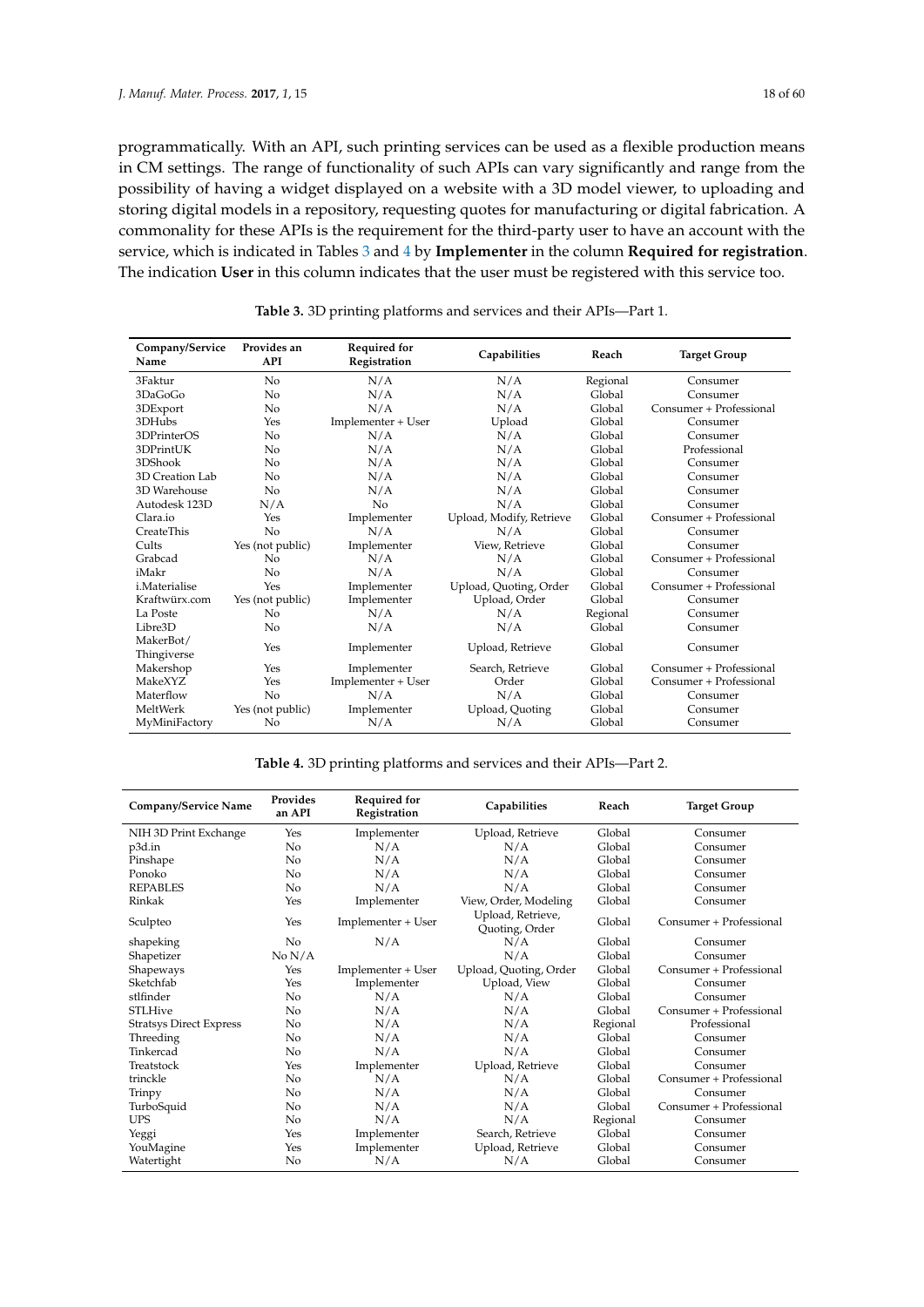The implementer registration is intended for scenarios where the API is embedded in a service or website that a third party user then uses. The findings of this study are presented in Tables [3](#page-17-0) and [4,](#page-17-1) where we state whether the service provides an API and if it is publicly available or only accessible for business partners; who needs to be registered for the usage of the API; and what capabilities the API provides (See Table [5\)](#page-18-0).

<span id="page-18-0"></span>This explorative extension study is performed as described by the original authors.

| Company/Service Name           | Design<br>Market<br>Place | Design<br>Repository | Design<br>Service                | Printing<br>Market<br>Place      | Printing<br>Service              | Printer<br>Sale   | Crowd<br>Sourcing<br>Platform | Editor                           |
|--------------------------------|---------------------------|----------------------|----------------------------------|----------------------------------|----------------------------------|-------------------|-------------------------------|----------------------------------|
| 3Faktur                        |                           |                      | $^{+}$                           |                                  | $\qquad \qquad +$                |                   |                               |                                  |
| 3DaGoGo                        | $^{+}$                    | $^{+}$               |                                  |                                  |                                  |                   |                               |                                  |
| 3DExport                       | $^{+}$                    | $^{+}$               |                                  |                                  |                                  |                   |                               |                                  |
| 3DHubs                         |                           |                      |                                  | $^{+}$                           | $^{+}$                           |                   |                               |                                  |
| 3DPrinterOS                    |                           |                      |                                  | $+$                              | $\begin{array}{c} + \end{array}$ |                   |                               |                                  |
| 3DPrintUK                      |                           |                      | $^{+}$                           |                                  | $\qquad \qquad +$                |                   |                               |                                  |
| 3DShook                        | $^{+}$                    | $\qquad \qquad +$    |                                  |                                  |                                  |                   |                               |                                  |
| 3D Creation Lab                |                           |                      |                                  |                                  | $^{+}$                           |                   |                               |                                  |
| 3D Warehouse                   | $^{+}$                    | $\, +$               |                                  |                                  |                                  |                   |                               |                                  |
| Autodesk 123D                  | $^{+}$                    | $\qquad \qquad +$    |                                  |                                  | $^{+}$                           |                   |                               |                                  |
| Clara.io                       | $^{+}$                    | $^{+}$               |                                  |                                  |                                  |                   |                               | $+$                              |
| CreateThis                     | $^{+}$                    | $\qquad \qquad +$    |                                  |                                  |                                  |                   |                               |                                  |
| Cults                          | $^{+}$                    | $\qquad \qquad +$    | $\begin{array}{c} + \end{array}$ |                                  |                                  |                   |                               |                                  |
| Grabcad                        | $^{+}$                    | $\qquad \qquad +$    |                                  |                                  |                                  | p                 |                               | $\,{}^+$                         |
| iMakr                          |                           |                      |                                  |                                  | $\begin{array}{c} + \end{array}$ | $\ddot{}$         |                               |                                  |
| i.Materialise                  | $^{+}$                    | $\, +$               | $^{+}$                           |                                  | $^{+}$                           |                   | $\qquad \qquad +$             |                                  |
| Kraftwürx.com                  | $^{+}$                    | $^{+}$               | $^{+}$                           |                                  | $\qquad \qquad +$                |                   | $^{+}$                        |                                  |
| La Poste                       | $^{+}$                    | $\qquad \qquad +$    |                                  |                                  | $\qquad \qquad +$                |                   |                               | $\ddot{}$                        |
| Libre3D                        | $^{+}$                    | $\qquad \qquad +$    |                                  |                                  |                                  |                   |                               |                                  |
| MakerBot/Thingiverse           | $^{+}$                    | $^{+}$               |                                  |                                  |                                  | p                 |                               | $^{+}$                           |
| Makershop                      | $^{+}$                    | $^{+}$               |                                  |                                  |                                  |                   |                               |                                  |
| MakeXYZ                        |                           |                      | $^{+}$                           | $^{+}$                           | $^+$                             |                   |                               |                                  |
| Materflow                      | $^{+}$                    | $^{+}$               | $\ddot{}$                        |                                  | $\qquad \qquad +$                |                   |                               |                                  |
| MeltWerk                       |                           |                      |                                  |                                  | $\qquad \qquad +$                |                   |                               |                                  |
| MyMiniFactory                  | $^{+}$                    | $\qquad \qquad +$    |                                  |                                  | $\qquad \qquad +$                | $\qquad \qquad +$ |                               |                                  |
| NIH 3D Print Exchange          | $^{+}$                    | $\qquad \qquad +$    |                                  |                                  |                                  |                   |                               |                                  |
| p3d.in                         | $^{+}$                    | $^{+}$               |                                  |                                  |                                  |                   |                               | $^{+}$                           |
| Pinshape                       | $^{+}$                    | $\qquad \qquad +$    |                                  |                                  |                                  |                   |                               |                                  |
| Ponoko                         |                           |                      |                                  |                                  | $+$                              |                   |                               |                                  |
| <b>REPABLES</b>                | $^{+}$                    | $\, +$               |                                  |                                  |                                  |                   |                               |                                  |
| Rinkak                         | $^{+}$                    | $^{+}$               |                                  |                                  | $\begin{array}{c} + \end{array}$ |                   |                               |                                  |
| Sculpteo                       |                           |                      |                                  |                                  | $^{+}$                           |                   |                               |                                  |
| shapeking                      | $^{+}$                    | $\, +$               |                                  |                                  |                                  |                   |                               |                                  |
| Shapetizer                     | $^{+}$                    | $\qquad \qquad +$    |                                  |                                  | $\begin{array}{c} + \end{array}$ |                   |                               |                                  |
| Shapeways                      | $^{+}$                    | $^{+}$               |                                  |                                  | $+$                              |                   | $+$                           |                                  |
| Sketchfab                      | $^{+}$                    | $\qquad \qquad +$    |                                  |                                  |                                  |                   |                               | $\begin{array}{c} + \end{array}$ |
| stlfinder                      |                           |                      |                                  |                                  |                                  |                   |                               |                                  |
| STLHive                        | $^{+}$                    | $\qquad \qquad +$    | $^{+}$                           |                                  |                                  |                   |                               |                                  |
| <b>Stratsys Direct Express</b> |                           |                      |                                  |                                  | $\begin{array}{c} + \end{array}$ | p                 |                               |                                  |
| Threeding                      | $^{+}$                    | $\, +$               |                                  |                                  | $^{+}$                           |                   |                               |                                  |
| Tinkercad                      | $^{+}$                    | $^{+}$               |                                  |                                  | $\circ$                          |                   |                               | $+$                              |
| Treatstock                     | $^{+}$                    | $\qquad \qquad +$    | $^{+}$                           | $\qquad \qquad +$                | $^{+}$                           |                   |                               |                                  |
| trinckle                       |                           |                      |                                  |                                  | $^{+}$                           |                   |                               |                                  |
| Trinpy                         | $^{+}$                    | $^{+}$               |                                  |                                  |                                  |                   |                               |                                  |
| TurboSquid                     | $^{+}$                    | $\qquad \qquad +$    |                                  |                                  |                                  |                   |                               |                                  |
| <b>UPS</b>                     |                           |                      |                                  |                                  | $^{+}$                           |                   |                               |                                  |
| Watertight                     | $^{+}$                    | $^{+}$               |                                  |                                  |                                  |                   |                               |                                  |
| Yeggi                          |                           |                      |                                  | $\begin{array}{c} + \end{array}$ | $\begin{array}{c} + \end{array}$ |                   |                               |                                  |
| YouMagine                      | $^{+}$                    | $\qquad \qquad +$    |                                  |                                  | $\mathbf{o}$                     | p                 |                               |                                  |

**Table 5.** Categorising 3D printing online platforms.

As analysed in Table [5,](#page-18-0) the services surveyed offer a different range of services each. No provider could be identified that offers a complete set of services for 3D printing and related tasks. In the table, the indication of **p** marks companies that do not themselves offer printers through this service but their parental companies do. The **o** character in the column for printing service for Tinkercad and YouMagine, indicates that the service itself does not provide printing services, but cooperates with a third party for the provision of this service. In this table, the plus sign **+** indicates that a service is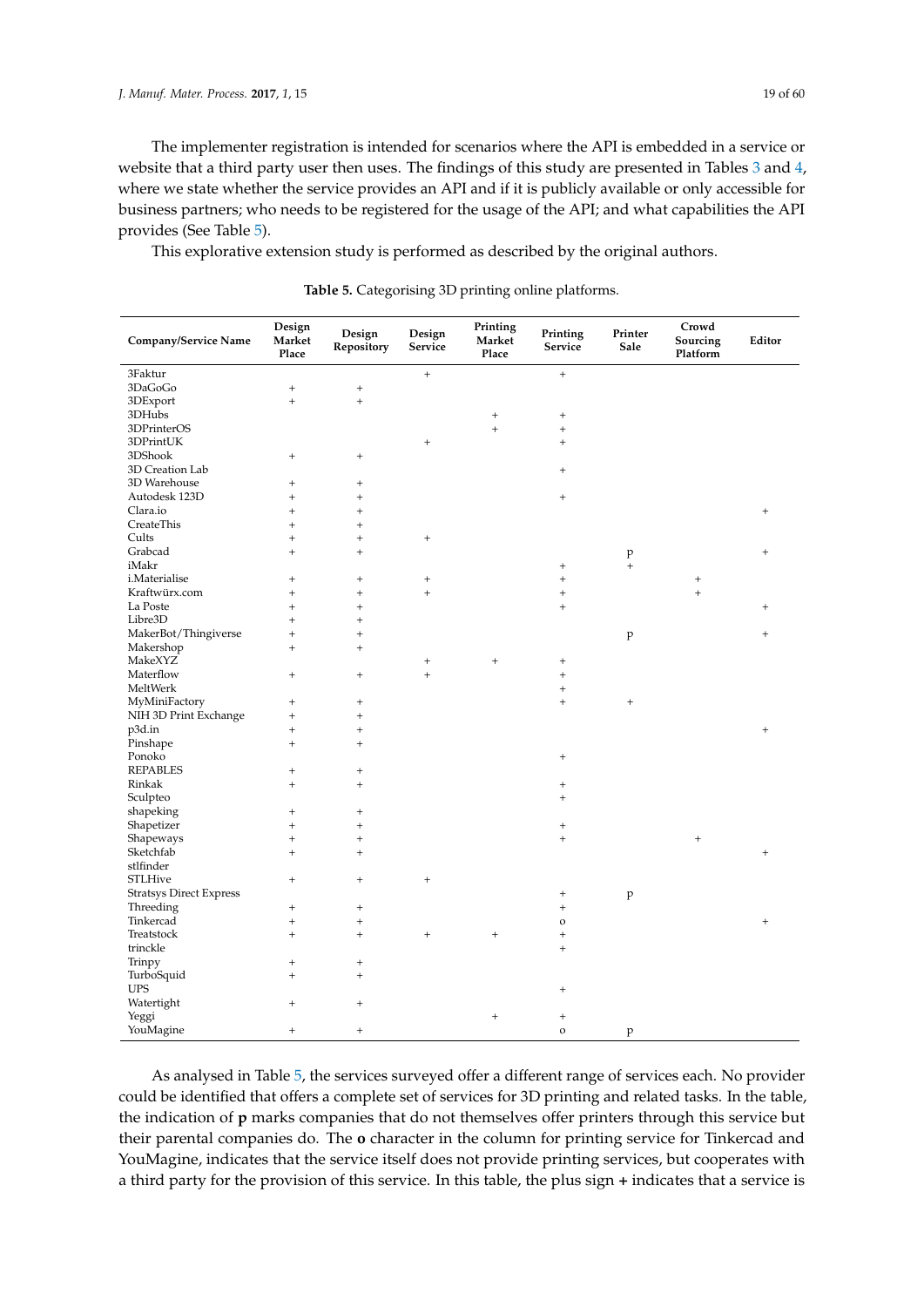regarded in the specific category. With the exception of La Poste, UPS and iMakr, all the services carry out their business completely on the Internet without the requirement for physical interaction. La Poste and UPS offer an Internet interface with the physical delivery of the objects in some of their shops. Services that offer a design market place can offer designs and other files free-of-charge or for a fee—no distinction is made for this study. Yeggi and stlfinder are search engines for 3D model data that work on the data from other sources. Although it is a search engine, Yeggi provides the integration of printing services and cloud printing services for models available from third party services, thus Yeggi can be classified as a service of services. The service rendered by Trinpy is subscription-based with various membership options. Grabcab provides 3D printing planning and control services, and integration with an online editor.

# <span id="page-19-0"></span>**6. Review**

Cloud Manufacturing is mainly an overlapping manufacturing or engineering concept, with application and grounding in the development of parts or objects in "traditional" manufacturing. With traditional manufacturing, we denote all technologies and methods to create or fabricate objects or parts, other than AM. For a distinction between manufacturing methods, see Klocke [\[18\]](#page-46-14), Nee [\[104\]](#page-50-3), and the DIN Standard 8580 [\[10\]](#page-46-6). In this sense, all subtractive or formative manufacturing methods are summarised as "traditional manufacturing" methods. As AM offers a large degree of flexibility due to short lead times, as well as other beneficial properties, we see that AM is the ideal technology to be considered within CM scenarios. Taking the properties of AM into account, we do not predict that AM will replace other manufacturing methods, not even within CM scenarios. Rather, AM will fill niches for special applications such as mass-customisation, rapid replacement production capabilities or RT, especially within CM scenarios. With this work, we aim to contribute to the development of AM methodology and technology in the CM paradigm.

## <span id="page-19-1"></span>*6.1. Topological Map*

In Figure [13,](#page-20-0) the relationship and connection of various concepts relevant to CM is depicted. This map forms the basis of the following review; the nodes from the map represent sections for the review in which we present the current state of research and elaborate on open research questions. The topics are extracted from literature.

This topological map displays the relationship of CM with a variety of connected and enabling technologies, and concepts. Additive Manufacturing/3D printing (see Section [6.4\)](#page-22-0) enables CM to be more modular, flexible and offers new capabilities, and business opportunities. The Rapid Technology (see Section [6.5\)](#page-25-0) and its composition Rapid Prototyping (RP, see Section [6.5.3\)](#page-29-0), Rapid Manufacturing (RM, see Section [6.5.2\)](#page-27-0) and Rapid Tooling (RT, see Section [6.5.1\)](#page-26-0) are areas in which CM can be applied. The topic of Service Orientation (see Section [6.9\)](#page-34-0) and its composition "as-a-Service", of which Design-as-a-Service (DaaS, see Section [6.9.2\)](#page-36-0), Testing-as-a-Service (TaaS, see Section [6.9.3\)](#page-37-0) and Manufacturing-as-a-Service (MaaS, see Section [6.9.1\)](#page-35-0) are explored as examples; these are concepts that enable the efficient application of CM. For a broader understanding, it is required to research the stakeholders involved in this technology; this is done in Section [6.8.](#page-33-0) The topics of Scheduling, (see Section [6.12\)](#page-41-0) and Resource Description (see Section [6.13\)](#page-42-0) are to be discussed for the universal and efficient application of CM. The domain of Simulation (see Section [6.7\)](#page-30-0), with its composition of Optimisation (see Section [6.7.2\)](#page-32-0) and Topological Optimisation (see Section [6.7.1\)](#page-31-0), enable a more rapid, more flexible and more robust usage of the technology. For AM technology, the application of Topology Optimisation enables the benefits of this technology. The topic of 3D printing or AM is described in Section [6.4,](#page-22-0) with its subtopic of Accuracy and Precision (see Section [6.4\)](#page-22-0). The topic of Hybrid Manufacturing (see Section [6.6\)](#page-29-1) is gaining importance in flexible and agile manufacturing systems which warrants and requires its research. On the topic of Technology (see Section [6.2\)](#page-20-1), the general principles and technologies of CM and AM are discussed, as these are basic principles for the efficient implementation of these systems. The topic of Cloud Computing (CC, see Section [6.11\)](#page-39-0)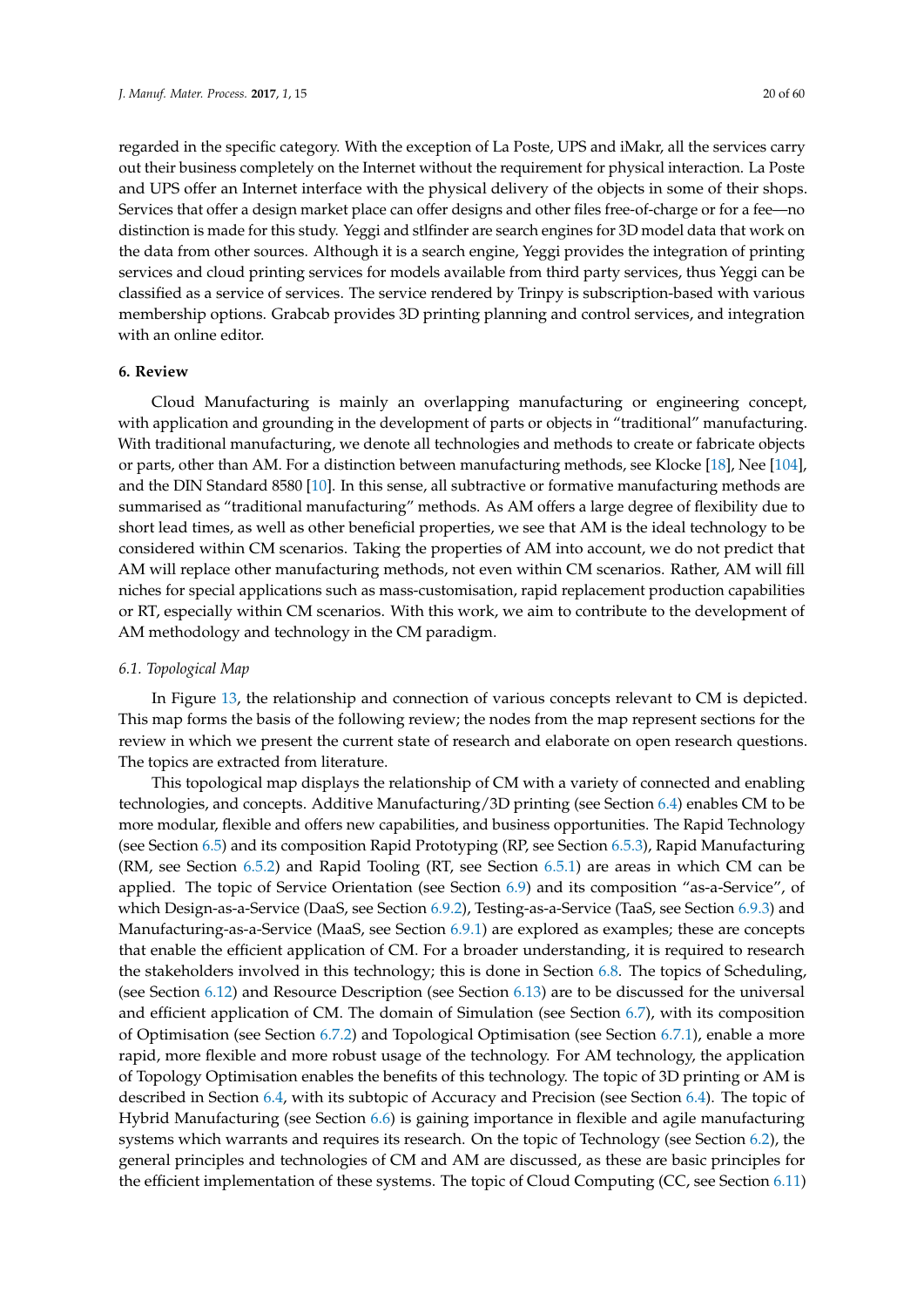with its sub-components Internet of Things (IoT, see Section [6.11.1\)](#page-40-0) and Cyber-physical Systems (CPS, see Section [6.11.2\)](#page-40-1) is the conceptual progenitor of CM and, therefore, requires careful studying. IoT and CPS are key enabling technologies for CM. The topic of Security (see Section [6.3\)](#page-21-0) is of increasing importance, with the spreading application of AM and CM, as cyber attacks become more frequent and potential damage increases.

<span id="page-20-0"></span>

**Figure 13.** Topological Map for Cloud Manufacturing.

# <span id="page-20-1"></span>*6.2. Technology*

A large number of technologies and technological advances have made it possible for AM to evolve from its origin as a RP method to its current state, where it is used for end-part manufacturing (RM) and is available to consumers [\[12,](#page-46-8)[105\]](#page-50-4). All 3D printed objects are based on a digital model. This model can either be created using CAD software, 3D sculpting software, or acquired using reverse-engineering methods (e.g., object scanning or photo reconstruction) [\[11\]](#page-46-7).

Although direct slicing from a CAD model was proposed by Jamieson [\[106\]](#page-50-5) in 1995, it is still rarely performed. Direct slicing requires implementation in the CAD software for each printer type and printer manufacturer, which is not feasible. Further shortcomings of the de-facto standard file format for AM, i.e., STL, namely the possibility of containing mis-aligned facets, holes or being non-watertight, as well as being too large in file size, are reported by [\[107\]](#page-50-6).

Besides a Steiner-patch-based [\[108\]](#page-50-7) file format to replace the STL file format, the ASTM Committee F42 has published an ISO Standard [\[109\]](#page-50-8) for the AMF (Additive Manufacturing File Format), with the same intention. Both file formats are created to increase the accuracy for the models described and, therefore, increase the quality of the resulting printed objects. STL seems to be the prevalent file format for AM with 25,700 results on Google Scholar compared to 8230 results for AMF. Further investigation into the file support for different hard- and software vendors is warranted but out of the scope of this work.

The review by Dimitrov et al. [\[36\]](#page-47-11) presents further information on the technology that AM is based on with an overview of applications for it.

In the review by Esmaeilian et al. [\[97\]](#page-49-22), the authors present the relationship of AM and Manufacturing in general, as well its benefits. With the emergence of Internet- or cloud-based CAD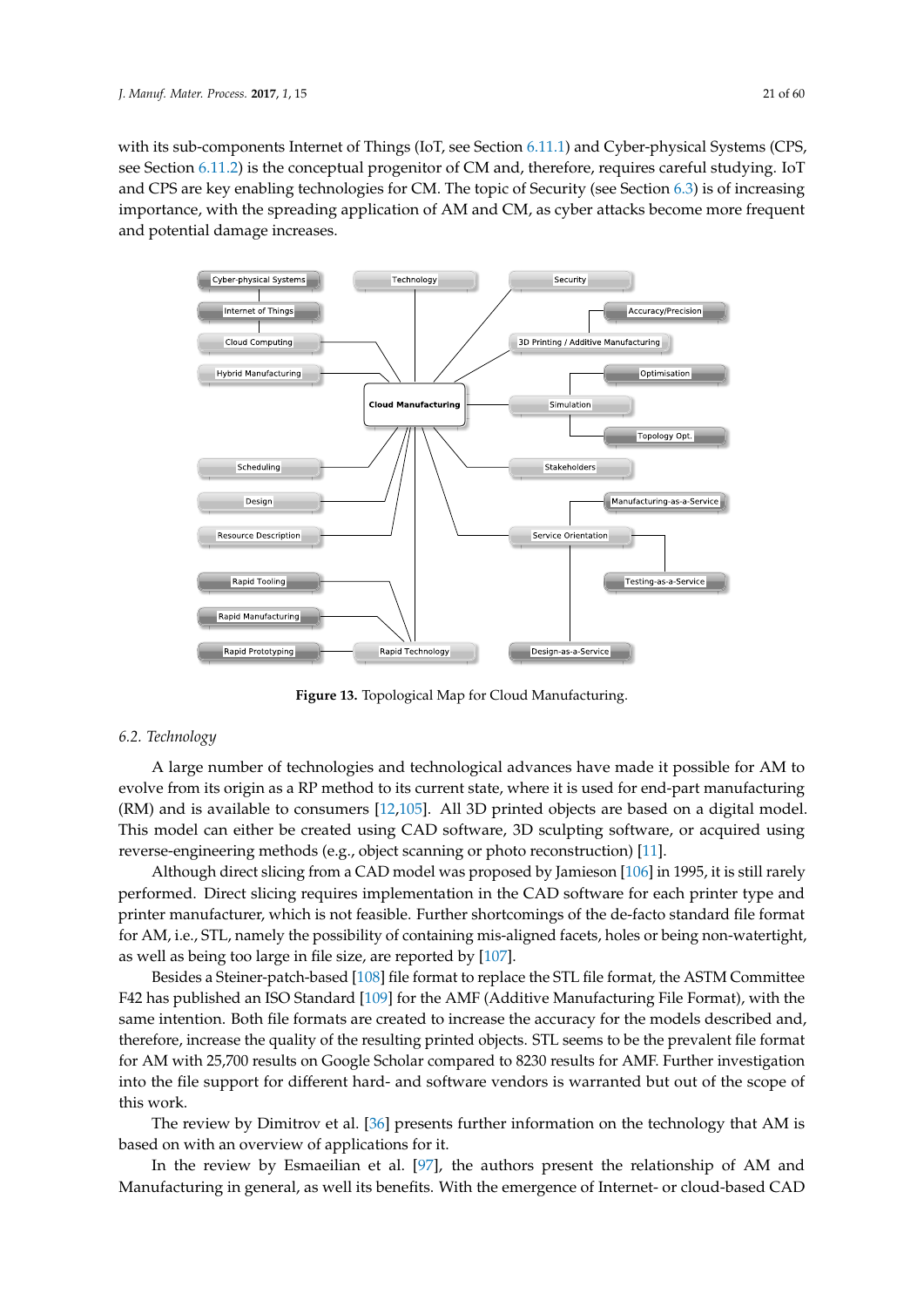Modelling software, the creation of models for AM becomes easier, as direct integration of 3D printing providers is possible.

Furthermore, the collaborative aspect of 3D modelling is enhanced as studied by Jou and Wang [\[110\]](#page-50-9). This study used a group of college students as a test group and investigated the adoption of an online CAD modelling (Autodesk AutoCAD [\(http://autodesk.com/products/autocad\)](http://autodesk.com/products/autocad)) software in the curriculum.

The authors, Andreadis et al. [\[111\]](#page-50-10), present a case study on the adoption of an unnamed cloud-based CAD system in comparison to traditional software, as well as an exhaustive list of benefits of cloud-based software.

Wu et al. [\[112\]](#page-50-11) present an economic analysis of cloud-based services for design and manufacturing. This work also explores a number of cloud-based services along with their pricing.

Communities are of great importance to enterprises, as shown in West and Kuk [\[105\]](#page-50-4). One form of community is a repository for 3D printable digital models that collects and curates models supplied by users for collaboration, exchange, co-creation, and sale. In this work, the authors conduct a study to research the profit of catering for such a community/repository (Thingiverse) by a former open-source company (Makerbot).

Wittbrodt et al. [\[113\]](#page-50-12) performed experiments to determine the ROI (Return on Investment) of 3D printers for common households and their feasibility in application in end-user scenarios. With their experiment, they concluded that an average household can achieve between 40 and 200 percent ROI, based on average usage of such machines.

#### <span id="page-21-0"></span>*6.3. Security*

Security for 3D Printing, AM or CM can be discussed from at least three perspectives. The first perspective would be the legal security of data and models processed within such a scenario. Discussions can range from whether it is legal to manufacture an existing object (replication) which might be protected by intellectual copyright laws to questions regarding product liability in the case of company-supplied model data. The second perspective is closely related to intellectual property (IP) as it is the technological discussion about the safeguarding of digital model files and data. The third perspective is about the data and process security itself, in scenarios with malicious third-parties (e.g., Hackers, Cyber-criminals). This third perspective is not limited to AM but shares many problems with CC and computing in general.

Dolinksy [\[114\]](#page-50-13) analysed the concept of copyright and its application to 3D Printing for the jurisdiction of the USA. Because legal systems are different to each other, such an analysis cannot be exhaustive.

Grimmelmann [\[115\]](#page-50-14) further exemplified the legal status of 3D printing and model creation in the USA with fictitious characters from literature and cinema. He stated that the creation of an object, regardless of the source of the model for such a creation, is infringing on copyright if the object that is replicated is protected by copyright.

In [\[116\]](#page-50-15), the author discussed the current situation of 3D printing in regard to gun laws. This discussion was started by the media in 2013, as models for a functional plastic gun were distributed and the gun consequently manufactured. The author stated that current gun control laws are adequate to control 3D printed weapons and that this is currently not a big issue.

On a broader scope, the authors McNulty et al. [\[117\]](#page-50-16) researched the implications of AM for the national security of the USA, where the authors presented the benefits of bio or tissue 3D printing for the treatment of battlefield wounds as well as the implications of AM technologies for criminal misconduct.

For the analysis of data security, the authors Wu et al. [\[118\]](#page-50-17) presented the importance of such technologies within a CM environment. They proposed the development of trust models for cyber-physical systems, as well as discussing the actors within such systems.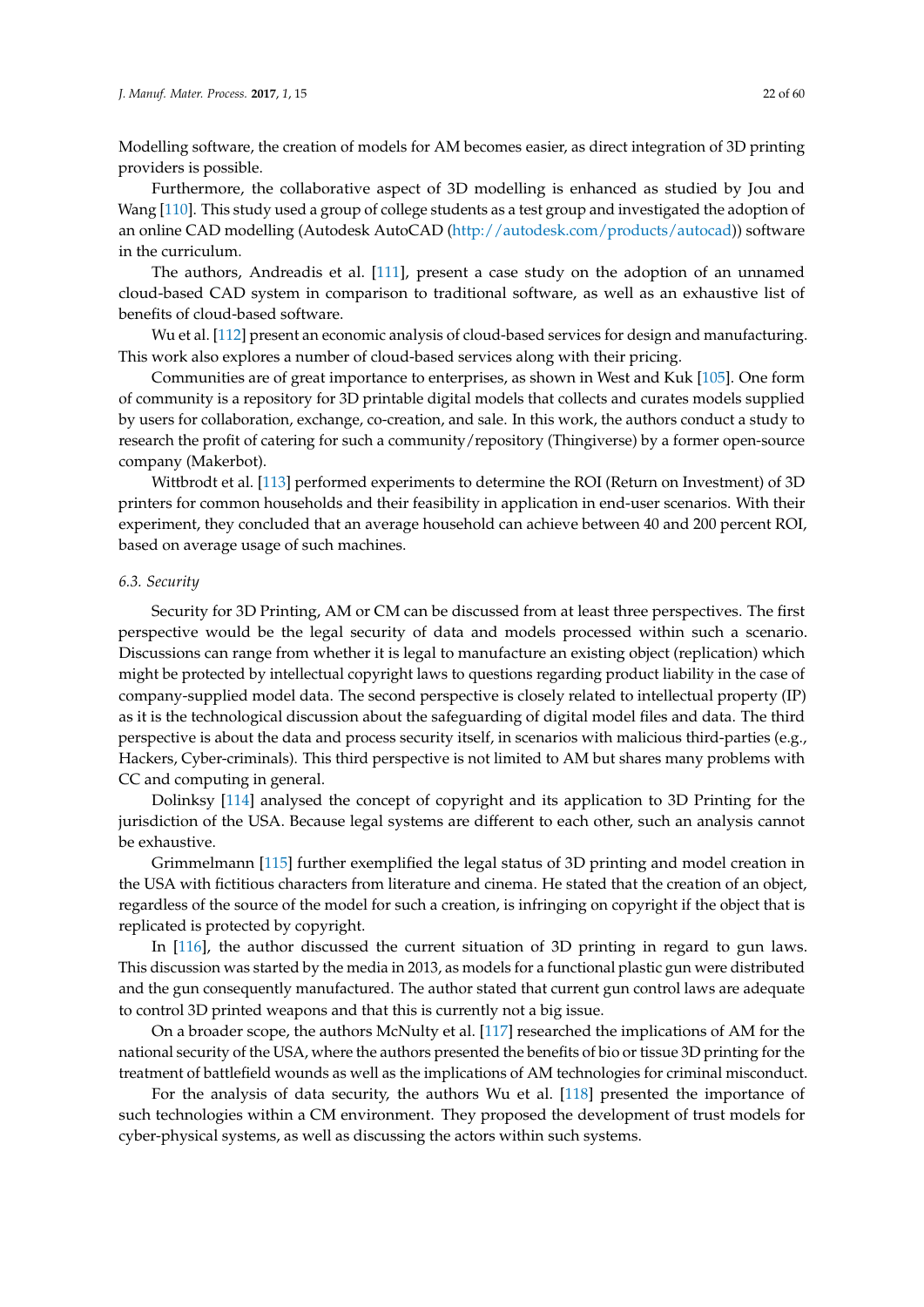The authors Yampolskiy et al. [\[119\]](#page-50-18) provided a full risk analysis of a scenario for outsourcing AM under consideration of IP. The risk assessment did not include malicious behaviour other than IP infringement.

To secure printed objects against counterfeiting, the authors of [\[120\]](#page-50-19) studied and recommended the use of chemical components for authentication. Possible attacks on the 3D printing process by third parties is researched in [\[121\]](#page-50-20), where one scenario is about wilfully integrating material differences in an object in order to weaken the object under load. If the printing process itself is secured, the question remains if a printed object is the original, a genuine replicate or a faked replicate. For the identification of genuine objects, the authors of [\[122\]](#page-50-21) researched the applicability of physical signatures to 3D printed objects.

In [\[123\]](#page-50-22), the authors presented a watermarking technique for 3D printed objects that is resilient against repeated digital scanning of the manufactured object.

For a generalised discussion on security of cloud services and Cloud Computing, we refer readers to [\[124\]](#page-50-23), where the authors presented issues ranging from data integrity to confidentiality. The concepts and terminology of CC security are also discussed in [\[125\]](#page-50-24), of which the concepts of confidentiality, trust and privacy are most relevant to scenarios of cloud-based AM where users have physical objects created from digital models by third parties.

Sturm et al. [\[126\]](#page-51-0) presented attack scenarios and mitigation strategies for attacks on AM system. The authors saw rising CPS implementations in AM as potential intrusion vectors for attacks. The authors discussed various attacks for each of the manufacturing process phases. Furthermore, the authors identified the STL file format as a potential risk for tampering and attacking. Among the recommendations for mitigation is file hashing and improved process monitoring.

Bridges et al. [\[127\]](#page-51-1) briefly explored possible attacks on the CPS, that are used for AM. Among the attack scenarios, the authors identified theft and tampering.

Baumann and Roller [\[128\]](#page-51-2) provided a surface altering watermarking schema to be utilised in FDM 3D printing. This watermarking method was based on selective seam placement, i.e., entry points for each layer. This work is to be utilised in conjunction with the model distribution architecture, described in Baumann et al. [\[129\]](#page-51-3). In their proposed architecture, model files are not distributed to the end user but pre-processed GCode files are distributed to printer-attached adaptors. With this approach, the authors also claim the benefit of optimal process parameter selection to the clients' 3D printer, thus avoiding misconfiguration and misprinting.

# <span id="page-22-0"></span>*6.4. 3D Printing*

Following the distinction between AM and 3D printing, given in the definition of 3D printing (see Section [2.1.2\)](#page-8-0) by some authors, into high-quality professional or industrial usage and lower-quality end-user or semi-professional usage, 3D printing could not be part of CM. As we relax the definition of AM and 3D printing and use the terms as synonyms, we survey technological developments within this chapter. Technological progress and development are essential to the widespread use and application of 3D Printing or AM in the CM paradigm.

We see AM as an integral component in CM and Industry 4.0 settings, due to the benefits it provides. Among those benefits are flexibility, resource efficiency and design freedom. In this section, we survey scientific literature regarding AM, especially works that provide an overview (e.g., reviews, surveys), present important aspects or exhibit common characteristics of this domain.

In the short article by Hansen et al. [\[130\]](#page-51-4), the authors proposed a measurement method for the correction or calibration of FDM printers. For this purpose, the authors developed a measurement plate, that is printed with specified parameters. In their experiment, the authors recorded roundness errors of up to  $100 \mu m$ . The calibration could not be applied due to the printer control software being closed-source.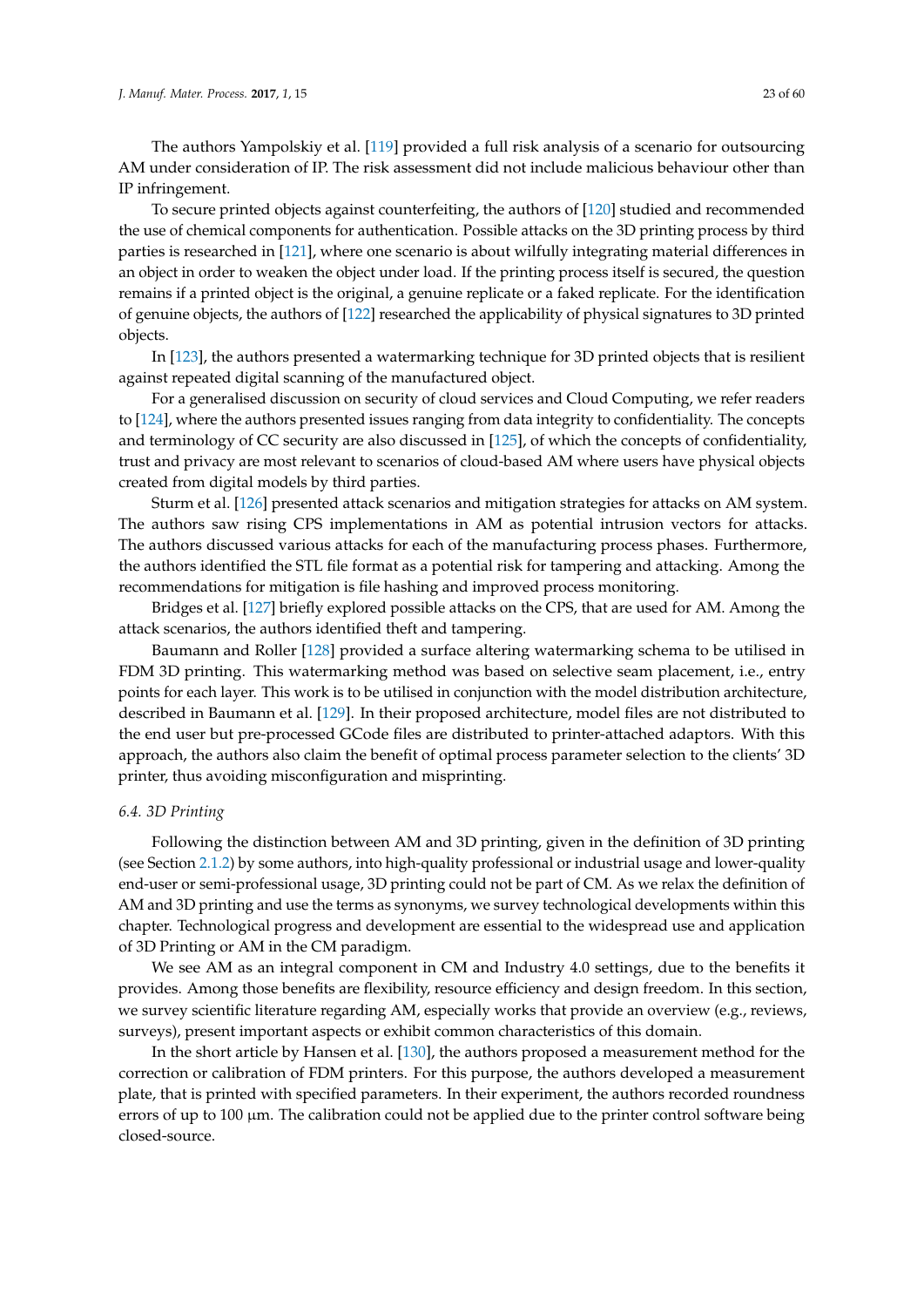Anitha et al. [\[131\]](#page-51-5) analysed the process variables' layer thickness, bead width and deposition speed for their influence on the quality of objects manufactured using FDM. The authors found that the layer thickness is contributing approximately 50% to the surface roughness of the manufactured objects.

Balogun et al. [\[132\]](#page-51-6) described and experimented on the energy consumption and carbon footprint of models printed using FDM technology. They defined three specimens of 9000 mm<sup>3</sup> and 18,000 mm<sup>3</sup> in volume, which were printed on a Stratasys dimension SST FDM. Their experiment also captured the energy consumption of the post processing with an ultrawave precision cleaning machine. The energy consumed for the print was approximately 1 kWh. Over 60% of the energy was consumed in non-productive states, e.g., pre-heating. This energy consumption profile warrants high utilisation of 3D printers when aiming for a low ecological impact and penalises frequent and long idle times of the 3D printer.

Brajlih et al. [\[133\]](#page-51-7) proposed a comparison method for the speed and accuracy of 3D printers. As a basis, the authors introduced properties and capabilities of 3D printers. A test-object designed by the authors is used to evaluate the average manufacturing speed of an Objet EDEN330 Polyjet and 3D Systems SLA3500 SLA manufacturing machine in an experiment. Furthermore, the experiment included an EOS EOSINT P385 SLS and Stratasys Prodigy Plus FDM machine. The experiment concluded that the SLS machine is capable of achieving the highest manufacturing speed (approximately 140 cm<sup>3</sup>/h). In the experiment, the angular and dimensional deviations are significant (up to 2.5° for a 90° nominal, and 0.8 mm for a 10 mm nominal).

Roberson et al. [\[134\]](#page-51-8) developed a ranking model for the selection of 3D printers, based on the accuracy, surface roughness, and printing time. This decision making model was intended to enable consumers and buyers of such hardware to select the most appropriate device.

Utela et al. [\[38\]](#page-47-13) provided a review on the literature related to the development of new materials for powder bed-based 3D printing systems. They decomposed the development into five steps, for which they provided information on the relevant literature.

Brooks et al. [\[135\]](#page-51-9) performed a review on the history and business implications of 3D printing. They argued that the most promising approach for companies to benefit from 3D printing technology is to invest in and adapt current business models to support supplementary printing for the users. They also presented the importance of the DMCA (Digital Millennium Copyright Act) in the USA from the perspective of 3D printing, for current and upcoming businesses and services in the USA.

Bogue [\[64\]](#page-48-13) aimed to provide an introduction to 3D printing with this review. The historical development of the various printing technologies is presented and furthermore, applications with examples were explored.

Petrick and Simpson [\[58\]](#page-48-7) compared traditional manufacturing, which they classify as "economy of scale", with AM. AM is classified by the authors as "economy of one". They based their future hypotheses on the traditional design–build–deliver model and current patterns in supply chains, from which they drew the logical conclusion for future developments. These hypotheses are sparsely supported by literature. They predicted that, in the future, the boundaries between the design–build–deliver paradigm will be less clear and that design and production will be closely coupled with experiments. One obvious prediction is that the supply chains will get shorter and the production will be more localised both geographically and in regard to time planning.

Matias and Rao [\[102\]](#page-50-1) conducted an exploratory study on the business and consumer markets of 3D printing. This study consisted of a survey-based part for consumers, within the area of 3D printing, with a sample size of 66 participants conducted in 2014. One of their findings for the consumers is the willingness of 45% of the participants to spend only \$US299 on this technology. They also found out that a large number of consumers is not proficient with the technology and the required software. This finding was backed by five interviews conducted with business persons from five different companies. Their interviewees also expressed concerns that there will not be a mass market for 3D printing within the next five to ten years.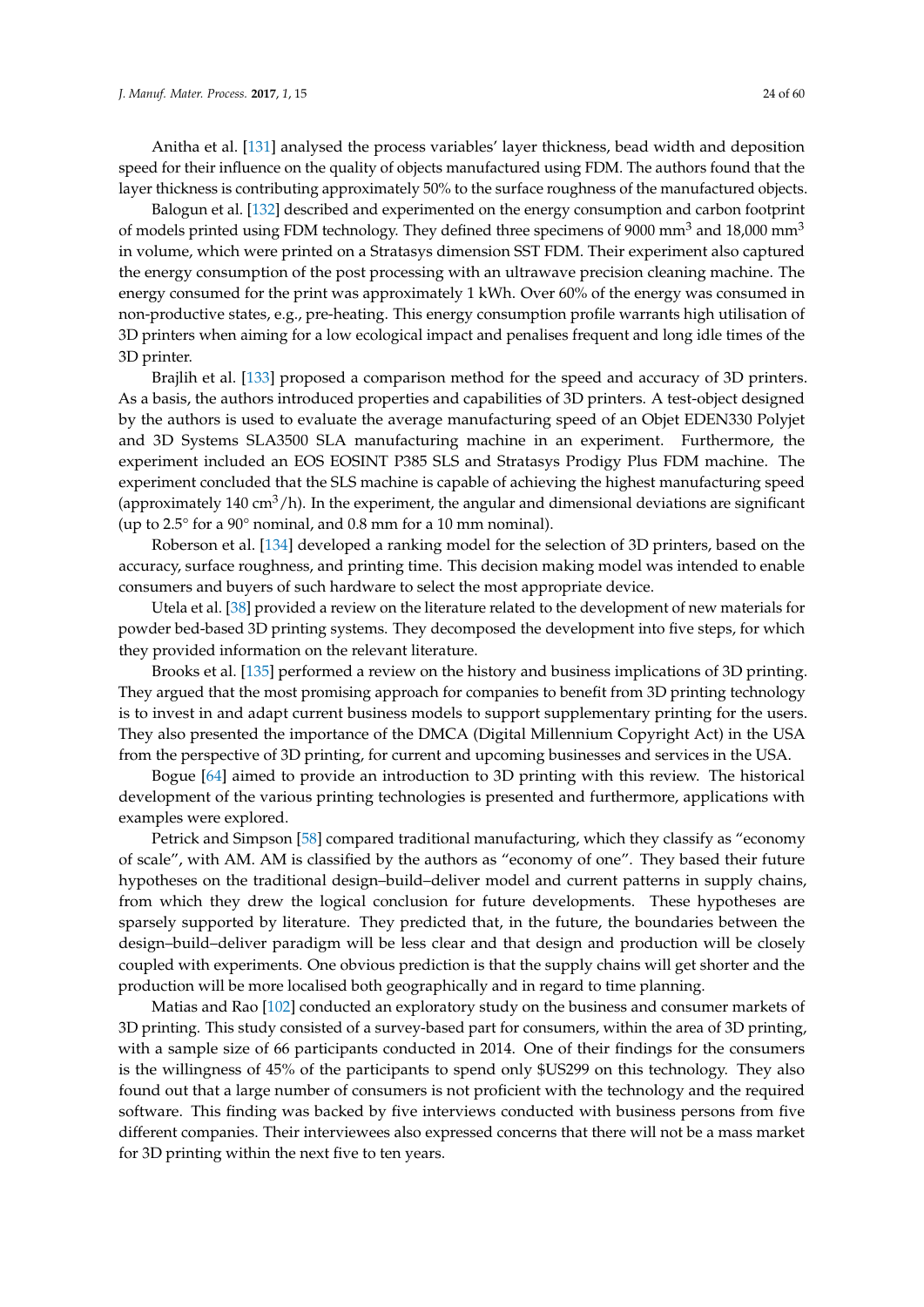Le Bourhis et al. [\[136\]](#page-51-10) developed the design concept of sustainable AM (DFSAM) to minimise the yet unknown environmental impact of AM. According to the authors, about 41% of the total energy consumption globally is attributed to industry. Furthermore, the authors provided a division for the French industry in 2010, showing that about 12% of the total energy consumption is attributed to manufacturing.The authors claimed that AM can reduce the energy required as it limits waste material. The authors experimented on the energy and resource consumption of the Additive Laser Manufacturing (ALM) process and presented a method to calculate electricity, powder and gas consumption for an object based on the respective GCode.

In their work, Kim et al. [\[137\]](#page-51-11) presented a federated information systems architecture for AM. This architecture was intended to facilitate an end-to-end digital implementation of AM, i.e., "digital thread", design-to-product process. The authors analysed, for each phase (part geometry/design, raw/tessellated data, tessellated 3D model, build file, machine data, fabricated part, finished part, validated art), the available and used data formats and supporting software. The focus of their conceptual architecture was interoperability by an open architecture.

Balogun et al. [\[138\]](#page-51-12) performed an experiment on the electricity consumption of the FDM process. The authors divided the manufacturing process into its components (start-up, warm-up, ready-state, build-state). In an experiment, they analysed three different FDM machines (Stratasys Dimension SST FDM, Dentford Inspire D290 and PP3DP) for their power consumption profile during manufacturing. The machines differ significantly in the energy demand, with the Dentford machine requiring 1418 Wh and the PP3DP only requiring 66 Wh. Furthermore, the authors compared the energy consumption and manufacturing duration of a FDM machine to a milling machine. In the experiment, the AM process consumed 685 Wh and the Mikron HSM 400 milling machine only 114 Wh. The AM cycle time was 3012 s (without 3600 s for support structure removal in an ultrasonic cleaning tank) and the milling machine cycle time was 137 s.

Weller et al. [\[139\]](#page-51-13) discussed the implications of AM on the company and industry level. Economic characteristics, i.e., opportunities such as acceleration and possible price premiums, lower market entry barriers and limitations such as missing economy of scale, missing quality standards are discussed in this analysis. The authors performed a modelling of various scenarios and propositions for the market under the influence of AM. Their prediction for first adoption is within markets with an overall lower economy of scale.

Efthymiou et al. [\[140\]](#page-51-14) presented a systematic survey on the complexity in manufacturing systems. Albeit not directly referencing AM, this study is relevant to understanding the implications of AM on manufacturing systems.

Turner et al. [\[70\]](#page-48-19) surveyed melt extrusion AM processes. This work is part of a two piece series (see also [\[80\]](#page-49-5)), with this part focusing on the design and process modelling. The authors provided a short market analysis in their introduction. The authors discussed literature relating to various processing steps and problems, e.g., die swelling, with melt extrusion processes. The authors provided a thorough overview on the literature for this topic.

Mitev [\[141\]](#page-51-15) approached the topic of AM in a very uncommon manner, namely with a philosophical approach. This is the sole publication with this approach found by us. The author discussed AM for the question on what matter is and how 3D printing affects our concept of matter and material.

In contrast to the previous author, Bayley et al. [\[142\]](#page-51-16) presented a model for the understanding of error generation in FDM. This work consisted of two parts with experiments. The first part analysed actual errors in FDM manufactured parts (e.g., roundness error, geometrical deviation). In the second part, the authors constructed a framework for error characterisation and quantification.

In the review by Kai et al. [\[143\]](#page-51-17), the authors evaluated the relationship of manufacturing systems and AM briefly. The authors also provided an overview of one possible decomposition of AM and its academic relevance through a number of published works from 1975 to 2015.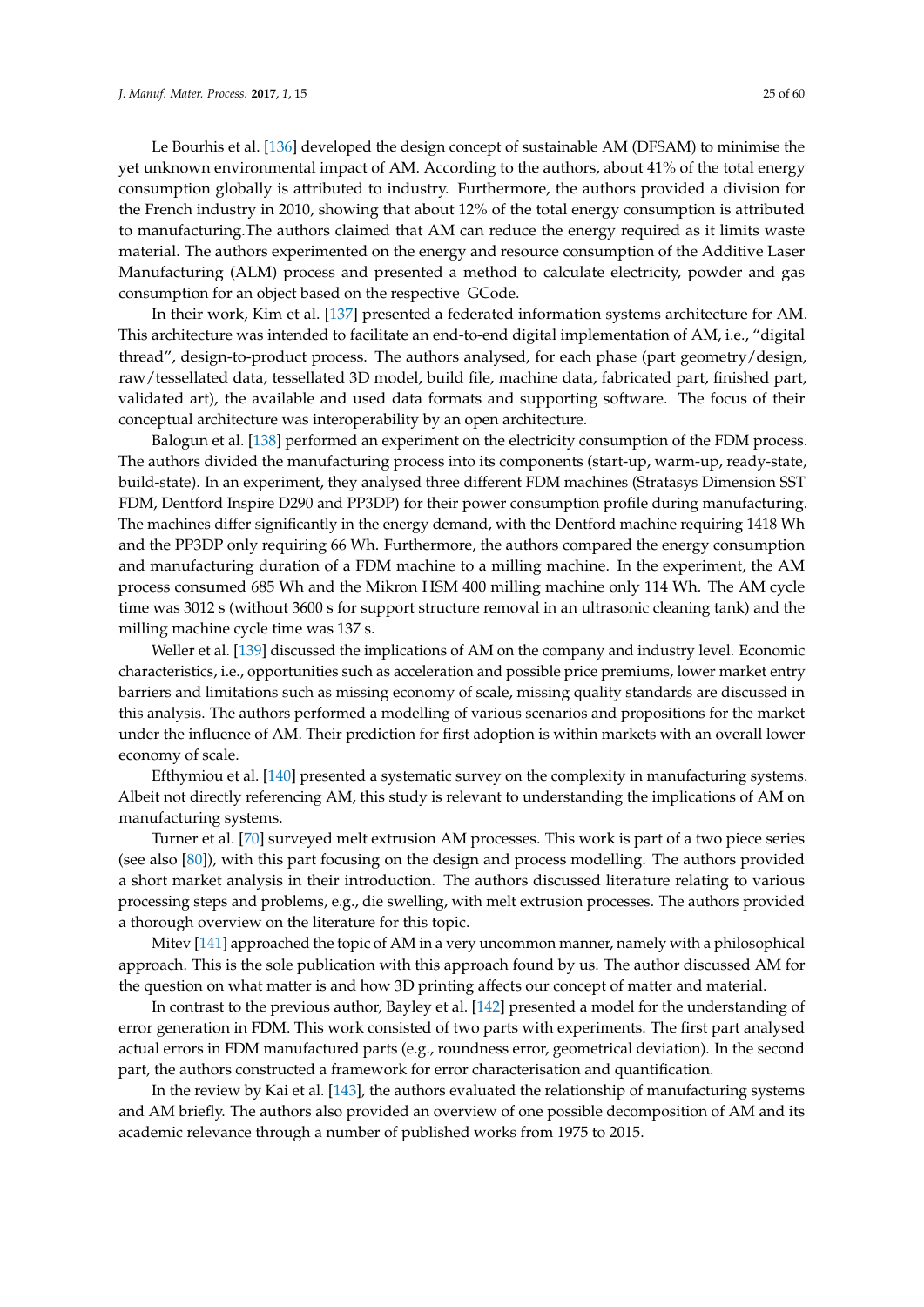## Accuracy/Precision

The accuracy, precision and geometrical fidelity of 3D printed objects has been researched in many works for over 20 years [\[144,](#page-51-18)[145\]](#page-51-19), due to the necessity to produce objects that match their digital models closely. This topic is of general relevance to AM, as only precise objects are usable for the various applications. Increased precision and accuracy enables AM and CM to be a valid manufacturing technology.

Dimitrov et al. [\[36\]](#page-47-11) conducted a study on the accuracy of the 3DP (3D-Printing) process with a benchmark model. Among the three factors influencing the accuracy is the selected axis and the material involved.

Turner and Gold [\[80\]](#page-49-5) provided a review on FDM with a discussion on the available process parameters and the resulting accuracy and resolution.

Boschetto and Bottini [\[146\]](#page-51-20) developed a geometrical model for the prediction of the accuracy in the FDM process. They predicted the accuracy based on process parameters for a case study for 92% of their specimens within 0.1 mm.

Armillotta [\[147\]](#page-51-21) discussed the surface quality of FDM-printed objects. The author utilised a non-contacting scanner with a resolution of 0.03 mm for the assessment of the surface quality. Furthermore, the work provided a set of guidelines for the FDM process in respect to the achievable surface quality.

Equbal et al. [\[148\]](#page-51-22) presented a Fuzzy classifier and neural-net implementations for the prediction of the accuracy within the FDM process under varying process parameters. They achieved a mean absolute relative error of 5.5% for the predictor based on Fuzzy logic.

Sahu et al. [\[149\]](#page-52-0) also predicted the precision of FDM manufactured parts using a Fuzzy prediction, but with different input parameters (signal to noise ratio of the width, length and height).

Katatny et al. [\[150\]](#page-52-1) presented a study on the dimensional accuracy of FDM manufactured objects for use as medical models. The authors captured the geometrical data with a 3D Laser scanner at a resolution of 0.2 mm in the vertical direction. In this work, a standard deviation of 0.177 mm is calculated for a model of a mandible acquired from Computer Tomography (CT) data.

To counter expected deviations of the object to the model, Tong et al. [\[151\]](#page-52-2) proposed the adaption of slice files. For this adaption, the authors presented a mathematical error model for the FDM process and compared the adaption of slice files to the adaption of STL (STereoLitography) files. Due to machine restrictions, the corrections in either the slice file or the STL file are comparable, i.e., control accuracy of the AM fabricator is not sufficient to distinguish between the two correction methods.

Boschetto and Bottini [\[152\]](#page-52-3) discussed the implications of AM methods on the process of design. For this discussion, they utilised digitally acquired images to make a comparison with model files.

Baumann et al. [\[153\]](#page-52-4) developed a method to assess the quality of FDM printed parts by the utilisation of a normal 2D scanner. The implemented approach aids quality examiners by providing a computer aided measurement system. The authors also published the underlying image data as a dataset that was associated with this research.

Garg et al. [\[154\]](#page-52-5) presented a study on the comparison of surface roughness of chemically treated and untreated specimens manufactured using FDM. They concluded that for minimal dimensional deviation from the original model, the objects should be manufactured either parallel or perpendicular to the main axis of the part and the AM fabricator axis.

#### <span id="page-25-0"></span>*6.5. Rapid Technology*

As an umbrella term in accordance with the definition "General term to describe all process chains that manufacture parts using additive fabrication processes", by [\[13\]](#page-46-9), we examine the relevance of this technology for CM with this chapter. This technology is integral to the product development, especially with its sub-technology that is RP (see Section [6.5.3\)](#page-29-0). This and the following sections elaborate upon the definitions provided in Section [2](#page-7-0) by examples and research findings.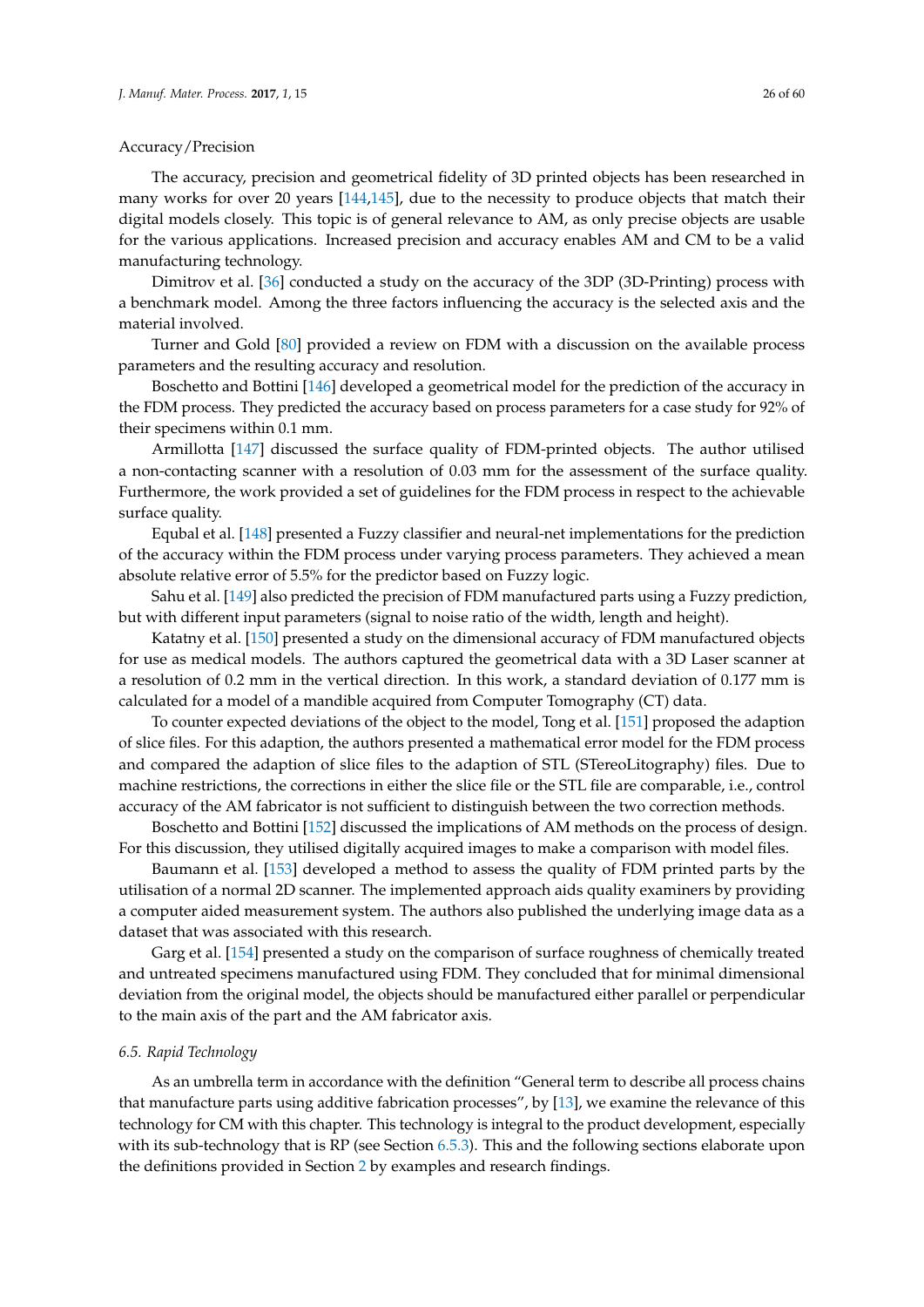defined a ramp-up process as a flowchart. Mavri [\[156\]](#page-52-7) described 3D printing itself as a rapid technology and analysed the impact of this technology on the production chain. The author performed an analysis of the influences on the phases of product design, production planning, product manufacturing, as well as the topic's material utilisation, inventory and retail market. The findings of the author included that AM enables companies to act with more agility, cater for smaller markets, limit potential inventory issues and sustain smaller and slimmer supply chain networks.

product development. For the conceptual framework, the authors identified critical members and

Muita et al. [\[157\]](#page-52-8) discussed the evolution of rapid production technologies and its implications for businesses. The authors investigated business models and processes, transitions as well as materials and logistics. A decomposition of rapid technology into phases or layers (Rapid Prototyping, 3D Printing, Rapid Tooling, Rapid Product Development and Rapid Manufacturing) is provided and discussed. The authors recommended the adoption of AM by all companies.

In the book by Bertsche and Bullinger [\[158\]](#page-52-9), the authors presented the work of a research project on RP and the various problems addressed within the topic of Rapid Product Development (RPD). One aspect of this research is the development and integration of systems to efficiently store and retrieve information required throughout the process. Information required in the process is knowledge on construction, quality, manufacturing, cost and time.

In Lachmayer et al. [\[21\]](#page-46-17), the authors presented current topics of AM and its application in the industry. In the chapter by Zghair [\[159\]](#page-52-10), the concept of rapid repair is discussed. This concept was intended to prolong the life-time of high-investment parts, as well as modification of parts in academic settings. The authors performed an experiment for this approach with three objects and concluded that there is no visible difference between additional object geometry in the case of previously SLM manufactured objects. Differences are visually detectable for cast objects that are repaired.

#### <span id="page-26-0"></span>6.5.1. Rapid Tooling

The use case of RT for AM is that the required tools or moulds for the (mass-) production of other parts or objects is supported by provisioning of said tools or moulds. See the definitions of RT in Section [2.1.5.](#page-9-0) RT as a concept has been researched and applied for at least 26 years [\[23\]](#page-46-19). Conceptually, little has changed since the early publications, but the number of available AM technologies, materials and support by other concepts such as CC has increased. Since its inception, the idea of RT has been to create tools or tooling directly from CAD models, thus, saving time and material. In this section, we present articles from this research to give an overview to the reader and present its relevance and relationship to the concept of CM.

In the review by Boparai et al. [\[160\]](#page-52-11), the authors thoroughly analysed the development of RT using FDM technology. FDM manufactured objects commonly require post-processing for higher-quality surfaces, which was discussed by the authors in a separate section of their work. The authors presented a variety of applications of RT with FDM, which include casting and injection moulds and scaffolds for tissue engineering. Furthermore, the authors discussed material selection and manufacturing, as well as testing and inspection.

The review by Levy et al. [\[161\]](#page-52-12) on RT and RM for layer-oriented AM from 2003, already states that AM is no longer just for RP. According to the definition of RT by the authors, tools are supposed to last a few thousand to millions of applications. The authors focused mainly on plastic injection moulds for tooling and surveyed a large number of different technologies and materials.

Similarly, the definition of RT by King and Tansey [\[27\]](#page-47-2), was focused on injection moulds, a definition that has since been expanded to other tooling areas. In this work, the authors presented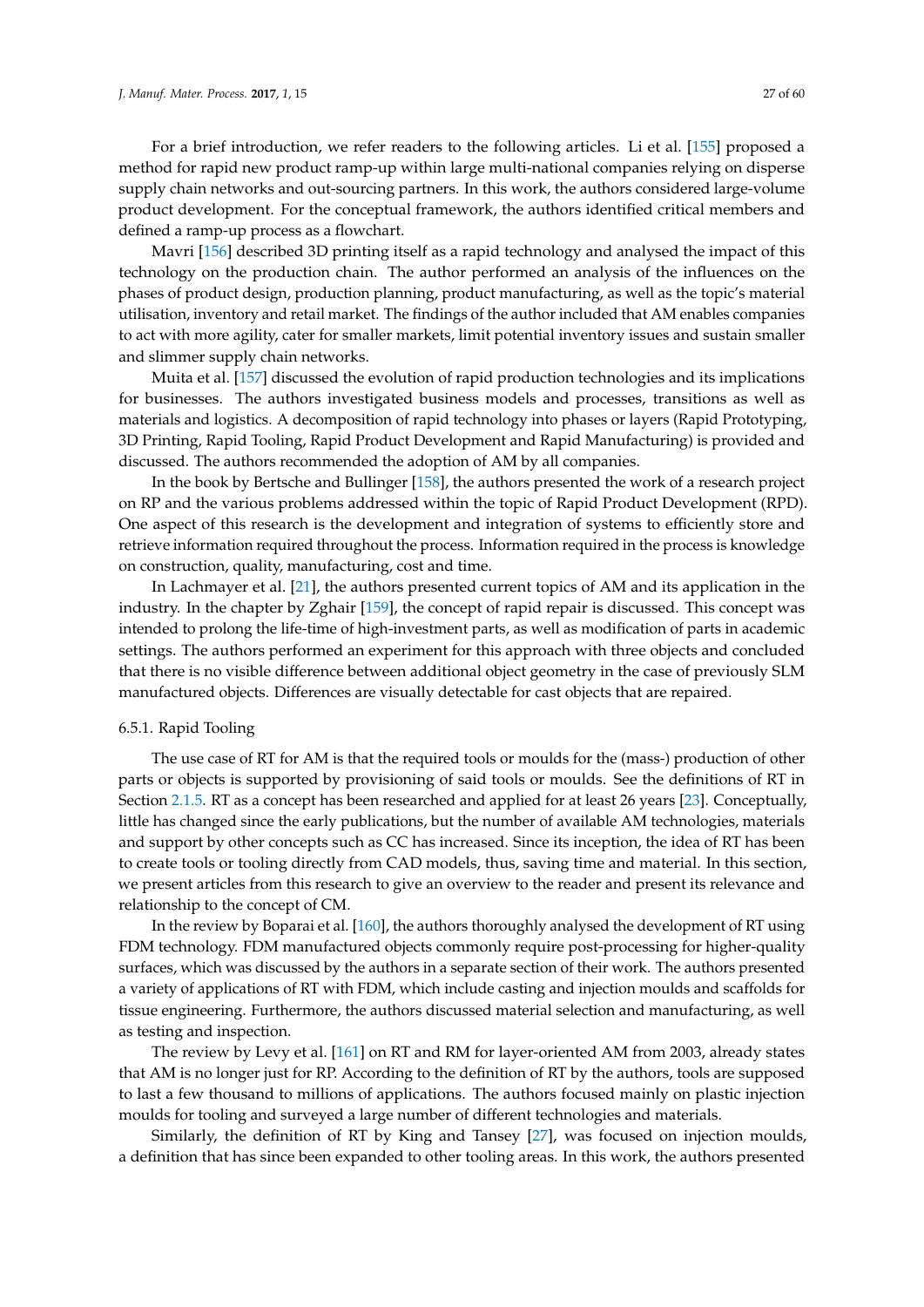Lušić et al. [\[162\]](#page-52-13) presented a study on the applicability of FDM manufactured moulds for carbon fibre reinforced plastic (CFRP) objects. The authors achieved up to 84% material saving or 47% time saving for optimised structures, compared to a solid mould at a comparable stiffness. The authors experimented with varying shell thicknesses and infill patterns.

Nagel et al. [\[163\]](#page-52-14) presented the industrial application of RT in a company. The authors presented, at a high level, the benefits and thoughts leading to the creation of flexible grippers for industrial robots utilising 3D printing. The authors also presented a browser-based design tool for the creation of the individual grippers, with which the company is able to reduce the time required for product design by 97%.

Chua et al. [\[164\]](#page-52-15) presented a thorough introduction to RT as well as a classification into soft- and hard tooling, with a further divide into direct soft tooling, indirect soft tooling, direct hard tooling and indirect hard tooling. Among the benefits of RT, the authors saw time and cost savings as well as increased profits. The authors discussed each of the classifications with examples and the relevant literature. Examples from industry support the benefits proposed by the authors.

Rajaguru et al. [\[165\]](#page-52-16) proposed a method for the creation of RT moulds for the production of low-volume plastic parts. With this indirect tooling method, the authors were able to produce low-cost moulds in less than 48 h. The authors presented an experiment, where the mould is used for up to 600 repetitions. The method used electroless plating of nickel and phosphorous alloy for the micro-pattern moulds.

In the introduction to RT, Equbal et al. [\[166\]](#page-52-17) started with the basics of various AM technologies. The authors provided a classification schema for RT and discussed each class with the appropriate examples. According to the authors, RT is a key technology for globally active companies in respect to flexibility and competitiveness.

In the review by Malik et al. [\[95\]](#page-49-20), the authors investigated the use of 3D printing in the field of surgery. The authors discussed the fabrication of medical models for education and operation planning, as well as drill-guides and templates as RT technology. In contrast, the direct fabrication of implants or prosthetics as described by the authors is regarded as RM.

## <span id="page-27-0"></span>6.5.2. Rapid Manufacturing

In contrast to RP, the goal of RM is the creation of parts and objects directly usable as end-products or part of end-products (see Section [2.1.4\)](#page-9-1). To achieve this usability, the requirements on the quality of the parts are higher, therefore the quality control and quality assurance are stricter.

Hopkinson and Dickens [\[167\]](#page-52-18) provided findings from a cost analysis for the manufacturing of parts for traditional manufacturing and AM. The authors identified the current and potential future benefits for RM as the ability to manufacture with less lead time, increased geometric freedom, manufacture in distributed environments and potentially the use of graded material for production. The authors compared the costs incurred for the creation of two objects with injection moulding (IM), SLA, FDM and SLS. For IM, the tool costs are high (27360 and 32100 Euro) whereas the unit costs are low (0.23 and 0.21 Euro). In their calculation, the equilibrium for the cost of IM and SLS for one of the objects is at about 14,000 units and for the other part is around 600 units. This finding validates RM for certain low-volume production scenarios.

Ruffo et al. [\[168\]](#page-52-19) also presented a cost estimation analysis which is an extension and update to the previous work. The authors calculated with a much lower utilisation of the machines (57% compared to 90%), higher labour cost as well as production and administrative overhead costs. Furthermore, the authors took other indirect costs, such as floor/building costs and software costs into consideration. The authors calculated a higher unit cost for the object (3.25 Euro compared to 2.20 Euro), and a non-linear costing function, due to partial low-utilisation of the printing resources, which is due to incomplete rows for unit counts not equal or multiple of maximum unit packing. The comparison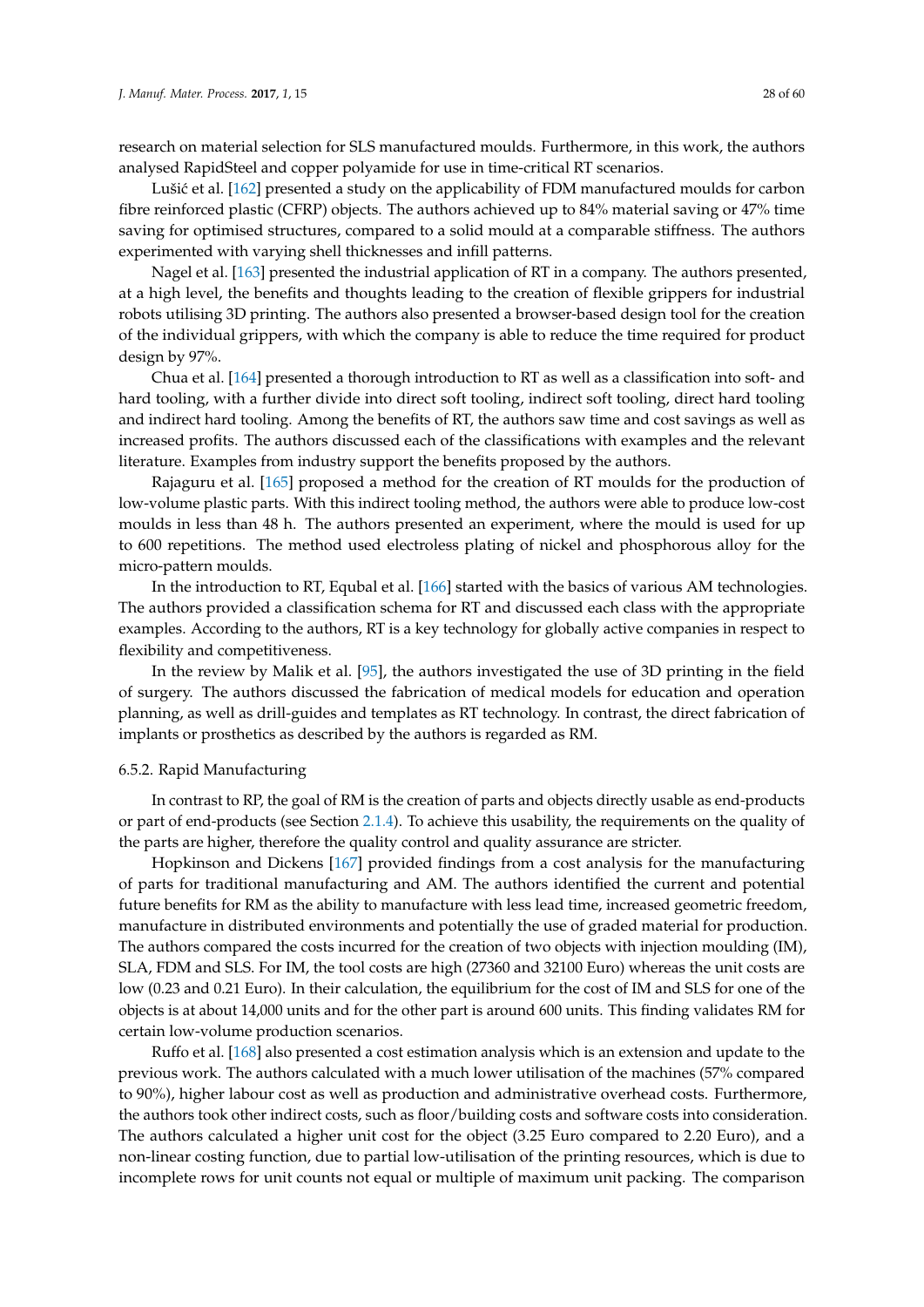of these two works illustrates the necessity to use the most up-to date and complete models for costing estimation.

Ituarte et al. [\[169\]](#page-52-20) proposed a methodology to characterise and asses AM technologies, here SLS, SLA and Polyjet. The proposed methodology is an experimental design for process parameter selection for object fabrication. The authors found that surface quality is the hardest quality to achieve with AM and might not suffice for RM usage with strict requirements. Such an analysis is of value in order to asses the feasibility of certain manufacturing methods in RM scenarios.

In the review by Karunakaran et al. [\[56\]](#page-48-5), the authors surveyed and classified technologies capable of manufacturing metallic objects for RM. The technologies surveyed are CNC-machining, laminated manufacturing, powder bed processes, deposition processes, hybrid processes and rapid casting. The authors developed different classification schemes for RM processes, based on various criteria, e.g., material or application. Furthermore, the authors compiled a list of RM process capabilities to be used for the selection of appropriate RM processes.

Simhambhatla and Karunakaran [\[170\]](#page-52-21) surveyed build strategies for metallic objects for RM. The authors focused on the issues of overhangs and undercut structures in metallic AM. The work concluded with a comparative study on the fabrication of a part using CNC-machining and a hybrid layered manufacturing (HLM) method. With the hybrid approach, the authors built the part in 177 min compared to 331 min at a cost of 13.83 Euro compared to 24.32 Euro.

Hasan et al. [\[171\]](#page-52-22) presented an analysis of the implications of RM on the supply chain from a business perspective. For this study, the authors interviewed 10 business representatives and six RP or RM service providers. The authors proposed both reverse-auctioning as well as e-cataloguing as modes for business transactions.

With rapid changing production, the need arises for rapid fixture design and fabrication for the RM provider itself. This issue was discussed by Nelaturi et al. [\[172\]](#page-52-23), as they proposed a mechanism to synthesise fixture designs. The method analysed the models to be manufactured and supported by fixtures as STL files for possible fixture application areas. The algorithm, furthermore, calculated possible fixture positions and inflicting forces. The authors selected existing fixtures from in-house or online catalogues of fixtures for application.

Gupta et al. [\[173\]](#page-52-24) proposed an adaptive method to slice model files of heterogeneous objects for use with RM. For this, the authors decomposed the slicing process into three phases (slicing set up, slices generation and retrieving data). The work also surveyed other existing slicing techniques for various optimisation goals, e.g., quality, computing resources or part manufacturing time. For the extraction of geometric and material information, the authors utilised a relational database for efficient storage. The authors found that utilising the appropriate slicing technique, the fabrication time can be reduced by up to 37%.

Hernández et al. [\[174\]](#page-53-0) present the KTRM (Knowledge Transfer of Rapid Manufacturing) initiative which was created to improve training and knowledge transfer regarding RM in the European Union. For the requirement analysis of such a project, the authors conducted a study with 136 participants of which the majority (70%) are SMEs. Such training initiatives are beneficial to the growth in application and increased process majority, as the authors found that the knowledge of RM is low but the perceived benefits of this technology include higher quality parts, lower time to markets and increased competitiveness.

With the chapter by Paul et al. [\[175\]](#page-53-1), the authors provided a thorough overview of laser-based RM. The authors discussed classifications of such systems as well as the composition of these systems in general. Process parameters were presented and located in literature. Furthermore, the authors discussed materials available for this class of RM and applications. This work is a comprehensive overview, covering all relevant aspects of the technology, including monitoring and process control.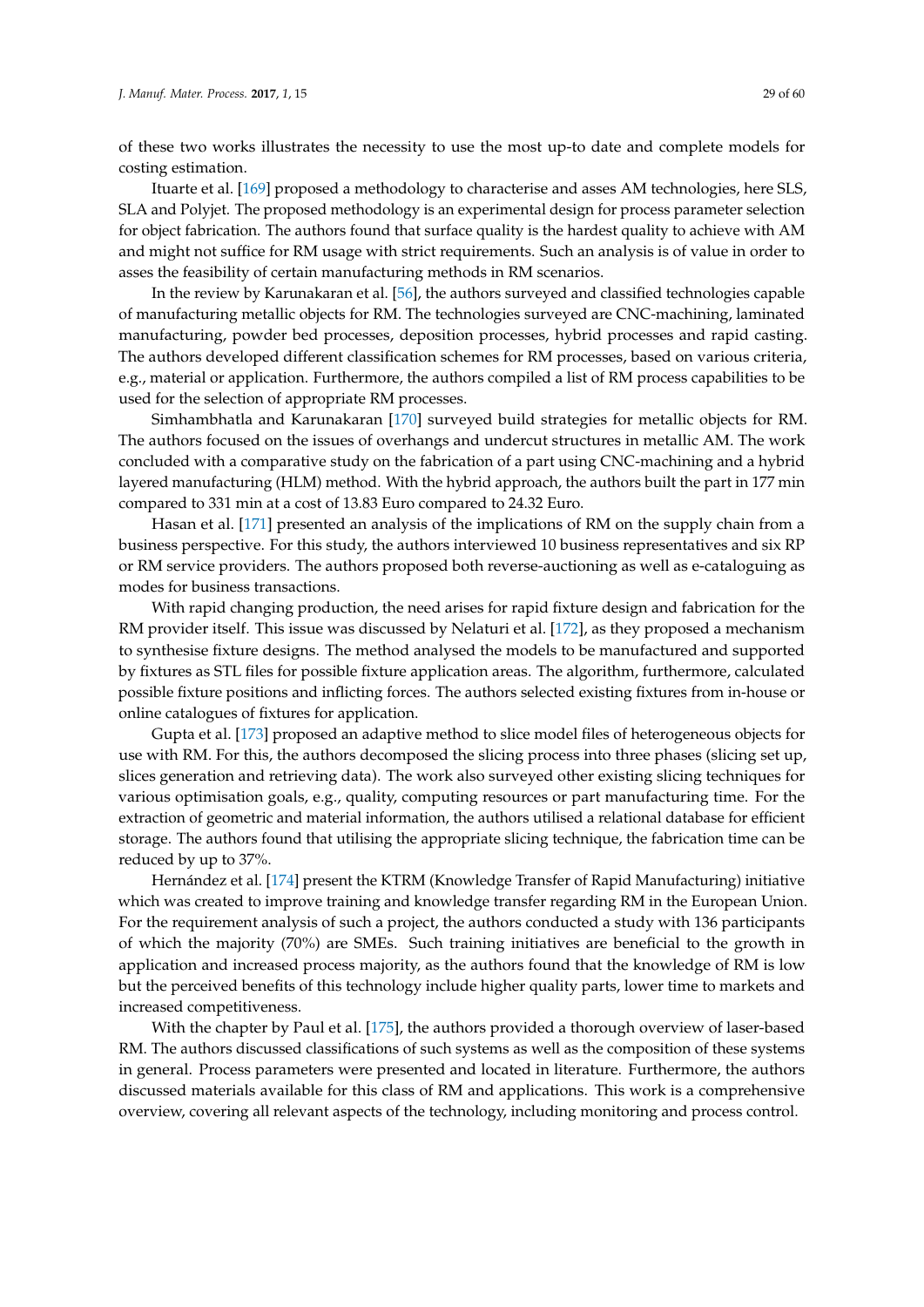# <span id="page-29-0"></span>6.5.3. Rapid Prototyping

Following the definitions in Section [2.1.3,](#page-8-1) Rapid Prototyping (RP) is the concept to speed-up the creation of prototypes in product development. These prototypes can be functional, visual, geared towards user-experience or of any other sort. RP was one of the first uses for AM and oftentimes the terms AM and RP are used synonymously. The quick or rapid creation of prototypes does not necessarily mean fast in absolute terms, but rather a more rapid way to create prototypes than traditionally created using skilled or expert labour (e.g., wooden models created by carpenters) or subtractive or formative manufacturing methods oftentimes requiring specialised tooling or moulds.

Pham and Gault [\[176\]](#page-53-2) provided an overview of commonly used methods to rapidly create prototypes with information on the achievable accuracy, speed and incurred costs of each technology from a very early perspective. A number of technologies, e.g., Beam Interference Solidification (BIS), have since been disused. The accuracy for Fused Deposition Modeling (FDM), stated with 127  $\mu$ m has not been improved significantly since then.

Masood [\[79\]](#page-49-4) reviewed the technology of FDM and examined the usability of it for RP. Among the advantages of this technology is "Simplicity, Safety, and Ease of Use", as well as "Variety of Engineering Polymers", which makes it suitable for the creation of functional prototypes. A number of limitations, such as "Surface Finish and Accuracy", can diminish the suitability of this technology for certain aspects of prototyping.

In their keynote paper, Kruth et al. [\[177\]](#page-53-3) surveyed the technologies used for RP and produced examples for the technologies. Furthermore, they briefly explained the developmental bridge from RP to RT and RM.

The authors Yan et al. [\[178\]](#page-53-4) presented the historical development of RP from its roots in the analogue and manual creation of prototypes to digital fabrication methods. They also presented a list of current limitations for digital RP. Among the five limitations was high-manufacturing cost, for the manufacturing resources, and the insufficient forming precision. The first argument of cost is often put forward in its reversed statement, as RP is proposed as a low-cost production method, when compared to traditional prototyping.

Azari and Nikzad [\[39\]](#page-47-14) presented a review on RP in dentistry, with a distinction between models in dentistry and its general meaning. They discussed the problems in data-capture for RP due to the nature of living patients. They further discussed the use of AM for drill-guides which is an application for RT.

Liu et al. [\[179\]](#page-53-5) presented a study on profit mechanisms associated with cloud 3D printing platforms, predominantly in China. They argued that such services can enable SME to produce prototypes more rapidly and cheaper, thus increasing their competitiveness.

Roller et al. [\[180\]](#page-53-6) introduced the concept of Active Semantic Networks (ASN) as shared database systems for the storage of information for the product development process.

## <span id="page-29-1"></span>*6.6. Hybrid Manufacturing*

Hybrid Manufacturing is a term used for the combination of AM and traditional manufacturing methods. The combination of these methods promises to provide benefits from both, e.g., speed and accuracy of a milling machine with the low material input from AM.

Lu et al. [\[181\]](#page-53-7) proposed an architecture for a hybrid manufacturing cloud. Their definition of hybrid refers to cloud operation modes (private, community and public cloud). Besides the architecture, they presented a cloud management engine (CME), which is implemented for evaluation purposes on Amazon Web Service (AWS).

In the work by Kenne et al. [\[182\]](#page-53-8), a model for a hybrid manufacturing–remanufacturing system was proposed. The authors gave the term hybrid to manufacturing and remanufacturing in combination. Remanufacturing denotes an alternative use of products at the end of their product lifecycle for value generation. In an experiment, the authors calculated the cost for a mixture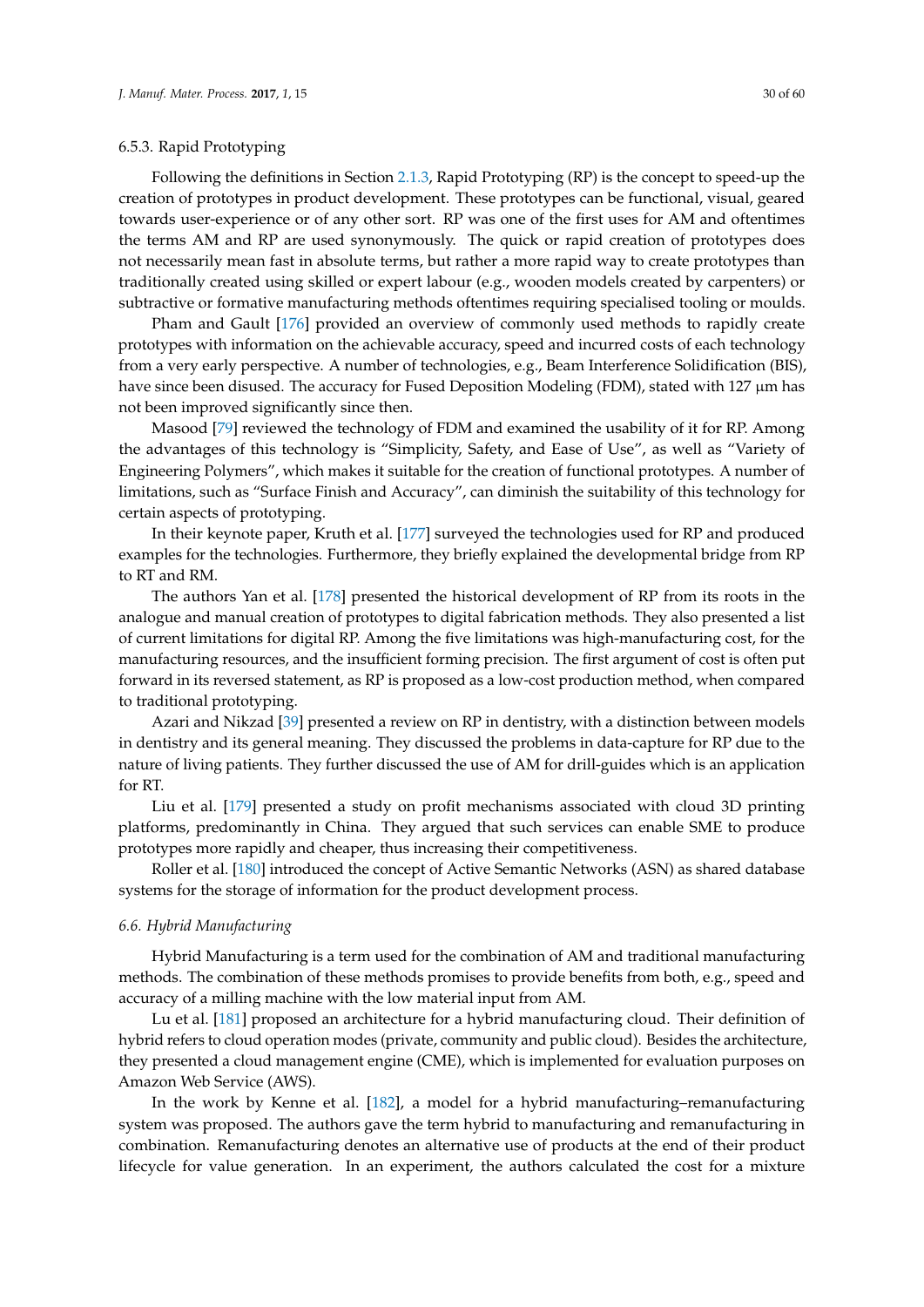of parameters, e.g., return rates, and came to the conclusion that the system is applicable with customisation to various industries.

In the review by Chu et al. [\[183\]](#page-53-9), the authors discussed 57 hybrid manufacturing processes. These micro- and nanoscale processes were categorised in three different schemes (concurrent, main/assistive separate and main/main separate). The authors surveyed a combination of 118 processes in this work.

The review by Zhu et al. [\[66\]](#page-48-15), provided a classification of hybrid manufacturing processes. The authors presented an extensive list of mainly two-process combination manufacturing processes. For this work, the authors explored the existing definitions of manufacturing and hybrid manufacturing processes in literature.

In another work by Zhu et al. [\[184\]](#page-53-10), the authors proposed a build time estimation for the iAtractive [\[185\]](#page-53-11) process that combines additive, subtractive and inspection processes. This process is based on FDM and the build time prediction is based on the same parameters as normal FDM build time prediction. The authors provided a discussion on an experiment for which their estimation ranged from approximately −12 to 12% to the real build time. The authors only provided a build estimation method for the additively manufactured part of the process.

Lauwers et al. [\[186\]](#page-53-12) proposed a definition and classification of hybrid manufacturing processes with their work. They defined these processes as acting simultaneously on the same work area or processing zone. This definition excluded processes that combine processing steps sequentially.

Elmoselhy [\[187\]](#page-53-13) proposed a hybrid lean–agile manufacturing system (HLAMS). The author developed the system for the requirements in the automotive industry. The definition of hybridity in this work refers to the school of thinking for manufacturing.

The work by Kendrick et al. [\[188\]](#page-53-14) proposed a solution to the problems associated with distributed manufacturing through the utilisation of hybrid manufacturing processes. The authors proposed four options for the usage of distributed hybrid manufacturing systems (local factories, manufacturing shops, community areas, personal fabrication). The described usage of hybrid MS can be further utilised in CM systems.

Yang et al. [\[189\]](#page-53-15) proposed a hybrid system for the integration of multiple manufacturing clouds. The definition of hybridity used in this work refers to the mixture of diverse manufacturing clouds and not to the manufacturing process itself. The proposed architecture links the various clouds together for a single point of interaction integration. The authors defined adaptors and a broker system and implement these for evaluation purposes.

In the overview by Zhang et al. [\[190\]](#page-53-16), the authors used the term hybrid to describe the cloud management. Their definition for the three cloud types used in CM is private/enterprise cloud, public/industry cloud and a mixture of both as hybrid cloud.

# <span id="page-30-0"></span>*6.7. Simulation*

Simulation in the area of AM is of great importance even though the process of object manufacturing itself is relatively cheap and fast when compared to other means of production. However, even 3D printed objects can take many hours to be manufactured, in which the AM resource is occupied. Furthermore, with specialised and high value printing materials, the costs can be prohibitively expensive for misprinted parts.

In Hiller et al. [\[191\]](#page-53-17), the authors described a voxel-based simulation for 3D printing for the estimation of the precision of AM objects.

Pal et al. [\[192\]](#page-53-18) proposed a finite-element-based simulation for the heat-transfer of powder-based AM methods. With this simulation, the authors claim that the general quality of the printed objects can be enhanced and post-processing/quality-control can be reduced.

The work of Zhou et al. [\[193\]](#page-53-19) proposed a numerical simulation method for the packing of powder in AM. This research was conducted to provide a better understanding of the powder behaviour in methods such as SLS or SLM.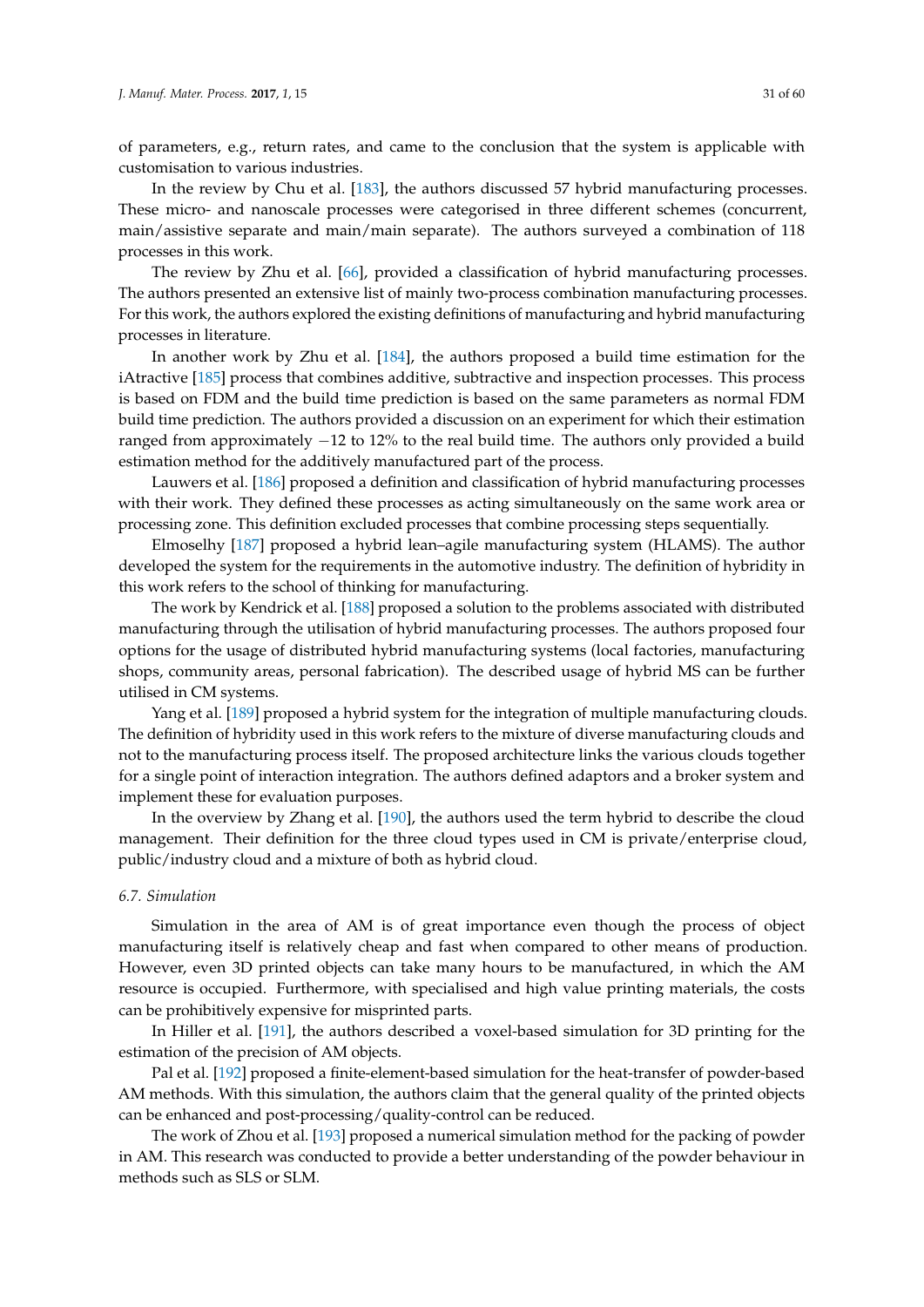Alimardani [\[194\]](#page-54-0) proposed another numerical simulation method for the prediction of heat distribution and stress in printed objects for Laser Solid Freeform Fabrication (LSFF), a powder-based process similar to LENS. The author compared their numerically computed predictions with experimental specimens; in one finding, the maximum time-dependent stress could be reduced by eight percent by improvements made by the simulation.

Ding et al. [\[195\]](#page-54-1) discussed a FEM-based simulation model for wire and arc-based AM. Their simulation of the thermo-mechanical properties during this process was performed with the ABAQUS [\(http://www.3ds.com/products-services/simulia/products/abaqus\)](http://www.3ds.com/products-services/simulia/products/abaqus) software.

Chan [\[196\]](#page-54-2) presented graphical simulation models for use in manufacturing scenarios not limited to AM. Such models must be adopted to contain virtual production entities such as the ones provided by CM.

Mourtzis et al. [\[72\]](#page-48-21) presented a review on the aspects of simulation within the domain of product development (PD). For this work, they gave an introduction to concepts and technologies supporting and enabling PD. The concepts are explained in sections of two paragraphs each and supported by existing literature. They linked the concepts to simulation research within these areas, where applicable. The concepts and technology introduced include Computer Aided Design (CAD), Computer Aided Manufacturing (CAM), Computer Aided Process Planning (CAPP), Augmented and Virtual Reality (AR and VR), Life Cycle Assessment (LCA), Product Data Management (PDM) and Knowledge Management (KM), Enterprise Resource Planning (ERP), Layout Planning, Process-, Supply Chainand Material Flow Simulation, Supervisory Control and Data Acquisition (SCADA) and Manufacturing Systems and Networks Planning and Control. Their review is based on over 100 years of research in the area of simulation and 15,954 scientific articles from 1960 to 2014. The articles were aligned with the product and production lifecycle. Furthermore, this review included a comparison of commercially available simulation software. The authors concluded their work with a detailed analysis of research opportunities aligned to the concepts introduced within this work.

# <span id="page-31-0"></span>6.7.1. Topological Optimisation

One of the key benefits of AM is the ability to create almost any arbitrarily complex object, which makes topological optimisation ideal for AM. In CM scenarios, such optimisations can be embedded in the digital process chain and be offered and applied as services. In this section, we present a number of research works on topological optimisation for AM.

In Chaine et al. [\[197\]](#page-54-3), the authors discussed the application of topology optimisation for AM in a general manner, giving an overview of the current state.

Galantucci et al. [\[198\]](#page-54-4) presented experimental results of topology-optimised and FDM-printed objects from compression tests. In their experiment, the reduction of filling material reduced the material consumption but also the maximum stress of the object.

Almeida and Bártolo [\[199\]](#page-54-5) proposed a topology optimisation algorithm for use in scaffold construction for bio-printing. This optimisation strategy is aimed at creating scaffolds that are more bio-compatible due to their porosity but yield high structural strength. The authors conducted an experiment for the comparison of the topological optimised structures and un-optimised structures with reduced infill. Their approach yielded structurally stable scaffolds with up to 60% porosity.

The work by Leary et al. [\[200\]](#page-54-6) focused on the topological optimisation to create objects without the requirement for additional support structures. For this approach, the authors performed a general topological optimisation first, then oriented the part optimally to reduce the required support material and applied a strategy to add part structures to remove the required support material. In an experiment conducted, the authors created an object that required significantly less material (89.7 cm<sup>3</sup>) compared to 54.9 cm<sup>3</sup>) and was manufactured in 2.6 h compared to 5.7 h, for the optimised part with support structures.

Tang et al. [\[201\]](#page-54-7) proposed a design method for AM with the integration of topological optimisation. For this work, the authors analysed existing design methods for AM.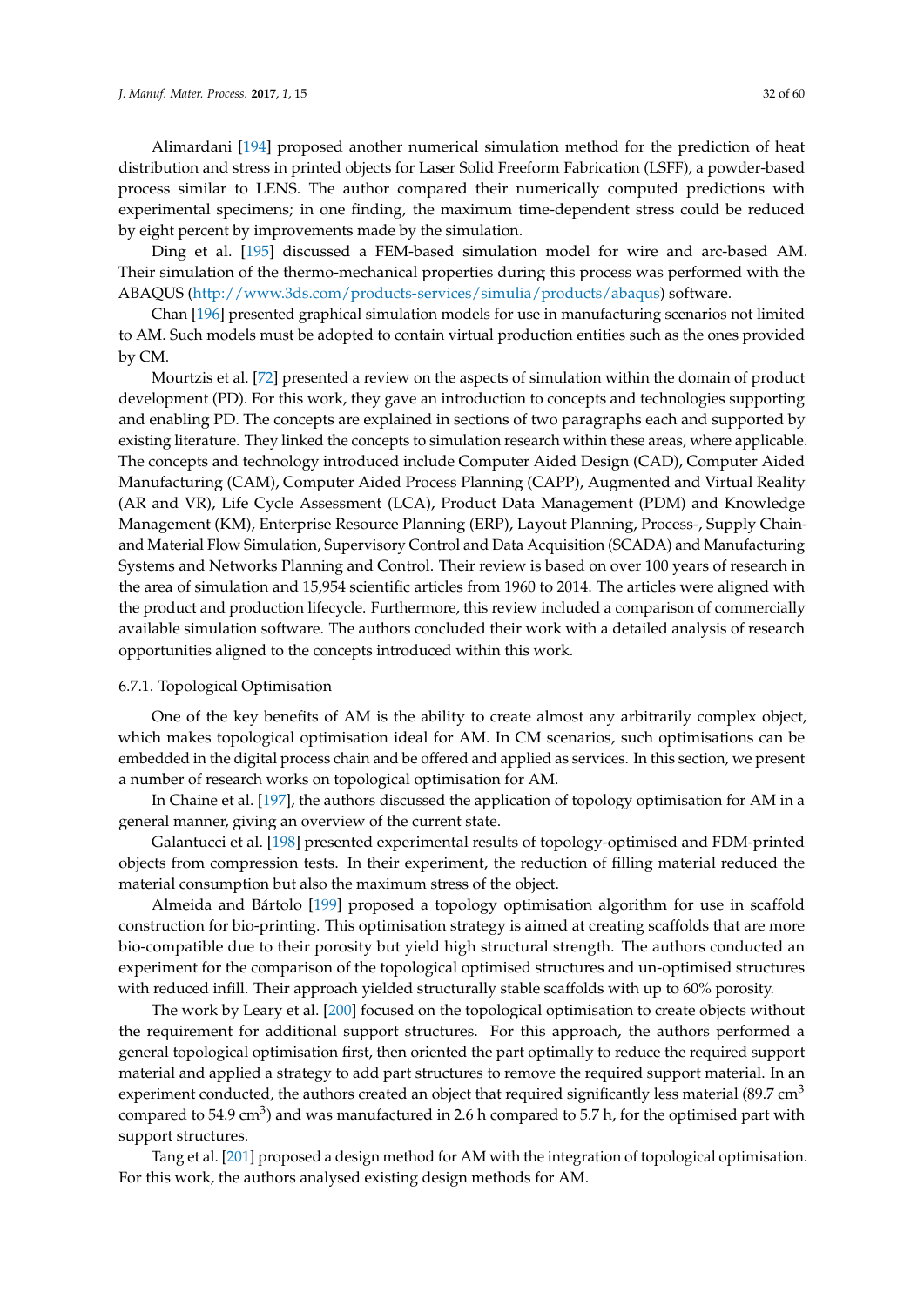Bracket et al. [\[202\]](#page-54-8) provided an overview and introduction of topology optimisation for AM. The authors identified constraints and restrictions for the usage of topology optimisation, e.g., insufficient mesh-resolution or insufficient manufacturing capabilities. Among the identified opportunities of topology optimisation in AM is the ability to create lattice structures and design multi-material objects.

Gardan [\[203\]](#page-54-9) proposed a topology optimisation method for use in RP and AM. The work was focused on the inner-part of the object. In non-optimised objects, this is filled with a pre-defined infill pattern of a user-selectable density. The author implemented the method in a plugin for Rhinoceros 3D [\(https://rhino3d.com\)](https://rhino3d.com) and conducted an experiment with SLA and SLS. The article does not provide detailed information on the implementation of the software and the algorithm.

Gardan and Schneider [\[204\]](#page-54-10) expanded on the prior work by Gardan, by slightly expanding the previous article. In this work, the authors applied the optimisation method to prosthetic hip implants and additionally experimented on an FDM 3D printer.

Hiller and Lipson [\[205\]](#page-54-11) proposed a genetic algorithm (GA) for the multi-material topological optimisation. With this approach, the authors demonstrated the optimisation of varying degrees of stiffness within a part. They utilised a high-level description of the part's properties to design the desired object automatically in its optimised composition.

# <span id="page-32-0"></span>6.7.2. Optimisation

For AM and CM as processes, a number of optimisations is possible and necessary. The optimisations can relate to the optimisation of process parameters for quicker manufacturing, higher quality manufacturing or increased utilisation of hard- and software resources. The optimisation can, furthermore, regard the embeddability and integration of AM and CM within existing production processes.

Optimisation for AM is a topic that has been researched for a long time, as illustrated by the following two articles. Cheng et al. [\[206\]](#page-54-12) proposed an optimisation method for the criteria of manufacturing time, accuracy and stability. This optimisation is based on the calculation of the optimal part orientation. As a basis for the optimisation, the authors analysed the sources for errors in AM processes, e.g., tessellation errors, distortion and shrinkage, overcuring or stair-stepping effects. For their model, they weighted input parameters according to the inflicting errors and perform a multi-objective optimisation.

Lin et al. [\[207\]](#page-54-13) proposed a mathematical model to reduce the process error in AM. In the first part, the authors analysed the different process errors for various types of AM, e.g., under- and overfill, stair-stepping effects. Their model optimises the part's orientation for minimal errors. Albeit this work is more than 15 years old, optimal orientation and placement of objects is not widely available in 3D printing control software.

More recently, Rayegani and Onwubolu [\[208\]](#page-54-14) presented two methods for process parameter prediction and optimisation for the FDM process. The authors conducted an experiment to evaluate the tensile strength of specimens for the optimised process parameters. For the optimised parameters, the authors provided the solution of 0° part orientation, 50° raster angle, 0.2034 mm raster width and −0.0025 mm air-gap. These parameters yielded a mean tensile strength of 36.8603808 MPa.

Paul and Anand [\[209\]](#page-54-15) developed a system for the calculation of the energy consumption in SLS processes and process parameter optimisation to minimise the laser energy. For the model, the authors neglected the energy consumption of all elements (e.g., heating bed) but the laser system.

Paul and Anand [\[210\]](#page-54-16), furthermore, proposed an optimisation of AM for the reduction of support material. Their approach was to optimise the part orientation for the minimum amount of support material. Furthermore, they provided optimisation for minimum cylindricity and flatness errors.

Jin et al. [\[211\]](#page-54-17) proposed a method to optimise the path generation of extrusion-based AM, e.g., FDM. The optimisation goals for this approach are machine utilisation and object precision. The authors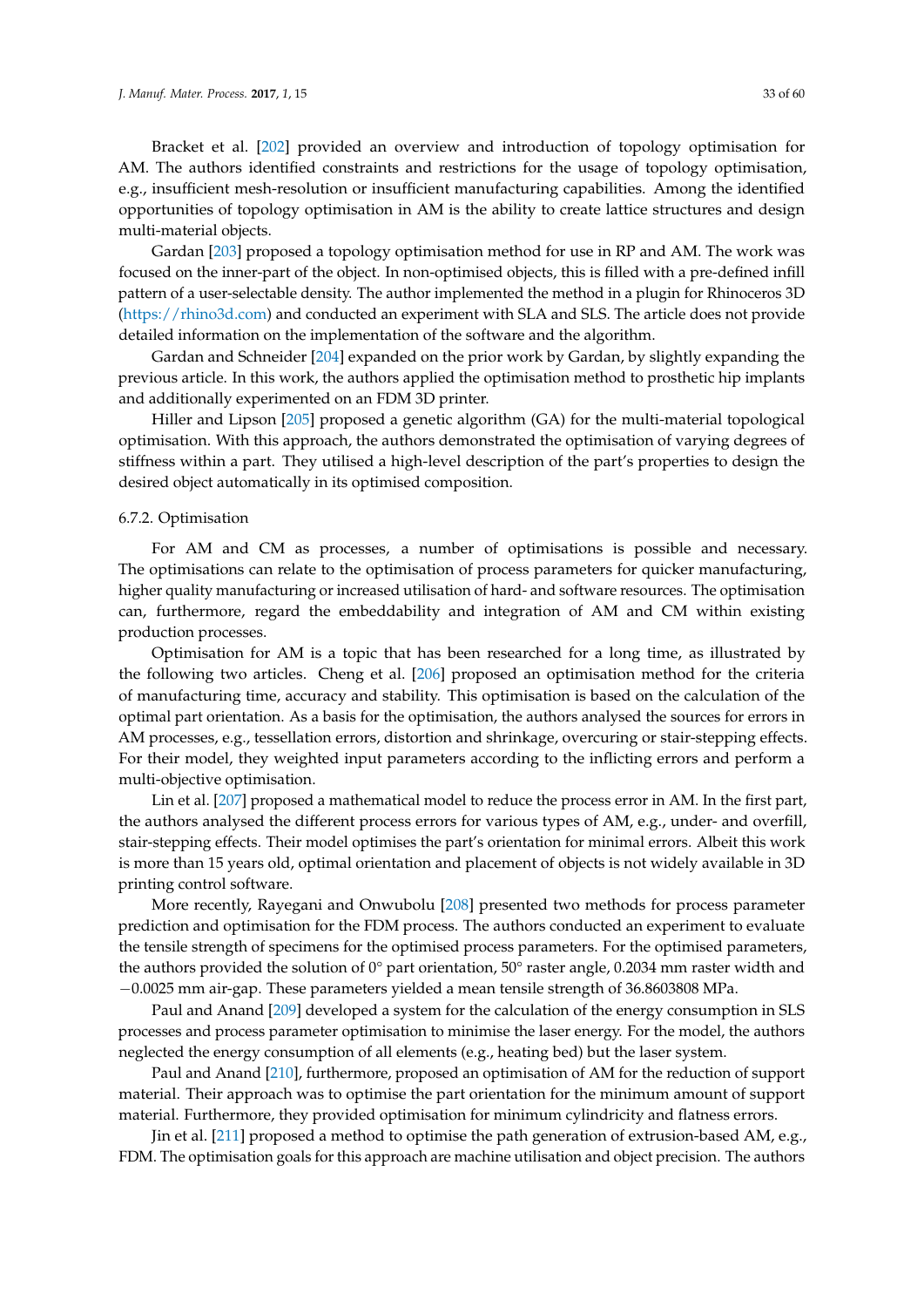performed a study with their approach, but comparison data on the quality and time consumption of other algorithms is missing.

Khajavi et al. [\[77\]](#page-49-2) presented an optimisation for the spare-parts industry of fighter jets by the utilisation of AM. This work was on a systemic optimisation, with AM being one strategy to achieve the optimum solution. The authors analysed the current situation in this specific application and proposed an optimised solution based on distributed manufacturing or AM.

Ponche et al. [\[212\]](#page-54-18) presented an optimisation for the design of AM based on a decomposition of functional shapes and volumes. The authors argued that objects designed for traditional manufacturing are not necessarily suitable for AM but require partial or complete re-design to adjust for the specifics of a certain AM process, e.g., in the inability to produce sharp corners and edges. In their work, one optimisation goal was the reduction of material and, therefore, cost.

Hsu and Lai [\[213\]](#page-54-19) presented the results of an experiment and the resulting process parameter optimisation for the 3DP manufacturing method. The authors improved the dimensional accuracy of each axis to under 0.1 mm. Furthermore, the authors improved on the building time by approximately 10% and on the flexural stress by approximately 30%. The authors experimented on the four process parameters: layer height, object location, binder saturation and shrinkage.

#### <span id="page-33-0"></span>*6.8. Stakeholder*

In CM systems or cloud-based printing systems, naturally a number of stakeholders are involved. In this section, we present the current state of research on the identification of stakeholders in this domain as well as research regarding their agendas.

In Rayna and Striukova [\[4\]](#page-46-2), the authors identified the requirements of end-users for online 3D printing services. They based their study on concepts relevant to these stakeholders, such as user-participation and co-creation.

Park et al. [\[9\]](#page-46-5) provided a statistical analysis of patents and patent filings in the domain of 3D printing and bioprinting, that can serve as a basis for decision making in the investment and R&D in these fields. The stakeholders in this case are the investors and managers.

Hämäläinen and Ojala [\[214\]](#page-54-20) applied the Stakeholder Theory by Freeman to the domain of AM and performed a study on eight companies with semi-structured interviews. They identified five companies that use AM for prototyping. They further analysed the benefits of AM for the interviewed companies.

Buehler et al. [\[215\]](#page-54-21) created a software called GripFab for use in special needs education. For this software and the use of 3D printing in special needs education, they performed a stakeholder analysis. The analysis is based on observations and found beneficial uses for this technology, e.g., in the form of assistive devices.

Munguía et al. [\[216\]](#page-55-0) analysed what influence missing standards have on the stakeholders of RM and developed a set of best practises for RM scenarios. They identified the four main contributors to RM cost as operation times, machine costs, labour costs and material costs.

Lehmhus et al. [\[217\]](#page-55-1) analysed the usage of data acquisition technologies and sensors within AM from the perspectives of the identified stakeholders designer, producer, user and regulatory or public bodies. They argued that the producers in such scenarios might become obsolete if AM is utilised in a complete CM sense.

Fox [\[218\]](#page-55-2) introduced the concept of virtual–social–physical (VSP) convergence for the application to product development. Within this concept, he argued that AM can play an integral role in enhancing product development. He identified requirements from stakeholders in the product development process and addressed them in this work.

Flatscher and Riel [\[219\]](#page-55-3) proposed a method to integrate stakeholders in an integrated design-process for the scenarios of next-generation manufacturing (Industry 4.0). In their study, a key challenge was the integration of all stakeholders in a team structure, which they solved by integrating influential persons from different departments in the joint operation.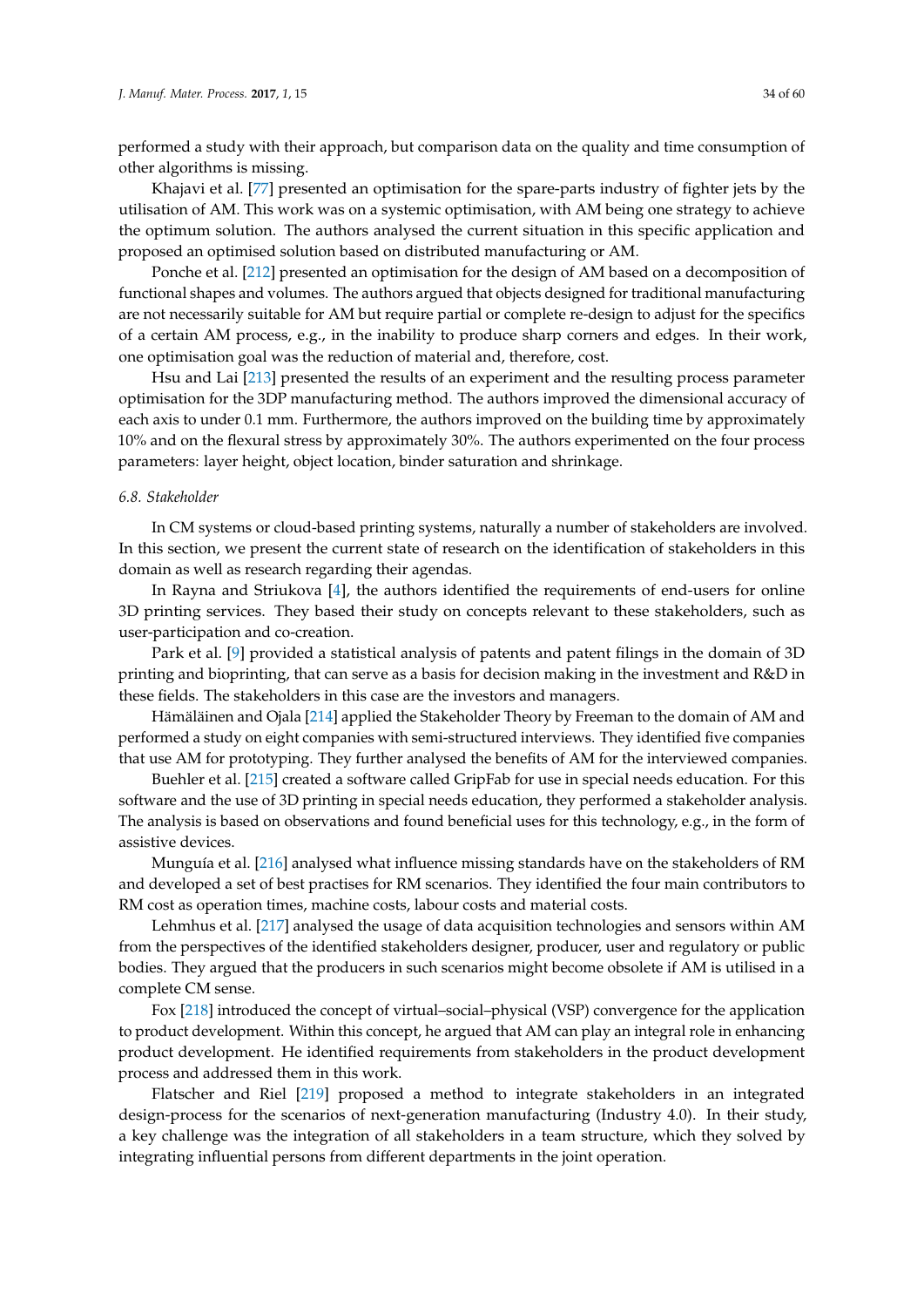Maynard [\[220\]](#page-55-4) discussed the risks and challenges that come with the paradigm of Industry 4.0. Industry 4.0 as a concept incorporates other concepts such as AM and CM. The author briefly identified the possible stakeholders of this technology as consumers, CEOs and educators.

Baumann and Roller [\[221\]](#page-55-5) compiled a list of German AM companies, to be used for further research and industrial use. The stakeholders, in this case, were companies that manufacture additively as well as producers of materials and hardware. The companies in this list are classified according to their mode of operation and the services rendered.

In the report by Thomas [\[222\]](#page-55-6), the author performed a very detailed and thorough analysis of stakeholders for AM technology in the USA. The list of identified stakeholders is 40 entries long and contains very specific entries (e.g., Air Transport Providers or Natural Gas Suppliers), as well as generalised stakeholder groups (e.g., Professional Societies or Consumers).

### <span id="page-34-0"></span>*6.9. Service Orientation*

Service orientation denotes a paradigm from the domain of programming (Service Oriented Architecture, SOA). Within this paradigm, the functionality or capability of a software is regarded and handled as a consumable service. The services offer encapsulated capabilities that can be consumed by users or other services, in an easy to use, well-defined and transparent manner. The services are inter- and exchangeable within business processes as their inner-working is abstracted and the services act like black boxes, with well-defined interfaces. With CM or AM in general, this service orientation can be expanded to the physical resources of manufacturing. Similar to service orientation from the programming domain, it must be bound by the same stringency as well-defined interfaces and show transparent or abstract execution of functionality or capability.

In the review on service-oriented system engineering (SOSE) by Gu and Lago [\[223\]](#page-55-7), the authors proposed the hypotheses that the challenges in this domain can be classified by topic and by type. SOSE is the engineering discipline to develop service-oriented systems. The authors identified 413 SOSE challenges from the reviewed set of 51 sources. The authors, furthermore, identified quality, service and data to be the three top challenges in this domain.

Wang et al. [\[224\]](#page-55-8) provided a review on the CC paradigm. For this work, the authors classified CC into the three layers (Hardware-as-a-Service—HaaS, Software-as-a-Service—SaaS and Data-as-a-Service—Daas). In this early work on CC, the authors established the importance of SoA for the CC paradigm.

Tsai et al. [\[225\]](#page-55-9) presented an initial survey on CC architectures and proposed a service architecture for CC (Service-Oriented Cloud Computing Architecture—SOCCA), for the interoperability between various cloud systems. Among the identified problems with CC architectures are tight coupling, lack of SLA (Service Level Agreement) support, lack of multi-tenancy support and lack of flexibility in user interfaces. The authors utilised SOA for the implementation of their prototype that is deployed on Google App Engine [\(https://appengine.google.com\)](https://appengine.google.com).

Alam et al. [\[226\]](#page-55-10) presented a review on the impact analysis in the domains of Business Process Management (BPM) and SOA. In their work, the authors discussed the relationship and convergence of the two methods. From a set of 60 reviewed studies, the authors conclude that BPM and SOA are becoming dominant technologies.

Zhang et al. [\[227\]](#page-55-11) proposed a management architecture for resource service composition (RSC) in the domain of CM. For this work, the authors analysed and defined the flexibility of resources and their composition. The implementation by the authors supports resource selection based on Quality of Service (QoS) and flexibility.

Shang et al. [\[228\]](#page-55-12) proposed a social manufacturing system for use in the apparel industry. Their implementation connected existing logistics and manufacturing systems, with a strong focus on the consumer. For this architecture, the authors relied heavily on SOA technology and described the implementation of various layers required.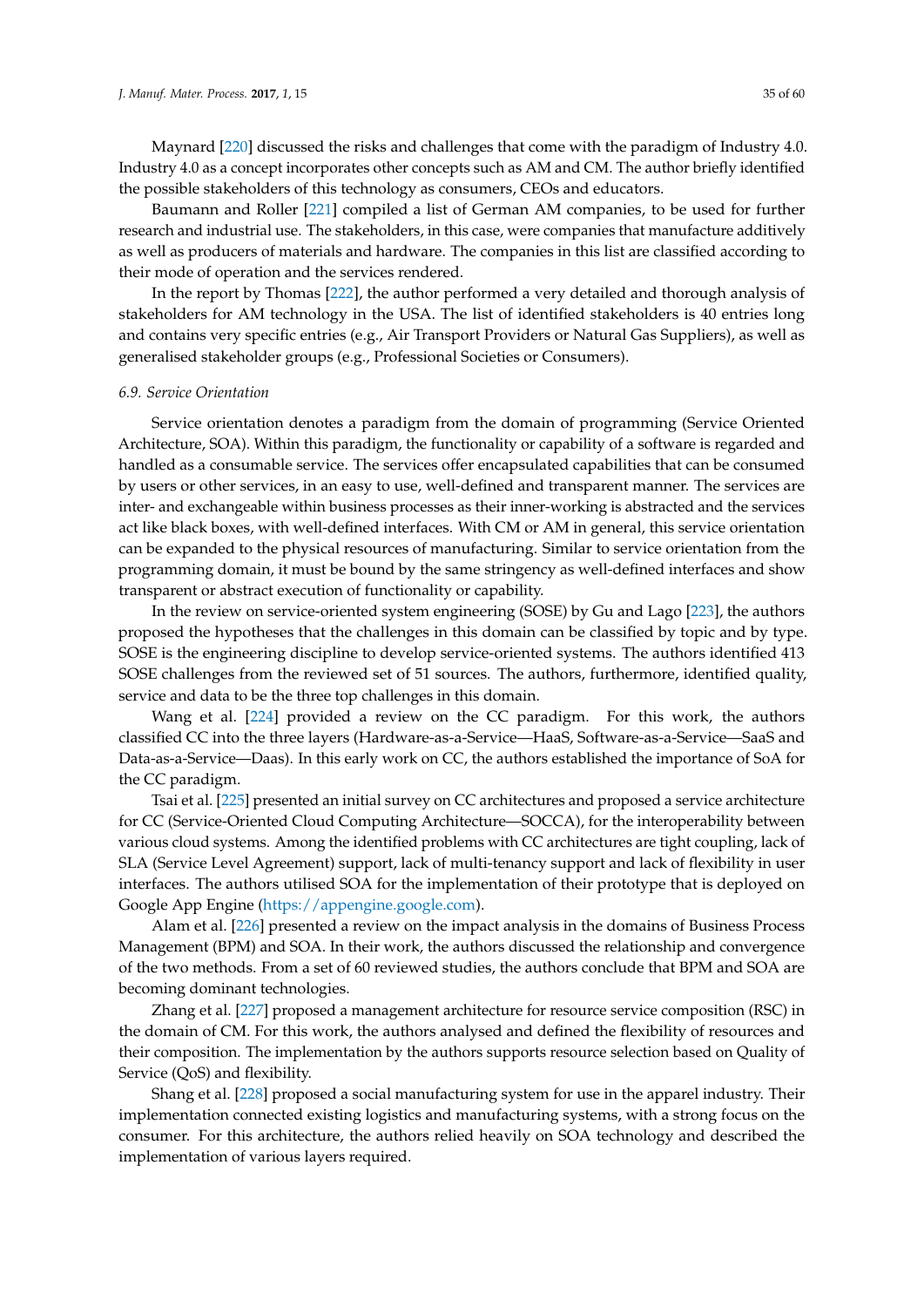Tao et al. [\[229\]](#page-55-13) analysed the development of Advanced Manufacturing Systems (AMS) and its trend towards socialisation. In this work, the authors established the relationship between service orientation and manufacturing. The authors identified three phases for the implementation of service-oriented manufacturing (SOM), namely "Perception and Internet connection of Manufacturing resource and capability and gathering, Aggregation, management, and optimal allocation of Manufacturing resource and capability in the form of Manufacturing service and Use of Manufacturing service".

Thiesse et al. [\[230\]](#page-55-14) analysed the economic implications of AM on MIS (Management Information Systems) and the service orientation of these systems. In this work, the authors analysed the economic, ecological and technological potential of AM and its services. The authors concluded that the services for product development will be relocated upstream.

For the service composition of cloud applications, standards and definitions are essential. In the work by Binz et al. [\[231\]](#page-55-15), the authors introduced the TOSCA (Topology and Orchestration Specification for Cloud Applications) standard. Albeit this standard is focused on the deployment and management of computing and other non-physical resources, its architectural decisions and structures are of relevance to CM systems. Support for encapsulation and modelling, as described in this work, is sparse for other CM systems.

As an extension to the previous work, the authors Soldani et al. [\[232\]](#page-55-16) proposed and implemented a marketplace (TOSCAMART) for TOSCA for the distribution of cloud applications. Such a marketplace would be highly beneficial to CM systems, as it can foster innovation, collaboration, re-use and competition.

## <span id="page-35-0"></span>6.9.1. Manufacturing-as-a-Service

Described in Section [6.9,](#page-34-0) the service orientation regards capabilities as services that can be consumed. Such a class of services is the manufacturing of products. As a consumer of such a service, one is not necessarily interested in the process of manufacturing (e.g., what type of machine is used) or the location of manufacturing, as long as a pre-agreed upon list of qualities of the end-product is complied with. As an example, it can be stated that a user wants two parts made from a certain metal, within a certain tolerance, certain properties regarding stress-resistance and within a defined time frame. The input of this service would then be the CAD model and the properties that must be fulfilled. The parts could then either be milled or 3D printed in any part of the world, and then shipped to the user. The user must pay for the service rendered, i.e., the manufacturing of objects, but is not involved with the manufacturing itself as this is performed by a service provider. In the seventh EU Framework Programme, the project ManuCloud [\(http://www.manucloud-project.eu\)](http://www.manucloud-project.eu) was funded that consolidated research on this topic. In this section, we present current research articles on the subject in order to illustrate the concept of MaaS, its role for CM and applications.

Tao et al.[\[233\]](#page-55-17) proposed an algorithm for a more efficient service composition optimal-selection (SCOS) in cloud manufacturing systems. Their proposed method is named FC-PACO-RM (full connection-based parallel adaptive chaos optimisation with reflex migration) and it optimises the selection of manufacturing resources for the quality properties of time, cost, energy, reliability, maintainability, trust and function similarity. In an experiment, they have shown that their implementation performs faster than a genetic algorithm (GA), an adaptive chaos optimisation (ACO) algorithm for the objectives of time, energy and cost, but not for the objective of reliability.

Veiga et al. [\[234\]](#page-55-18) proposed a design and implementation for the flexible reconfiguration of industrial robot cells with SMEs (small and medium sized enterprises) in mind. These robot cells are mostly reconfigurable by design, but with high barriers for SMEs due to the requirement of expert knowledge. The proposed system enables an intuitive interface for reconfiguration of the cells in order to enhance the flexibility of manufacturing. The implementation drew heavily on SOA concepts. The implementation supports the flexible orchestration of robotic cells as services.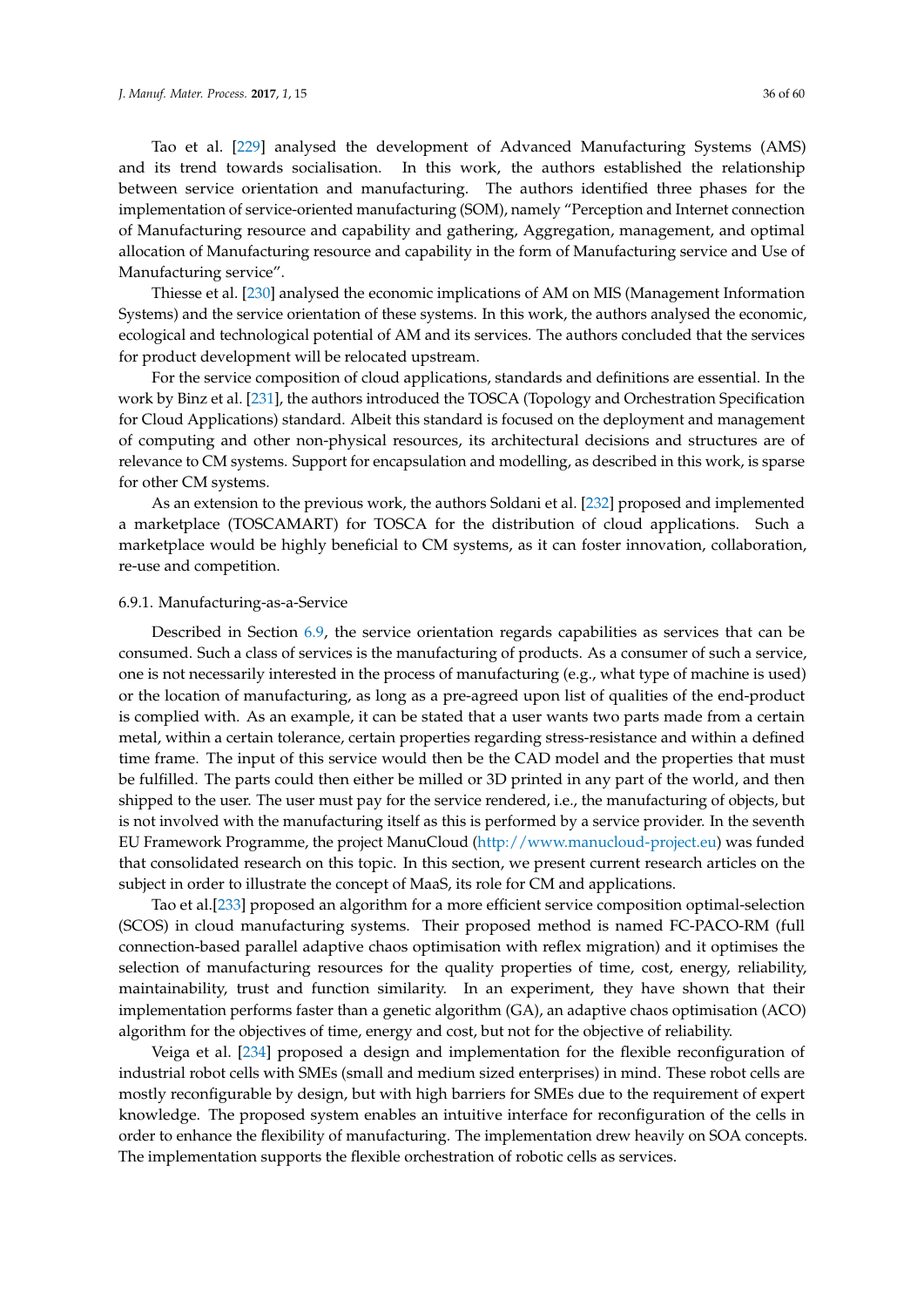Zhang et al. [\[32\]](#page-47-7) provided an introduction to the paradigm of CM. Within this work, the authors discussed issues arising from the implementation and the architecture itself. The authors presented the decomposition of this paradigm into its service components: "design as a service (DaaS), manufacturing as a service (MFGaaS), experimentation as a service (EaaS), simulation as a service (SIMaaS), management as a service (MANaaS), maintenance as a service (MAaaS), integration as a service (INTaaS)". The authors implemented such a CM system as a prototype for evaluation and discussion.

Moghaddam et al. [\[235\]](#page-55-19) presented the development of MaaS and its relationship to the concepts of CM, Cloud Based Design and Manufacture (CBDM) and others. The authors proposed SoftDiss [\[236\]](#page-55-20) as an implementation platform for CM systems.

Van Moergestel et al. [\[237\]](#page-55-21) analysed the requirements and proposed an architecture for a manufacturing system that enables low-volume and low-cost manufacturing. The authors identified customer requirements for low-volume and flexible production of products as a driver for the development of the CM concept or other MaaS implementations. The architecture relies on cheap reconfigurable production machines (equiplet). For the implementation of the system, the authors utilised open source software such as Tomcat and had a strong focus on the end-user integration via Web technology.

Sanderson et al. [\[238\]](#page-55-22) presented a case study on distributed manufacturing systems, which the authors called collective adaptive systems (CAS). The example in their case study was a manufacturing plant by Siemens in the UK, which is part of the "Digital Factory" division. The authors presented the division, structure and features of the company, which is compared to CAS features. Physical layout, resource flow through supply chains and hierarchical distributed decision making are among the challenges identified by the authors.

For the integration of MaaS (which is called fabrication-as-a-Service, FaaS, in this work) into CM, Ren et al. [\[239\]](#page-56-0) analysed the service provider cooperative relationship (CSPR). Such a cooperation of MaaS/FaaS providers within a CM system is essential for the task completion rate and the service utilisation as demonstrated by the authors in an experiment.

Guo [\[240\]](#page-56-1) proposed a system design method for the implementation of CM systems. Within this work, the MaaS layer of the CM system was further divided into "product design, process design, purchasing, material preparing, part processing and assembly and marketing process". In the generalised five-layer architecture for the implementation of CM systems, the MaaS is located in the fifth layer.

Yu and Xu [\[241\]](#page-56-2) proposed a cloud-based product configuration system (PCS) for the implementation within CM systems. Such systems interface with the customer, enabling the customer to configure or create products for ordering. Within a CM, such a system can be employed to prepare objects that can then be manufactured directly, utilising MaaS capabilities. In the implementation within an enterprise, the authors utilised the STEP file format for information exchange.

#### <span id="page-36-0"></span>6.9.2. Design-as-a-Service

Besides physical and computational resources that are exposed and utilized as services, the concept of CM allows for and requires traditional services to be integrated. Such a service is, for example, the design of an object, which is traditionally either acquired as a service from a third-party company or rendered in-house.

As with the physical Manufacturing-as-a-Service, the service rendered here must be well-defined and abstract. The service in this section is that of the design for AM or traditional manufacturing.

This paradigm can lead to increased involvement of the user, as described by Wu et al. [\[7\]](#page-46-22). The authors provided an introduction to social product development—a new product development paradigm rooted in Web 2.0 and social media technology. They conducted a study on their students in a graduate-level course on product development. They structured the process in four phases, beginning with acquisition of user requirement through social media. With the social product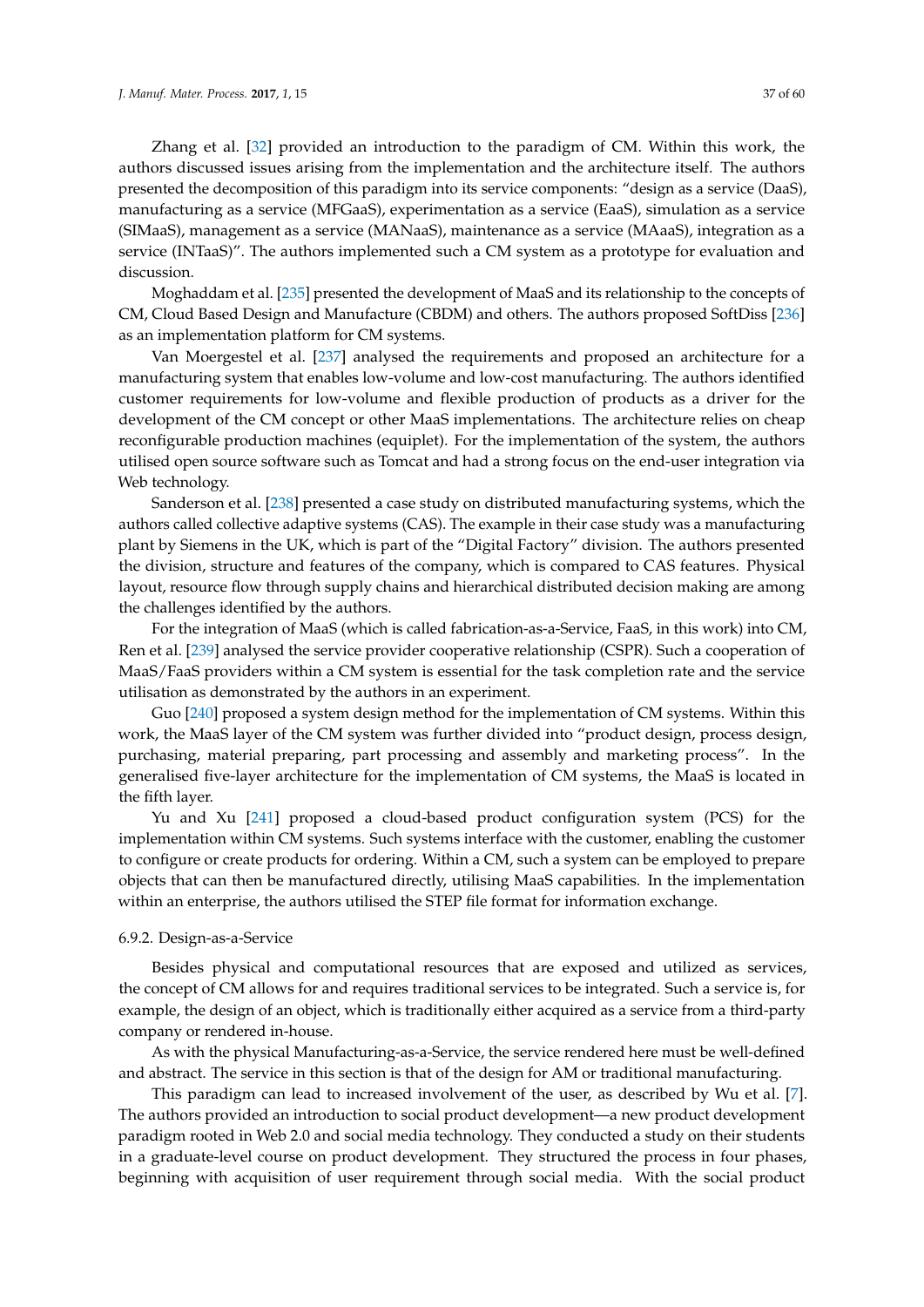development process (PDP), the product development involves the users or customers more directly and more frequently than with traditional PDP. This increased degree of integration requires support through technology, which is provided by social media and Web 2.0 technology for communication and management.

Unfortunately, the scientific literature on DaaS is sparse and mostly only mentioned as part of architectural or systematic descriptions or implementations of CM systems. In Tao et al. [\[30\]](#page-47-5), the authors placed DaaS among other capabilities services that are part of the CM layer. Other capabilities services are Manufacturing, Experimentation, Simulation, Management, Maintenance and Integration-as-a-Service.

In Adamson et al. [\[242\]](#page-56-3), the same classification is used (but without the Integration and Maintenance, and a combination of the Simulation and Experimentation service). The authors also briefly reviewed literature in the domain of collaborative design for CM systems.

In Yu et al. [\[243\]](#page-56-4), DaaS is also identified as a capability of CM systems and part of its layered structure.

Johanson et al. [\[244\]](#page-56-5) discussed the requirements and implications of distributed collaborative engineering or design services. According to the authors, the service orientation of design and its collaborative aspects will render enterprise more competitive due to reduced costs for software, decreased design times and innovative design. Furthermore, such services promote tighter integration and cooperation with customers.

Laili et al. [\[245\]](#page-56-6) proposed an algorithm for a more efficient scheduling of collaborative design tasks within CM systems. As collaborative design task scheduling is NP-hard, the authors proposed a heuristic energy adaptive immune genetic algorithm (EAIGA). In an experiment, the authors have shown that their implementation is more stable with higher quality results compared to a genetic algorithm (GA) and an immune GA (IGA).

Duan et al. [\[246\]](#page-56-7) explored the servitization of capabilities and technologies in CC scenarios. The authors explored and discussed a variety of service offerings, as described in literature. Among the identified as-a-Service offerings is DaaS, which is referenced to Tsai et al. [\[225\]](#page-55-9). Duan et al. provided a large collection of "aaS" literature. Contrary to the indication by Duan et al., the work of Tsai et al. does not cover DaaS. It however covers the architectural design of CC systems and service provisioning, as well as an analysis of potential drawbacks and limitations of CC systems.

#### <span id="page-37-0"></span>6.9.3. Testing-as-a-Service

Similar to the Design as a-Service (see Section [6.9.2\)](#page-36-0), this exposition of a capability as a service can play an important role within CM systems. In general, the QA for AM is not sufficiently researched and conducted, as the traceability of information from the original CAD model to the manufactured part is insufficient due to the number of conversion steps, file formats and systems involved.

Albeit mentioned in a number of publications on the design and implementation of CM architectures, designs or systems, e.g., Ren et al. [\[247\]](#page-56-8) or Gao et al. [\[248\]](#page-56-9), the research on Testing-as-a-Service (TaaS) in CM systems is sparse and the authors are not aware of any dedicated works on this topic.

In contrast, TaaS as a concept for software testing in the cloud is researched by a number of authors, see e.g., Gao et al. [\[249\]](#page-56-10) or Mishra and Tripathi [\[250\]](#page-56-11) for an introductory overview, Yan et al. [\[251\]](#page-56-12) for the special application of load testing, Tsai et al. [\[252\]](#page-56-13) for service design or Llamas et al. [\[253\]](#page-56-14) for a software implementation.

Extrapolating from the benefits that TaaS brings to software quality, e.g., transparency, scalability, concurrency, cost-reduction and certification by third parties, research on this area in CM scenarios is warranted. In contrast to software QA, physical testing has an extended set of requirements and limitations, e.g., object under test must be physically available, higher likelihood that standardised test protocols exist, inability to scale without hardware investment or inability to scale beyond the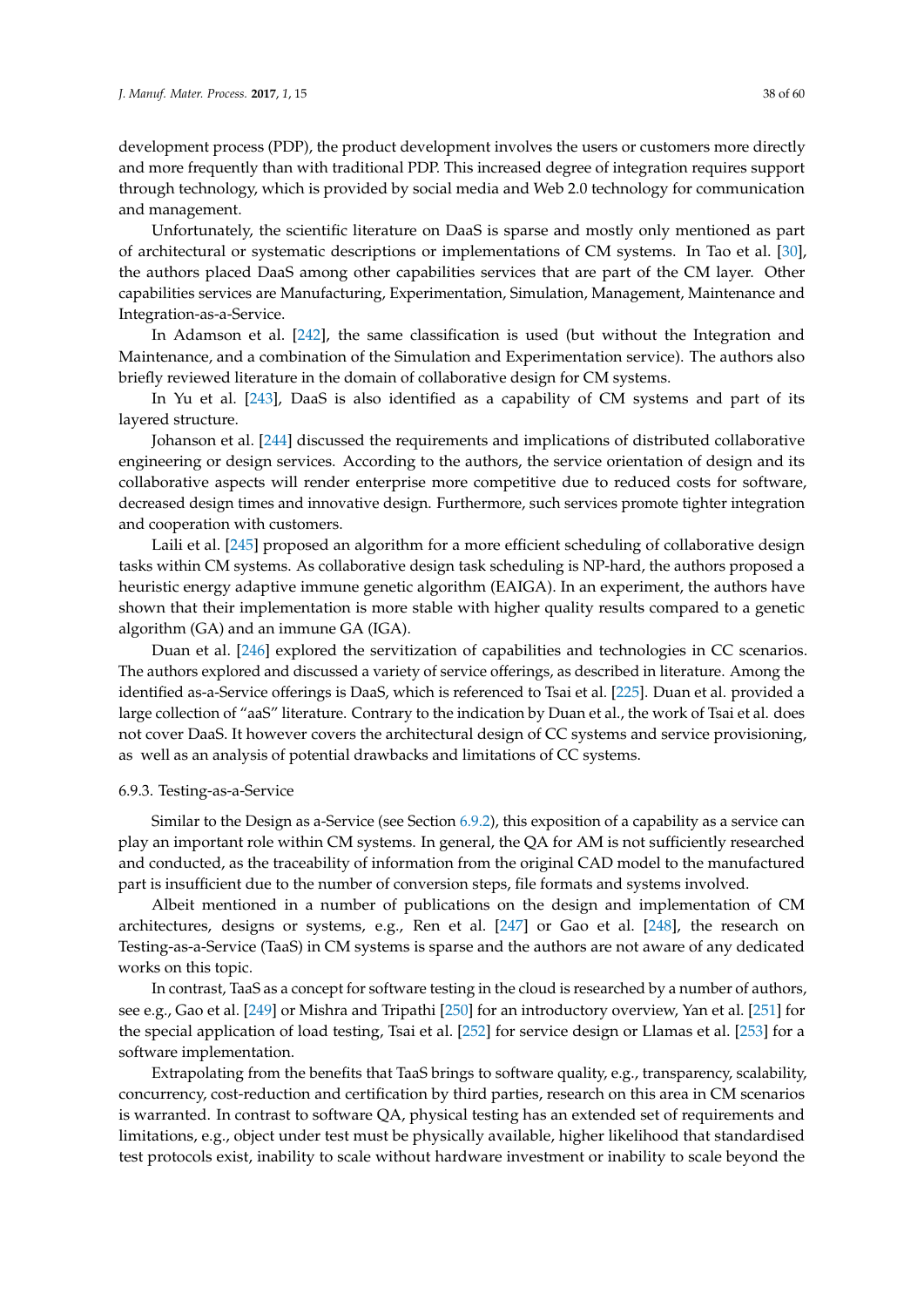minimum time required for testing. In this section, we want to motivate further discussion and research into this area.

## *6.10. Design*

In traditional (subtractive or formative) manufacturing, the design is driven by the capabilities provided by the manufacturing equipment. This is described as Design for Manufacturing or Design for Manufacturability (DFM), which means that the parts designed must be easy and cheap to manufacture. Especially in large volume production, the parts must be machinable in a simple way, as tooling, tool changes and complex operations are expensive. Furthermore, with traditional manufacturing, certain operations such as hollowed or meshed structures, are not possible to produce or incur large costs. With AM, the design of objects or parts is not strictly limited by these considerations, as flexibility comes for free and a number of additional operations (e.g., intersecting parts, hollowed structures) become possible. The designer can chose more freely from available designs and is less restricted. The design itself can concentrate on the functionality of the part, rather than its manufacturability.

In the review by Rosen [\[71\]](#page-48-20), the author proposed principles that are relevant for design for AM (DFAM) as they exist in literature. The suitability of AM is declared for parts of high complexity and low production volume, high production volume and high degree of customisation, parts with complex or custom geometries or parts with specialised properties or characteristics. Within this review, the author proposed a prototypical design process for AM, that is derived from a European Union standardisation project by the name of SASAM [\(http://www.sasam.eu\)](http://www.sasam.eu).

Kerbrat et al. [\[254\]](#page-56-15) proposed a multi-material hybrid design method for the combination of traditional manufacturing and AM. For this method, the object is decomposed based on the machining difficulty. The authors implemented their method in a CAD System (Dassault Systems SolidWorks [\(http://www.solidworks.com\)](http://www.solidworks.com)) for evaluation. This hybrid design method is not limited to a specific AM or manufacturing technology. The authors omitted information on how the decomposed part or parts are fused together and how to compensate for inaccuracies within the manufacturing process.

Throughout the design process and later for manufacturing, it is necessary to convey and transport information on design decisions and other specifications. Brecher et al. [\[255\]](#page-56-16) provided an analysis of the STEP [\[256\]](#page-56-17) and STEP-NC [\[257\]](#page-56-18) file formats. This analysis was used to propose extensions necessary for the use in an interconnected CAD-CAM-NC (CAx) platform.

Buckner and Love [\[258\]](#page-57-0) provided a brief presentation of their work on automatic object creation using Multi-Objective Constrained Evolutionary Optimisation (MOCEO) on a high-performance computing (HPC) system. With their software, utilising Matlab [\(http://mathworks.com/products/](http://mathworks.com/products/matlab) [matlab\)](http://mathworks.com/products/matlab) and driving SolidWorks, the objects were created automatically, following a given set of restrictions and rules.

Cai et al. [\[259\]](#page-57-1) proposed a design method for the personalisation of products in AM. Their work defined basic concepts, ranging from Design Intent to Consistency Models. The design method is intended to convey design intentions from users or designers in a collaborative design or CAD environment.

Vayre et al. [\[260\]](#page-57-2) proposed a design method for AM with a focus on the constraints and capabilities. This design method consists of four steps (Initial Shape Design, Parameter Definition, Parametric Optimisation, Shape Validation). For the initial shape design, the authors proposed the use of topological optimisation. The authors illustrated this process with an example of the re-design of an aluminium alloy square bracket.

Diegel et al. [\[261\]](#page-57-3) discussed the value of AM for a sustainable product design. The authors explored the benefits (e.g., mass customisation, freedom of design) and design considerations or restrictions for AM (e.g., surface finish, strength and flexibility). The authors argued that AM has potential for the creation of long-lasting, high-quality objects and parts that can save resources throughout their lifetime by optimised design.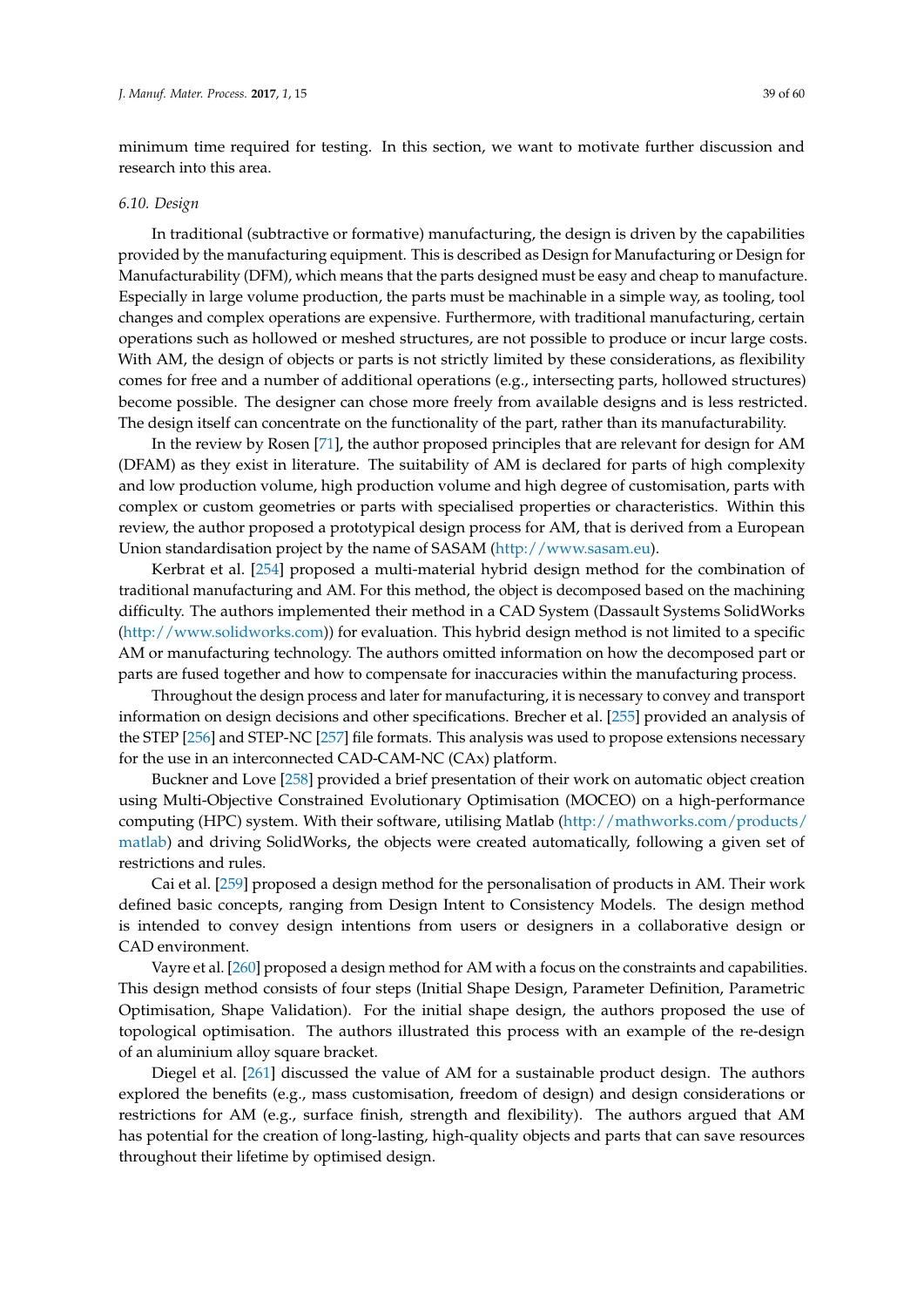Ding et al. [\[262\]](#page-57-4) analysed existing slicing strategies for the creation of objects with AM. Besides the analysis, the authors proposed a strategy to create multi-directional slicing paths to be used with AM machines that support multi-axis deposition or fabrication. By the authors' analysis, the existing software for slice creation is insufficient and leaves uncovered areas (hole or gap). This work was not on the design of AM, but rather on the design of the resulting machine-paths for the manufacture with AM fabricators.

In Wu et al. [\[263\]](#page-57-5), the authors discussed the concept of Cloud-Based Design and Manufacturing (CBDM, see also [\[264\]](#page-57-6)) in which the whole design and manufacturing process chain is executed in a cloud environment. CBDM is an extension to the CM concept, as it expands the process chain horizontally into the collaborative and cooperative domain of the cloud. CBDM utilises Web 2.0 technology, service-oriented architecture (SOA) concepts, semantic web technologies and has an inherent connection to social networking applications. In this article, concepts such as collaboration, cooperation and crowdsourcing for design of AM were discussed and exemplified.

## <span id="page-39-0"></span>*6.11. Cloud Computing*

Cloud Computing (CC) is the concept of virtualized computing resources available to consumers and professionals as consumable services without physical restraints. Computing, storage and other related tasks are performed in an ubiquitous cloud, which delivers all these capabilities through easy to use interface front-ends or APIs. These concepts enable enterprises to acquire computing capacities as required, while often paying only for the resources consumed (pay-as-you-go) in contrast to payment for equipment and resources in stock (e.g., leasing, renting or acquisition). Concepts developed for this computing paradigm are of importance for the CM domain, as many problems stated or solved are interchangeable within domains. What CC is to computing resources (e.g., storage, computing, analysis, databases), CM is to physical manufacturing resources (e.g., tools, 3D printer, drills).

In the definition of Cloud Computing, Mell and Grance [\[265\]](#page-57-7) from NIST developed and presented the characteristics and services models for CC.

Truong and Dustdar [\[266\]](#page-57-8) presented a service for estimating and monitoring costs for cloud resources from the domain of scientific computing. This model is also suitable for the monitoring of costs in other cloud-based computing scenarios such as CM with adaptions. The authors presented an experiment where they analysed the cost of scientific workflows with on-premise execution and deployment to the Amazon Web Service (AWS) cloud system.

Stanik et al. [\[267\]](#page-57-9) proposed the cloud layer that is Hardware-as-a-Service for the remote integration of a distinct hardware resource into the cloud. The authors argued from the point of embedded systems development and testing, but the concepts described are universally applicable for any hardware that is intended to be exposed as a service.

Mehrsai et al. [\[268\]](#page-57-10) proposed a cloud-based framework for the integration of supply networks (SN) for manufacturing. The authors discussed the basics of supply networks and CC in order to develop a concept to integrate CC for the improvement of SNs. This modular approach was demonstrated in an experimental simulation.

Oliveira et al. [\[269\]](#page-57-11) researched the factors influencing the adoption of CC in general and for the manufacturing sector. The authors tested their hypothesis on a survey of 369 companies from Portugal, with 37.94% of the companies from the domain of manufacturing. The authors found that security concerns do not inhibit the adoption of CC in the manufacturing domain sub-sample of their survey group.

Ramisetty et al. [\[270\]](#page-57-12) proposed an ontology-based architecture for the integration of CC or cloud platforms in advanced manufacturing. The authors claimed that adoption of CC in manufacturing is less than in comparable industries due to the lack of social or collaborative engagement. The authors implemented three services (Ontology, Resource Brokering and Accounting) for an evaluation in the WheelSim App. The authors proposed an "App Marketplace" for manufacturing services to further the adoption of CC in the manufacturing industry.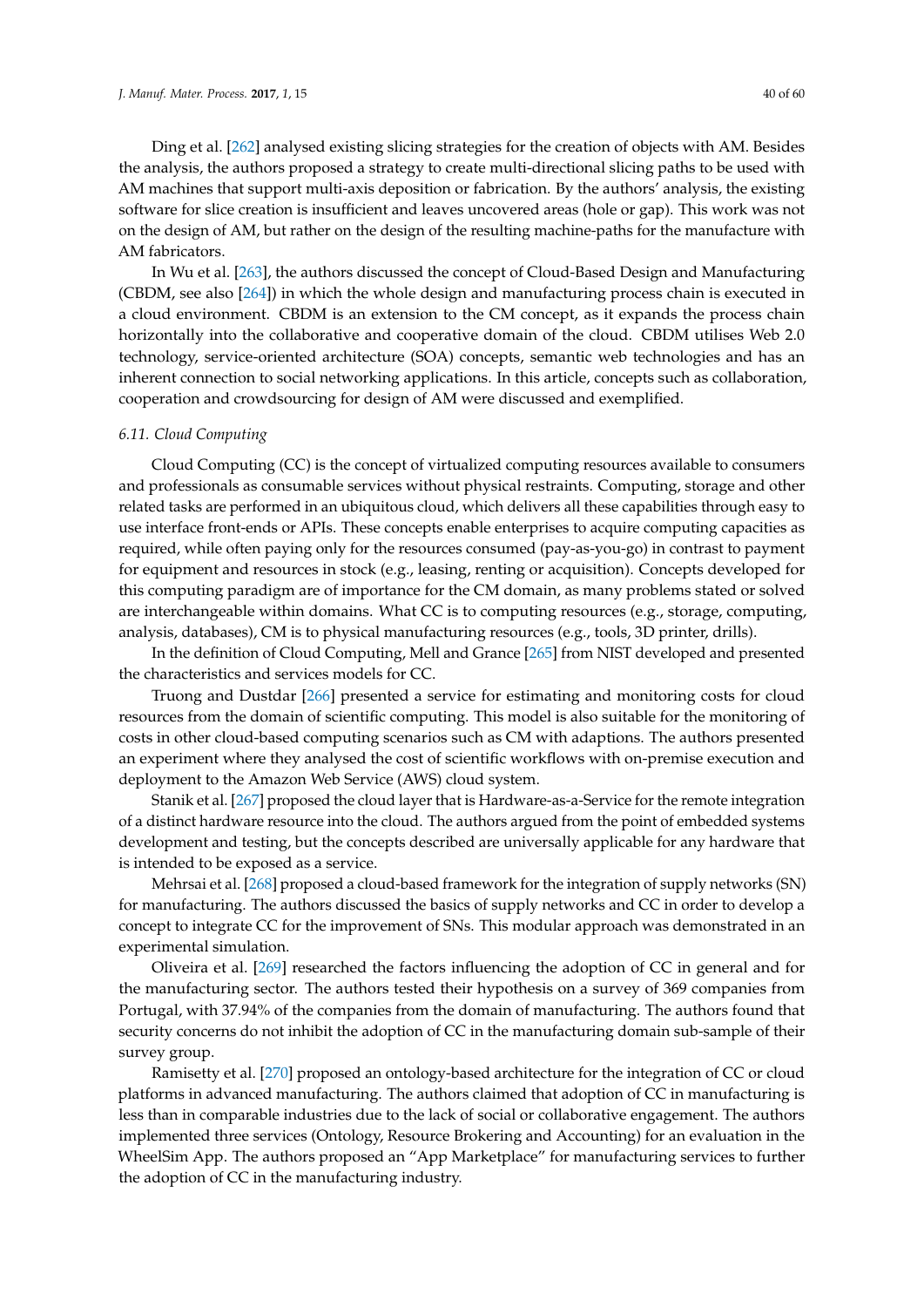Um et al. [\[271\]](#page-57-13) analysed the benefit of CC on the supply chain interactions in the aerospace industry. The authors proposed a manufacturing network for contracting and subcontracting based on CC. In this architecture, the basis for information exchange was the STEP-NC file format.

Valilai and Houshmand [\[272\]](#page-57-14) proposed a service-oriented distributed manufacturing system on the basis of CC. For their work, the authors analysed the requirements and basics of globally distributed manufacturing systems. The proposed system (XMLAYMOD) utilised the STEP file format for the information exchange and enabled a collaborative and distributed product development process as well as process planning and execution.

# <span id="page-40-0"></span>6.11.1. Internet of Things

Internet of Things (IoT) is a term used to describe a network consisting of physical objects connected to the Internet. These physical objects can be tools, parts, machines, actuators or sensors. The concept of IoT is integral to the CM paradigm as it is necessary to control the AM resources transparently and monitor the resources for efficient utilisation planning and scheduling. In IoT scenarios, the use of open-standards helps to avoid vendor lock-in.

Tao et al. [\[273\]](#page-57-15) presented a very high-level description of the possible integration of IoT in CM scenarios. In four proposed layers (IoT, Service, Application, Bottom Support) of CM systems, they declared IoT and the corresponding layer as core enabling technology.

Furthermore, Tao et al. [\[274\]](#page-57-16) proposed a five-layer (resource layer, perception layer, network layer, service layer and application layer) architecture for a CM system. The authors proposed the utilisation of IoT technology as a method to interface the manufacturing resources into the architecture. This work is very similar to [\[273\]](#page-57-15).

Qu et al. [\[275\]](#page-57-17) presented a case study on the integration of CM and IoT technology into an enterprise to synchronise the production logistics (PL) processes. For the implementation, they proposed a five-tier (physical resource layer, smart object layer, cloud manufacturing resource management layer, cloud manufacturing core service layer, cloud manufacturing application layer) decomposition. The system used AUTOM [\[276\]](#page-57-18) as a backbone for the IoT integration.

Baumann et al. [\[277\]](#page-57-19) proposed the development of flexible sensor boards for use in the monitoring of AM processes. The authors analysed available existing sensors and provided an architectural overview of a system for the incorporation of these sensor boards into a manufacturing control and monitoring system. With these sensors, AM resources can be bridged to control systems or services, thus enabling IoT functionality for the resources.

Caputo et al. [\[278\]](#page-57-20) performed a review on IoT from a managerial perspective with the application of AM. The authors developed a four-staged (Radical, Modular, Architectural and Incremental) conceptual framework to classify innovation and research on the topic. Within this framework's description, AM resources will become digitally represented by sensors and IoT technology.

In the review by Kang et al. [\[279\]](#page-57-21), the authors focussed on global research on smart manufacturing and its enabling technologies and underlying concepts. In the section on IoT, the authors linked this concept to other technologies such as SoA, CM and smart sensors.

Vukovic [\[280\]](#page-58-0) discussed the importance of APIs for the IoT deployment and usage. The author discussed the common architectural patterns in IoT scenarios and the arising requirement for APIs to further this technology.

In the work by Kubler et al. [\[281\]](#page-58-1), the authors discussed the evolution of manufacturing paradigms and the origins of CM along with its relationship with IoT technology. The authors concluded that CM is not widely adopted because of security concerns, but research on AM and IoT will drive CM forward.

# <span id="page-40-1"></span>6.11.2. Cyber-Physical Systems

Cyber-physical Systems (CPS) are one of the key enabling technologies for the Internet of Things. CPS is a term coined by the NSF (National Science Foundation) to describe systems, e.g., machines,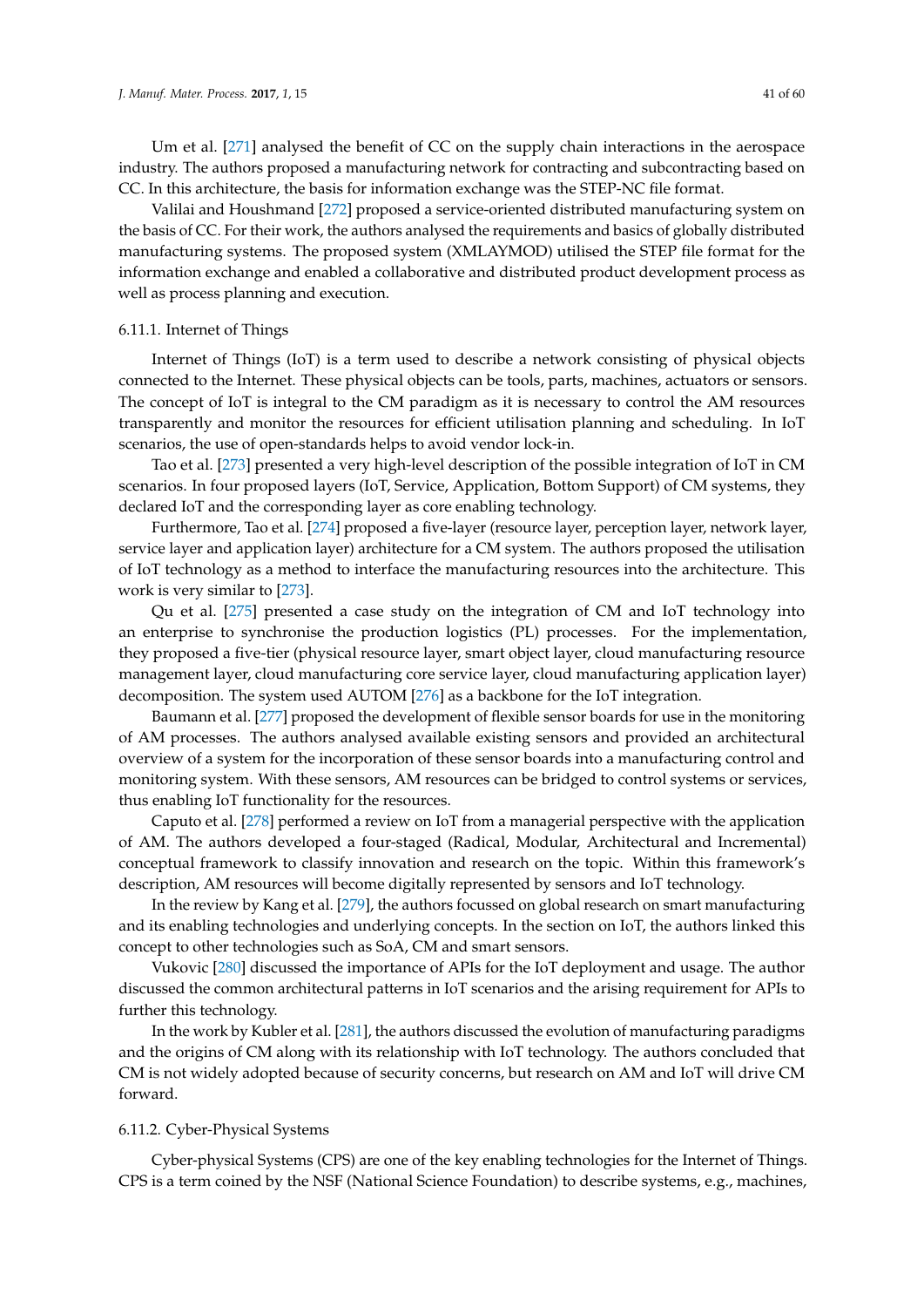parts or tools that have capabilities to sense and interact with their physical environment while being connected to the Internet in order to relay state and environment information to an Internet-based control system. The first occurrence in scientific literature can be found in Lee [\[282\]](#page-58-2). In the domain of 3D Printing, AM and CM, such systems are required to enable seamless integration of systems. With CPS, it is possible for an AM hardware resource to signal its current status or utilisation to a centralised or cloud-based control infrastructure in order to participate in scheduling endeavours and become part of a controllable system.

In the work by Chen and Tsai [\[283\]](#page-58-3), the authors proposed the concept of ubiquitous manufacturing. This concept is similar to CM but with a stronger focus on mobility of users and manufacturing resources. For this concept, ubiquitous sensor and IoT technology are key enabling technologies.

Lee et al. [\[284\]](#page-58-4) proposed a five-layer architecture for CM based on IoT technology. The layers in this architecture are from bottom to top: Smart Connection Layer, Data-to-Information Conversion Layer, Cyber Layer, Cognition Layer and Configuration Layer. The goal of this work was to provide a guideline for implementation of such a CPS-backed manufacturing systems and to improve the product quality as well as the system's reliability.

Sha et al. [\[285\]](#page-58-5) provided a general introduction into CPS and the related research challenges. The authors identified QoS composition, knowledge engineering, robustness and real-time system abstraction as the four main research questions for this technology.

In the survey by Khaitan and McCalley [\[286\]](#page-58-6), the authors studied the design, development and application of CPS. In the list of identified application scenarios (Surveillance, Networking Systems, Electric Power Grid and Energy Systems, Data Centres, Social Networks and Gaming, Power and Thermal Management, Smart Homes, Medical and Health Care, Vehicular and Transportation Systems) manufacturing systems were missing. Despite this lack of mention, application in e.g., transportation and power management is relevant for CM systems.

Kuehnle [\[287\]](#page-58-7) proposed a theory of decomposition for manufacturing resources in distributed manufacturing (DM) systems. DM is similar in concept to CM in relation to the decomposition of manufacturing resources in vitalised services. According to the author, IoT technology and CPS are among the enabling technologies for this smart manufacturing concept.

Yao and Lin [\[288\]](#page-58-8) expanded the concept of CPS into socio-cyber-physical-systems (SCPS) with this study on smart manufacturing. This extension to social aspects of manufacturing (e.g., collaboration and cooperation) is expected to be an integral part of the next industrial revolution (Industry 4.0).

Turner et al. [\[289\]](#page-58-9) discussed the risk of attacks and their implications on CPS in the domain of manufacturing. The authors presented a number of attack vectors, e.g., attack on the QA process and counter or mitigation strategies. According to the authors, CPS provide an additional attack surface for malicious third parties.

#### <span id="page-41-0"></span>*6.12. Scheduling*

In CM as in CC, a number of resources must be provisioned on demand. In contrast to CC, the requirements for the execution resource can be more complex than just a computing resource. With CM manufacturing, resources must first be described in an abstract way (see Section [6.13\)](#page-42-0) to be schedulable. In this section, we present current research on the challenges presented by scheduling.

Cheng et al. [\[290\]](#page-58-10) introduced the concept of CM in their work and performed a brief review of possible criteria for scheduling in such scenarios. The authors provided four scheduling modes based on the three identified stakeholders (Operator, Consumer and Provider) and the system as a whole. The proposed modes consider energy consumption, cost and risk. The proposed system-centred cooperative scheduling mode yields the highest utilisation in their experiment.

Liu et al. [\[291\]](#page-58-11) proposed a scheduling method for CM systems for multiple enterprise and services scenarios. The authors used the criteria time, cost and pass-rate for the task selection. Based on these criteria, constraints were constructed for the decomposition of tasks into subtasks and their distribution onto resources. The authors took geographical distance and delivery times between CM locations into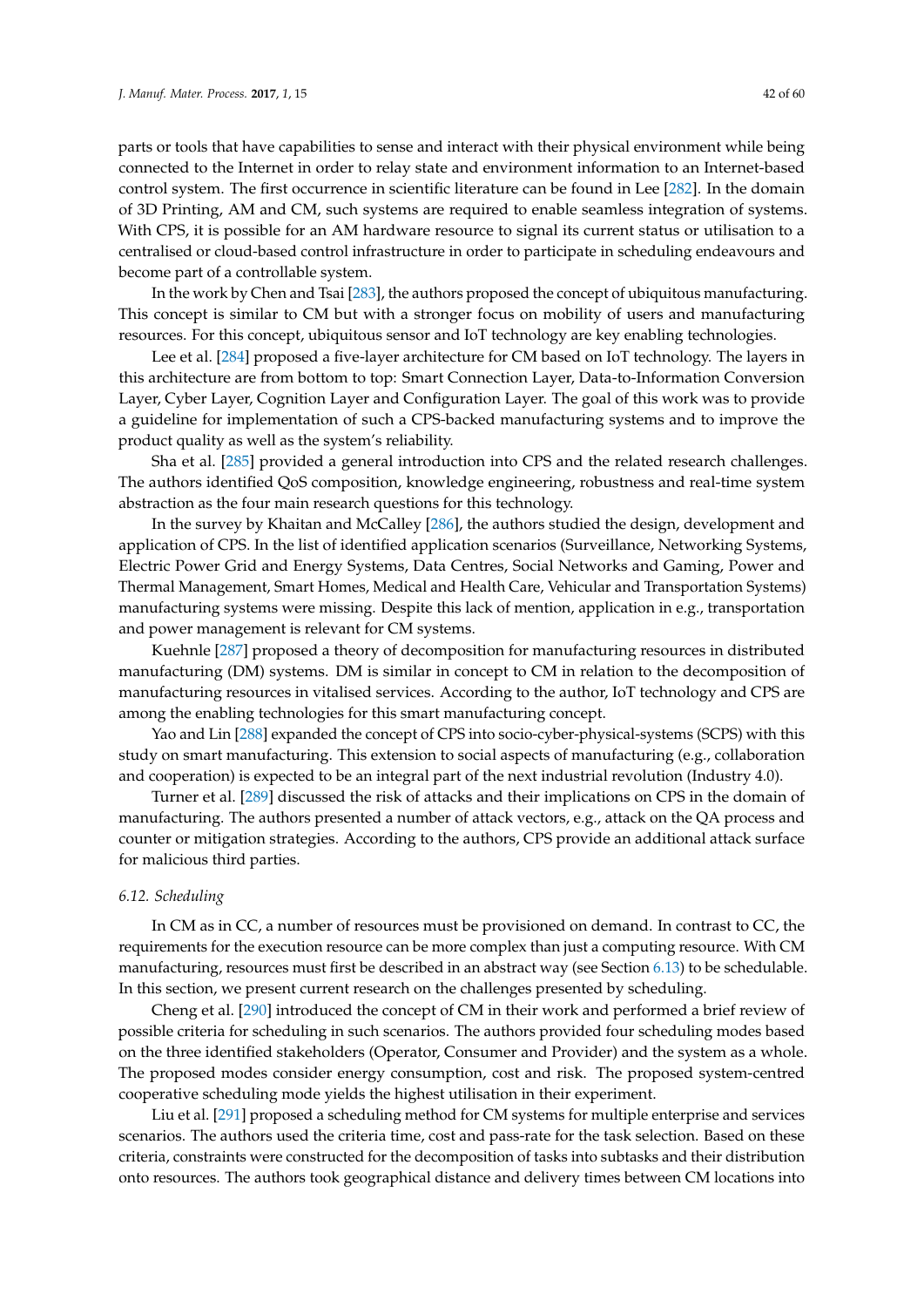consideration. Their simulation concluded that for a 50 task scenario, with 10 enterprises offering 10 services in total, the utilisation is 49.88%, compared to 10 tasks (17.07%). The authors provided no specific scheduling solution with their work.

Laili et al. [\[292\]](#page-58-12) defined the problem of optimal allocation of resources based on a 3-tier model (Manufacturing Task Level, Virtual Resource Layer and Computing Resource Layer). The authors proved that the optimum resource allocation is NP-complete. For the reason of NP-completeness of the scheduling problem, these and other authors proposed heuristics-based algorithms to provide near-optimal scheduling. Heuristics-based scheduling algorithms provide near-optimum solutions for most of the scheduling instances without the guarantee to achieve an optimum solution but at greater speed than exact computation. In this work, the authors proposed a heuristic algorithm inspired by the immune system (Immune Algorithm, IA). In an experiment, they compared their algorithm against three other heuristic algorithms and it performed comparably.

Wang [\[293\]](#page-58-13) proposed a Web-based distributed process planning (Web-DPP) system that performs process planning, machining job dispatching and job execution monitoring. The system was implemented as a prototype and connected to legacy machine controllers. The proposed system acted directly on the manufacturing resource and interfaced with the Wise-ShopFloor framework [\[294\]](#page-58-14). The author did not provide information on scheduling algorithms or methods used.

Huang et al. [\[295\]](#page-58-15) proposed a scheduling algorithm based on Ant Colony Optimisation (ACO). In an experiment, they compared the algorithm with and without a serial schedule generation scheme (SSGS) against another heuristic Genetic Algorithm (GA). Their algorithm for conflict resolution performed faster and with better quality results than the GA when used with the SSGS.

Lartigau et al. [\[296\]](#page-58-16) presented an 11-step framework for scheduling and order decomposition within a CM system. This scheduling was deadline-oriented and implemented in a company environment for evaluation. The paper lacks validation and conclusive results for the proposed algorithm.

In the work by Zhang et al. [\[297\]](#page-58-17), the authors proposed a queue optimisation algorithm for the criteria lowest cost, fastest finished time, cleanest environment and highest quality. The proposed CM system relied on active and real-time environment and machine-status sensing through heterogeneous sensors. Furthermore, they utilised semantic Web (Ontology) technology for the system.

Cao et al. [\[298\]](#page-58-18) refined an ACO algorithm for efficient scheduling within a CM. This algorithm optimises for time, quality, service or cost (TQSC). With the addition of a selection mechanism to ACO, their ACOS algorithm performed with better quality results and faster convergence in comparison to Particle Swarm Optimisation (PSO), GA and Chaos Optimisation (CO).

Jian and Wang [\[299\]](#page-58-19) proposed an adapted PSO algorithm (Improved Cooperative Particle Swarm Optimisation, ICPSO) for the use in batch processing within a CM system. Batch tasks are indivisible units of work to be executed with manufacturing resources. The authors presented an experiment for the comparison of the proposed algorithm with an PSO and a cooperative PSO scheduling algorithm in respect to the cost and time criteria. The algorithm performed better than the other two algorithms.

## <span id="page-42-0"></span>*6.13. Resource Description*

For the usage of manufacturing resources within CM, there must be an abstract definition or description of the resources. Open-standards are preferable where available in order to avoid vendor lock in.

Luo et al. [\[300\]](#page-58-20) proposed a six-step framework for the description of Manufacturing Capabilities (MC). The representation of this information utilised ontology and Fuzzy technology. Within the framework, the authors represented information on the manufacturing equipment, computing resources, intellectual resources, software and other resources.

Wang et al. [\[301\]](#page-58-21) also propose an ontology-based representation for manufacturing resources. The information and ontology was derived from manufacturing task descriptions. The authors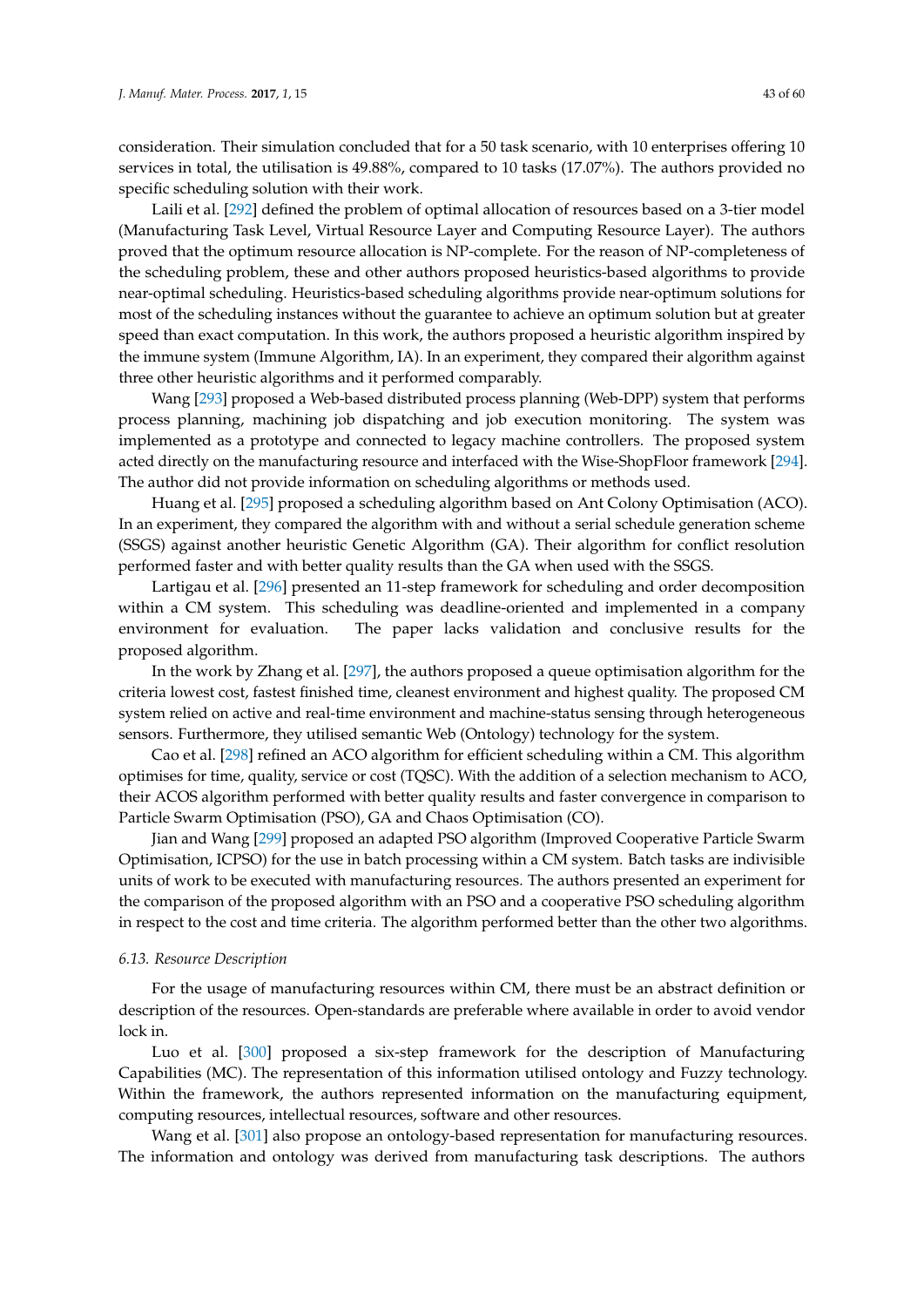implemented their algorithm in an enterprise setting in a medium-sized Chinese company for evaluation.

As a more general approach to CC scheduling, Li et al. [\[302\]](#page-58-22) proposed an ontology-based scheduling algorithm with PSO. The authors motivated their work by an example in a logistics centre which is relevant to the domain of CM. For this algorithm, the selection was restricted based on the Quality of Service (QoS) with time, cost, availability and reliability as criteria.

Zhu et al. [\[303\]](#page-59-0) developed an XML-based description for manufacturing resources oriented at the Web Service Description Language (WSDL) for web-services. The authors separate the resource description into two parts (Cloud End, CE and Cloud Manufacturing Platform, CMP). In their approach, they reflected static data, e.g., physical structure or input data types, in the CE layer whereas the CMP layer reflects the dynamic data, e.g., function parameters.

Wu et al. [\[304\]](#page-59-1) proposed an ontology-based capability description for industrial robot (IR) systems. IR are regarded as manufacturing resources and described as such. Besides manufacturing machines, such IR systems enable CM to perform as a flexible and agile manufacturing system.

# *6.14. Research Implications*

From the provided literature, we have identified the following open research questions. The listing compiled is non-exhaustive due to the nature of scientific research.

Bourell et al. [\[305\]](#page-59-2) provided a report on the "Roadmap for Additive Manufacturing" workshop that took place in 2009 and resulted in a proposal for research of the coming 10 to 12 years. The recommendations are grouped into:

- Design
- Process Modelling and Control
- Materials, Processes and Machines
- Biomedical Applications
- Energy and Sustainability Applications
- **Education**
- Development and Community and
- National Testbed Center.

The recommendations included the proposal to create design methods for aiding designers with AM, creation of closed-loop printing systems and the design and implementation of open-architecture controllers for AM fabricators.

The authors reflected on their proposed roadmap in an article [\[306\]](#page-59-3) five years later. In this analysis, the authors stated that the direct influence of the Roadmap is hard to quantify. The authors remarked that the report is referenced about 50 times in scientific literature but only one project can be clearly attributed to the Roadmap.

Lan [\[40\]](#page-47-15) identified the following four tasks for future research in his review:

- Combination of Web services and software agents
- Collaborative network environment with the focus on integration and interoperability
- Focus on Web technology integration in RM systems and
- Collaborative product commerce and collaborative planning and control.

In the review by Fogliatto et al. [\[55\]](#page-48-4) on Mass Customisation (MC), the authors identified the following research needs:

- Research on Rapid Manufacturing (RM) to support MC
- Research on the value of MC for consumers as well as environmental, economic and ethic value
- Research on Quality Control
- Research on Warranty for MC objects and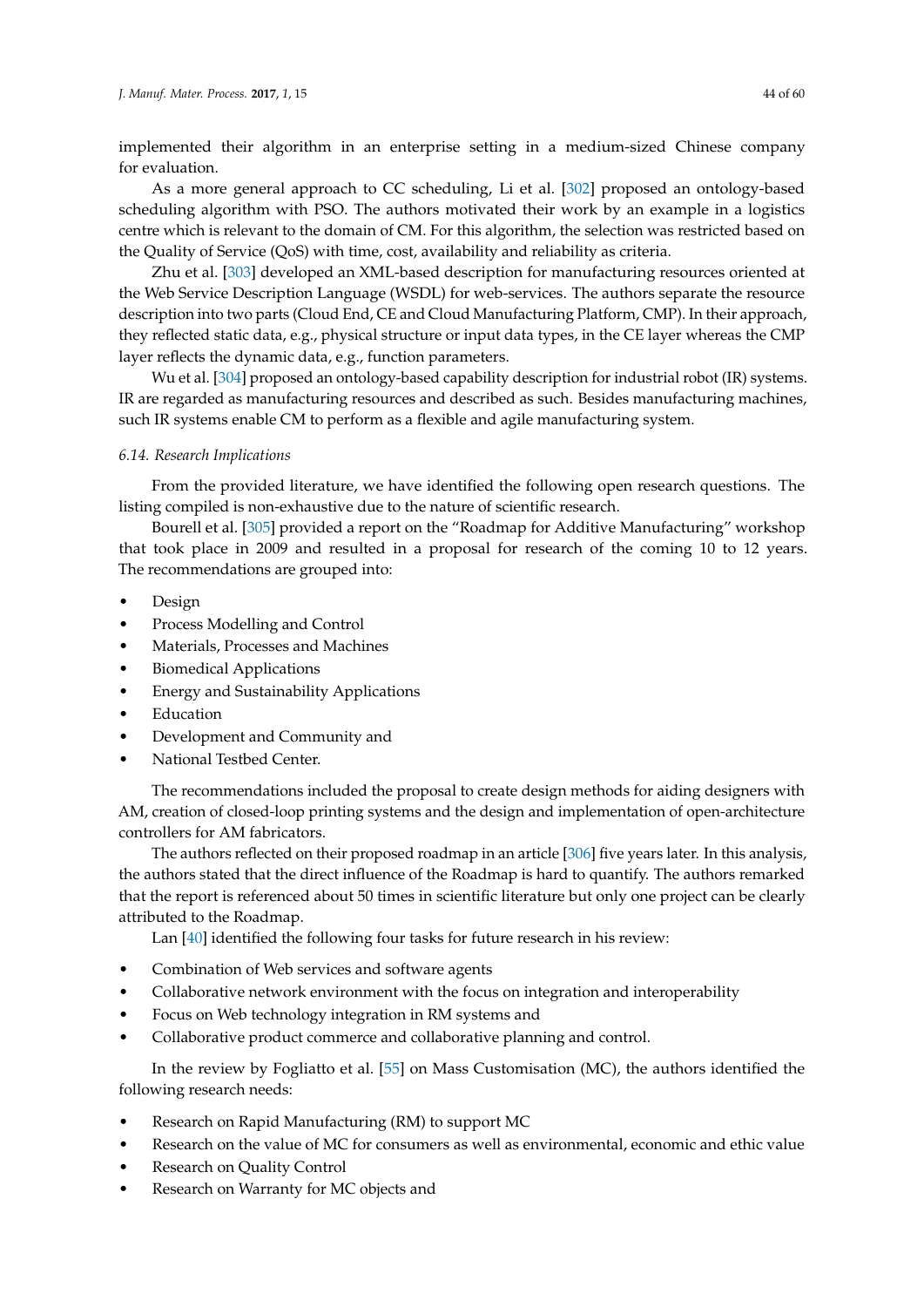• Case Studies and empirical validation.

Khan and Turowski [\[307\]](#page-59-4) performed a survey on challenges in manufacturing for the evolution to Industry 4.0. The authors identified six current and future challenges, as follows:

- Data integration (IoT, Big-Data, real-time data, data management)
- Process flexibility (Adaption, Change management)
- Security (Connectivity, monitoring, compliance)
- Process integration within and across enterprise boundaries (Integrated processes, logistics, optimisation)
- Real-time information access on hand-held devices (Web technology, ERP integration) and
- Predictive Maintenance (Machine data, sensors).

Among the research needs identified by Adamson et al. [\[84\]](#page-49-9) in their review are the following:

- Capabilities, information and knowledge integration and sharing as well as cloud architectures
- Definitions and standards for CM
- Intelligent, flexible and agile, distributed monitoring and control systems
- Business models
- Intellectual properties and
- Cost, security and adoption of CM systems.

Furthermore, the authors identify and predict

- The emergence of cloud service providers
- Real world connectivity (IoT)
- New collaboration and cooperation scenarios (Customer-manufacturer and manufacturing collaboration)
- Increased competitiveness
- Cloud closed-loop manufacturing
- Manufacturing of feature function blocks
- Increased awareness and research on sustainable operations.

In the work by Oropallo and Piegl [\[308\]](#page-59-5), the authors specifically researched and compiled ten challenges in current AM systems that require research. The challenges are the following:

- Shape optimisation (Cellular structures and topology optimisation)
- Design for 3D printing (Software support, design methodology)
- Pre- and Postprocessing (File formats, model preprocessing, part postprocessing)
- Printing methodologies (Layered manufacturing, voxel and digital material, non-layer-oriented methods)
- Error control (Before and during printing)
- Multi material printing (Modelling and manufacturing support)
- Hardware and Maintenance issues (Process and material-based issues)
- Part orientation
- Slicing (Adaptive and direct slicing)
- Speed.

Wu et al. [\[263\]](#page-57-5) explicitly identified the following research needs for the evolution of CM:

- Cloud-Based Manufacturing (Modeling and simulation of material flow, concurrency and synchronisation for scalability)
- Cloud-Based Design (Social media integration and leveraging, CAx convergence and cloud enablement)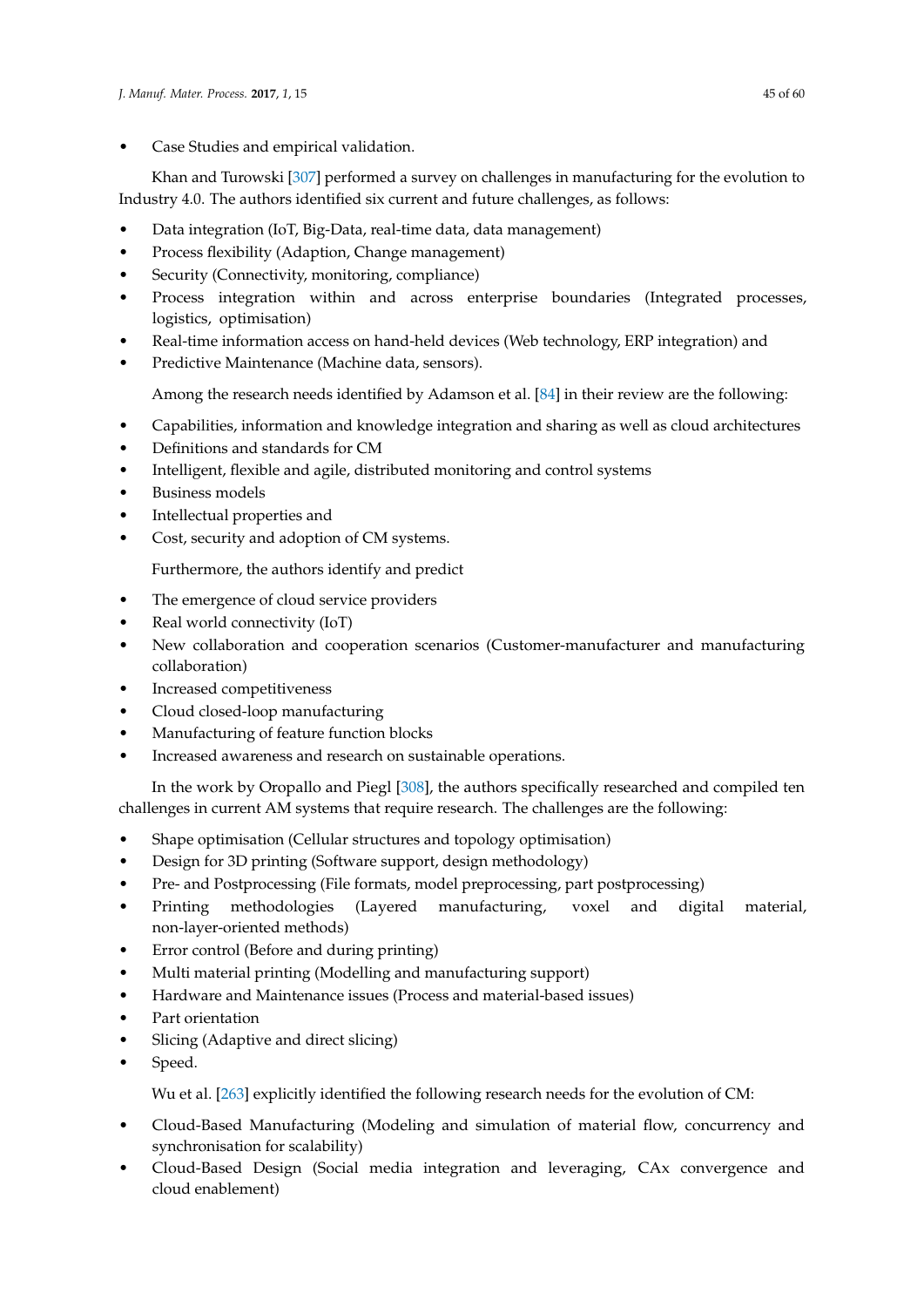- Information, Communication, and Cyber Security (IoT, Security-as-a-Service) and
- Business Model.

The work by Huang et al. [\[93\]](#page-49-18) examined the state of the art of AM and named the following research areas for future investigation:

- **Materials**
- Design (Methods and tools, complex geometries, lifecycle cost analysis)
- Modeling, Sensing, Control, and Process Innovation (Multi-scale modelling simulation, error and failure detection, optical geometry reconstruction, faster hardware, bioprinting)
- Characterization and Certification and
- System Integration and Cyber Implementation (Knowledge management integration, cloud-based systems).

From these research goals and the reviewed literature, two major issues become apparent. First, the issues of quality, error detection and monitoring of the processes require further work to enable stable and reproducible production for application in industrial settings. Associated with this issue is the lack of standardisation that is required to provide a consensus in understanding the potential issues of this technology as well as education and training. Second, the issue of business processes associated with the change of this manufacturing technology is apparent. In the current environment, business processes from traditional manufacturing are converted to this new technology, sometimes without the realisation of the extended possibilities and without addressing the special requirements. Besides these two major areas, the arising importance of digital security and IP protection is apparent. The research on this must include a variety of subtopics such as trust-models or chains of trust for the complete manufacturing chain, secure data distribution mechanisms, certification of 3D printers and 3D printed objects, and data protection against illicit data alteration and data acquisition.

# <span id="page-45-1"></span>**7. Summary**

This article provides an overview of the topic of CM and 3D Printing services.

With the overview of the existing definitions (see Section [2\)](#page-7-0) and the extension of the definition proposed, we have laid the foundations for future work.

The review is based on the topological map presented in Section [6.1.](#page-19-1) Concepts, techniques, methods and terminology are presented by exploring different authors' work. We performed an explorative extension study to [\[4\]](#page-46-2) due to the relevance of this domain (see Section [5\)](#page-14-0). In this study, we covered and analysed 48 publicly available services. This extension considers APIs of such services as a further distinction.

The domain of AM, CM, 3D Printing, RM and related domains is thoroughly presented in this work by means of literature analysis in a scientometrical sense (see Section [1.1.2](#page-3-0) and Section [1.2\)](#page-4-0).

The results presented in this work illustrate the scientific development of various techniques and methods from these domains in a time period ranging from 2002 to 2016 (see Section [6\)](#page-19-0).

**Author Contributions:** Felix Baumann and Dieter Roller conceived and designed the basis for this review; Felix Baumann performed the literature research, the data aggregation and writing; Dieter Roller provided insight and feedback on the structure and content of the work.

**Conflicts of Interest:** The authors declare no conflict of interest.

**Disclaimer:** This work is not funded by any third party. The authors do not have any conflicting interests in the topic and provide an unbiased and neutral article on the topic contained within this article.

#### **References**

<span id="page-45-0"></span>1. Wu, D.; Rosen, D.W.; Wang, L.; Schaefer, D. Cloud-based manufacturing: Old wine in new bottles? In *Variety Management in Manufacturing—Proceedings of the 47th CIRP Conference on Manufacturing Systems*; ElMaraghy, H., Ed.; Elsevier B.V.: Amsterdam, The Netherlands, 2014; Volume 17, pp. 94–99.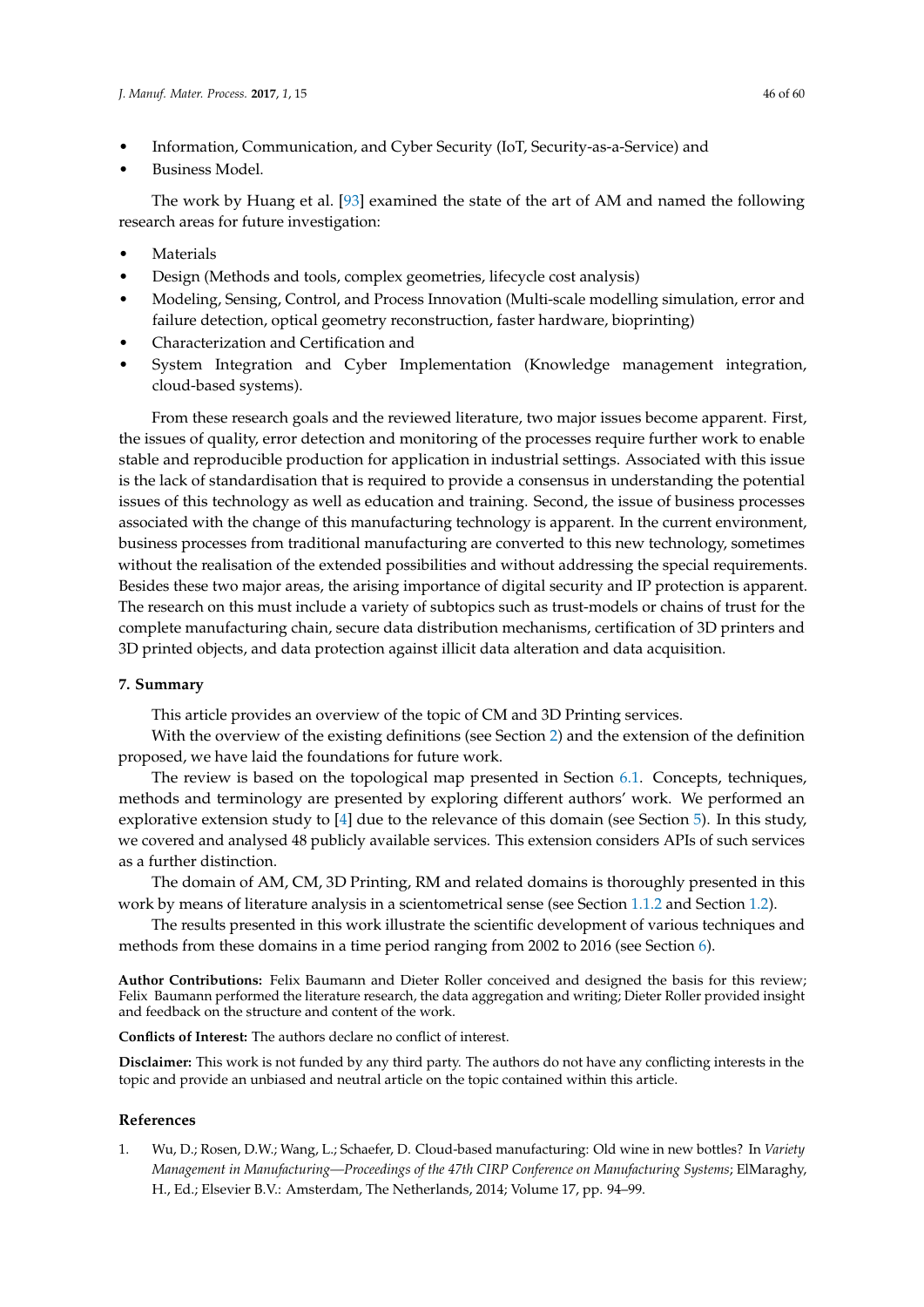- <span id="page-46-0"></span>2. Chen, L.; Deng, H.; Deng, Q.; Wu, Z. Framework for grid manufacturing. *Tsinghua Sci. Technol.* **2004**, *9*, 327–330.
- <span id="page-46-1"></span>3. Sanchez, L.M.; Nagi, R. A review of agile manufacturing systems. *Int. J. Prod. Res.* **2001**, *39*, 3561–3600.
- <span id="page-46-2"></span>4. Rayna, T.; Striukova, L. A taxonomy of online 3D printing platforms. In *3D Printing: Legal, Philosophical and Economic Dimensions*; van den Berg, B., van der Hof, S., Kosta, E., Eds.; Information Technology and Law Series; T.M.C. Asser Press: The Hague, The Netherlands, 2016; pp. 153–166.
- <span id="page-46-3"></span>5. Wu, D.; Greer, M.J.; Rosen, D.W.; Schaefer, D. Cloud manufacturing: Drivers, current status, and future trends. In Proceedings of the ASME 2013 International Manufacturing Science and Engineering Conference, Madison, WI, USA, 10–14 June 2013; pp. 1–10.
- <span id="page-46-21"></span>6. Wang, X.V.; Xu, X.W. An interoperable solution for cloud manufacturing. *Robot. Comput. Integr. Manuf.* **2013**, *29*, 232–247.
- <span id="page-46-22"></span>7. Wu, D.; Thames, J.L.; Rosen, D.W.; Schaefer, D. Enhancing the product realization process with cloud-based design and manufacturing systems. *J. Comput. Inf. Sci. Eng.* **2013**, *13*, 1–14.
- <span id="page-46-4"></span>8. He, W.; Xu, L. A state-of-the-art survey of cloud manufacturing. *Int. J. Comput. Integr. Manuf.* **2015**, *28*, 239–250.
- <span id="page-46-5"></span>9. Park, S.; Kim, J.; Lee, H.; Jang, D.; Jun, S. Methodology of technological evolution for three-dimensional printing. *Ind. Manag. Data Syst.* **2016**, *116*, 122–146.
- <span id="page-46-6"></span>10. Deutsches Institut Für Normung. *DIN 8580 Fertigungsverfahren—Begriffe, Einteilung*; Beuth: Berlin, Germany, 2003.
- <span id="page-46-7"></span>11. Gibson, I.; Rosen, D.; Stucker, B. *Additive Manufacturing Technologies—3D Printing, Rapid Prototyping, and Direct Digital Manufacturing*, 2 nd ed.; Springer: New York, NY, USA, 2015; p. 498.
- <span id="page-46-8"></span>12. Gebhardt, A. *Generative Fertigungsverfahren—Additive Manufacturing und 3D Drucken für Prototyping-Tooling-Produktion*, 4th ed.; Carl Hanser Verlag GmbH & Co. KG: München, Germany, 2013; p. 661.
- <span id="page-46-9"></span>13. Verein Deutscher Ingenieure. *VDI-Richtline: VDI 3404 Generative Fertigungsverfahren—Rapid-Technologien (Rapid Prototyping)—Grundlagen, Begriffe, Qualitätskenngrößen, Liefervereinbarungen*; VDI: Düsseldorf, Germany, 2009.
- <span id="page-46-10"></span>14. Verein Deutscher Ingenieure. *VDI-Richtlinie: VDI 3404 Additive Fertigung—Grundlagen, Begriffe, Verfahrensbeschreibungen*; VDI: Düsseldorf, Germany, 2014.
- <span id="page-46-11"></span>15. International Organization for Standardization. *ISO/ASTM 52900:2015 Additive Manufacturing—General Principles—Terminology*; ISO: Geneva, Switzerland, 2016.
- <span id="page-46-12"></span>16. Bechthold, L.; Fischer, V.; Hainzlmaier, A.; Hugenroth, D.; Ivanova, L.; Kroth, K.; Römer, B.; Sikorska, E.; Sitzmann, V. *3D Printing—A Qualitative Assessment of Applications, Recent Trends and the Technology's Future Potential*; Number 17-2015 in Studien zum Deutschen Innovationssystem; Expertenkommission Forschung und Innovation (EFI): Berlin, Germany, 2015.
- <span id="page-46-13"></span>17. Thomas, D.S.; Gilbert, S.W. *Costs and Cost Effectiveness of Additive Manufacturing—A Literature Review and Discussion*; NIST Special Publication 1176; National Institute of Standards and Technology (NIST): Gaithersburg, MD, USA, 2014.
- <span id="page-46-14"></span>18. Klocke, F. *Fertigungsverfahren 5—Gießen, Pulvermetallurgie, Additive Manufacturing*, 4th ed.; Springer: Berlin/Heidelberg, Germany, 2015.
- <span id="page-46-15"></span>19. Gao, W.; Zhang, Y.; Ramanujan, D.; Ramani, K.; Chen, Y.; Williams, C.B.; Wang, C.C.L.; Shin, Y.C.; Zhang, S.; Zavattieri, P.D. The status, challenges, and future of additive manufacturing in engineering. *Comput.-Aided Des.* **2015**, *69*, 65–89.
- <span id="page-46-16"></span>20. Sames, W.J.; List, F.A.; Pannala, S.; Dehoff, R.R.; Babu, S.S. The metallurgy and processing science of metal additive manufacturing. *Int. Mater. Rev.* **2016**, *61*, 315–360.
- <span id="page-46-17"></span>21. Lachmayer, R.; Lippert, R.B.; Fahlbusch, T. (Eds.) *3D-Druck Beleuchtet*, 1st ed.; Springer: Berlin/Heidelberg, Germany, 2016.
- <span id="page-46-18"></span>22. Verein Deutscher Ingenieure. *VDI-Richtlinie: VDI 3405 Additive Fertigungsverfahren—Grundlagen, Begriffe, Verfahrensbeschreibungen*; VDI: Düsseldorf, Germany, 2014.
- <span id="page-46-19"></span>23. Sachs, E.; Cima, M.; Cornie, J. Three-Dimensional Printing: Rapid Tooling and Prototypes Directly from a CAD Model. *CIRP Ann. Manuf. Technol.* **1990**, *39*, 201–204.
- <span id="page-46-20"></span>24. Hopkinson, N.; Dickens, P. Rapid prototyping for direct manufacture. *Rapid Prototyp. J.* **2001**, *7*, 197–202.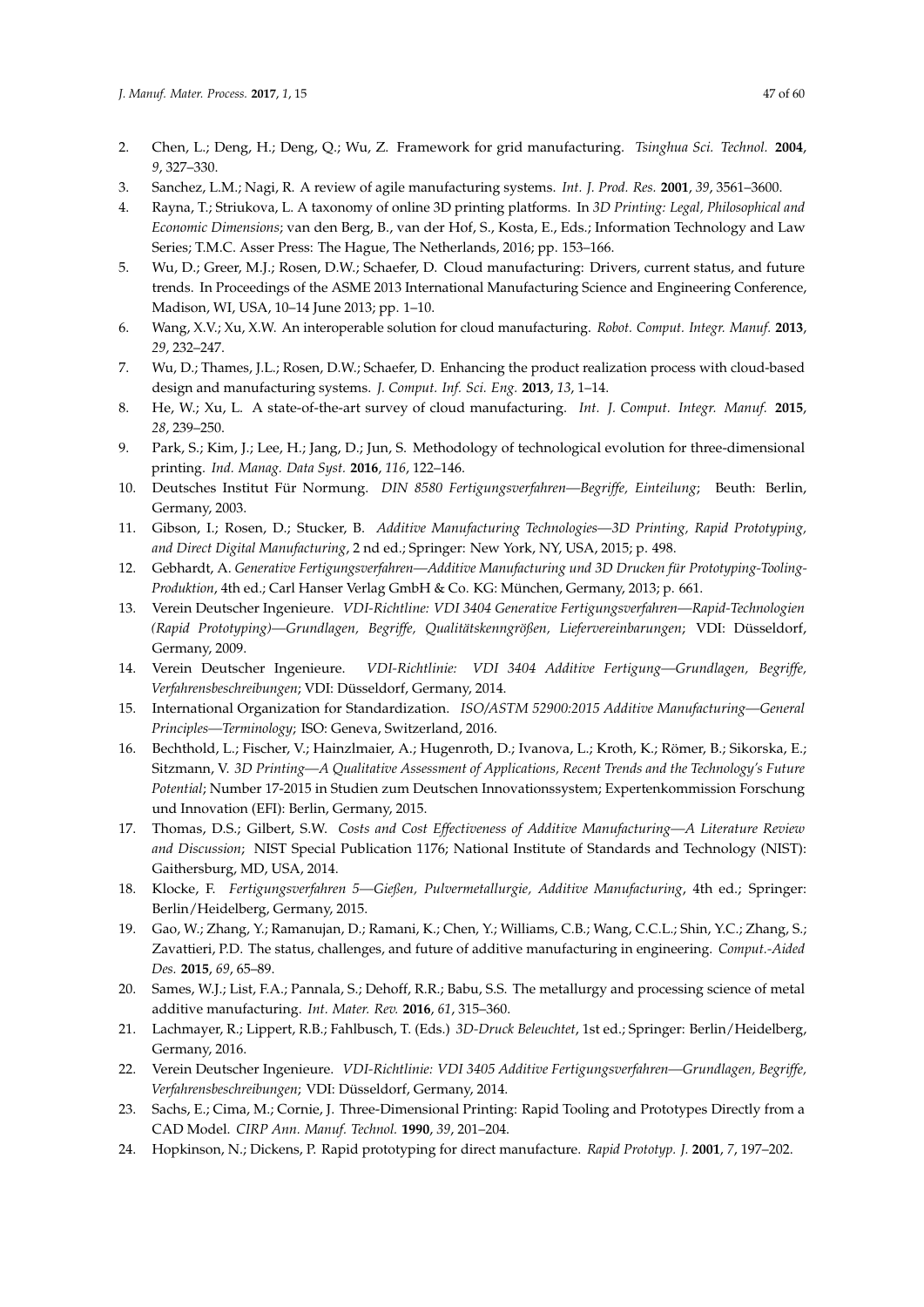- <span id="page-47-0"></span>25. Weber, C.L.; Peña, V.; Micali, M.K.; Yglesias, E.; Rood, S.A.; Scott, J.A.; Lal, B. *The Role of the National Science Foundation in the Origin and Evolution of Additive Manufacturing in the United States*; IDA Paper P-5091; Science and Technology Policy Institute: Washington, DC, USA, 2013.
- <span id="page-47-1"></span>26. Hopkinson, N.; Hague, R.J.M.; Dickens, P.M. (Eds.) *Rapid Manufacturing: An Industrial Revolution for the Digital Age*, 1st ed.; John Wiley & Sons, Ltd.: Hoboken, NJ, USA, 2006; pp. 1–2014.
- <span id="page-47-2"></span>27. King, D.; Tansey, T. Alternative materials for rapid tooling. *J. Mater. Process. Technol.* **2002**, *121*, 313–317.
- <span id="page-47-3"></span>28. Li, B.-H.; Zhang, L.; Wang, S.-L.; Tao, F.; Cao, J.-W.; Jiang, X.-D.; Song, X.; Chai, X.-D. Cloud manufacturing:a new service-oriented networked manufacturing model. *Comput. Integr. Manuf. Syst.* **2010**, *16*, 1–7.
- <span id="page-47-4"></span>29. Wu, L.; Yang, C. A Solution of Manufacturing Resources Sharing in Cloud Computing Environment. In *Cooperative Design, Visualization, and Engineering, Proceedings of the 7th International Conference, CDVE 2010, Calvia, Mallorca, Spain, 19–22 September 2010*; Luo, Y., Ed.; Springer: Berlin/Heidelberg, Germany, 2010; pp. 247–252.
- <span id="page-47-5"></span>30. Tao, F.; Zhang, L.; Venkatesh, V.C.; Luo, Y.; Cheng, Y. Cloud manufacturing: A computing and service-oriented manufacturing model. *Proc. Inst. Mech. Eng. Part B J. Eng. Manuf.* **2011**, *225*, 1969–1976.
- <span id="page-47-6"></span>31. Xu, X. From cloud computing to cloud manufacturing. *Robot. Comput. Integr. Manuf.* **2012**, *28*, 75–86.
- <span id="page-47-7"></span>32. Zhang, L.; Luo, Y.; Tao, F.; Li, B.H.; Ren, L.; Zhang, X.; Guo, H.; Cheng, Y.; Hu, A.; Liu, Y. Cloud manufacturing: A new manufacturing paradigm. *Enterp. Inf. Syst.* **2014**, *8*, 167–187.
- <span id="page-47-8"></span>33. Muthu, S.S.; Savalani, M.M. (Eds.) *Handbook of Sustainability in Additive Manufacturing*, 1st ed.; Environmental Footprints and Eco-Design of Products and Processes; Spring: Singapore, 2016; Volume 1.
- <span id="page-47-9"></span>34. American Society for Testing And Materials. *ASTM F2792-12a Standard Terminology for Additive Manufacturing Technologies (Withdrawn 2015)*; ASTM: West Conshohocken, PA, USA, 2012.
- <span id="page-47-10"></span>35. Lipson, H.; Kurman, M. *Fabricated—The New World of 3D Printing*, 1st ed.; John Wiley & Sons, Inc.: Hoboken, NJ, USA, 2013.
- <span id="page-47-11"></span>36. Dimitrov, D.; Schreve, K.; de Beer, N. Advances in three dimensional printing—State of the art and future perspectives. *Rapid Prototyp. J.* **2006**, *12*, 136–147.
- <span id="page-47-12"></span>37. Mironov, V.; Reis, N.; Derby, B. Bioprinting: A Beginning. *Tissue Eng.* **2006**, *12*, 631–634.
- <span id="page-47-13"></span>38. Utela, B.; Storti, D.; Anderson, R.; Ganter, M. A review of process development steps for new material systems in three dimensional printing (3DP). *J. Manuf. Process.* **2008**, *10*, 96–104.
- <span id="page-47-14"></span>39. Azari, A.; Nikzad, S. The evolution of rapid prototyping in dentistry: A review. *Rapid Prototyp. J.* **2009**, *15*, 216–225.
- <span id="page-47-15"></span>40. Lan, H. Web-based rapid prototyping and manufacturing systems: A review. *Comput. Ind.* **2009**, *60*, 643–656.
- <span id="page-47-16"></span>41. Eyers, D.; Dotchev, K. Technology review for mass customisation using rapid manufacturing. *Assem. Autom.* **2010**, *30*, 39–46.
- <span id="page-47-17"></span>42. Melchels, F.P.W.; Feijen, J.; Grijpma, D.W. A review on stereolithography and its applications in biomedical engineering. *Biomaterials* **2010**, *31*, 6121–6130.
- <span id="page-47-18"></span>43. Rengier, F.; Mehndiratta, A.; Tengg-Kobligk, H.V.; Zechmann, C.M.; Unterhinninghofen, R.; Kauczor, H.U.; Giesel, F.L. 3D printing based on imaging data: Review of medical applications. *Int. J. Comput. Assist. Radiol. Surg.* **2010**, *5*, 335–341.
- <span id="page-47-19"></span>44. Sreenivasan, R.; Goel, A.; Bourell, D.L. Laser Assisted Net Shape Engineering 6. In Proceedings of the LANE 2010, Part 1 Sustainability Issues in Laser-Based Additive Manufacturing, Erlangen, Germany, 21–24 September 2010; pp. 81–90.
- <span id="page-47-20"></span>45. Singh, R. Three dimensional printing for casting applications: A state of art review and future perspectives. *Adv. Mater. Res.* **2010**, *83*–*86*, 342–349.
- <span id="page-47-21"></span>46. Campbell, R.I.; de Beer, D.J.; Pei, E. Additive manufacturing in South Africa: Building on the foundations. *Rapid Prototyp. J.* **2011**, *17*, 156–162.
- <span id="page-47-22"></span>47. Vayre, B.; Vignat, F.; Villeneuve, F. Metallic additive manufacturing: State-of-the-art review and prospects. *Mech. Ind.* **2012**, *13*, 89–96.
- <span id="page-47-23"></span>48. Gu, D.; Meiners, W.; Wissenbach, K.; Poprawe, R. Laser additive manufacturing of metallic components: Materials, processes and mechanisms. *Int. Mater. Rev.* **2012**, *57*, 133–164.
- <span id="page-47-24"></span>49. Melchels, F.P.W.; Domingos, M.A.N.; Klein, T.J.; Malda, J.; Bartolo, P.J.; Hutmacher, D.W. Additive manufacturing of tissues and organs. *Prog. Polym. Sci.* **2012**, *37*, 1079–1104.
- <span id="page-47-25"></span>50. Wong, K.V.; Hernandez, A. A Review of additive manufacturing. *ISRN Mech. Eng.* **2012**, *2012*, 1–10.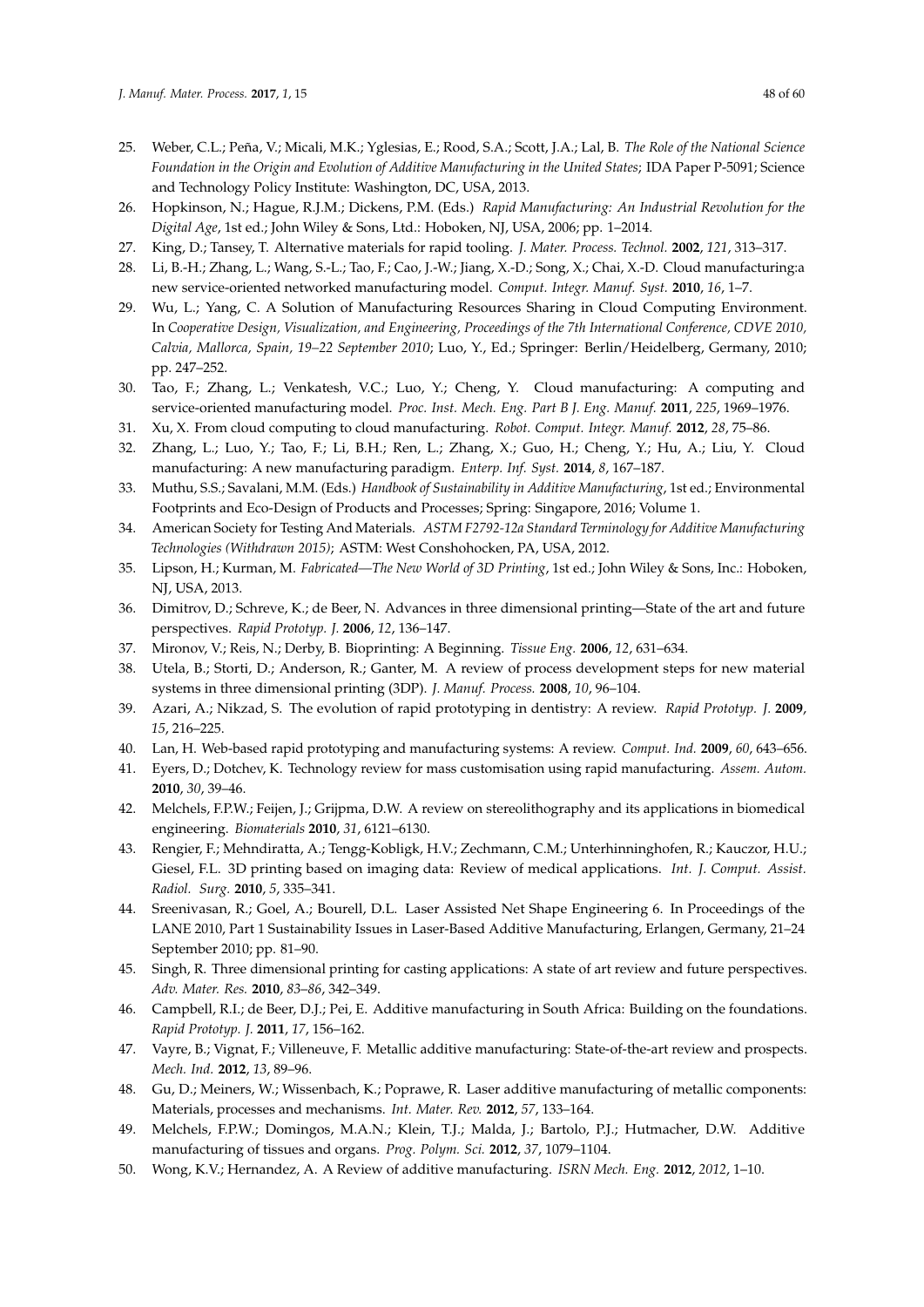- <span id="page-48-0"></span>51. Murr, L.E.; Gaytan, S.M.; Ramirez, D.A.; Martinez, E.; Hernandez, J.; Amato, K.N.; Shindo, P.W.; Medina, F.R.; Wicker, R.B. Metal fabrication by additive manufacturing using laser and electron beam melting technologies. *J. Mater. Sci. Technol.* **2012**, *28*, 1–14.
- <span id="page-48-1"></span>52. Moylan, S.; Cooke, A.; Jurrens, K.; Slotwinski, J.; Donmez, M.A. *A Review of Test Artifacts for Additive Manufacturing*; NISTIR 7858; National Institute of Standards and Technology (NIST): Gaithersburg, MD, USA, 2012.
- <span id="page-48-2"></span>53. Horn, T.J.; Harrysson, O.L.A. Overview of current additive manufacturing technologies and selected applications. *Sci. Prog.* **2012**, *95*, 255–282.
- <span id="page-48-3"></span>54. Gong, X.; Anderson, T.; Chou, K. Review on Powder-Based Electron Beam Additive Manufacturing Technology. In Proceedings of the ASME/ISCIE 2012 International Symposium on Flexible Automation, St. Louis, MI, USA, 18–20 June 2012; pp. 507–515.
- <span id="page-48-4"></span>55. Fogliatto, F.S.; da Silveira, G.J.; Borenstein, D. The mass customization decade: An updated review of the literature. *Int. J. Prod. Econ.* **2012**, *138*, 14–25.
- <span id="page-48-5"></span>56. Karunakaran, K.P.; Bernard, A.; Suryakumar, S.; Dembinski, L.; Taillandier, G. Rapid manufacturing of metallic objects. *Rapid Prototyp. J.* **2012**, *18*, 264–280.
- <span id="page-48-6"></span>57. Schubert, C.; van Langeveld, M.C.; Donoso, L.A. Innovations in 3D printing: A 3D overview from optics to organs. *Br. J. Ophthalmol.* **2013**, *98*, 159–161.
- <span id="page-48-7"></span>58. Petrick, I.J.; Simpson, T.W. 3D printing disrupts manufacturing: How economies of one create new rules of competition. *Res. Technol. Manag.* **2013**, *56*, 12–16.
- <span id="page-48-8"></span>59. Ursan, I.D.; Chiu, L.; Pierce, A. Three-dimensional drug printing: A structured review. *J. Am. Pharm. Assoc.* **2013**, *53*, 136–144.
- <span id="page-48-9"></span>60. Cerneels, J.; Voet, A.; Ivens, J.; Kruth, J.P. Additive manufacturing of thermoplastic composites. In Proceedings of the Composites Week @ leuven and Texcomp-11 Conference, Leuven, Belgium, 16–20 September 2013; pp. 1–7.
- <span id="page-48-10"></span>61. Vaezi, M.; Seitz, H.; Yang, S. A review on 3D micro-additive manufacturing technologies. *Int. J. Adv. Manuf. Technol.* **2013**, *67*, 1721–1754.
- <span id="page-48-11"></span>62. Guo, N.; Leu, M.C. Additive manufacturing: Technology, applications and research needs. *Front. Mech. Eng.* **2013**, *8*, 215–243.
- <span id="page-48-12"></span>63. Ivanova, O.; Williams, C.; Campbell, T. Additive manufacturing (AM) and nanotechnology: Promises and challenges. *Rapid Prototyp. J.* **2013**, *19*, 353–364.
- <span id="page-48-13"></span>64. Bogue, R. 3D printing: The dawn of a new era in manufacturing? *Assem. Autom.* **2013**, *33*, 307–311.
- <span id="page-48-14"></span>65. Huang, S.H.; Liu, P.; Mokasdar, A.; Hou, L. Additive manufacturing and its societal impact: A literature review. *Int. J. Adv. Manuf. Technol.* **2013**, *67*, 1191–1203.
- <span id="page-48-15"></span>66. Zhu, Z.; Dhokia, V.G.; Nassehi, A.; Newman, S.T. A review of hybrid manufacturing processes—State of the art and future perspectives. *Int. J. Comput. Integr. Manuf.* **2013**, *26*, 596–615.
- <span id="page-48-16"></span>67. Wu, D.; Greer, M.J.; Rosen, D.W.; Schaefer, D. Cloud manufacturing: Strategic vision and state-of-the-art. *J. Manuf. Syst.* **2013**, *32*, 564–579.
- <span id="page-48-17"></span>68. Gross, B.C.; Erkal, J.L.; Lockwood, S.Y.; Chen, C.; Spence, D.M. Evaluation of 3D printing and its potential impact on biotechnology and the chemical sciences. *Anal. Chem.* **2014**, *86*, 3240–3253.
- <span id="page-48-18"></span>69. Conner, B.P.; Manogharan, G.P.; Martof, A.N.; Rodomsky, L.M.; Rodomsky, C.M.; Jordan, D.C.; Limperos, J.W. Making sense of 3-D printing: Creating a map of additive manufacturing products and services. *Addit. Manuf.* **2014**, *1*–*4*, 64–76.
- <span id="page-48-19"></span>70. Turner, B.N.; Strong, R.; Gold, S.A. A review of melt extrusion additive manufacturing processes: I. Process design and modeling. *Rapid Prototyp. J.* **2014**, *20*, 192–204.
- <span id="page-48-20"></span>71. Rosen, D.W. Research supporting principles for design for additive manufacturing. *Virtual Phys. Prototyp.* **2014**, *9*, 225–232.
- <span id="page-48-21"></span>72. Mourtzis, D.; Doukas, M.; Bernidaki, D. Simulation in manufacturing: Review and challenges. *Procedia CIRP* **2014**, *25*, 213–229.
- <span id="page-48-22"></span>73. Tapia, G.; Elwany, A. A review on process monitoring and control in metal-based additive manufacturing. *J. Manuf. Sci. Eng.* **2014**, *136*, doi:10.1115/1.4028540.
- <span id="page-48-23"></span>74. Yoon, H.S.; Lee, J.Y.; Kim, H.S.; Kim, M.S.; Kim, E.S.; Shin, Y.J.; Chu, W.S.; Ahn, S.H. A comparison of energy consumption in bulk forming, subtractive, and additive processes: Review and case study. *Int. J. Precis. Eng. Manuf.-Green Technol.* **2014**, *1*, 261–279.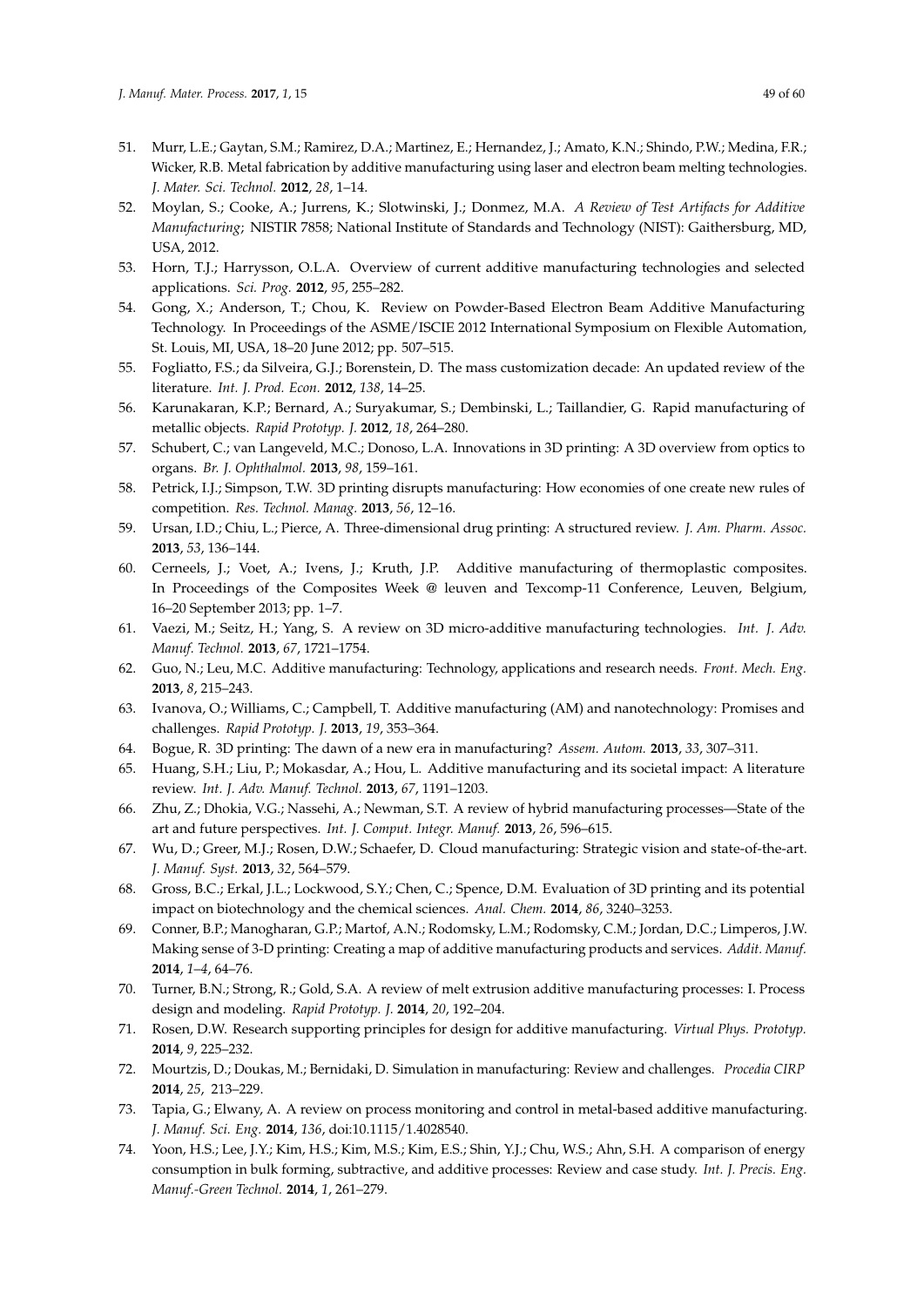- <span id="page-49-0"></span>75. Deckers, J.; Vleugels, J.; Kruth, J.P. Additive Manufacturing of Ceramics: A Review. *J. Ceram. Sci. Technol.* **2014**, *5*, 245–260.
- <span id="page-49-1"></span>76. Farahani, R.D.; Chizari, K.; Therriault, D. Three-dimensional printing of freeform helical microstructures: A review. *Nanoscale* **2014**, *6*, 10470–10485.
- <span id="page-49-2"></span>77. Khajavi, S.H.; Partanen, J.; Holmström, J. Additive manufacturing in the spare parts supply chain. *Comput. Ind.* **2014**, *65*, 50–63.
- <span id="page-49-4"></span><span id="page-49-3"></span>78. Frazier, W.E. Metal Additive Manufacturing: A Review. *J. Mater. Eng. Perform.* **2014**, *23*, 1917–1928.
- 79. Masood, S.H. 10.04—Advances in Fused Deposition Modeling. In *Comprehensive Materials Processing*; Hashmi, S., Batalha, G.F., Tyne, C.J.V., Yilbas, B., Eds.; Elsevier: Oxford, UK, 2014; pp. 69–91.
- <span id="page-49-5"></span>80. Turner, B.N.; Gold, S.A. A review of melt extrusion additive manufacturing processes: II. Materials, dimensional accuracy, and surface roughness. *Rapid Prototyp. J.* **2015**, *21*, 250–261.
- <span id="page-49-6"></span>81. Mota, C.; Puppi, D.; Chiellini, F.; Chiellini, E. Additive manufacturing techniques for the production of tissue engineering constructs. *J. Tissue Eng. Regen. Med.* **2015**, *9*, 174–190.
- <span id="page-49-7"></span>82. Yap, C.Y.; Chua, C.K.; Dong, Z.L.; Liu, Z.H.; Zhang, D.Q.; Loh, L.E.; Sing, S.L. Review of selective laser melting: Materials and applications. *Appl. Phys. Rev.* **2015**, *2*, 1–21.
- <span id="page-49-8"></span>83. Ding, D.; Pan, Z.; Cuiuri, D.; Li, H. Wire-feed additive manufacturing of metal components: Technologies, developments and future interests. *Int. J. Adv. Manuf. Technol.* **2015**, *81*, 465–481.
- <span id="page-49-9"></span>84. Adamson, G.; Wanga, L.; Holm, M.; Moore, P. Cloud manufacturing—A critical review of recent development and future trends. *Int. J. Comput. Integr. Manuf.* **2015**, *30*, 347–380.
- <span id="page-49-10"></span>85. Sun, J.; Peng, Z.; Zhou, W.; Fuh, J.Y.; Hong, G.S.; Chiu, A. A Review on 3D Printing for Customized Food Fabrication. *Procedia Manuf.* **2015**, *1*, 308–319.
- <span id="page-49-11"></span>86. Choi, J.; Kwon, O.C.; Jo, W.; Lee, H.J.; Moon, M.W. 4D Printing Technology: A Review. *3D Print. Addit. Manuf.* **2015**, *2*, 159–167.
- <span id="page-49-12"></span>87. Lorenz, K.A.; Jones, J.B.; Wimpenny, D.I.; Jackson, M.R. A Review of Hybrid Manufacturing. In Proceedings of the Twenty-Sixth Solid Freeform Fabrication (SFF) Symposium, Austin, TX, USA, 2015; pp. 96–108.
- <span id="page-49-13"></span>88. Piazza, M.; Alexander, S. *Additive Manufacturing: A Summary of the Literature*; Urban Publications 1319; Cleveland State University—Maxine Goodman Levin College of Urban Affairs: Cleveland, OH, USA, 2015.
- <span id="page-49-14"></span>89. Mohamed, O.A.; Masood, S.H.; Bhowmik, J.L. Optimization of fused deposition modeling process parameters: A review of current research and future prospects. *Adv. Manuf.* **2015**, *3*, 42–53.
- <span id="page-49-15"></span>90. Shirazi, S.F.S.; Gharehkhani, S.; Mehrali, M.; Yarmand, H.; Metselaar, H.S.C.; Kadri, N.A.; Osman, N.A.A. A review on powder-based additive manufacturing for tissue engineering: Selective laser sintering and inkjet 3D printing. *Sci. Technol. Adva. Mater.* **2015**, *16*, doi:10.1088/1468-6996/16/3/033502.
- <span id="page-49-16"></span>91. Yang, S.; Zhao, Y.F. Additive manufacturing-enabled design theory and methodology: A critical review. *Int. J. Adv. Manuf. Technol.* **2015**, *80*, 327–342.
- <span id="page-49-17"></span>92. Guessasma, S.; Zhang, W.; Zhu, J.; Belhabib, S.; Nouri, H. Challenges of additive manufacturing technologies from an optimisation perspective. *Int. J. Simul. Multidiscip. Des. Optim.* **2015**, *6*, doi:10.1051/smdo/2016001.
- <span id="page-49-18"></span>93. Huang, Y.; Leu, M.C.; Mazumder, J.; Donmez, A. Additive Manufacturing: Current State, Future Potential, Gaps and Needs, and Recommendations. *J. Manuf. Sci. Eng.* **2015**, *137*, doi:10.1115/1.4028725.
- <span id="page-49-19"></span>94. Khoo, Z.X.; Teoh, J.E.M.; Liu, Y.; Chua, C.K.; Yang, S.; An, J.; Leong, K.F.; Yeong, W.Y. 3D printing of smart materials: A review on recent progresses in 4D printing. *Virtual Phys. Prototyp.* **2015**, *10*, 103–122.
- <span id="page-49-20"></span>95. Malik, H.H.; Darwood, A.R.J.; Shaunak, S.; Kulatilake, P.; El-Hilly, A.A.; Mulki, O.; Baskaradas, A. Three-dimensional printing in surgery: A review of current surgical applications. *J. Surg. Res.* **2015**, *199*, 512–522.
- <span id="page-49-21"></span>96. Sun, J.; Zhou, W.; Huang, D.; Fuh, J.Y.H.; Hong, G.S. An Overview of 3D Printing Technologies for Food Fabrication. *Food Bioprocess Technol.* **2015**, *8*, 1605–1615.
- <span id="page-49-22"></span>97. Esmaeilian, B.; Behdad, S.; Wang, B. The evolution and future of manufacturing: A review. *J. Manuf. Syst.* **2016**, *39*, 79–100.
- <span id="page-49-23"></span>98. Bikas, H.; Stavropoulos, P.; Chryssolouris, G. Additive manufacturing methods and modelling approaches: A critical review. *Int. J. Adv. Manuf. Technol.* **2016**, *83*, 389–405.
- <span id="page-49-24"></span>99. Gardan, J. Additive manufacturing technologies: State of the art and trends. *Int. J. Prod. Res.* **2016**, *54*, 3118–3132.
- <span id="page-49-25"></span>100. Sing, S.L.; An, J.; Yeong, W.Y.; Wiria, F.E. Laser and electron-beam powder-bed additive manufacturing of metallic implants: A review on processes, materials and designs. *J. Orthop. Res.* **2016**, *34*, 369–385.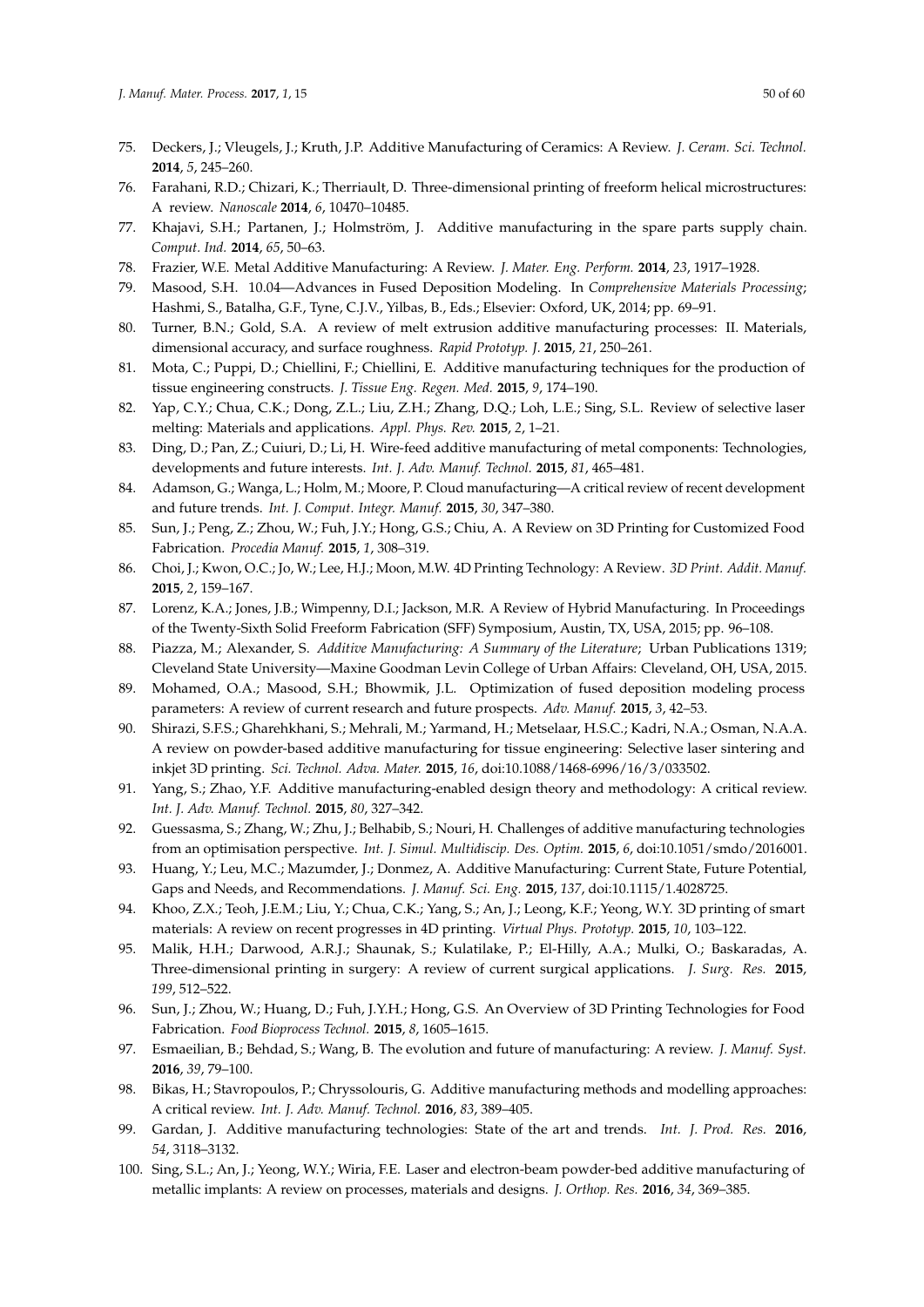- <span id="page-50-0"></span>101. Pinkerton, A.J. [INVITED] Lasers in additive manufacturing. *Opt. Laser Technol.* **2016**, *78 Pt A*, 25–32.
- <span id="page-50-1"></span>102. Matias, E.; Rao, B. 3D printing: On its historical evolution and the implications for business. In Proceedings of the 2015 Portland International Conference on Management of Engineering and Technology (PICMET), Portland, OR, USA, 2–6 August 2015; pp. 551–558.
- <span id="page-50-2"></span>103. Söderberg, J. Automating amateurs in the 3D printing community: Connecting the dots between 'deskilling' and 'user-friendliness'. *Work Organ. Labour Glob.* **2013**, *7*, 124–139.
- <span id="page-50-4"></span><span id="page-50-3"></span>104. Nee, A.Y.C. *Handbook of Manufacturing Engineering and Technology*; Springer: London, UK, 2015; p. 3500.
- 105. West, J.; Kuk, G. Proprietary Benefits from Open Communities: How MakerBot Leveraged Thingiverse in 3D Printing. In Proceedings of the 2014 Academy of Management Conference, Vancouver, BC, Canada, 7–11 August 2014.
- <span id="page-50-5"></span>106. Jamieson, R.; Hacker, H. Direct slicing of CAD models for rapid prototyping. *Rapid Prototyp. J.* **1995**, *1*, 4–12.
- <span id="page-50-6"></span>107. Wu, T.; Cheung, E.H.M. Enhanced STL. *Int. J. Adv. Manuf. Technol.* **2006**, *29*, 1143–1150.
- <span id="page-50-7"></span>108. Paul, R.; Anand, S. A new Steiner patch based file format for Additive Manufacturing processes. *Comput.-Aided Des.* **2015**, *63*, 86–100.
- <span id="page-50-8"></span>109. International Organization for Standardization. *ISO/ASTM 52915:2016 Specification for Additive Manufacturing File Format (AMF) Version 1.2*; ISO: Geneva, Switzerland, 2016.
- <span id="page-50-9"></span>110. Jou, M.; Wang, J. Observations of achievement and motivation in using cloud computing driven CAD: Comparison of college students with high school and vocational high school backgrounds. *Comput. Hum. Behav.* **2013**, *29*, 364–369.
- <span id="page-50-10"></span>111. Andreadis, G.; Fourtounis, G.; Bouzakis, K.D. Collaborative design in the era of cloud computing. *Adv. Eng. Softw.* **2015**, *81*, 66–72.
- <span id="page-50-11"></span>112. Wu, D.; Terpenny, J.; Gentzsch, W. Economic Benefit Analysis of Cloud-Based Design, Engineering Analysis, and Manufacturing. *J. Manuf. Sci. Eng.* **2015**, *137*, 1–9.
- <span id="page-50-12"></span>113. Wittbrodt, B.T.; Glover, A.G.; Laureto, J.; Anzalone, G.C.; Oppliger, D.; Irwin, J.L.; Pearce, J.M. Life-cycle economic analysis of distributed manufacturing with open-source 3-D printers. *Mechatronics* **2013**, *23*, 713–726.
- <span id="page-50-13"></span>114. Dolinsky, K. CAD's Cradle: Untangling Copyrightability, Derivative Works, and Fair Use in 3D Printing. *Wash. Lee Law Rev.* **2014**, *71*, 593–681.
- <span id="page-50-14"></span>115. Grimmelmann, J. Indistinguishable from Magic: A Wizard's Guide to Copyright and 3D Printing. *Wash. Lee Law Rev.* **2014**, *71*, 683–698.
- <span id="page-50-15"></span>116. Walther, G. Printing Insecurity? The Security Implications of 3D-Printing of Weapons. *Sci. Eng. Ethics* **2015**, *21*, 1435–1445.
- <span id="page-50-16"></span>117. McNulty, C.M.; Arnas, N.; Campbell, T.A. Toward the Printed World: Additive Manufacturing and Implications for National Security. *Def. Horiz.* **2012**, *73*, 1–16.
- <span id="page-50-17"></span>118. Wu, D.; Rosen, D.W.; Wang, L.; Schaefer, D. Cloud-based design and manufacturing: A new paradigm in digital manufacturing and design innovation. *Comput.-Aided Des.* **2015**, *59*, 1–14.
- <span id="page-50-18"></span>119. Yampolskiy, M.; Andel, T.R.; McDonald, J.T.; Glisson, W.B.; Yasinsac, A. Intellectual Property Protection in Additive Layer Manufacturing: Requirements for Secure Outsourcing. In Proceedings of the 4th Program Protection and Reverse Engineering Workshop, New Orleans, LA, USA, 9 December 2014; ACM: New York, NY, USA, 2014; pp. 1–9.
- <span id="page-50-19"></span>120. Flank, S.; Ritchie, G.E.; Maksimovic, R. Anticounterfeiting Options for Three-Dimensional Printing. *3D Print. Addit. Manuf.* **2015**, *2*, 180–189.
- <span id="page-50-20"></span>121. Zeltmann, S.E.; Gupta, N.; Tsoutsos, N.G.; Rajendran, M.M.J.; Karri, R. Manufacturing and Security Challenges in 3D Printing. *JOM* **2016**, *68*, 1872–1881.
- <span id="page-50-21"></span>122. Aliaga, D.G.; Atallah, M.J. Genuinity Signatures: Designing Signatures for Verifying 3D Object Genuinity. *Comput. Graph. Forum* **2009**, *28*, 437–446.
- <span id="page-50-22"></span>123. Hou, J.U.; Kim, D.G.; Choi, S.; Lee, H.K. 3D Print-Scan Resilient Watermarking Using a Histogram-Based Circular Shift Coding Structure. In Proceedings of the 3rd ACM Workshop on Information Hiding and Multimedia Security, Portland, OR, USA, 17–19 June 2015; ACM: New York, NY, USA, 2015; pp. 115–121.
- <span id="page-50-23"></span>124. Subashini, S.; Kavitha, V. A survey on security issues in service delivery models of cloud computing. *J. Netw. Comput. Appl.* **2011**, *34*, 1–11.
- <span id="page-50-24"></span>125. Zissis, D.; Lekkas, D. Addressing cloud computing security issues. *Future Gener. Comput. Syst.* **2012**, *28*, 583–592.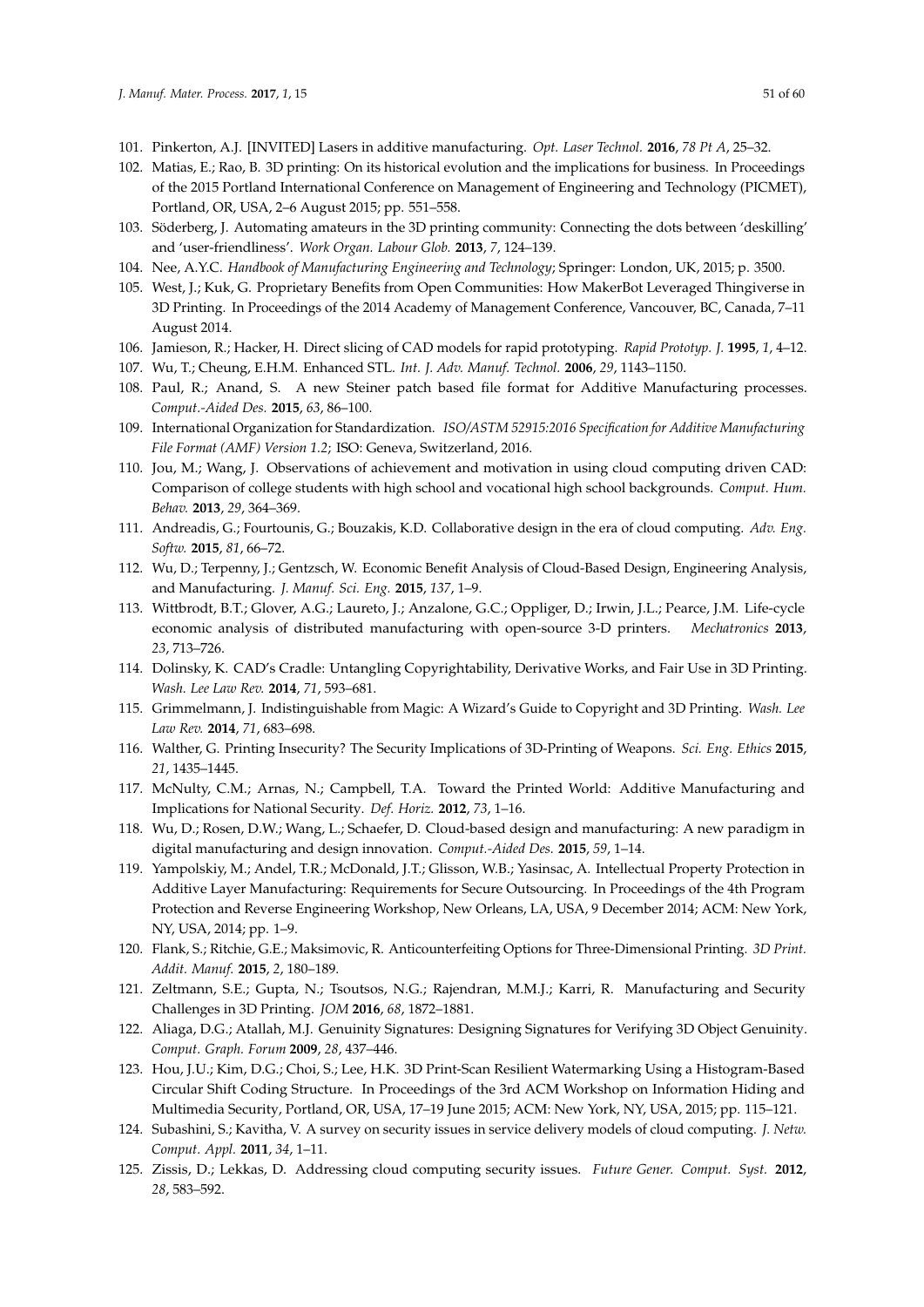- <span id="page-51-0"></span>126. Sturm, L.D.; Williams, C.B.; Camelio, J.A.; White, J.; Parker, R. Cyber-Physical Vunerabilities in Additive Manufacturing Systems. In Proceedings of the Twenty-Fifth Solid Freeform Fabrication (SFF) Symposium, Austin, TX, USA, 4–6 August 2014; pp. 951–963.
- <span id="page-51-1"></span>127. Bridges, S.M.; Keiser, K.; Sissom, N.; Graves, S.J. Cyber Security for Additive Manufacturing. In Proceedings of the 10th Annual Cyber and Information Security Research Conference, Oak Ridge, TN, USA, 7–9 April 2015; ACM: New York, NY, USA, 2015; pp. 1–3.
- <span id="page-51-2"></span>128. Baumann, F.W.; Roller, D. Watermarking for Fused Deposition Modeling by Seam Placement. In Proceedings of the 2017 Second International Conference on Mechanical, Manufacturing, Modeling and Mechatronics (IC4M), Kortrijk, Belgium, 24–26 February 2017; Volume 104, pp. 1–6.
- <span id="page-51-3"></span>129. Baumann, F.W.; Ludwig, T.; Abele, N.D.; Hoffmann, S.; Roller, D. Model-Data Streaming for Additive Manufacturing Securing Intellectual Property. *Smart Sustain. Manuf. Syst.* **2017**, *1*, 142–152.
- <span id="page-51-4"></span>130. Hansen, H.N.; Nielsen, J.S.; Rasmussen, J.; Pedersen, D.B. Performance verification of 3D printers. In Proceedings of the ASPE 2014 Spring Topical Meeting: Dimensional Accuracy and Surface Finish in Additive Manufacturing, Berkeley, CA, USA, 13–16 April 2014; pp. 104–108.
- <span id="page-51-5"></span>131. Anitha, R.; Arunachalam, S.; Radhakrishnan, P. Critical parameters influencing the quality of prototypes in fused deposition modelling. *J. Mater. Process. Technol.* **2001**, *118*, 385–388.
- <span id="page-51-6"></span>132. Balogun, V.A.; Kirkwood, N.; Mativenga, P.T. Energy consumption and carbon footprint analysis of Fused Deposition Modelling: A case study of RP Stratasys Dimension SST FDM. *Int. J. Sci. Eng. Res.* **2015**, *6*, 442–447.
- <span id="page-51-7"></span>133. Brajlih, T.; Valentan, B.; Balic, J.; Drstvensek, I. Speed and accuracy evaluation of additive manufacturing machines. *Rapid Prototyp. J.* **2011**, *17*, 64–75.
- <span id="page-51-8"></span>134. Roberson, D.A.; Espalin, D.; Wicker, R.B. 3D printer selection: A decision-making evaluation and ranking model. *Virtual Phys. Prototyp.* **2013**, *8*, 201–212.
- <span id="page-51-9"></span>135. Brooks, G.; Kinsley, K.; Owens, T. 3D Printing As A Consumer Technology Business Model. *Int. J. Manag. Inf. Syst.* **2014**, *18*, 271–280.
- <span id="page-51-10"></span>136. Bourhis, F.L.; Kerbrat, O.; Dembinski, L.; Hascoet, J.Y.; Mognol, P. Predictive Model for Environmental Assessment in Additive Manufacturing Process—In: 21st CIRP Conference on Life Cycle Engineering. *Procedia CIRP* **2014**, *15*, 26–31.
- <span id="page-51-11"></span>137. Kim, D.B.; Witherell, P.; Lipman, R.; Feng, S.C. Streamlining the additive manufacturing digital spectrum: A systems approach. *Addit. Manuf.* **2014**, *5*, 20–30.
- <span id="page-51-12"></span>138. Balogun, V.A.; Kirkwood, N.D.; Mativenga, P.T. Direct Electrical Energy Demand in Fused Deposition Modelling—In: 21st CIRP Conference on Life Cycle Engineering. *Procedia CIRP* **2014**, *15*, 38–43.
- <span id="page-51-13"></span>139. Weller, C.; Kleer, R.; Piller, F.T. Economic implications of 3D printing: Market structure models in light of additive manufacturing revisited. *Int. J. Prod. Econ.* **2015**, *164*, 43–56.
- <span id="page-51-14"></span>140. Efthymiou, K.; Pagoropoulos, A.; Papakostas, N.; Mourtzis, D.; Chryssolouris, G. Manufacturing Systems Complexity Review: Challenges and Outlook—In: 45th CIRP Conference on Manufacturing Systems 2012. *Procedia CIRP* **2012**, *3*, 644–649.
- <span id="page-51-15"></span>141. Mitev, T. Where is the Missing Matter?: A Comment on "The Essence" of Additive Manufacturing. *Int. J. Actor-Netw. Theory Technol. Innov.* **2015**, *7*, 10–17.
- <span id="page-51-16"></span>142. Bayley, C.; Bochmann, L.; Hurlbut, C.; Helu, M.; Transchel, R.; Dornfeld, D. Understanding Error Generation in Fused Deposition Modeling. In Proceedings of the Dimensional Accuracy and Surface Finish in Additive Manufacturing : ASPE Spring Topical Meeting, Berkeley, CA, USA, 13–16 April 2014; pp. 98–103.
- <span id="page-51-17"></span>143. Kai, D.A.; de Lima, E.P.; Cunico, M.W.M.; da Costa, S.E.G. Additive Manufacturing: A New Paradigm For Manufacturing. In Proceedings of the 2016 Industrial and Systems Engineering Research Conference, Pittsburgh, PA, USA, 20–23 May 2016; pp. 1–6.
- <span id="page-51-18"></span>144. Ippolito, R.; Iuliano, L.; Gatto, A. Benchmarking of Rapid Prototyping Techniques in Terms of Dimensional Accuracy and Surface Finish. *CIRP Ann. Manuf. Technol.* **1995**, *44*, 157–160.
- <span id="page-51-19"></span>145. Fadel, G.M.; Kirschman, C. Accuracy issues in CAD to RP translations. *Rapid Prototyp. J.* **1996**, *2*, 4–17.
- <span id="page-51-20"></span>146. Boschetto, A.; Bottini, L. Accuracy prediction in fused deposition modeling. *Int. J. Adv. Manuf. Technol.* **2014**, *73*, 913–928.
- <span id="page-51-21"></span>147. Armillotta, A. Assessment of surface quality on textured FDM prototypes. *Rapid Prototyp. J.* **2006**, *12*, 35–41.
- <span id="page-51-22"></span>148. Equbal, A.; Sood, A.K.; Mahapatra, S.S. Prediction of dimensional accuracy in fused deposition modelling: A fuzzy logic approach. *Int. J. Prod. Qual. Manag.* **2011**, *7*, 22–43.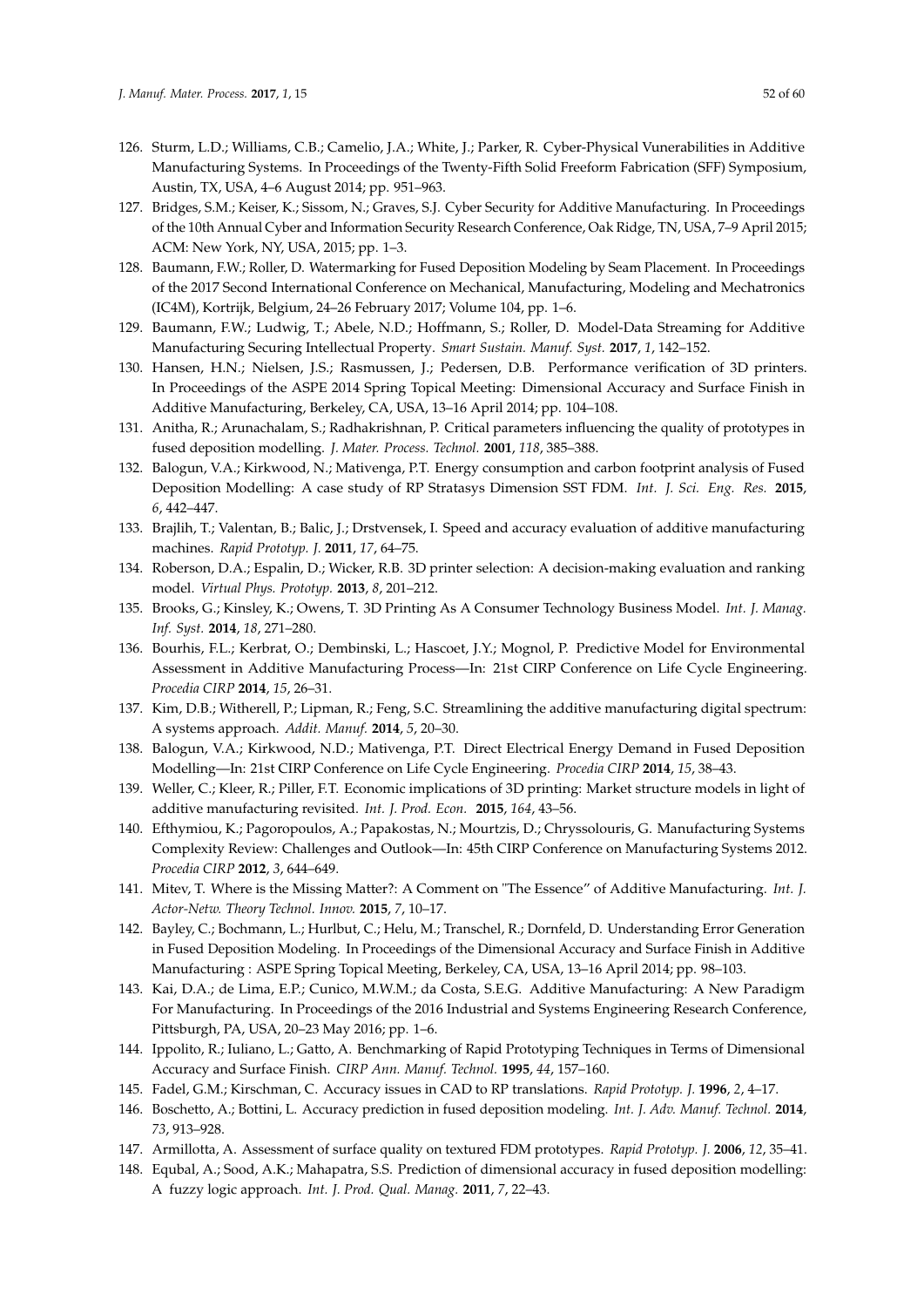- <span id="page-52-0"></span>149. Sahu, R.K.; Mahapatra, S.S.; Sood, A.K. A Study on Dimensional Accuracy of Fused Deposition Modeling (FDM) Processed Parts using Fuzzy Logic. *J. Manuf. Sci. Prod.* **2013**, *13*, 183–197.
- <span id="page-52-1"></span>150. Katatny, I.E.; Masood, S.H.; Morsi, Y.S. Evaluation and Validation of the Shape Accuracy of FDM Fabricated Medical Models. *Adv. Mater. Res.* **2010**, *83–86*, 275–280.
- <span id="page-52-2"></span>151. Tong, K.; Joshi, S.; Lehtihet, E.A. Error compensation for fused deposition modeling (FDM) machine by correcting slice files. *Rapid Prototyp. J.* **2008**, *14*, 4–14.
- <span id="page-52-3"></span>152. Boschetto, A.; Bottini, L. Design for manufacturing of surfaces to improve accuracy in Fused Deposition Modeling. *Robot. Comput. Integr. Manuf.* **2016**, *37*, 103–114.
- <span id="page-52-4"></span>153. Baumann, F.W.; Eichhoff, J.R.; Roller, D. Scanned Image Data from 3D-printed Specimens Using Fused Deposition Modeling. *Data* **2017**, *2*, 3.
- <span id="page-52-5"></span>154. Garg, A.; Bhattacharya, A.; Batish, A. On Surface Finish and Dimensional Accuracy of FDM Parts after Cold Vapor Treatment. *Mater. Manuf. Process.* **2016**, *31*, 522–529.
- <span id="page-52-6"></span>155. Li, H.H.J.; Shi, Y.J.; Gregory, M.; Tan, K.H. Rapid production ramp-up capability: A collaborative supply network perspective. *Int. J. Prod. Res.* **2014**, *52*, 2999–3013.
- <span id="page-52-7"></span>156. Mavri, M. Redesigning a Production Chain Based on 3D Printing Technology. *Knowl. Process Manag.* **2015**, *22*, 141–147.
- <span id="page-52-8"></span>157. Muita, K.; Westerlund, M.; Rajala, R. The Evolution of Rapid Production: How to Adopt Novel Manufacturing Technology. *IFAC-PapersOnLine* **2015**, *48*, 32–37.
- <span id="page-52-9"></span>158. Bertsche, B.; Bullinger, H.J. (Eds.) *Entwicklung und Erprobung Innovativer Produkte—Rapid Prototyping*, 1st ed.; Springer: Berlin/Heidelberg, Germany, 2007; p. 489.
- <span id="page-52-10"></span>159. Zghair, Y. Rapid Repair hochwertiger Investitionsgüter. In *3D-Druck beleuchtet: Additive Manufacturing auf dem Weg in die Anwendung*; Lachmayer, R., Lippert, B.R., Fahlbusch, T., Eds.; Springer: Berlin/Heidelberg, Germany, 2016; pp. 57–69.
- <span id="page-52-11"></span>160. Boparai, K.S.; Singh, R.; Singh, H. Development of rapid tooling using fused deposition modeling: A review. *Rapid Prototyp. J.* **2016**, *22*, 281–299.
- <span id="page-52-12"></span>161. Levy, G.N.; Schindel, R.; Kruth, J.P. Rapid Manufacturing and Rapid Tooling with layer Manufacturing (LM) Technologies, State of the Art and Future Perspectives. *CIRP Ann. Manuf. Technol.* **2003**, *52*, 589–609.
- <span id="page-52-13"></span>162. Lušić, M.; Schneider, K.; Hornfeck, R. A Case Study on the Capability of Rapid Tooling Thermoplastic Laminating Moulds for Manufacturing of {CFRP} Components in Autoclaves. *Procedia CIRP* **2016**, *50*, 390–395.
- <span id="page-52-14"></span>163. Nagel, M.; Giese, F.; Becker, R. Flexible Gripper Design Through Additive Manufacturing. In *Robotic Fabrication in Architecture, Art and Design 2016*; Dagmar, R., Saunders, R., Burry, J., Eds.; Springer International Publishing: Cham, Switzerland, 2016; pp. 455–459.
- <span id="page-52-15"></span>164. Chua, C.K.; Leong, K.F.; Liu, Z.H. Rapid Tooling in Manufacturing. In *Handbook of Manufacturing Engineering and Technology*; Nee, A.Y.C., Ed.; Springer: London, UK, 2015; pp. 2525–2549.
- <span id="page-52-16"></span>165. Rajaguru, J.; Duke, M.; Au, C. Development of rapid tooling by rapid prototyping technology and electroless nickel plating for low-volume production of plastic parts. *Int. J. Adv. Manuf. Technol.* **2015**, *78*, 31–40.
- <span id="page-52-17"></span>166. Equbal, A.; Sood, A.K.; Shamim, M. Rapid tooling: A major shift in tooling practice. *J. Manuf. Ind. Eng.* **2015**, *14*, 1–9.
- <span id="page-52-18"></span>167. Hopkinson, N.; Dickens, P. Analysis of rapid manufacturing—Using layer manufacturing processes for production. *Proc. Inst. Mech. Eng. Part C J. Mech. Eng. Sci.* **2003**, *217*, 31–39.
- <span id="page-52-19"></span>168. Ruffo, M.; Tuck, C.J.; Hague, R.J.M. Cost estimation for rapid manufacturing—Laser sintering production for low to medium volumes. *Proc. Inst. Mech. Eng. Part B J. Eng. Manuf.* **2006**, *220*, 1417–1427.
- <span id="page-52-20"></span>169. Ituarte, I.F.; Coatanea, E.; Salmi, M.; Tuomi, J.; Partanen, J. Additive Manufacturing in Production: A Study Case Applying Technical Requirements. *Phys. Procedia* **2015**, *78*, 357–366.
- <span id="page-52-21"></span>170. Simhambhatla, S.; Karunakaran, K.P. Build strategies for rapid manufacturing of components of varying complexity. *Rapid Prototyp. J.* **2015**, *21*, 340–350.
- <span id="page-52-22"></span>171. Hasan, S.; Rennie, A.; Hasan, J. The Business Model for the Functional Rapid Manufacturing Supply Chain. *Stud. Commer. Bratisl.* **2013**, *6*, 536–552.
- <span id="page-52-23"></span>172. Nelaturi, S.; Rangarajan, A.; Fritz, C.; Kurtoglu, T. Automated fixture configuration for rapid manufacturing planning. *Comput.-Aided Des.* **2014**, *46*, 160–169.
- <span id="page-52-24"></span>173. Gupta, V.; Bajpai, V.K.; Tandon, P. Slice Generation and Data Retrieval Algorithm for Rapid Manufacturing of Heterogeneous Objects. *Comput.-Aided Des. Appl.* **2014**, *11*, 255–262.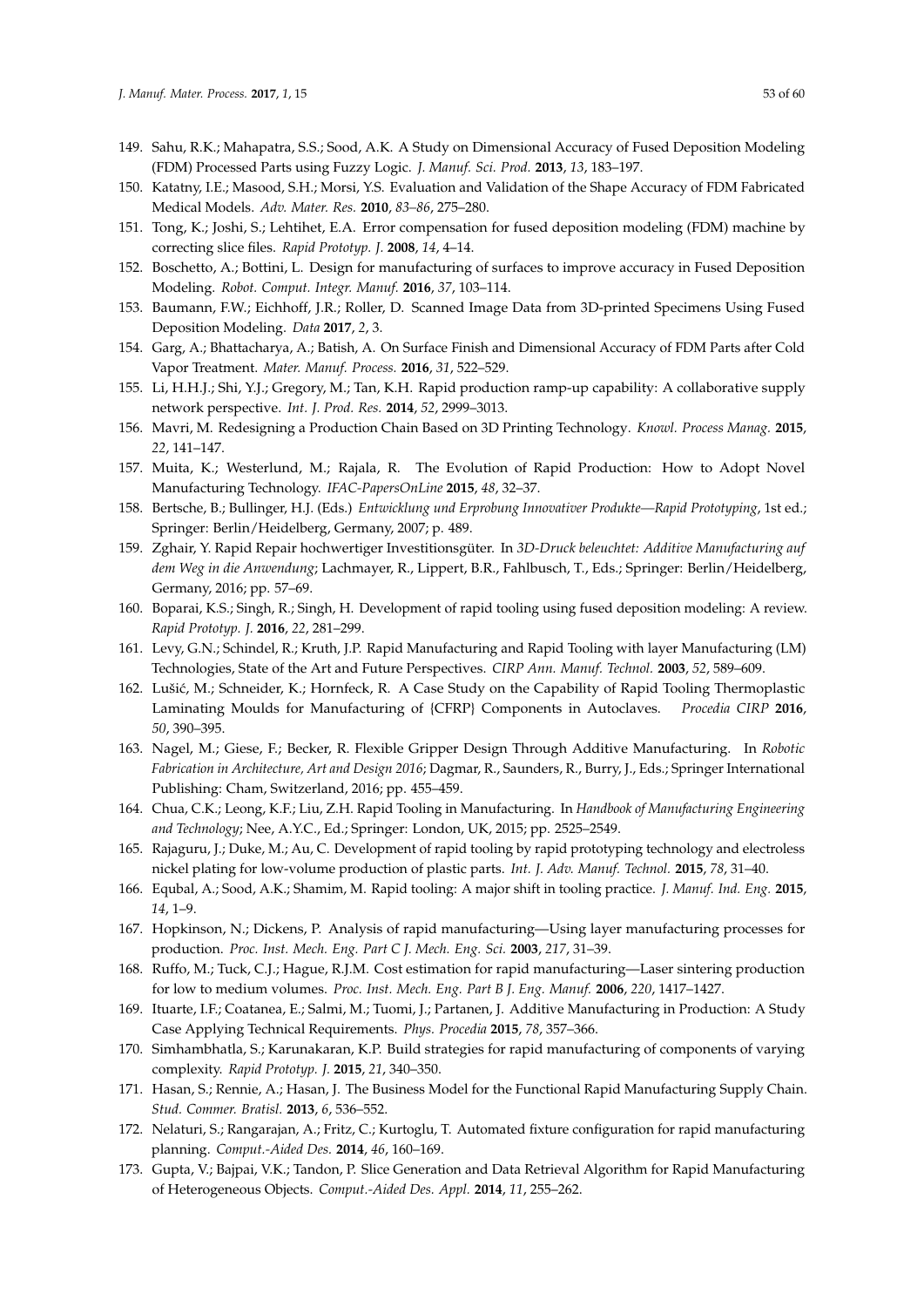- <span id="page-53-0"></span>174. Hernández, P.; Monzón, M.D.; Benítez, A.N.; Marrero, M.; Ortega, Z.; Díaz, N.; Ortega, F. Rapid Manufacturing Experience in Training. In *New Frontiers in Manufacturing Engineering and Materials Processing Training and Learning*; Materials Science Forum; Trans Tech Publications: Zürich, Switzerland, 2013; Volume 759, pp. 47–54.
- <span id="page-53-1"></span>175. Paul, C.P.; Bhargava, P.; Kumar, A.; Pathak, A.K.; Kukreja, L.M. Laser Rapid Manufacturing: Technology, Applications, Modeling and Future Prospects. In *Lasers in Manufacturing*; John Wiley & Sons, Inc.: Hoboken, NJ, USA, 2013; pp. 1–67.
- <span id="page-53-2"></span>176. Pham, D.T.; Gault, R.S. A comparison of rapid prototyping technologies. *Int. J. Mach. Tools Manuf.* **1998**, *38*, 1257–1287.
- <span id="page-53-3"></span>177. Kruth, J.P.; Leu, M.C.; Nakagawa, T. Progress in Additive Manufacturing and Rapid Prototyping. *CIRP Ann. Manuf. Technol.* **1998**, *47*, 525–540.
- <span id="page-53-4"></span>178. Yan, Y.; Li, S.; Zhang, R.; Lin, F.; Wu, R.; Lu, Q.; Xiong, Z.; Wang, X. Rapid Prototyping and Manufacturing Technology: Principle, Representative Technics, Applications, and Development Trends. *Tsinghua Sci. Technol.* **2009**, *14* (Suppl. 1), 1–12.
- <span id="page-53-5"></span>179. Liu, X.; Yang, Y.; Xu, X.; Li, C.; Ran, L. Research on profit mechanism of 3D Printing Cloud Platform based on customized products. *Appl. Mech. Mater.* **2015**, *703*, 318–322.
- <span id="page-53-6"></span>180. Roller, D.; Bihler, M.; Eck, O. ASN: Active, distributed Knowledge Base for Rapid Prototyping. *In Rapid Prototyping in the Automotive Industries & Laser Applications in the Automotive Industries, Proceedings of 30th ISATA, Florence, Italy, 16–19 June 1997;* Roller, D., Ed.; Automotive Automation Ltd.: Croydon, UK, 1997; pp. 253–262.
- <span id="page-53-8"></span><span id="page-53-7"></span>181. Lu, Y.; Xu, X.; Xu, J. Development of a Hybrid Manufacturing Cloud. *J. Manuf. Syst.* **2014**, *33*, 551–566.
- 182. Kenné, J.P.; Dejax, P.; Gharbi, A. Production planning of a hybrid manufacturing–remanufacturing system under uncertainty within a closed-loop supply chain. *Int. J. Prod. Econ.* **2012**, *135*, 81–93.
- <span id="page-53-9"></span>183. Chu, W.S.; Kim, C.S.; Lee, H.T.; Choi, J.O.; Park, J.I.; Song, J.H.; Jang, K.H.; Ahn, S.H. Hybrid manufacturing in micro/nano scale: A Review. *Int. J. Precis. Eng. Manuf.-Green Technol.* **2014**, *1*, 75–92.
- <span id="page-53-10"></span>184. Zhu, Z.; Dhokia, V.G.; Nassehi, A.; Newman, S.T. A Methodology for the Estimation of Build Time for Operation Sequencing in Process Planning for a Hybrid Process. In *Advances in Sustainable and Competitive Manufacturing Systems: 23rd International Conference on Flexible Automation & Intelligent Manufacturing*; Azevedo, A., Ed.; Springer International Publishing: Heidelberg, Germany, 2013; pp. 159–171.
- <span id="page-53-11"></span>185. Zhu, Z.; Dhokia, V.; Newman, S.T. A novel process planning approach for hybrid manufacturing consisting of additive, subtractive and inspection processes. In Proceedings of the 2012 IEEE International Conference on Industrial Engineering and Engineering Management, Hong Kong, China, 10–13 December 2012; pp. 1617–1621.
- <span id="page-53-12"></span>186. Lauwers, B.; Klocke, F.; Klink, A.; Tekkaya, A.E.; Neugebauer, R.; Mcintosh, D. Hybrid processes in manufacturing. *CIRP Ann. Manuf. Technol.* **2014**, *63*, 561–583.
- <span id="page-53-13"></span>187. Elmoselhy, S.A. Hybrid lean-agile manufacturing system technical facet, in automotive sector. *J. Manuf. Syst.* **2013**, *32*, 598–619.
- <span id="page-53-14"></span>188. Kendrick, B.A.; Dhokia, V.; Newman, S.T. Strategies to realize decentralized manufacture through hybrid manufacturing platforms. *Robot. Comput. Integr. Manuf.* **2017**, *43*, 68–78.
- <span id="page-53-15"></span>189. Yang, C.; Shen, W.; Lin, T.; Wang, X. A hybrid framework for integrating multiple manufacturing clouds. *Int. J. Adv. Manuf. Technol.* **2016**, *86*, 895–911.
- <span id="page-53-16"></span>190. Zhang, L.; Mai, J.; Li, B.H.; Tao, F.; Zhao, C.; Ren, L.; Huntsinger, R.C. Future Manufacturing Industry with Cloud Manufacturing. In *Cloud-Based Design and Manufacturing (CBDM)—A Service-Oriented Product Development Paradigm for the 21st Century*; Springer International Publishing: Cham, Switzerland, 2014; pp. 127–152.
- <span id="page-53-17"></span>191. Hiller, J.; Lipson, H. Design and analysis of digital materials for physical 3D voxel printing. *Rapid Prototyp. J.* **2009**, *15*, 137–149.
- <span id="page-53-18"></span>192. Pal, D.; Patil, N.; Zeng, K.; Stucker, B. An Integrated Approach to Additive Manufacturing Simulations Using Physics Based, Coupled Multiscale Process Modeling. *J. Manuf. Sci. Eng.* **2014**, *136*, 1–16.
- <span id="page-53-19"></span>193. Zhou, J.; Zhang, Y.; Chen, J.K. Numerical Simulation of Random Packing of Spherical Particles for Powder-Based Additive Manufacturing. *J. Manuf. Sci. Eng.* **2009**, *131*, 1–8.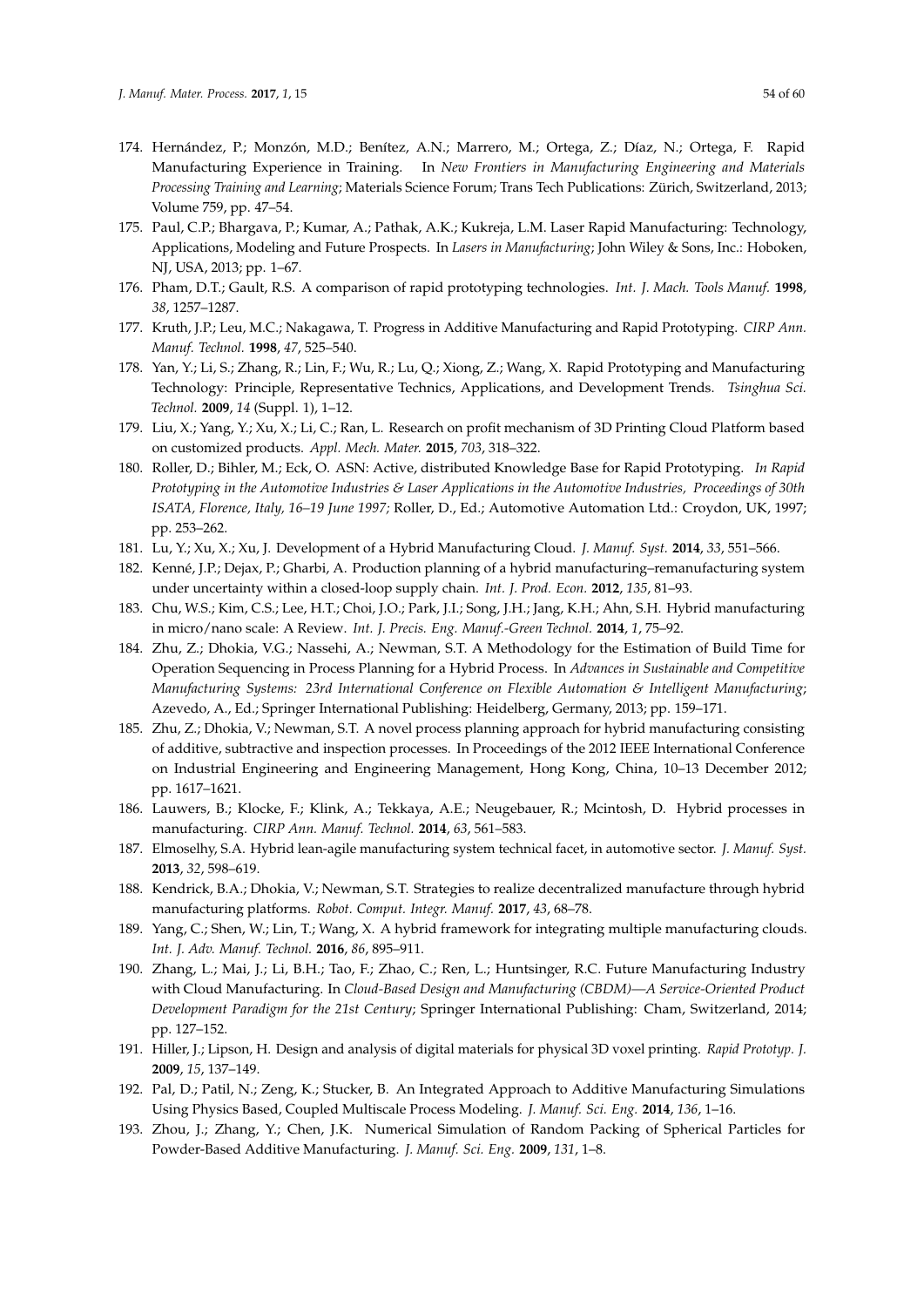- <span id="page-54-0"></span>194. Alimardani, M.; Toyserkani, E.; Huissoon, J.P. A 3D dynamic numerical approach for temperature and thermal stress distributions in multilayer laser solid freeform fabrication process. *Opt. Lasers Eng.* **2007**, *45*, 1115–1130.
- <span id="page-54-1"></span>195. Ding, J.; Colegrove, P.; Mehnen, J.; Ganguly, S.; Almeida, P.M.S.; Wang, F.; Williams, S. Thermo-mechanical analysis of Wire and Arc Additive Layer Manufacturing process on large multi-layer parts. *Comput. Mater. Sci.* **2011**, *50*, 3315–3322.
- <span id="page-54-2"></span>196. Chan, D.S.K. Simulation modelling in virtual manufacturing analysis for integrated product and process design. *Assem. Autom.* **2003**, *23*, 69–74.
- <span id="page-54-3"></span>197. Chahine, G.; Smith, P.; Kovacevic, R. Application of Topology Optimization in Modern Additive Manufacturing. In Proceedings of the Twenty-First Solid Freeform Fabrication (SFF) Symposium, Austin, TX, USA, 7–9 August 2010; pp. 606–618.
- <span id="page-54-4"></span>198. Galantucci, L.M.; Lavecchia, F.; Percoco, G. Study of compression properties of topologically optimized {FDM} made structured parts. *CIRP Ann. Manuf. Technol.* **2008**, *57*, 243–246.
- <span id="page-54-5"></span>199. De Amorim Almeida, H.; da Silva Bártolo, P.J. Virtual topological optimisation of scaffolds for rapid prototyping. *Med. Eng. Phys.* **2010**, *32*, 775–782.
- <span id="page-54-6"></span>200. Leary, M.; Merli, L.; Torti, F.; Mazur, M.; Brandt, M. Optimal topology for additive manufacture: A method for enabling additive manufacture of support-free optimal structures. *Mater. Des.* **2014**, *63*, 678–690.
- <span id="page-54-7"></span>201. Tang, Y.; Hascoet, J.Y.; Zhao, Y.F. Integration of Topological and Functional Optimization in Design for Additive Manufacturing. In Proceedings of the ASME 2014 12th Biennial Conference on Engineering Systems Design and Analysis, Copenhagen, Denmark, 25–27 July 2014; Volume 1.
- <span id="page-54-8"></span>202. Brackett, D.; Ashcroft, I.; Hague, R.J.M. Topology Optimization for Additive Manufacturing. In Proceedings of the Twenty-Second Solid Freeform Fabrication (SFF) Symposium, Austin, TX, USA, 8–10 August 2011; pp. 348–362.
- <span id="page-54-9"></span>203. Gardan, N. Knowledge Management for Topological Optimization Integration in Additive Manufacturing. *Int. J. Manuf. Eng.* **2014**, *2014*, 1–9.
- <span id="page-54-10"></span>204. Gardan, N.; Schneider, A. Topological optimization of internal patterns and support in additive manufacturing. *J. Manuf. Syst.* **2015**, *37*, 417–425.
- <span id="page-54-11"></span>205. Hiller, J.D.; Lipson, H. Multi Material Topological Optimization of Structures and Mechanisms. In Proceedings of the 11th Annual Conference on Genetic and Evolutionary Computation, Montreal, QC, Canada, 8–12 July 2009; ACM: New York, NY, USA, 2009; pp. 1521–1528.
- <span id="page-54-12"></span>206. Cheng, W.; Fuh, J.Y.H.; Nee, A.Y.C.; Wong, Y.S.; Loh, H.T.; Miyazawa, T. Multi-objective optimization of part-building orientation in stereolithography. *Rapid Prototyp. J.* **1995**, *1*, 12–23.
- <span id="page-54-13"></span>207. Lin, F.; Sun, W.; Yan, Y. Optimization with minimum process error for layered manufacturing fabrication. *Rapid Prototyp. J.* **2001**, *7*, 73–82.
- <span id="page-54-14"></span>208. Rayegani, F.; Onwubolu, G.C. Fused deposition modelling (FDM) process parameter prediction and optimization using group method for data handling (GMDH) and differential evolution (DE). *Int. J. Adv. Manuf. Technol.* **2014**, *73*, 509–519.
- <span id="page-54-15"></span>209. Paul, R.; Anand, S. Process energy analysis and optimization in selective laser sintering. *J. Manuf. Syst.* **2012**, *31*, 429–437.
- <span id="page-54-16"></span>210. Paul, R.; Anand, S. Optimization of layered manufacturing process for reducing form errors with minimal support structures. *J. Manuf. Syst.* **2015**, *36*, 231–243.
- <span id="page-54-17"></span>211. Jin, Y.A.; He, Y.; Fu, J.Z.; Gan, W.F.; Lin, Z.W. Optimization of tool-path generation for material extrusion-based additive manufacturing technology. *Addit. Manuf.* **2014**, *1*–*4*, 32–47.
- <span id="page-54-18"></span>212. Ponche, R.; Hascoet, J.Y.; Kerbrat, O.; Mognol, P. A new global approach to design for additive manufacturing. *Virtual Phys. Prototyp.* **2012**, *7*, 93–105.
- <span id="page-54-19"></span>213. Hsu, T.J.; Lai, W.H. Manufacturing parts optimization in the three-dimensional printing process by the Taguchi method. *J. Chin. Inst. Eng.* **2010**, *33*, 121–130.
- <span id="page-54-20"></span>214. Hämäläinen, M.; Ojala, A. Additive manufacturing technology: Identifying value potential in additive manufacturing stakeholder groups and business networks. In Proceedings of the AMCIS 2015 Twenty-First Americas Conference on Information Systems, Fajardo, Puerto Rico, 13–15 August 2015; AIS Electronic Library (AISeL): Berkeley, CA, USA, 2015; pp. 1–10.
- <span id="page-54-21"></span>215. Buehler, E.; Comrie, N.; Hofmann, M.; McDonald, S.; Hurst, A. Investigating the Implications of 3D Printing in Special Education. *ACM Trans. Access. Comput.* **2016**, *8*, 1–28.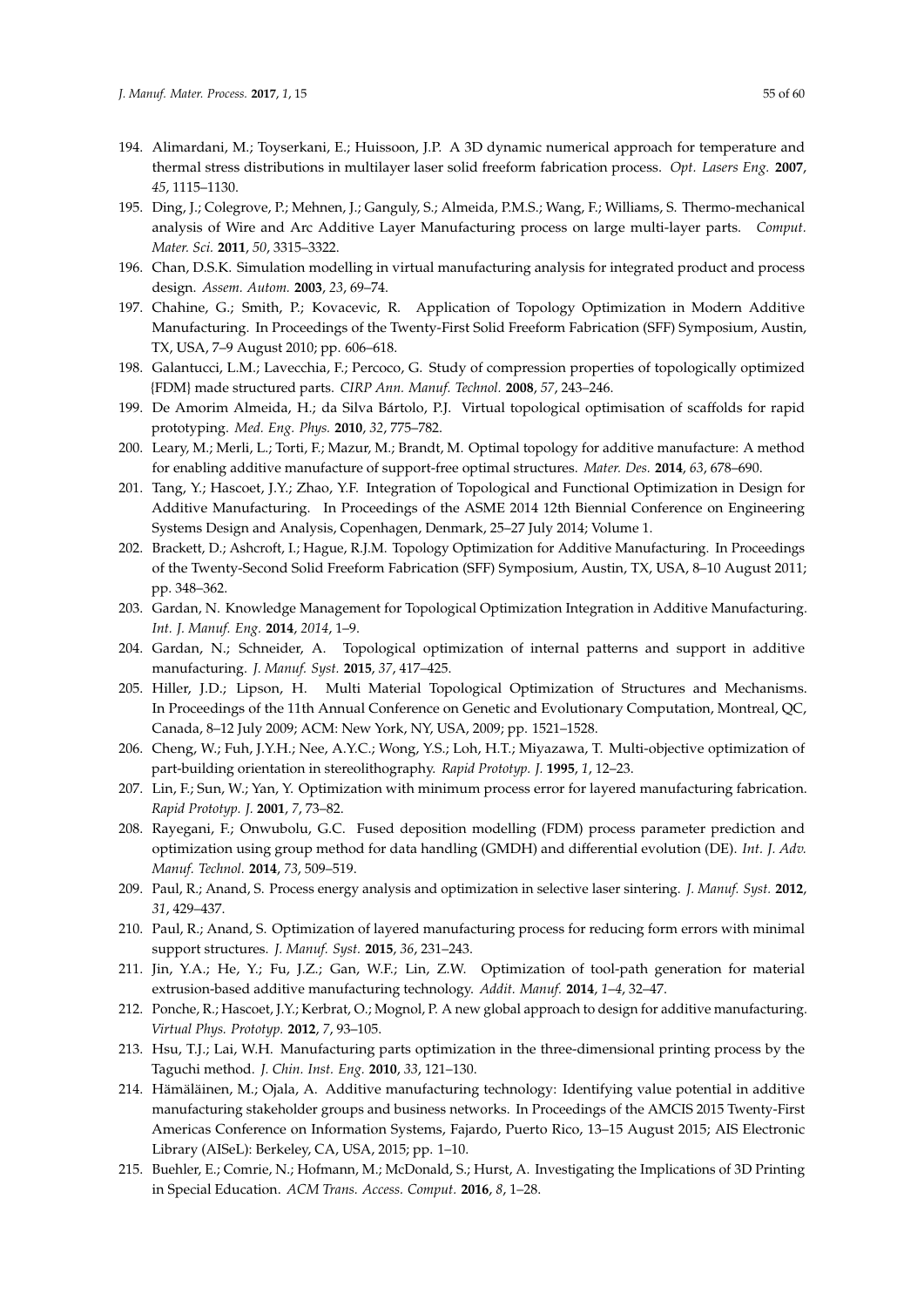- <span id="page-55-0"></span>216. Munguía, J.; de Ciurana, J.; Riba, C. Pursuing successful rapid manufacturing: A users' best-prcatices approach. *Rapid Prototyp. J.* **2008**, *14*, 173–179.
- <span id="page-55-1"></span>217. Lehmhus, D.; Wuest, T.; Wellsandt, S.; Bosse, S.; Kaihara, T.; Thoben, K.D.; Busse, M. Cloud-Based Automated Design and Additive Manufacturing: A Usage Data-Enabled Paradigm Shift. *Sensors* **2015**, *15*, 32079–32122.
- <span id="page-55-2"></span>218. Fox, S. Potential of virtual-social-physical convergence for project manufacturing. *J. Manuf. Technol. Manag.* **2014**, *25*, 1209–1223.
- <span id="page-55-3"></span>219. Flatscher, M.; Riel, A. Stakeholder integration for the successful product–process co-design for next-generation manufacturing technologies. *CIRP Ann. Manuf. Technol.* **2016**, *65*, 181–184.
- <span id="page-55-5"></span><span id="page-55-4"></span>220. Maynard, A.D. Navigating the fourth industrial revolution. *Nat. Nanotechnol.* **2015**, *10*, 1005–1006.
- 221. Baumann, F.W.; Roller, D. Overview of German Additive Manufacturing Companies. *Data* **2017**, *2*, 23.
- <span id="page-55-6"></span>222. Thomas, D.S. *Economics of the U.S. Additive Manufacturing Industry*; NIST Special Publication 1163; National Institute of Standards and Technology (NIST): Gaithersburg, MD, USA, 2013.
- <span id="page-55-7"></span>223. Gu, Q.; Lago, P. Exploring service-oriented system engineering challenges: A systematic literature review. *Serv. Oriented Comput. Appl.* **2009**, *3*, 171–188.
- <span id="page-55-8"></span>224. Wang, L.; von Laszewski, G.; Andrew Younge, A.X.H.; Kunze, M.; Tao, J.; Fu, C. Cloud Computing: A Perspective Study. *New Gener. Comput.* **2010**, *28*, 137–146.
- <span id="page-55-9"></span>225. Tsai, W.T.; Sun, X.; Balasooriya, J. Service-Oriented Cloud Computing Architecture. In Proceedings of the 2010 Seventh International Conference on Information Technology: New Generations (ITNG), Las Vegas, NV, USA, 12–14 April 2010; pp. 684–689.
- <span id="page-55-10"></span>226. Alam, K.A.; Ahmad, R.; Akhunzada, A.; Nasir, M.H.N.M.; Khan, S.U. Impact analysis and change propagation in service-oriented enterprises: A systematic review. *Inf. Syst.* **2015**, *54*, 43–73.
- <span id="page-55-11"></span>227. Zhang, L.; Guo, H.; Tao, F.; Luo, Y.L.; Si, N. Flexible management of resource service composition in cloud manufacturing. In Proceedings of the 2010 IEEE International Conference on Industrial Engineering and Engineering Management (IEEM), Macao, China, 7–10 December 2010; pp. 2278–2282.
- <span id="page-55-12"></span>228. Shang, X.; Liu, X.; Xiong, G.; Cheng, C.; Ma, Y.; Nyberg, T.R. Social manufacturing cloud service platform for the mass customization in apparel industry. In Proceedings of the 2013 IEEE International Conference on Service Operations and Logistics, and Informatics (SOLI), Dongguan, China, 28–30 July 2013; pp. 220–224.
- <span id="page-55-13"></span>229. Tao, F.; Cheng, Y.; Zhang, L.; Nee, A.Y.C. Advanced manufacturing systems: Socialization characteristics and trends. *J. Intell. Manuf.* **2015**, *28*, 1079–1094.
- <span id="page-55-14"></span>230. Thiesse, F.; Wirth, M.; Kemper, H.G.; Moisa, M.; Morar, D.; Lasi, H.; Piller, F.; Buxmann, P.; Mortara, L.; Ford, S.; Minshall, T. Economic Implications of Additive Manufacturing and the Contribution of MIS. *Bus. Inf. Syst. Eng.* **2015**, *57*, 139–148.
- <span id="page-55-15"></span>231. Binz, T.; Breitenbücher, U.; Kopp, O.; Leymann, F. TOSCA: Portable Automated Deployment and Management of Cloud Applications. In *Advanced Web Services*; Bouguettaya, A., Sheng, Q.Z., Daniel, F., Eds.; Springer: New York, NY, USA, 2014; pp. 527–549.
- <span id="page-55-16"></span>232. Soldani, J.; Binz, T.; Breitenbücher, U.; Leymann, F.; Brogi, A. ToscaMart: A method for adapting and reusing cloud applications. *J. Syst. Softw.* **2016**, *113*, 395–406.
- <span id="page-55-17"></span>233. Tao, F.; LaiLi, Y.; Xu, L.; Zhang, L. FC-PACO-RM: A Parallel Method for Service Composition Optimal-Selection in Cloud Manufacturing System. *IEEE Trans. Ind. Inform.* **2013**, *9*, 2023–2033.
- <span id="page-55-18"></span>234. Veiga, G.; Malaca, P.; Pires, J.N.; Nilsson, K. Separation of concerns on the orchestration of operations in flexible manufacturing. *Assem. Autom.* **2012**, *32*, 38–50.
- <span id="page-55-19"></span>235. Moghaddam, M.; Silva, J.R.; Nof, S.Y. Manufacturing-as-a-Service—From e-Work and Service-Oriented Architecture to the Cloud Manufacturing Paradigm. *IFAC-PapersOnLine* **2015**, *48*, 828–833.
- <span id="page-55-20"></span>236. Silva, J.R. New Trends in Manufacturing: Converging to Service and Intelligent Systems. *IFAC Proc. Vol.* **2014**, *47*, 2628–2633.
- <span id="page-55-21"></span>237. Van Moergestel, L.; Puik, E.; Telgen, D.; Meyer, J.J.C. Implementing Manufacturing as a Service: A Pull-Driven Agent-Based Manufacturing Grid. In Proceedings of the 11th International Conference on ICT in Education, Research and Industrial Applications: Integration, Harmonization and Knowledge Transfer, Lviv, Ukraine, 14–16 May 2015; Volume 1356, pp. 172–187.
- <span id="page-55-22"></span>238. Sanderson, D.; Antzoulatos, N.; Chaplin, J.C.; Buscuets, D.; Pitt, J.; German, C.; Norbury, A.; Kelly, E.; Ratchev, S. Advanced Manufacturing: An Industrial Application for Collective Adaptive Systems. In Proceedings of the 2015 IEEE International Conference on Self-Adaptive and Self-Organizing Systems Workshops (SASOW), Cambridge, MA, USA, 21–25 September 2015; pp. 61–67.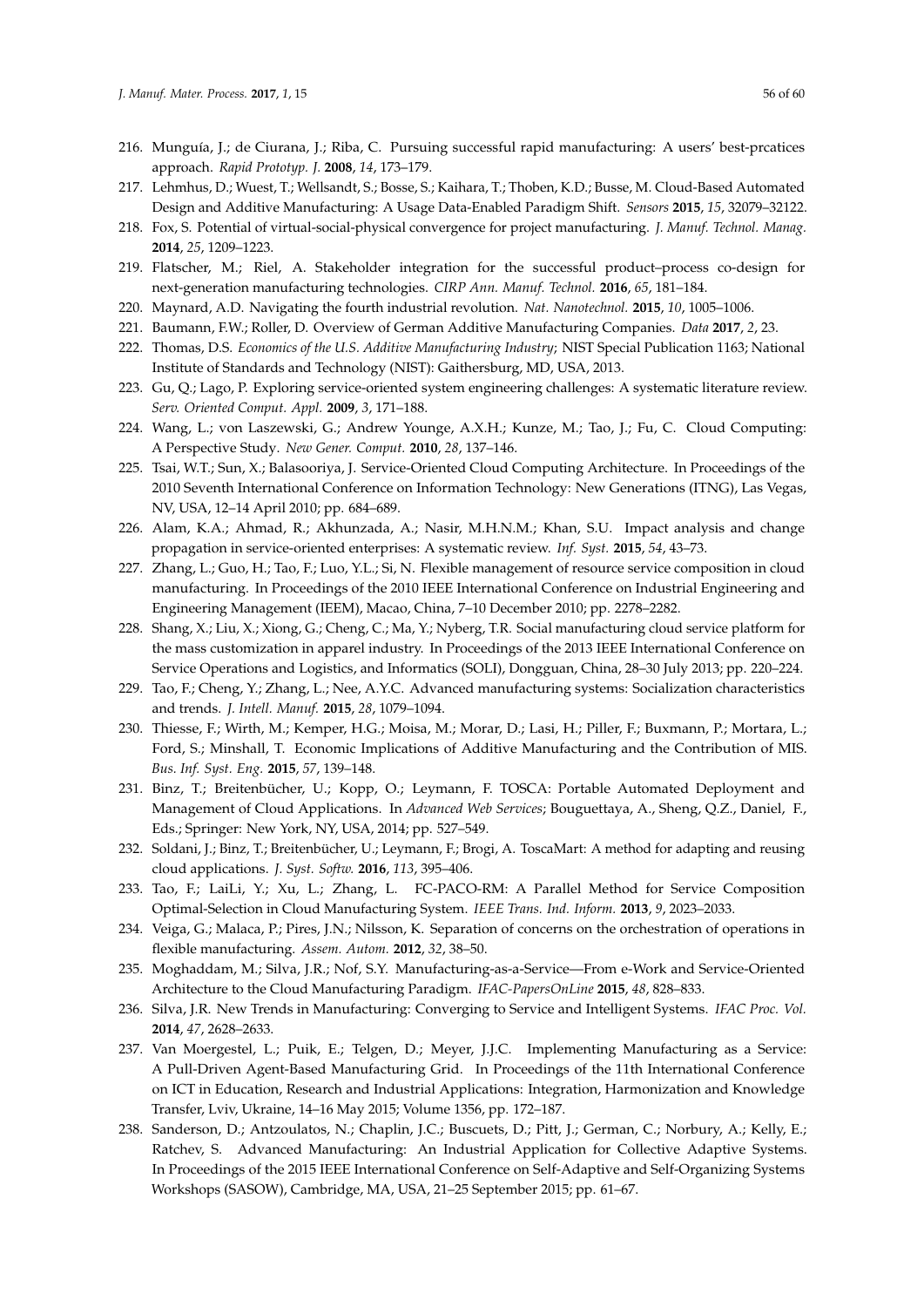- <span id="page-56-0"></span>239. Ren, L.; Cui, J.; Wei, Y.; LaiLi, Y.; Zhang, L. Research on the impact of service provider cooperative relationship on cloud manufacturing platform. *Int. J. Adv. Manuf. Technol.* **2016**, *86*, 2279–2290.
- <span id="page-56-1"></span>240. Guo, L. A system design method for cloud manufacturing application system. *Int. J. Adv. Manuf. Technol.* **2016**, *84*, 275–289.
- <span id="page-56-2"></span>241. Yu, S.; Xu, X. Development of a Product Configuration System for Cloud Manufacturing. In *Advances in Production Management Systems: Innovative Production Management Towards Sustainable Growth: IFIP WG 5.7 International Conference, APMS 2015, Tokyo, Japan, 7–9 September 2015, Proceedings, Part II*; Umeda, S., Nakano, M., Mizuyama, H., Hibino, H., Kiritsis, D., von Cieminski, G., Eds.; Springer International Publishing: Cham, Switzerland, 2015; pp. 436–443.
- <span id="page-56-3"></span>242. Adamson, G.; Wang, L.; Holm, M. The State of the Art of Cloud Manufacturing and Future Trends. In Proceedings of the ASME 2013 International Manufacturing Science and Engineering Conference collocated with the 41st North American Manufacturing Research Conference, Madison, WI, USA, 10–14 June 2013; Volume 2, pp. 1–9.
- <span id="page-56-4"></span>243. Yu, C.; Xu, X.; Lu, Y. Computer-Integrated Manufacturing, Cyber-Physical Systems and Cloud Manufacturing – Concepts and relationships. *Manuf. Lett.* **2015**, *6*, 5–9.
- <span id="page-56-5"></span>244. Johanson, M.; Löfstrand, M.; KARLSSON, L. Collaborative Innovation through Distributed Engineering Services. In Proceedings of the International Multi-Conference on Engineering and Technological Innovation, Orlando, FL, USA, 10–13 July 2009; pp. 10–13.
- <span id="page-56-6"></span>245. Laili, Y.; Zhang, L.; Tao, F. Energy adaptive immune genetic algorithm for collaborative design task scheduling in Cloud Manufacturing system. In Proceedings of the 2011 IEEE International Conference on Industrial Engineering and Engineering Management (IEEM), Singapore, 6–9 December 2011; pp. 1912–1916.
- <span id="page-56-7"></span>246. Duan, Y.; Cao, Y.; Sun, X. Various "aaS" of everything as a service. In Proceedings of the 2015 16th IEEE/ACIS International Conference on Software Engineering, Artificial Intelligence, Networking and Parallel/Distributed Computing (SNPD), Takamatsu, Japan, 1–3 June 2015; pp. 1–6.
- <span id="page-56-8"></span>247. Ren, L.; Cui, J.; Li, N.; Wu, Q.; Ma, C.; Teng, D.; Zhang, L. Cloud-Based Intelligent User Interface for Cloud Manufacturing: Model, Technology, and Application. *J. Manuf. Sci. Eng.* **2015**, *137*, 1–7.
- <span id="page-56-9"></span>248. Gao, R.; Wang, L.; Teti, R.; Dornfeld, D.; Kumara, S.; Mori, M.; Helu, M. Cloud-enabled prognosis for manufacturing. *CIRP Ann. Manuf. Technol.* **2015**, *64*, 749–772.
- <span id="page-56-10"></span>249. Gao, J.; Bai, X.; Tsai, W.T. Testing as a Service (TaaS) on Clouds. In Proceedings of the 2013 IEEE 7th International Symposium on Service Oriented System Engineering (SOSE), Redwood City, CA, USA, 25–28 March 2013; pp. 212–223.
- <span id="page-56-11"></span>250. Mishra, P.; Tripathi, N. Testing as a Service. In *Trends in Software Testing*; Mohanty, H., Mohanty, R.J., Balakrishnan, A., Eds.; Springer: Singapore, 2017; pp. 149–176.
- <span id="page-56-12"></span>251. Yan, M.; Sun, H.; Wang, X.; Liu, X. Building a TaaS Platform for Web Service Load Testing. In Proceedings of the 2012 IEEE International Conference on Cluster Computing, Beijing, China, 24–28 Septembre 2012; pp. 576–579.
- <span id="page-56-13"></span>252. Tsai, W.T.; Qi, G.; Yu, L.; Gao, J. TaaS (Testing-as-a-Service) Design for Combinatorial Testing. In Proceedings of the 2014 Eighth International Conference on Software Security and Reliability (SERE), San Francisco, CA, USA, 30 June–2 July 2014; pp. 127–136.
- <span id="page-56-14"></span>253. Llamas, R.M.; Barrand, Q.; Elmsheuser, J.; Legger, F.; Sciacca, G.; Sciabà, A.; van der Ster, D. Testing as a Service with Hammer Cloud. *J. Phys. Conf. Ser.* **2014**, *513*, 062031.
- <span id="page-56-15"></span>254. Kerbrat, O.; Mognol, P.; Hascoet, J.Y. A new DFM approach to combine machining and additive manufacturing. *Comput. Ind.* **2011**, *62*, 684–692.
- <span id="page-56-16"></span>255. Brecher, C.; Lohse, W.; Vitr, M. Module-based Platform for Seamless Interoperable CAD-CAM-CNC Planning. In *Advanced Design and Manufacturing Based on STEP*; Advanced Manufacturing; Springer: London, UK, 2009; pp. 439–462.
- <span id="page-56-17"></span>256. International Organization for Standardization. Part 21: Implementation Methods: Clear Text Encoding of the Exchange Structure. In *ISO 10303-21:2016—Industrial Automation Systems and Integration— Product Data Representation and Exchange*; ISO: Geneva, Switzerland, 2016.
- <span id="page-56-18"></span>257. International Organization for Standardization. Part 238: Application protocol: Application interpreted model for computerized numerical controllers. In *ISO 10303-238:2007—Industrial Automation Systems and Integration—Product Data Representation and Exchange*; ISO: Geneva, Switzerland, 2007.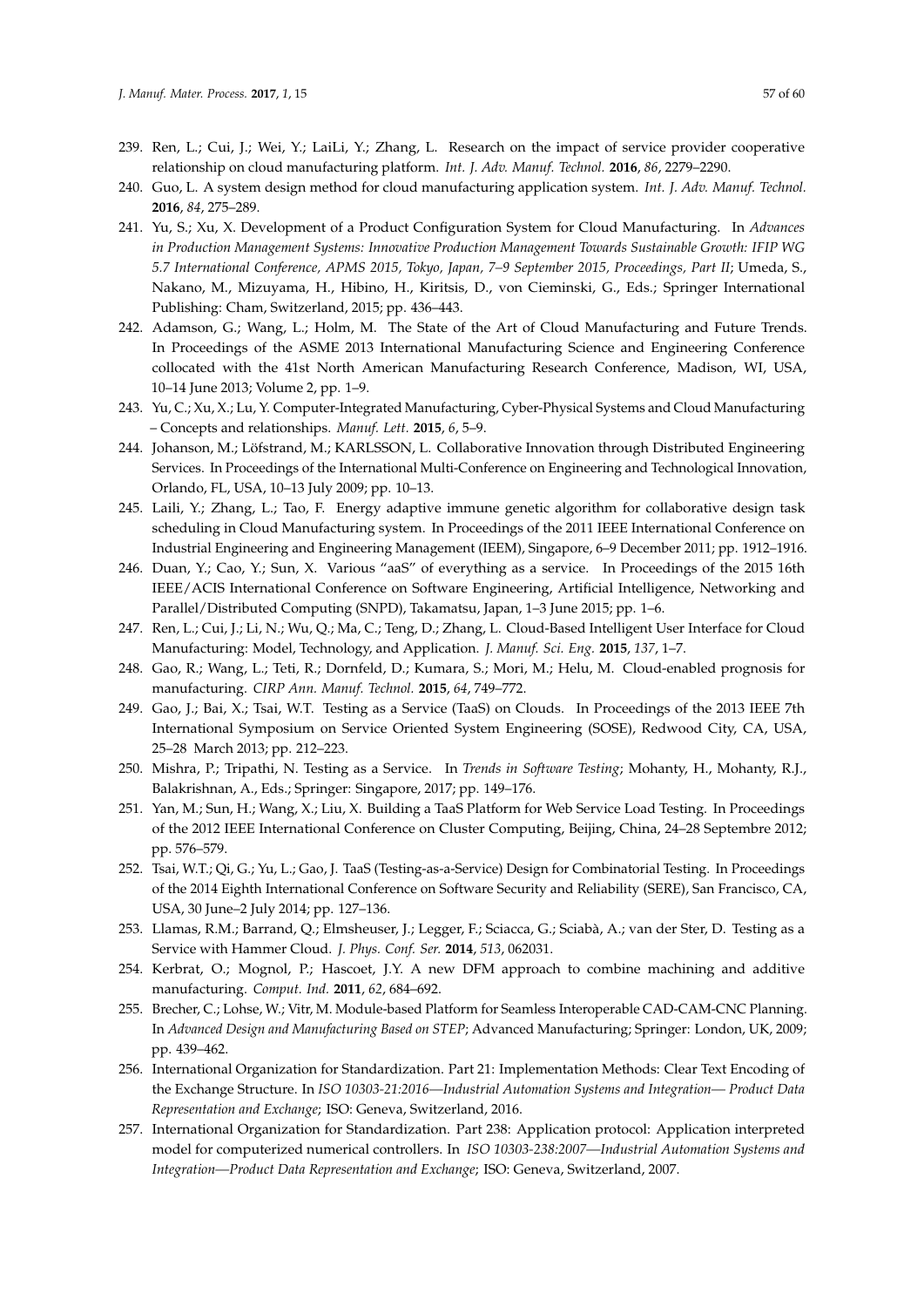- <span id="page-57-0"></span>258. Buckner, M.A.; Love, L.J. Automating and accelerating the additive manufacturing design process with multi-objective constrained evolutionary optimization and HPC/Cloud computing. In Proceedings of the Future of Instrumentation International Workshop (FIIW), Gatlinburg, TN, USA, 8–9 October 2012; pp. 1–4.
- <span id="page-57-1"></span>259. Cai, X.T.; Li, W.D.; He, F.Z.; Wu, Y.Q. Operation-effects merging for collaborative design of personalized product. In Proceedings of the 2015 IEEE 19th International Conference on Computer Supported Cooperative Work in Design (CSCWD), Calabria, Italy, 6–8 May 2015; pp. 489–493.
- <span id="page-57-3"></span><span id="page-57-2"></span>260. Vayre, B.; Vignat, F.; Villeneuve, F. Designing for Additive Manufacturing. *Procedia CIRP*, **2012**, *3*, 632–637.
- 261. Diegel, O.; Singamneni, S.; Reay, S.; Withell, A. Tools for Sustainable Product Design: Additive Manufacturing. *J. Sustain. Dev.* **2010**, *3*, 68–75.
- <span id="page-57-4"></span>262. Ding, D.; Pan, Z.; Cuiuri, D.; Li, H.; van Duin, S. Advanced Design for Additive Manufacturing: 3D Slicing and 2D Path Planning. In *New Trends in 3D Printing*; Shishkovsky, I.V., Ed.; InTech: Rijeka, Croatia, 2016; Chapter 1, pp. 3–23.
- <span id="page-57-5"></span>263. Wu, D.; Rosen, D.W.; Schaefer, D. Cloud-Based Design and Manufacturing: Status and Promise. In *Cloud-Based Design and Manufacturing (CBDM) —A Service-Oriented Product Development Paradigm for the 21st Century*; Springer International Publishing: Cham, Switzerland, 2014; pp. 1–24.
- <span id="page-57-6"></span>264. Wu, D.; Thames, J.L.; Rosen, D.W.; Schaefer, D. Towards a Cloud-Based Design and Manufacturing Paradigm: Looking Backward, Looking Forward. In Proceedings of the ASME 2012 International Design Engineering Technical Conferences and Computers and Information in Engineering Conference, Chicago, IL, USA, 12–15 August 2012; pp. 315–328.
- <span id="page-57-7"></span>265. Mell, P.; Grance, T. *The NIST Definition of Cloud Computing*; NIST Special Publication 800-145; National Institute of Standards and Technology (NIST): Gaithersburg, MD, USA, 2011.
- <span id="page-57-8"></span>266. Truong, H.L.; Dustdar, S. ICCS 2010 Composable cost estimation and monitoring for computational applications in cloud computing environments. *Procedia Comput. Sci.* **2010**, *1*, 2175–2184.
- <span id="page-57-9"></span>267. Stanik, A.; Hovestadt, M.; Kao, O. Hardware as a Service (HaaS): Physical and virtual hardware on demand. In Proceedings of the 2012 IEEE 4th International Conference on Cloud Computing Technology and Science (CloudCom), Taipei, Taiwan, 3–6 December 2012; pp. 149–154.
- <span id="page-57-10"></span>268. Mehrsai, A.; Karimi, H.R.; Thoben, K.D. Integration of supply networks for customization with modularity in cloud and make-to-upgrade strategy. *Syst. Sci. Control Eng.* **2013**, *1*, 28–42.
- <span id="page-57-11"></span>269. Oliveira, T.; Thomas, M.; Espadanal, M. Assessing the determinants of cloud computing adoption: An analysis of the manufacturing and services sectors. *Inf. Manag.* **2014**, *51*, 497–510.
- <span id="page-57-12"></span>270. Ramisetty, S.; Calyam, P.; Cecil, J.; Akula, A.R.; Antequera, R.B.; Leto, R. Ontology integration for advanced manufacturing collaboration in cloud platforms. In Proceedings of the IFIP/IEEE International Symposium on Integrated Network Management (IM), Ottawa, ON, Canada, 11–15 May 2015; pp. 504–510.
- <span id="page-57-13"></span>271. Um, J.; Choi, Y.C.; Stroud, I. Factory Planning System Considering Energy-efficient Process under Cloud Manufacturing. *Procedia CIRP* **2014**, *17*, 553–558.
- <span id="page-57-14"></span>272. Valilai, O.F.; Houshmand, M. A collaborative and integrated platform to support distributed manufacturing system using a service-oriented approach based on cloud computing paradigm. *Robot. Comput. Integr. Manuf.* **2013**, *29*, 110–127.
- <span id="page-57-15"></span>273. Tao, F.; Cheng, Y.; Xu, L.D.; Zhang, L.; Li, B.H. CCIoT-CMfg: Cloud Computing and Internet of Things-Based Cloud Manufacturing Service System. *IEEE Trans. Ind. Inform.* **2014**, *10*, 1435–1442.
- <span id="page-57-16"></span>274. Tao, F.; Zuo, Y.; Xu, L.D.; Zhang, L. IoT-Based Intelligent Perception and Access of Manufacturing Resource Toward Cloud Manufacturing. *IEEE Trans. Ind. Inf.* **2014**, *10*, 1547–1557.
- <span id="page-57-17"></span>275. Qu, T.; Lei, S.P.; Wang, Z.Z.; Nie, D.X.; Huang, X.C.G.Q. IoT-based real-time production logistics synchronization system under smart cloud manufacturing. *Int. J. Adv. Manuf. Technol.* **2016**, *84*, 147–164.
- <span id="page-57-18"></span>276. Zhang, Y.; Huang, G.Q.; Qu, T.; Ho, O.; Sun, S. Agent-based smart objects management system for real-time ubiquitous manufacturing. *Robot. Comput. Integr. Manuf.* **2011**, *27*, 538–549.
- <span id="page-57-19"></span>277. Baumann, F.W.; Schön, M.; Eichhoff, J.; Roller, D. Concept Development of a Sensor Array for 3D Printer. *Procedia CIRP* **2016**, *51*, 24–31.
- <span id="page-57-20"></span>278. Caputo, A.; Marzi, G.; Pellegrini, M.M. The Internet of Things in manufacturing innovation processes: Development and application of a conceptual framework. *Bus. Process Manag. J.* **2016**, *22*, 383–402.
- <span id="page-57-21"></span>279. Kang, H.S.; Lee, J.Y.; Choi, S.; Kim, H.; Park, J.H.; Son, J.Y.; Kim, B.H.; Noh, S.D. Smart manufacturing: Past research, present findings, and future directions. *Int. J. Precis. Eng. Manuf.-Green Technol.* **2016**, *3*, 111–128.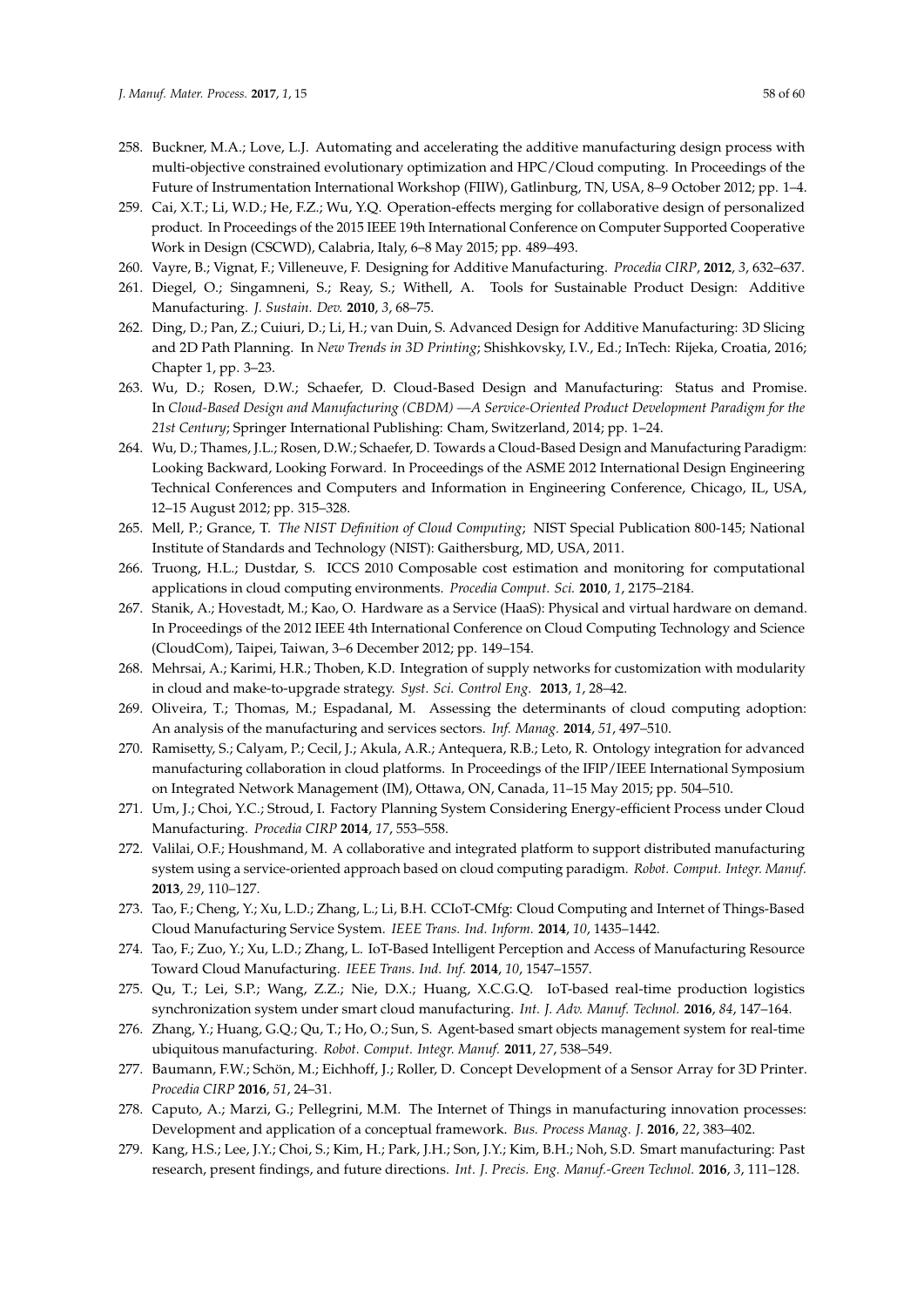- <span id="page-58-0"></span>280. Vukovic, M. Internet Programmable IoT: On the Role of APIs in IoT: The Internet of Things (Ubiquity Symposium). *Ubiquity* **2015**, *2015*, 1–10.
- <span id="page-58-1"></span>281. Kubler, S.; Holmström, J.; Främling, K.; Turkama, P. Technological Theory of Cloud Manufacturing. In *Service Orientation in Holonic and Multi-Agent Manufacturing*; Borangiu, T., Trentesaux, D., Thomas, A., McFarlane, D., Eds.; Springer International Publishing: Cham, Switzerland, 2016; pp. 267–276.
- <span id="page-58-2"></span>282. Lee, E.A. Cyber-Physical Systems—Are Computing Foundations Adequate. In Proceedings of the Position Paper for NSF Workshop On Cyber-Physical Systems: Research Motivation, Techniques and Roadmap, Austin, TX, USA, 16–17 October 2006; Volume 2.
- <span id="page-58-3"></span>283. Chen, T.; Tsai, H.R. Ubiquitous manufacturing: Current practices, challenges, and opportunities. *Robot. Comput. Integr. Manuf.* **2016**, *45*, 126–132.
- <span id="page-58-4"></span>284. Lee, J.; Bagheri, B.; Kao, H.A. A Cyber-Physical Systems architecture for Industry 4.0-based manufacturing systems. *Manuf. Lett.* **2015**, *3*, 18–23.
- <span id="page-58-5"></span>285. Sha, L.; Gopalakrishnan, S.; Liu, X.; Wang, Q. Cyber-Physical Systems: A New Frontier. In *Machine Learning in Cyber Trust*; Springer: Boston, MA, USA, 2009; pp. 3–13.
- <span id="page-58-6"></span>286. Khaitan, S.K.; McCalley, J.D. Design Techniques and Applications of Cyberphysical Systems: A Survey. *IEEE Syst. J.* **2014**, *9*, 350–365.
- <span id="page-58-7"></span>287. Kuehnle, H. Distributed Manufacturing (DM)—Smart Units and Collaborative Processes. *Int. J. Soc. Behav. Educ. Econ. Bus. Ind. Eng.* **2015**, *9*, 1230–1241.
- <span id="page-58-8"></span>288. Yao, X.; Lin, Y. Emerging manufacturing paradigm shifts for the incoming industrial revolution. *Int. J. Adv. Manuf. Technol.* **2016**, *85*, 1665–1676.
- <span id="page-58-9"></span>289. Turner, H.; White, J.; Camelio, J.A.; Williams, C.; Amos, B.; Parker, R. Bad Parts: Are Our Manufacturing Systems at Risk of Silent Cyberattacks? *IEEE Secur. Priv.* **2015**, *13*, 40–47.
- <span id="page-58-10"></span>290. Cheng, Y.; Liu, F.T.Y.; Zhao, D.; Zhang, L.; Xu, L. Energy-aware resource service scheduling based on utility evaluation in cloud manufacturing system. *Proc. Inst. Mech. Eng. Part B J. Eng. Manuf.* **2013**, *227*, 1901–1905.
- <span id="page-58-11"></span>291. Liu, Y.; Xu, X.; Zhang, L.; Tao, F. An Extensible Model for Multi-Task Service Composition and Scheduling in a Cloud Manufacturing System. *J. Comput. Inf. Sci. Eng.* **2016**, doi:d10.1115/1.4034186.
- <span id="page-58-12"></span>292. Laili, Y.; Tao, F.; Zhang, L.; Sarker, B.R. A study of optimal allocation of computing resources in cloud manufacturing systems. *Int. J. Adv. Manuf. Technol.* **2012**, *63*, 671–690.
- <span id="page-58-13"></span>293. Wang, L. Machine availability monitoring and machining process planning towards Cloud manufacturing. *CIRP J. Manuf. Sci. Technol.* **2013**, *6*, 263–273.
- <span id="page-58-14"></span>294. Wang, L.; Shen, W.; Lang, S. Wise-ShopFloor: A web-based and sensor-driven shop floor environment. In Proceedings of the 7th International Conference on Computer Supported Cooperative Work in Design, Rio de Janeiro, Brazil, 25–27 September 2002; pp. 413–418.
- <span id="page-58-15"></span>295. Huang, X.; Du, B.; Sun, L.; Chen, F.; Dai, W. Service requirement conflict resolution based on ant colony optimization in group-enterprises-oriented cloud manufacturing. *Int. J. Adv. Manuf. Technol.* **2016**, *84*, 183–196.
- <span id="page-58-16"></span>296. Lartigau, J.; Nie, L.; Xu, X.; Zhan, D.; Mou, T. Scheduling Methodology for Production Services in Cloud Manufacturing. In Proceedings of the 2012 International Joint Conference on Service Sciences (IJCSS), Shanghai, China, 24–26 May 2012; pp. 34–39.
- <span id="page-58-17"></span>297. Zhang, Y.; Zhang, G.; Liu, Y.; Hu, D. Research on services encapsulation and virtualization access model of machine for cloud manufacturing. *J. Intell. Manuf.* **2015**, *28*, 1109–1123.
- <span id="page-58-18"></span>298. Cao, Y.; Wang, S.; Kang, L.; Gao, Y. A TQCS-based service selection and scheduling strategy in cloud manufacturing. *Int. J. Adv. Manuf. Technol.* **2016**, *82*, 235–251.
- <span id="page-58-19"></span>299. Jian, C.F.; Wang, Y. Batch Task Scheduling-Oriented Optimization Modelling and Simulation in Cloud Manufacturing. *Int. J. Simul. Model.* **2014**, *13*, 93–101.
- <span id="page-58-20"></span>300. Luo, Y.; Zhang, L.; Tao, F.; Ren, L.; Liu, Y.; Zhang, Z. A modeling and description method of multidimensional information for manufacturing capability in cloud manufacturing system. *Int. J. Adv. Manuf. Technol.* **2013**, *69*, 961–975.
- <span id="page-58-21"></span>301. Wang, T.; Guo, S.; Lee, C.G. Manufacturing task semantic modeling and description in cloud manufacturing system. *Int. J. Adv. Manuf. Technol.* **2014**, *71*, 2017–2031.
- <span id="page-58-22"></span>302. Li, W.; Zhong, Y.; Wang, X.; Cao, Y. Resource virtualization and service selection in cloud logistics. *J. Netw. Comput. Appl.* **2013**, *36*, 1696–1704.